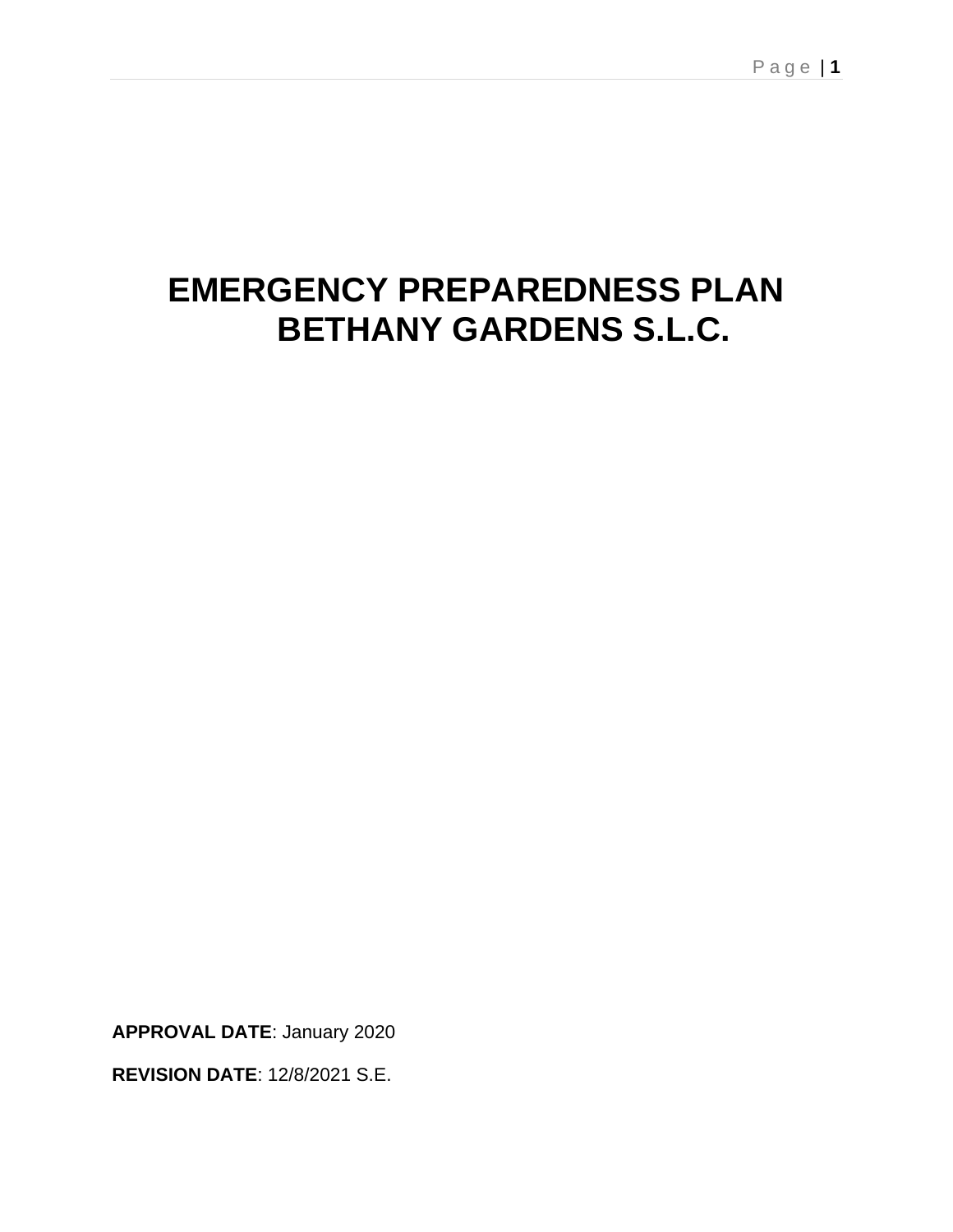# **INDEX**

# **TITLE**

# **PAGE**

| <b>Emergency Lists</b>                                                    |  |
|---------------------------------------------------------------------------|--|
|                                                                           |  |
|                                                                           |  |
|                                                                           |  |
|                                                                           |  |
|                                                                           |  |
| Emergency Contractor / Vendor Phone Listings - Housekeeping / Laundry  52 |  |
|                                                                           |  |
|                                                                           |  |
|                                                                           |  |
|                                                                           |  |
|                                                                           |  |
|                                                                           |  |
|                                                                           |  |
|                                                                           |  |
|                                                                           |  |
|                                                                           |  |
|                                                                           |  |
|                                                                           |  |
|                                                                           |  |
|                                                                           |  |
|                                                                           |  |
|                                                                           |  |
|                                                                           |  |

# **SPECIFIC DISASTER PROCEDURES**

| .20 |
|-----|
|     |
| .25 |
|     |
|     |
|     |
|     |
|     |
|     |
|     |
|     |
|     |
|     |
|     |
|     |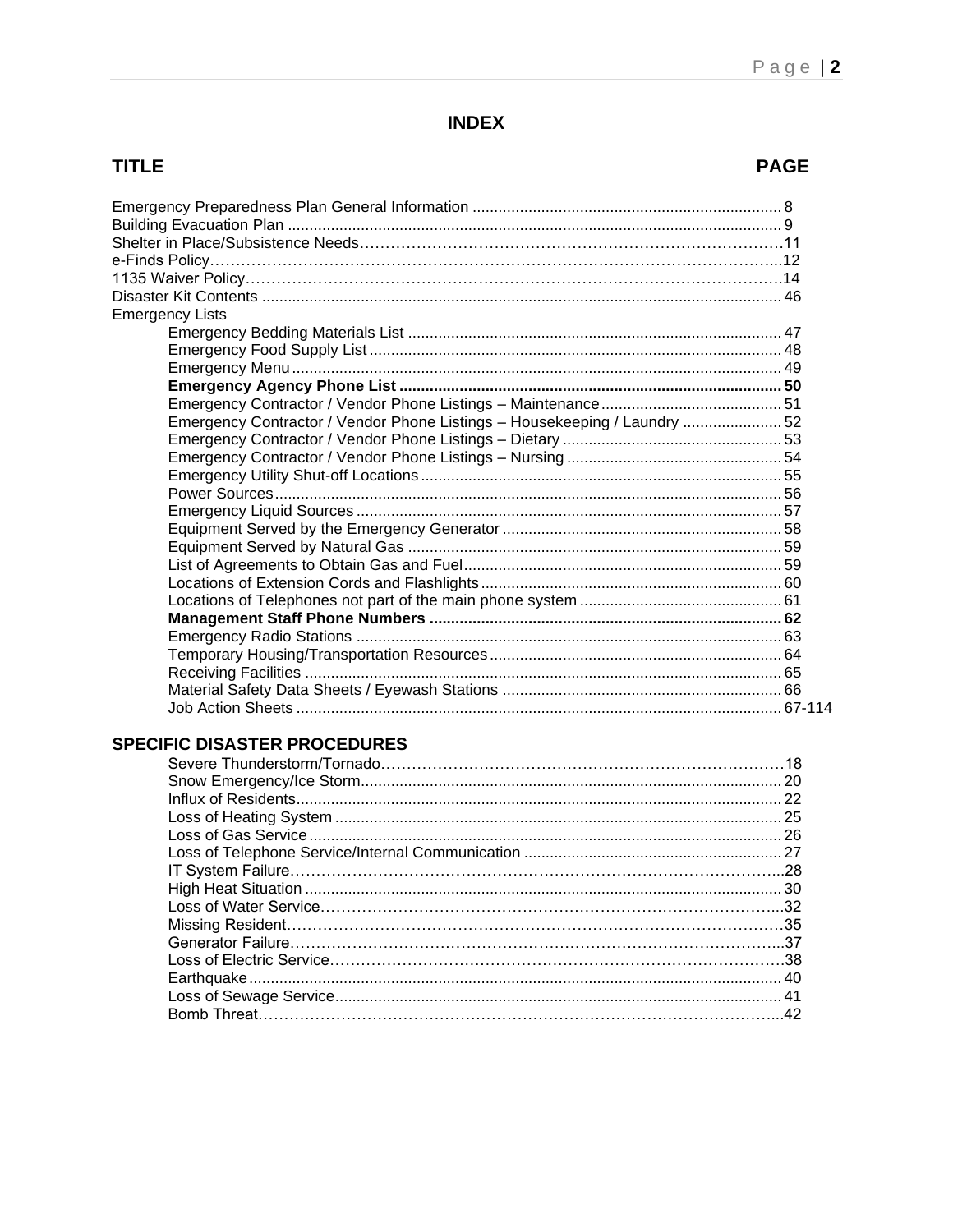# **INDEX**

# **JOB ACTION SHEETS**

# **PAGE**

|             | Appendix 1Hazard Vulnerability Assessment and NFPA 99 Risk Assessment |
|-------------|-----------------------------------------------------------------------|
|             |                                                                       |
| Appendix 2a | PPE 60 Day Supply Inventory (Attached Separately)                     |
|             |                                                                       |
|             |                                                                       |
|             |                                                                       |
|             |                                                                       |
|             |                                                                       |
|             |                                                                       |
|             |                                                                       |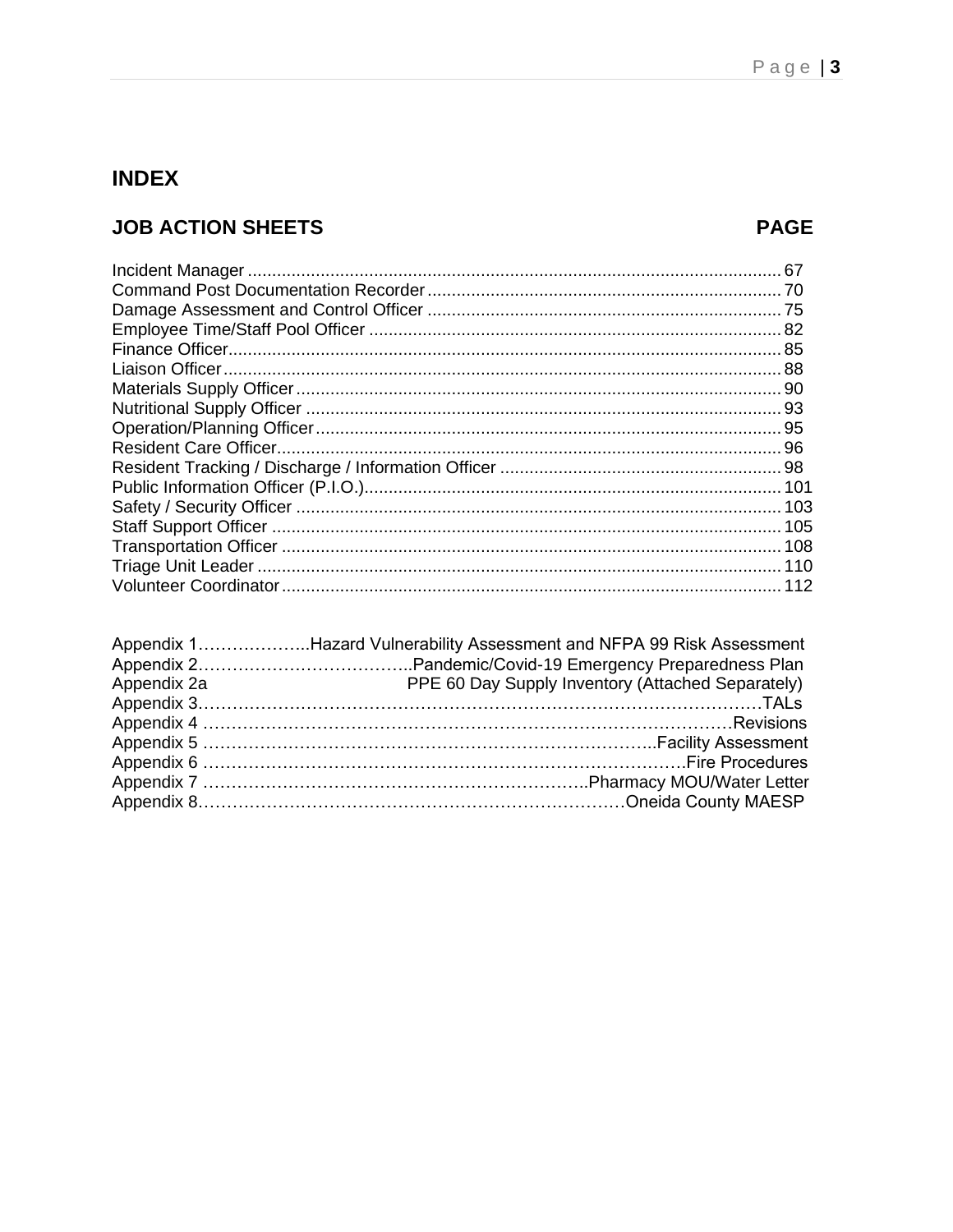Bethany Gardens has developed this plan based on a community Hazard Vulnerability Assessment and a Facility Risk Assessment. See appendix 1. This plan uses an all hazards approach built on the FEMA Incident Command Structure.

This plan has procedures for a wide variety of disasters and emergencies including:

Natural Disasters Man-made disasters Care related emergencies Equipment and utility failures Interruptions in communications Loss of all or a portion of the facility Interruption of normal supply of essential resources

- This plan is designed to be implemented in conjunction with the Oneida County Mutual Aid Evacuation and Supply Plan which is coordinated by the Oneida County Office of Emergency Management. The plan can be activated by dialing 911 and alerting the operator that Bethany Gardens needs to activate the Oneida County Mutual Aid Plan.
- Maintain a Safety Committee. This group can also serve as the Emergency Preparedness Committee, and be responsible to **review** (at least annually) and update the fire and disaster plans. In addition, they will assist in determining what section of the Emergency Preparedness Plan will be utilized for the drills.
- Initial orientation and annual review of the Emergency Preparedness Procedures is required for all staff. It will be the responsibility of Education Director to maintain records for this training.
- Share Plan Information. The plan was shared with the Resident Council and a copy is available for review in the Front Lobby.
- A) Two **disaster drills** will be conducted annually, approximately six months apart.
	- B) Twelve **fire drills** (one each month on a different shift) will be conducted.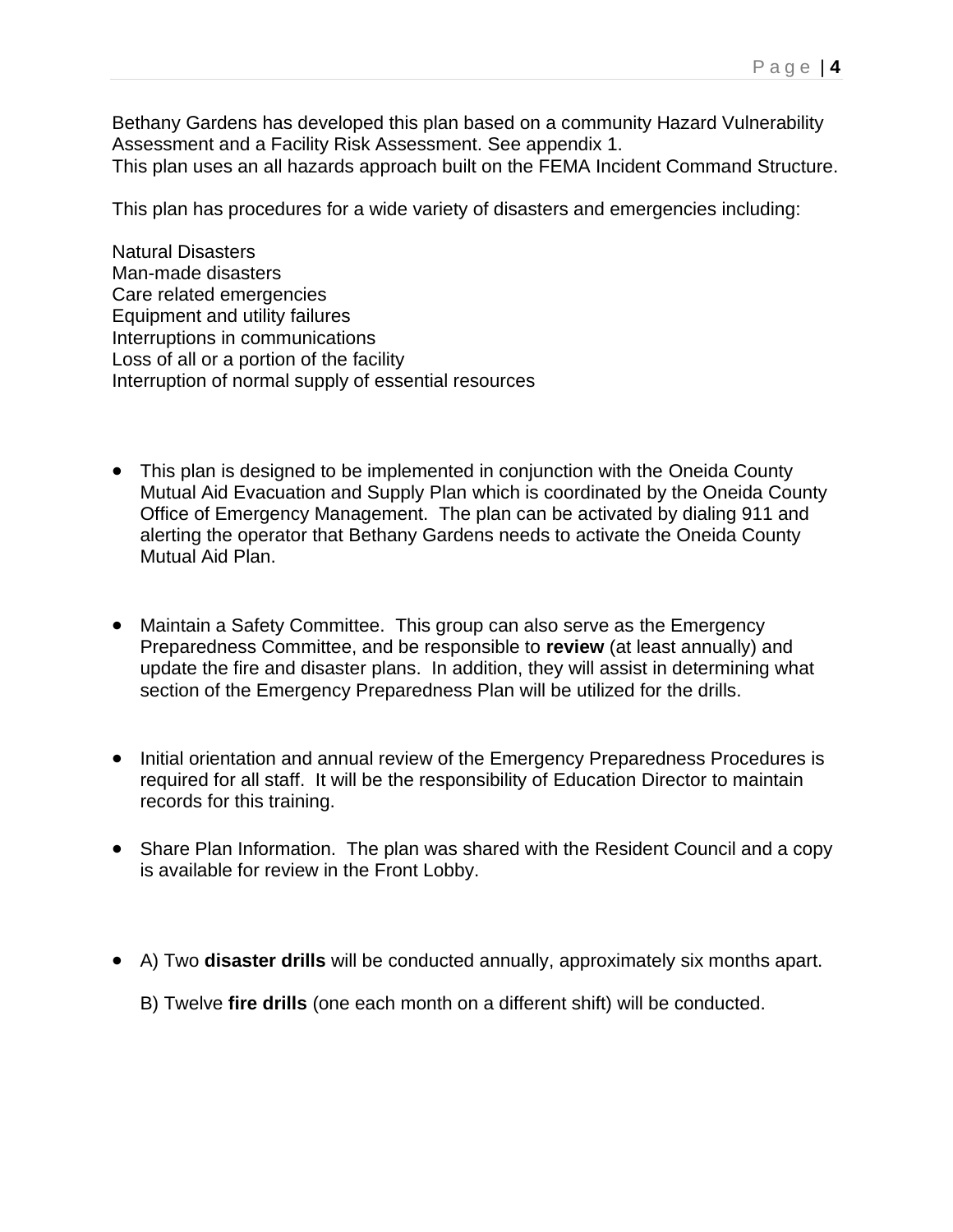- Maintain a list of "in house" supplies (72 hours/3 days is a minimum goal) and local suppliers, including telephone and fax numbers, for the following: (Refer to the Section of the plan regarding Contractor and Vendor numbers)
	- 1. Director of Nursing / Office Manager:
		- Staff
		- Pharmaceutical Supplies
	- Dietary Supervisor:
		- Food (perishables and staples) (See Plan)
		- Potable (drinking) water (See Plan)
		- Disposables
	- Facilities Director:
		- Linen (See Plan)
		- Medical Supplies (See Plan)
- Notification of off-duty staff:

The Administrator should maintain an up-to-date list of all staff telephone numbers, and will initiate the staff call list for emergency notification of off-duty staff. See page #62.

Staff are requested to remain at home, if not on duty, until notified by the department supervisor or Administrator. Staff will be told what is needed and where they are to report.

If telephone service in the community has been disrupted:

- Go to the local radio station to request a "broadcast"
- Seek help of amateur radio operators (Amateur Radio Emergency Service (ARES) or Radio Amateur Civil Emergency Services (RACES)).
- Go personally to staff homes

#### **ITEMS TO BE CONSIDERED WHEN SELECTING A COMMAND POST:**

#### **COMMAND POST SUPPLY LIST**

- emergency power resident list
- 
- 
- building plans/floor plans (evacuation route) • copy of the EPP
- employee phone number list office supplies
- 
- two-way radios flashlights and extra batteries <br>• battery powered lamps • copy of the local assistance a
	- copy of the local assistance agreements<br>• fax machine, if possible
	-
	-
	-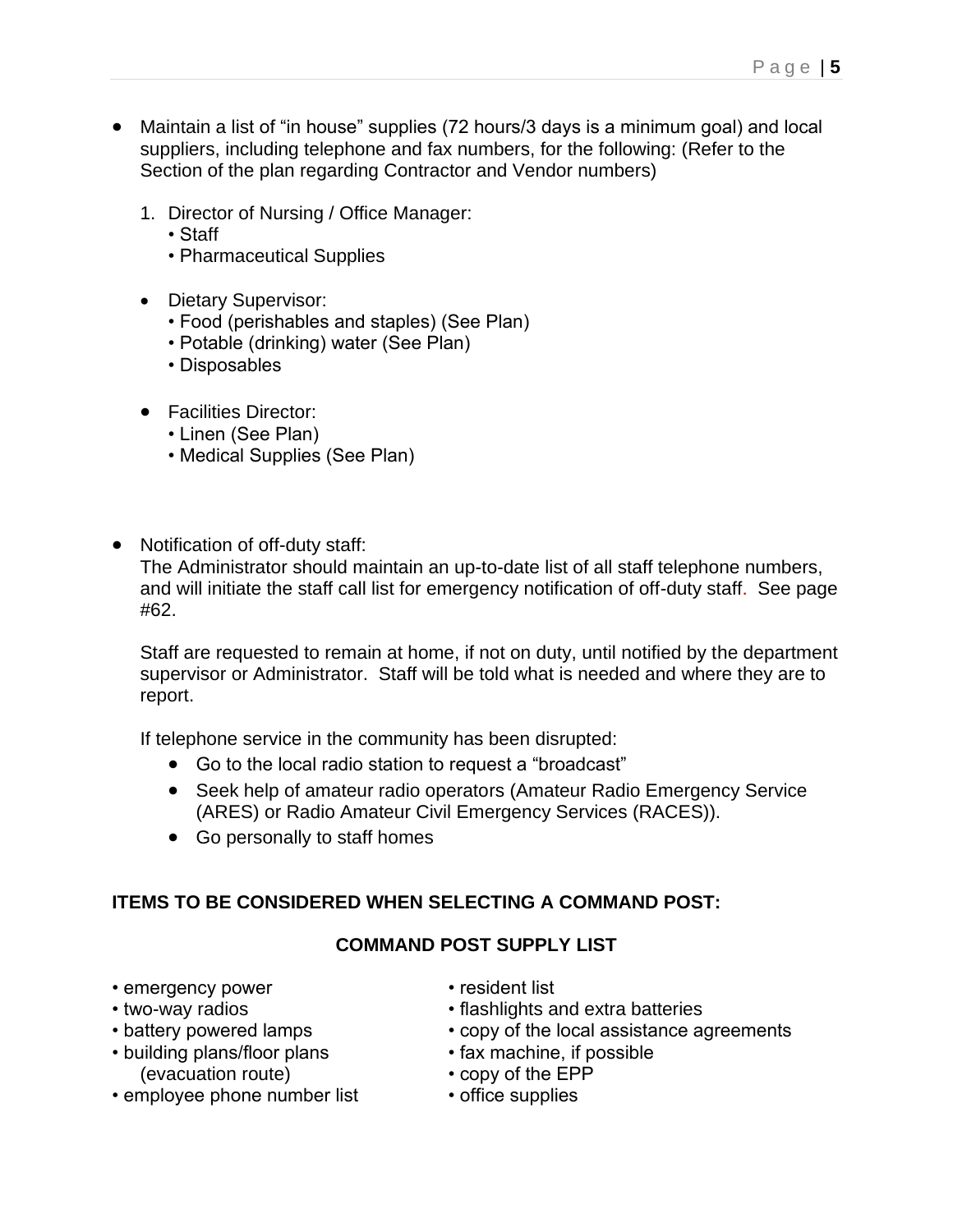# **TELEPHONE NUMBERS TO HAVE AT THE COMMAND POST**

- All department extension phones and fax lines
- Contact numbers for key personnel (page, home, cell phone, fax, next of kin)
- Employees home phone numbers and next of kin phone numbers / notification list
- Regional contacts-vendors, media, funeral homes, pharmacies, etc.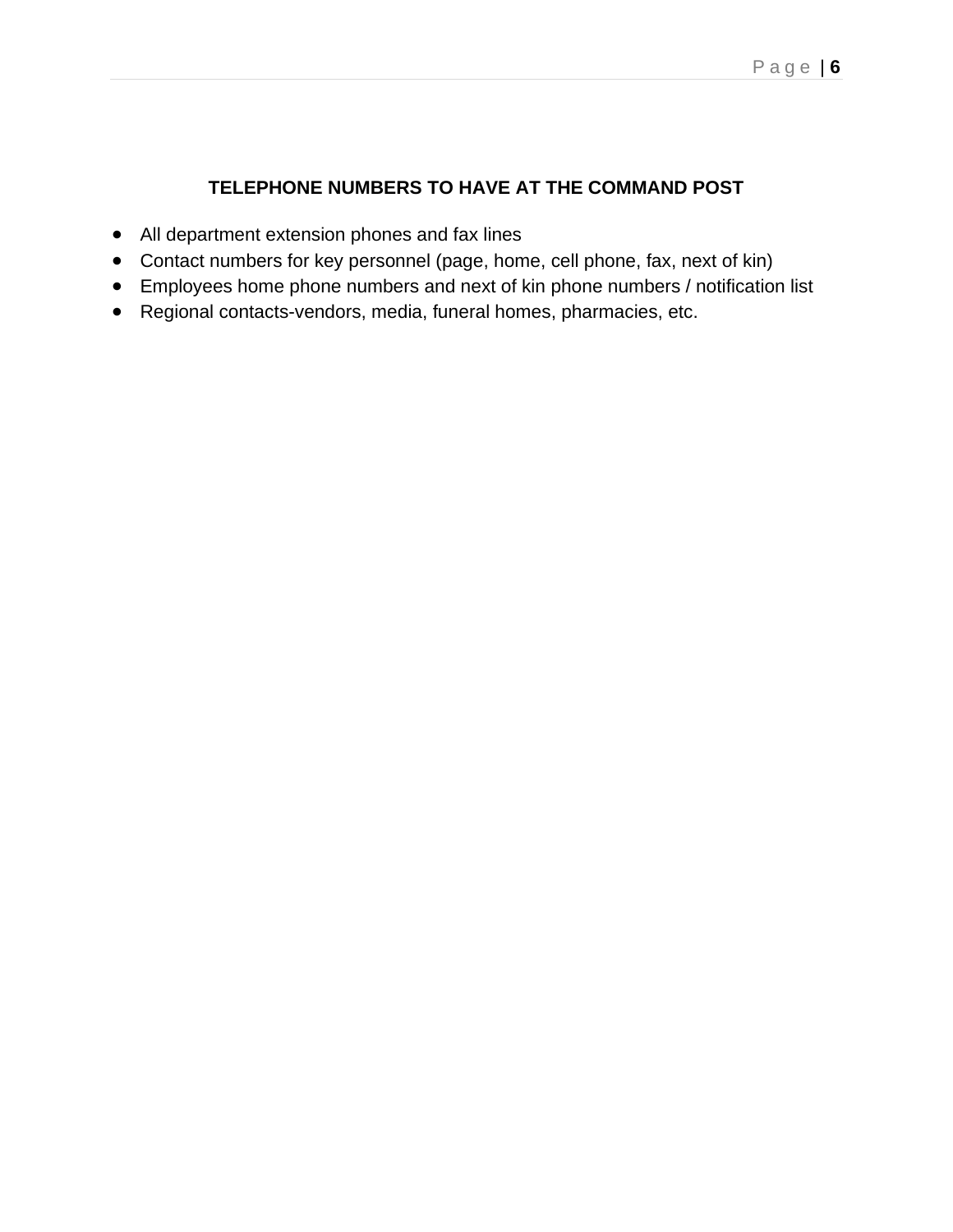#### BETHANY GARDENS S.L.C.

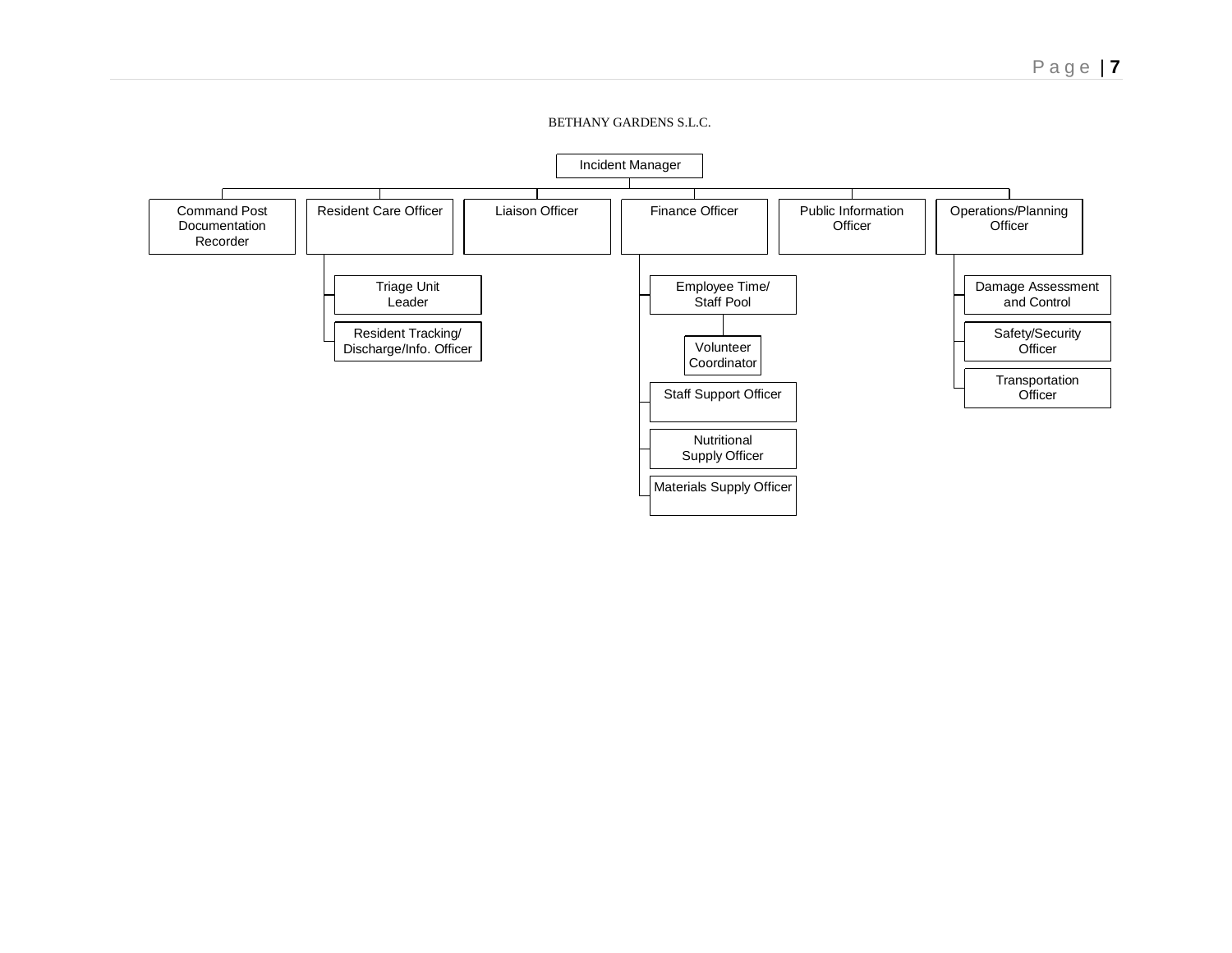# **EMERGENCY PREPAREDNESS PLAN**

# **GENERAL INFRASTRUCTURE**

In the event of a disaster (or notification of a strong possibility of one) the person in charge of the facility shall notify the following as needed:

- Appropriate External Authority (Fire, Police, DOH etc.)
- Administrator
- Director of Nurses / Nursing Supervisor
- Facilities Director

\*Any staff member becoming aware of a disaster should notify their immediate supervisor. In the absence of the Administrator, the individuals listed above will act in place of the Administrator.

#### **THROUGHOUT THIS PLAN, THE TERM "ADMINISTRATOR" WILL REFER TO THE HIGHEST RANKING PERSON IN THE FACILITY, AS ABOVE.**

THROUGHOUT THE PLAN REFERENCE IS MADE TO THE RESPONSIBILITIES OF PARTICULAR DEPARTMENTS AND DEPARTMENT **SUPERVISORS**. AT TIMES WHEN THESE DEPARTMENTS ARE NOT STAFFED, OR DEPARTMENT **SUPERVISORS** ARE NOT AVAILABLE, THOSE STAFF ON DUTY WILL ASSUME THE RESPONSIBILTIES OF THE DEPARTMENTS AND CARRY THEM OUT TO THE BEST OF THEIR ABILITY.

As the particular disaster dictates, the following **Incident Management System** will be put into effect by the highest ranking person in the building at the time.

1. The person who will activate the system should follow the Flow Sheet on page #3 of this plan, and the Job Action Sheet for **Incident Manager**, and establish a Command Post at the Conference Room (basement).

You should at least consider activation of the following Job Actions:

- **Public Information Officer**
	- Statements to News Media Social Work Office Statements to Families – Conference Room
- **Safety & Security Officer** Building Security
- **Staff Pool**  Break Room

2. Decide the **specific disaster plan(s)** to be followed and have staff follow the procedural guidelines.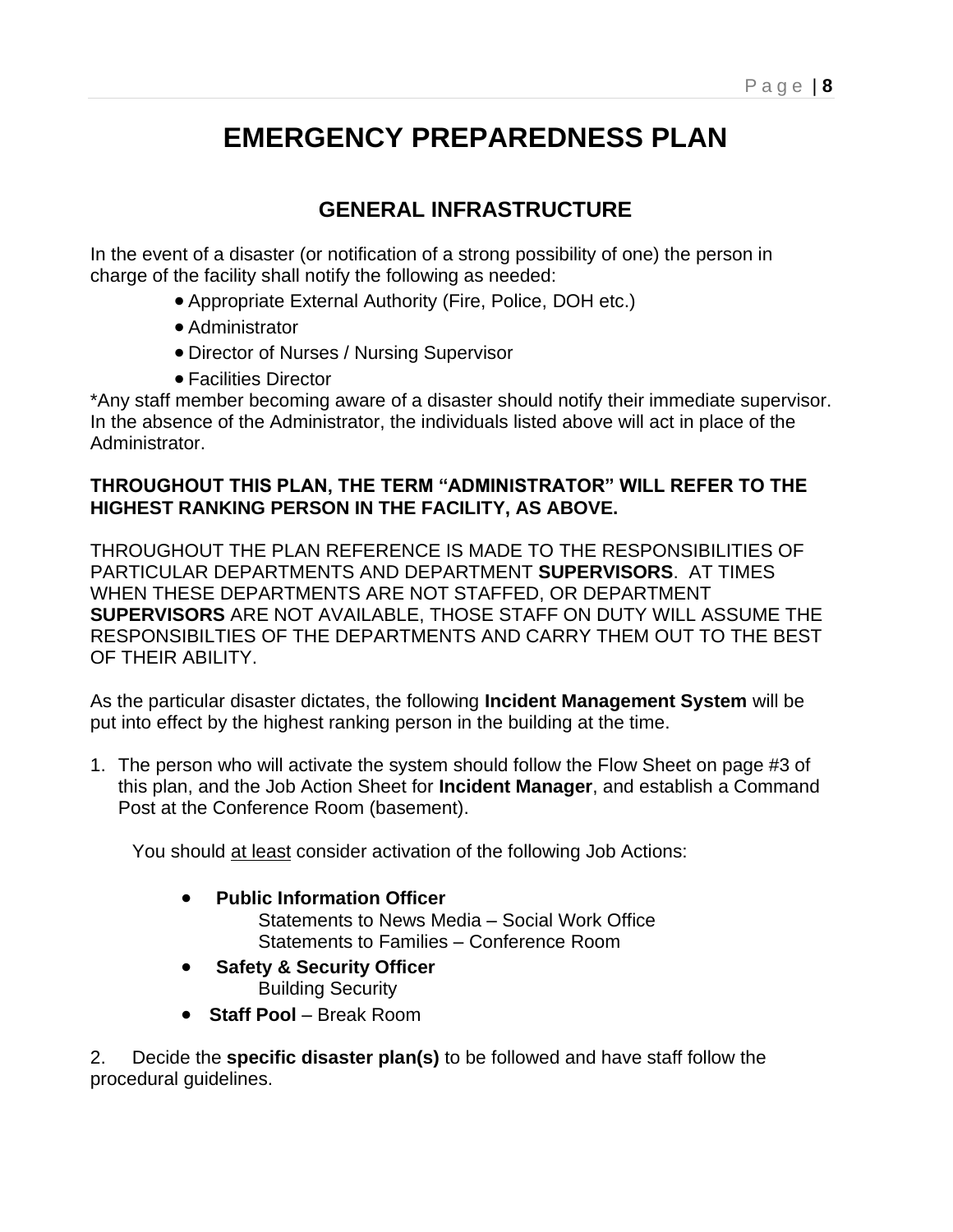# **BUILDING EVACUATION**

Bethany Gardens is a part of the Oneida County Mutual Aid and Supply Plan. If residents must be immediately evacuated from the building call 911 and advise them that the building must be evacuated and that we need to activate the Oneida County Mutual Aid plan. The Oneida County Office of Emergency Management will open the Emergency Operations Center (EOC) and contact the other plan members to coordinate transportation, volunteers, and supplies in conjunction with the command center.

#### 1). **TRIAGE SITE/STOP-OVER POINT**

- If triage within the building is possible, the Dining Room will be given primary consideration as the main triage site.
- In the event of a building evacuation the primary evacuation route shall be out the main entrance, meeting in the front parking lot/lawn, as far away from the building as possible to facilitate emergency vehicles, ambulances, busses, etc. If that is not feasible the secondary evacuation route shall be out the nearest fire exit, meeting in the front parking lot/lawn area as far away from the building as possible.
- If the facility must be evacuated immediately, and there is no time to triage within the building, residents will be moved to stop-over point, St John's Lutheran Church. The stop-over points could also serve as the new Communication Command Center if you must leave the building. NOTE: An outside triage/stop-over could be considered (weather permitting). The actual location of the triage/stop-over site will be determined by the Command Post.

The Command Post or the Oneida County Office of Emergency Management EOC will notify Emergency Transportation vehicles of the triage/stop-over point.

- The Command Post will appoint a staff member to be in charge of the triage/stop-over site. This person will be responsible:
	- a) To account for all residents at the triage/stop-over site
	- b) To ensure that residents have been assigned an e-FINDS bracelet prior to being moved from the triage/stop over site.

#### 2) **TRANSPORTATION**

- If more than 10 people have to be moved in a disaster, Oneida County Office of Emergency Management EOC will arrange this. See page # 64 for listing of alternative transportation resources.
- Transfer Assistance Levels (TALS) are located in Appendix 2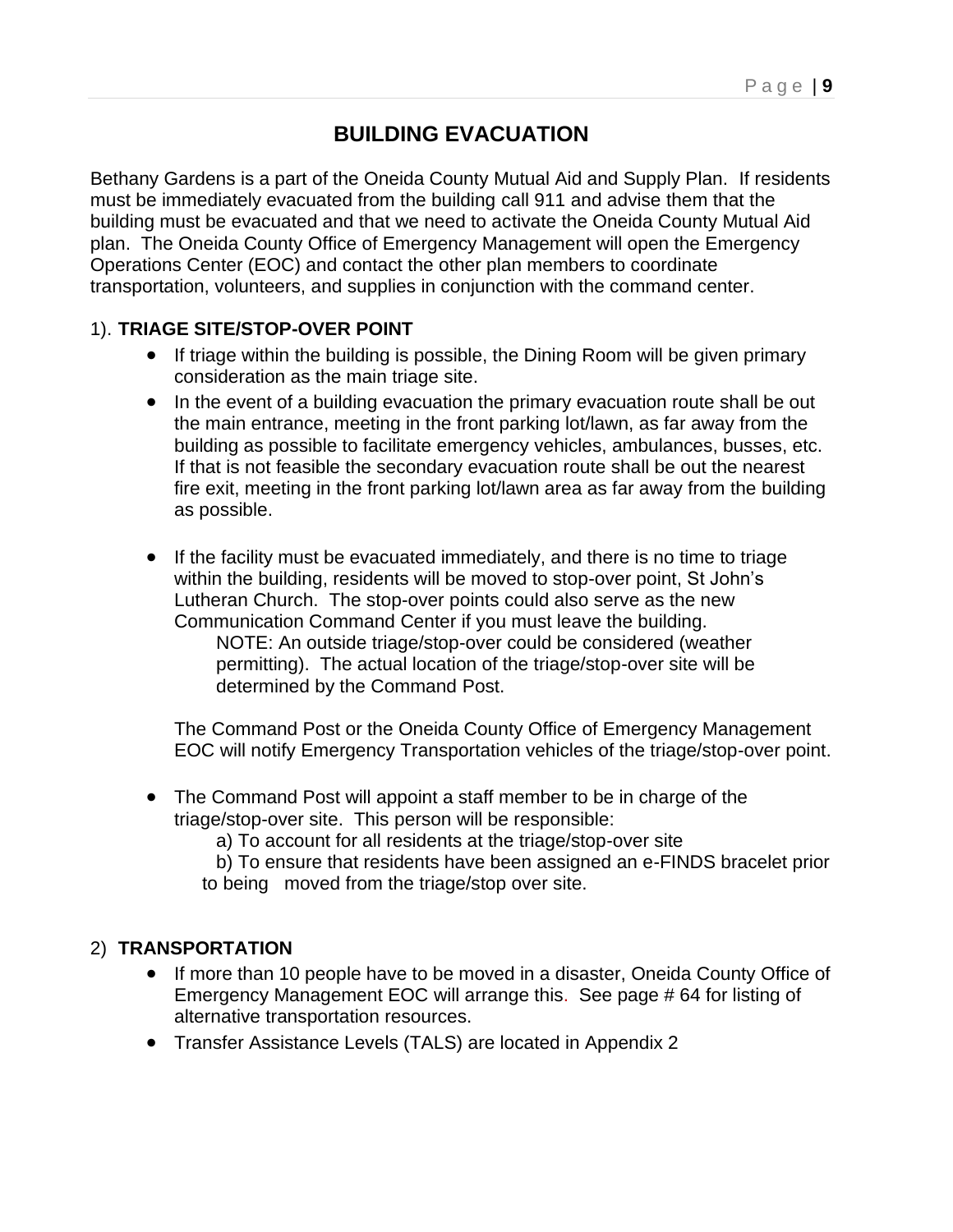#### 3) **RECEIVING FACILITIES (to be used when residents cannot stay any longer at stop-over point)**

• Notification of receiving facilities will be the responsibility of the Command Post or the Oneida County Office of Emergency Management EOC. See page # 65 for listing of receiving facilities. See Oneida County Mutual Aid Evacuation and Supply Plan for Memorandum of Understanding. (MOU)

## 4) **RECORDS**

- The LPN of each area will assume responsibility for moving resident charts from the facility to the triage/stop-over point, and eventually to the appropriate receiving facility. Under the direction of the Command Post, the LPN of each unit will assume responsibility for moving resident paper charts from the facility to the triage/stop-over point, and eventually to the appropriate receiving facility. The resident's MARs and TARs can be accessed at any time from our EMAR system using the Matrix. [https://landa.matrixcare.com](https://landa.matrixcare.com/) . If the internet is not available down-time procedures must be followed. See page IT System Failure page 28.
- The paper chart can be taken to the receiving facility at a later time, provided the following information accompanies the resident at the time of evacuation: An e-FINDS bracelet will be placed on each resident before the resident leaves the facility. This bracelet will contain information pertaining to the resident's demographics and immediate care needs.
- See eFinds Policy page 12.

#### 5) **MEDICATIONS**

• Nursing administration will be responsible to determine any special medications that **must** go with the resident. The resident's condition, the availability and acceptance of medications elsewhere, and the nature of the disaster will be taken into consideration as this decision is being made.

#### 6) **EQUIPMENT**

• Beds, linen, food, potable liquids – If possible and necessary, these items will be moved to receiving facilities. (See Transportation Section as necessary.)

#### 7) **STAFFING AT RECEIVING FACILITIES**

• The Command Post will be responsible to assign staff to go to each receiving facility, as they become available. If possible, a staff member should be at each receiving facility prior to the arrival of the first resident. If this is not possible, a staff member will be assigned to go with the first resident being sent to each facility.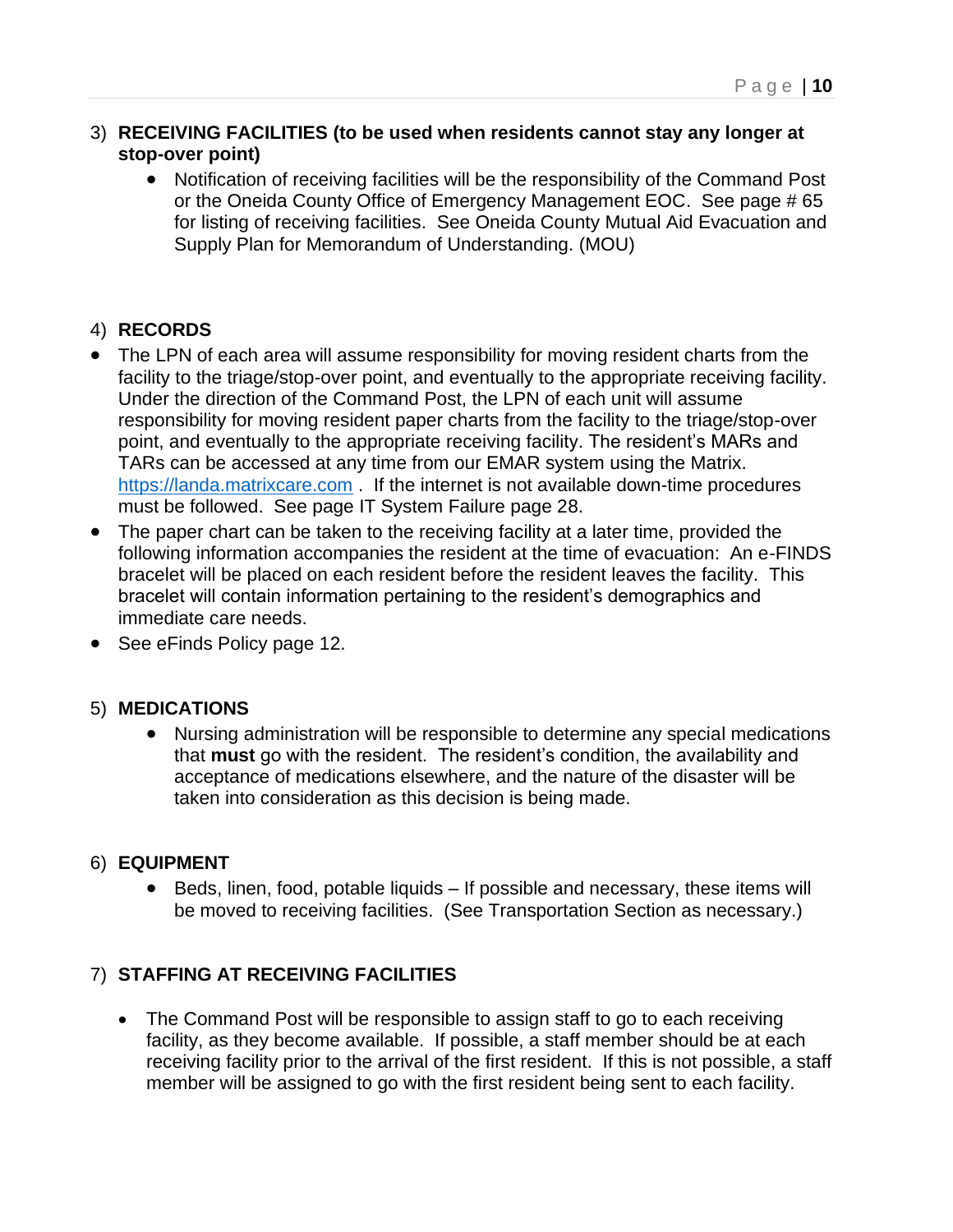- It shall be the responsibility of the Command Post to track all on duty staff. The Staffing Pool Coordinator must document the specific name and location of the receiving facility or other location for on-duty staff who leave the facility during the emergency and report to the Command Post.
- The facility will maintain an up-to-date list of all staff telephone numbers and will initiate the staff call list for emergency notification of off-duty staff. Staff is requested to remain at home, if not on duty, until notified by the department supervisor or Administrator. Staff will be told what is needed and where they are to report.
- The command post can be requested through the EOC. In the event that volunteers are to be utilized non-medical volunteers would perform non-medical tasks only. In the event that medical professionals volunteer a Credentialing Coordinator will be assigned to verify medical credentials and licensure.
- If telephone service in the community has been disrupted and the facility cellphone is not working:
	- o Go to the local radio station to request a "broadcast"
	- o Use staff cell phones if available.
	- o Walkie-Talkies are available for in-facility use.

# 8) **FOLLOW-UP CARE**

• Administrator (or designee) shall be responsible to arrange for a check on the welfare of each evacuated resident within 24 hours of the resident being transferred from the facility.

# **Shelter in Place/Subsistence Needs**

In the event that a disaster or emergency arises that would make evacuation unfeasible Bethany Gardens has adequate provisions to "Shelter in place" until an orderly evacuation can take place.

- Food and water are available in our disaster supplies for at least 72 hours.
- Linens are available for at least 72 hours.
- Medical supplies and DME are available for at least 72 hours.
- The Omnicell located on the 2nd Floor has a limited supply of pharmaceutical supplies.
- The emergency generator will provide:
	- Emergency lighting
	- Fire detection, extinguishing, and fire alarms
	- Cold food storage
	- Nurse call system
	- Heat and air conditioning of the Main Dining Room and Therapy Dept.

**NOTE: Disaster Kit Contents found on page #46 NOTE: See Loss of Sewage Service on page#41**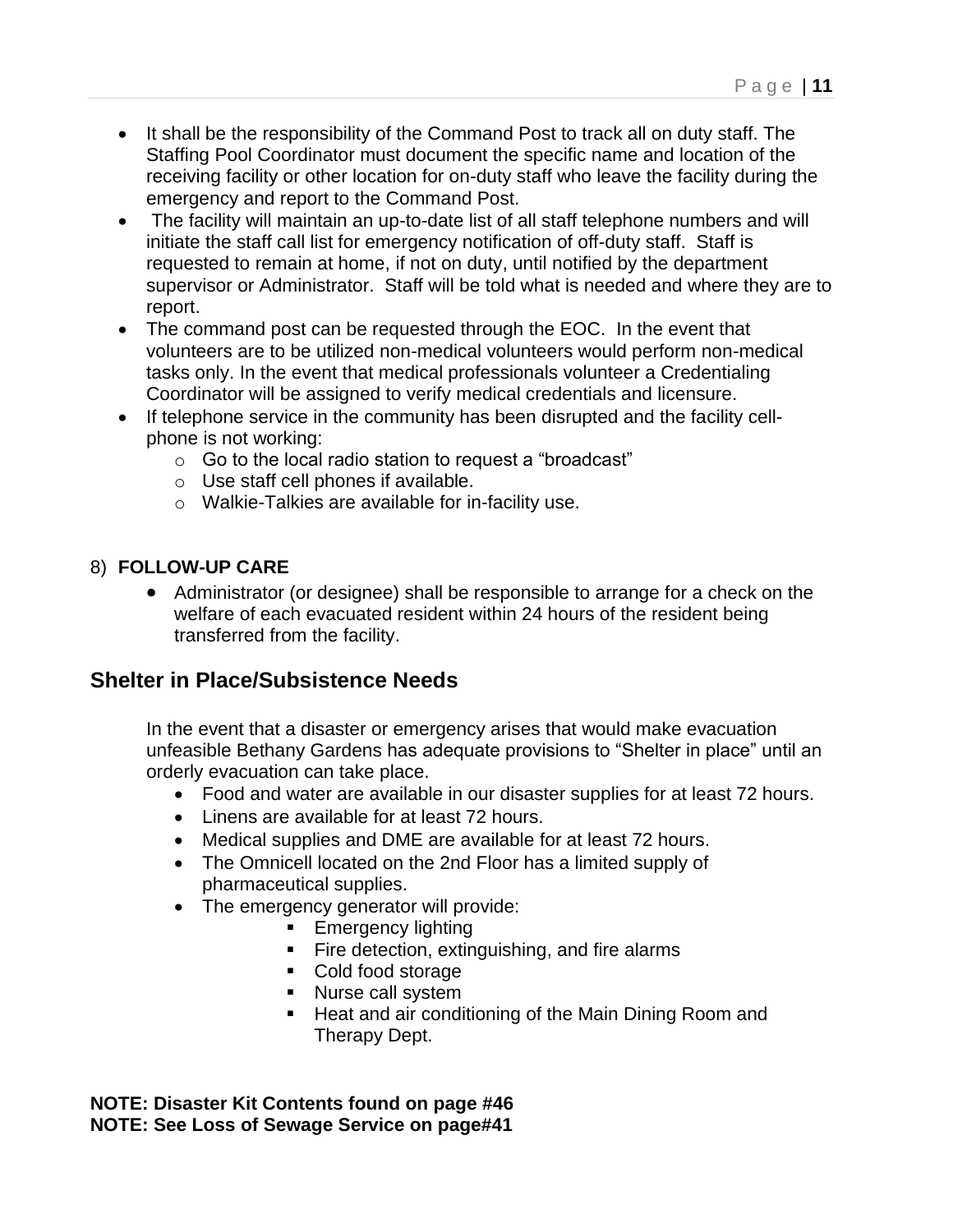#### **Bethany Gardens Section: Disaster and Evacuation Preparation Subject: The New York State Evacuation of Facilities in Disasters Systems (e-FINDS)**

# **POLICY:**

It is the policy of Bethany Gardens to ensure that all residents are safe and their location tracked in a disaster event. Bethany Gardens will utilize the New York State Evacuation and Facilities in Disaster Systems (e-FINDS) to monitor and update resident location information during an incident or event such as a storm, flood, non-natural incident or practice exercise/drill.

#### **PURPOSE:**

To ensure that all residents are safe and their location tracked using the e-FINDS database in the event of disaster or evacuation.

#### **PROCEDURE:**

In the event of an incident involving the need to evacuate or receive resident/patients from other healthcare institutions, the following procedure will be followed:

In the event that Bethany Gardens evacuates due to a disaster:

1) Resident Barcode Identification bracelets will be distributed to nursing units and one will be placed on each resident for identification. Resident names will be written onto each identification bracelet.

2) A computer equipped with the e-FINDS scanner will be placed at facility exit and each resident will be scanned into the e-FINDS system as they exit the building by an e-FINDS Administrator using following process:

a. Log onto https://commerce.health.state.ny.us and sign in to the Health Commerce System Database.

b. Under "My Applications" tab on the left side click e-FINDS link

c. Select Bethany Gardens [NH] and click Submit

d. Select "Register Patient/Resident" tab, then scan or enter each residents Barcode Identification number and complete necessary information one resident at a time.

e. In the event that internet access is not available, identification numbers with corresponding resident names will be monitor by hand and entered into the e-FINDS database when internet access returns.

3) The location of each resident will be tracked by both Bethany Gardens and the receiving facility.

4) Resident tracking information will be updated as changes in location occur by selecting the "Update Patient/Resident" tab in e-FINDS homepage.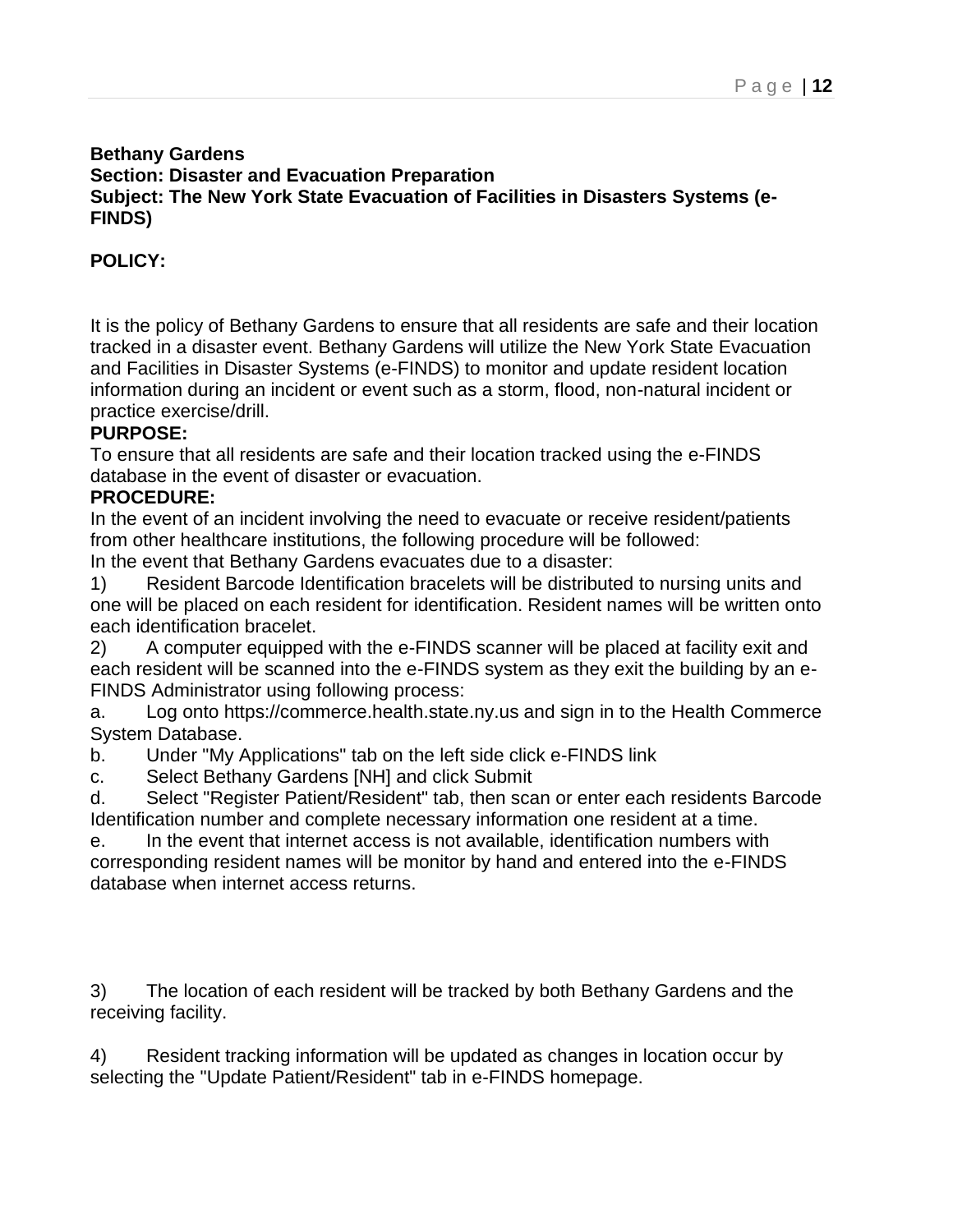In the event that Bethany Gardens accepts residents/patients from other healthcare institutions during a disaster:

1) A computer equipped with the e-FINDS scanner will be setup at facility entrance.

2) Each resident/patient will be scanned into the e-FINDS system as they enter the building by an e-FINDS Administrator using the following process:

a. Log onto https://commerce.health.state.ny.us and sign in to the Health Commerce System Database.

b. Under "My Applications" tab on the left side click e-FINDS link

c. Select Bethany Gardens [NH] and click Submit

d. Select "Update Patient/Resident" tab, then scan or enter each residents Barcode Identification number

e. Check that transfer information is correct and change resident's current location to Bethany Gardens [NH].

f. In the event that internet access is not available, identification numbers with corresponding resident names will be monitored by hand and entered into the e-FINDS database when internet access returns.

- 3) Resident/patient will be tracked by both Bethany Gardens and original facility.
- 4) Resident tracking information will be updated as changes in location occur by selecting the "Update Patient/Resident " tab in e-FINDS homepage.
- The e-FINDS scanner and bracelets will be kept in the Director of Nursing's Office.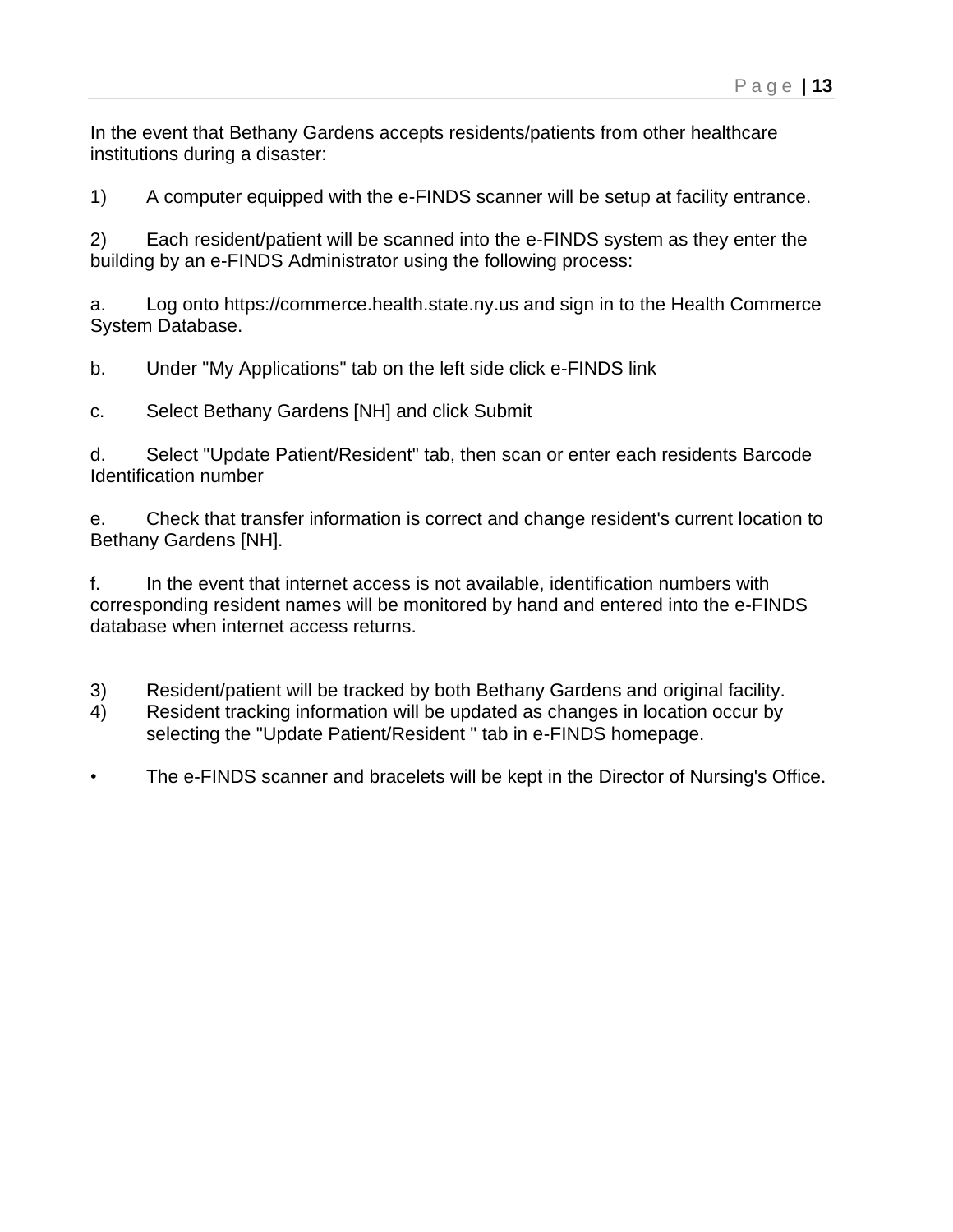# **Policy: 1135 Waivers**

**Purpose:** To allow reimbursement during an emergency or disaster even if providers cannot comply with certain requirements that would under normal circumstances bar Medicare, Medicaid or CHIP payment.

## **General Information:**

When the President declares a disaster or emergency under the Stafford Act or National Emergencies Act and the HHS Secretary declares a public health emergency under Section 319 of the Public Health Service Act, the Secretary is authorized to take certain actions in addition to her regular authorities. These actions may temporarily waive or modify certain Medicare, Medicaid, and Children's Health Insurance Program (CHIP) requirements to ensure that sufficient health care items and services are available to meet the needs of individuals enrolled in Social Security Act programs in the emergency area and time periods and that providers who provide such services in good faith can be reimbursed and exempted from sanctions {absent any determination of fraud or

abuse) . Examples of these 1135 waivers or modifications

include, but are not limited to:

• Certain conditions of participation, certification requirements, program participation or similar requirement s for individual health care providers or types of health care providers;

• Preapproval requirements ;

• Requirements that physicians and other health care professionals be licensed in the State in which they are providing services , so long as they have equivalent licensing in another State (this waiver is for purposes of Medicare , Medicaid, and CHIP reimbursement only- state law governs whether a non - Federal provider is authorized to provide services in the state without state licensure;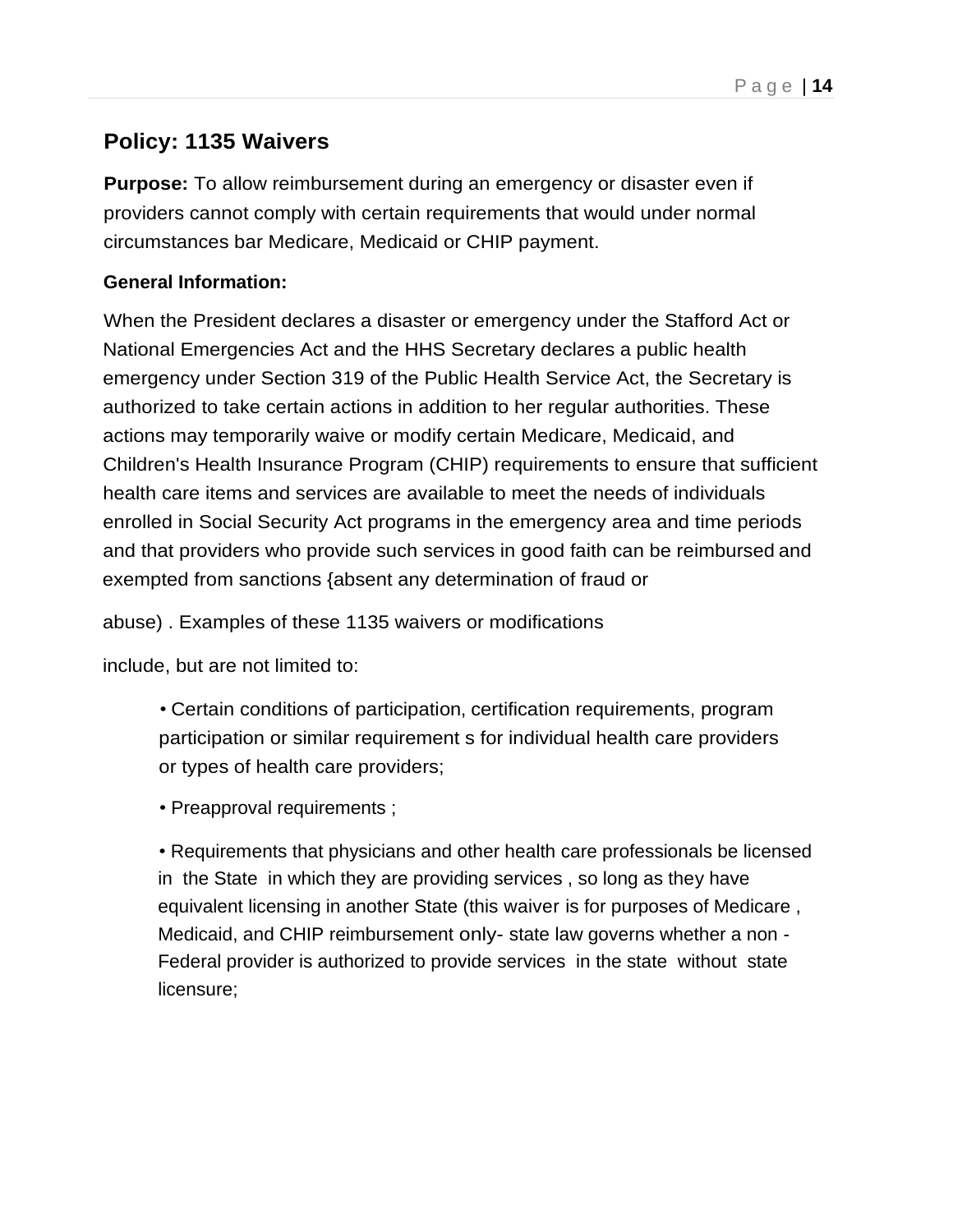• Emergency Medical Treatment and Labor Act (EMTALA) sanctions for redirection of an individual to receive a medical screening examination in an alternative location pursuant to a state emergency preparedness plan (or in the case of a public health emergency involving pandemic infectious disease, a state pandemic preparedness plan) or transfer of an individual who has not been stabilized if the transfer is necessitated by the circumstances of the declared emergency . A waiver of EMTALA requirements is effective only if actions under the waiver do not discriminate on the basis of a patient' s source of payment or ability to pay;

• Sanctions under section 1877(g) (Stark) relating to limitations on physician referral under such conditions and in such circumstances as the Centers for Medicare & Medicaid determines appropriate ;

• Deadlines and time tables for performance of required activities to allow timing of such deadlines to be modified;

• Limitations on payments for healthcare items and services to permit Medicare Advantage Plan enrollees to use out -of-network providers in an emergency situation. To the extent possible, the Secretary must reconcile payments so that enrollees do not pay additional charges and so that the plan pays for services included in the capitation payment;

• Sanctions and penalties arising from noncompliance with HIPAA privacy regulations relating to : a) obtaining a patient's agreement to speak with family members or friends or honoring a patient's request to opt out of the facility directory, b) distributing a notice of privacy practices, or c) the patient ' s right to request privacy restrictions or confidential communications. The waiver of HIPAA requirements is effective only if actions under the waiver do not discriminate on the basis of a patient' s source of payment or ability to pay;

• **The 1135 waiver authority applies only toFederalrequirements anddoes not apply toState requirements for licensure or conditions of participation.**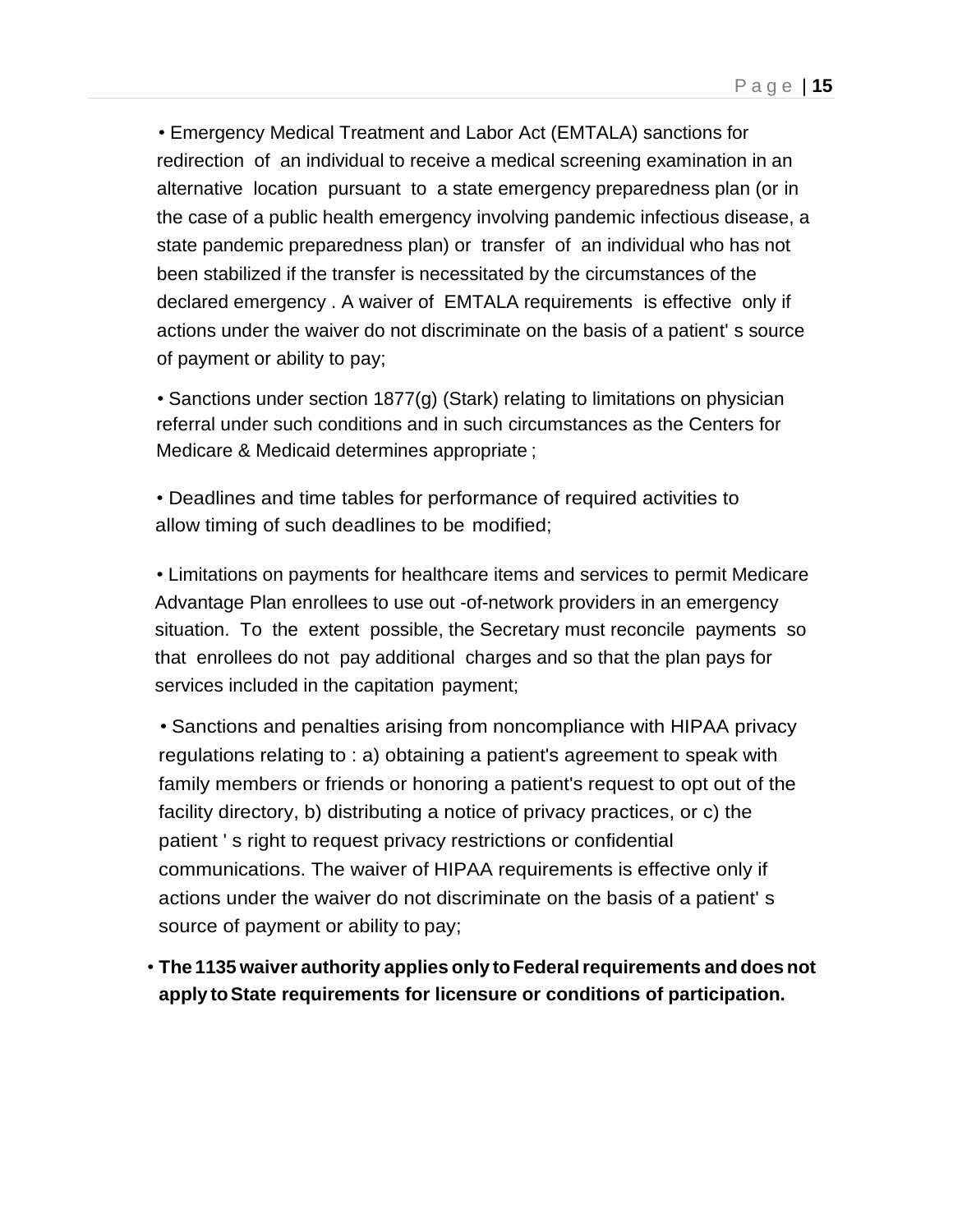#### **Waiver Process:**

The specific State Dept. of Health should provide responses to the following basic questions for any impacted provider seeking a potential 1135 waiver:

- Provider Name/Type
- Full Address (including county/city/town/state) CCN (Medicare provider number)

• Contact person and his or her contact information for follow-up questions should the Region need additional clarification

• Brief summary of why the waiver is needed

For example: CAH is sole community provider without reasonable transfer options at this point during the specified emergent event (e.g. flooding, tornado, fires, or flu outbreak). CAH needs a waiver to exceed its bed limit by X number of beds for Y days/weeks (be specific).

• Consideration - Type of relief you are seeking or regulatory requirements or regulatory reference that the requestor is seeking to be waived.

There is no specific form or format that is required to submit the information but it is helpful to clearly state the scope of the issue and the impact. If a waiver is requested, the information should come directly from the impacted provider to the appropriate Regional Office mailbox with a copy to the appropriate State Agency for Health Care Administration to make sure the waiver request does not conflict with any State requirements and all concerns are addressed timely.

(ROPHIDSC@c ms.hhs.gov)

#### **Review of 1135 Waiver requests:**

CMS will review and validate the 1135 waiver requests utilizing a cross-regional Waiver Validation Team. The cross-regional Waiver Validation Team will review waiver requests to ensure they are justified and supportable.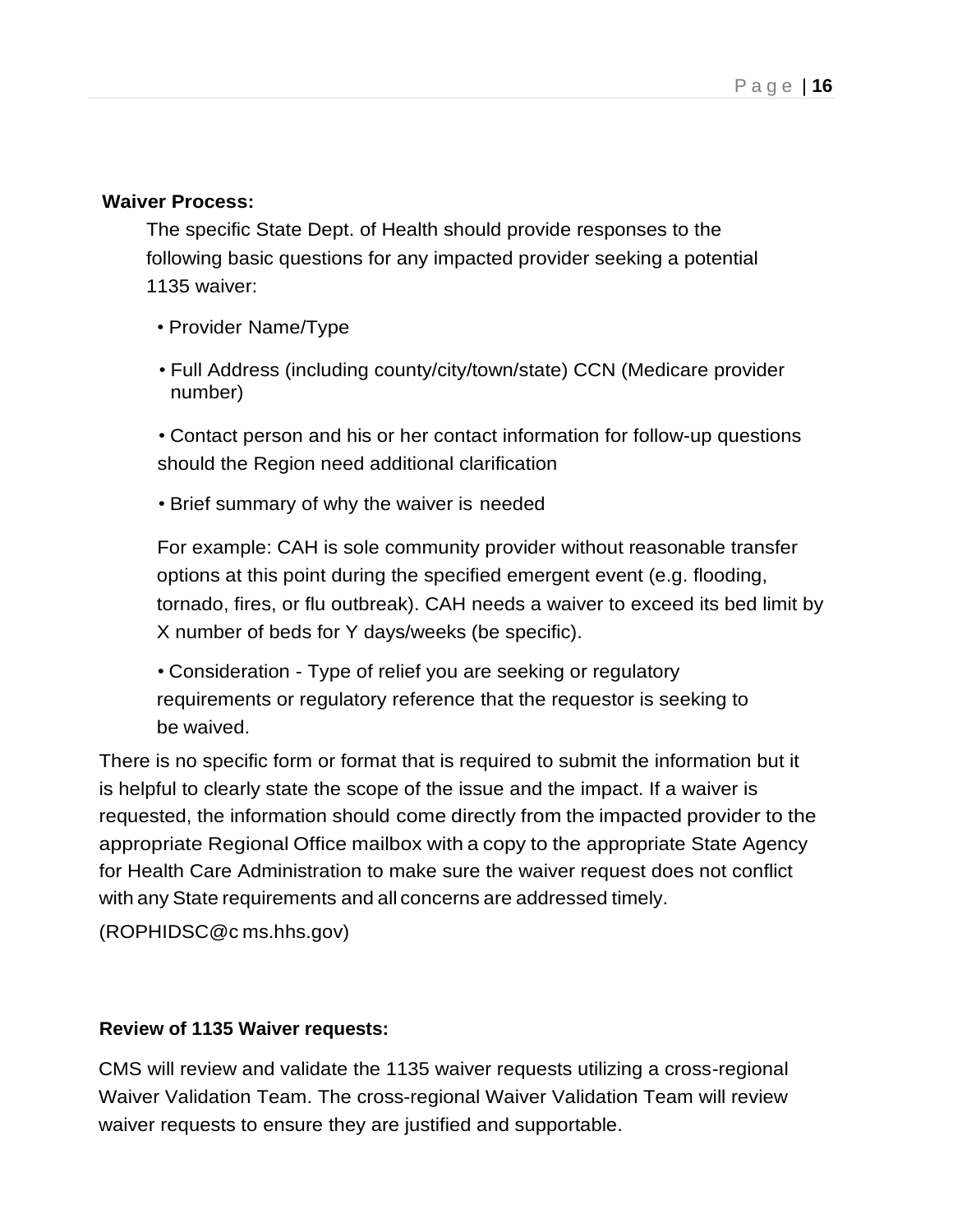#### **Provider responsibilities:**

- Provide sufficient information to justify need
- Keep careful records of beneficiaries to whom services are provided in order to ensure that proper payment can be made.
- Resume compliance with normal rules and regulations as soon as able to do so.

Duration: These waivers under section 1135 of the Social Security Act typically end no later than the termination of the emergency period, or 60 days from the date the waiver or modification is first published unless the Secretary of HHS extends the waiver by notice for additional periods of up to 60 days, up to the end of the emergency period.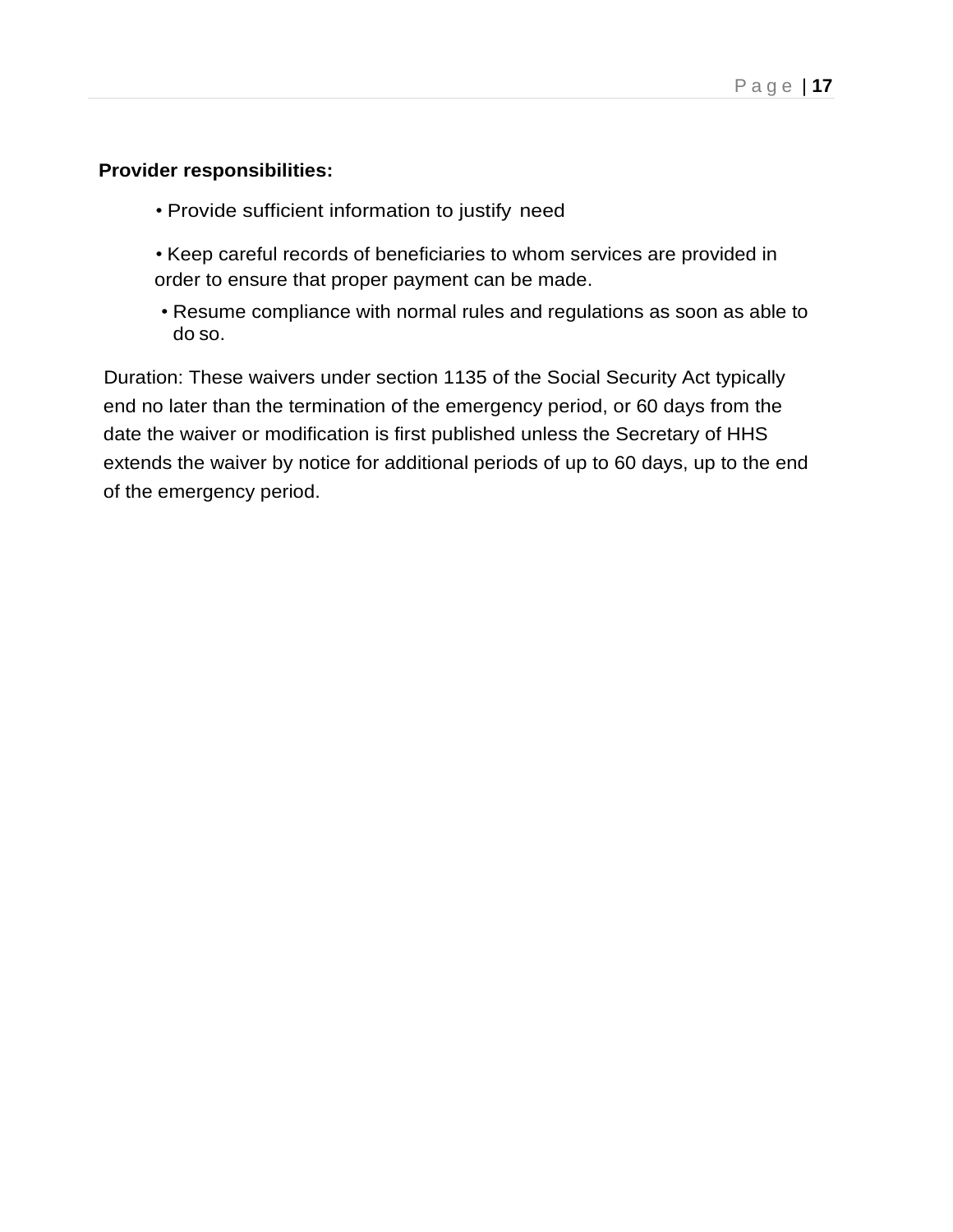# **SEVERE THUNDERSTORM/TORNADO**

## - **The National Weather Service may issue a Severe Thunderstorm/Tornado watch or warning –**

#### **SEVERE THUNDERSTORM/TORNADO WATCH**

If a TORNADO WATCH is received, this would be an indication that there is a possibility that a tornado **may** strike, and the facility may have several hours to prepare.

## **ADMINISTRATION**

- Set up Command Post, and follow the Incident Manager Job Action Sheet.
- A page announcement is made to alert staff. This page can also be made by the person in charge of the facility at the time the facility becomes aware of the tornado watch. If the storm is upgraded to a warning, announce it.
- **Ensure all other guidelines of this procedure are completed.**

#### **GENERAL**

- Close all cubicle curtains, windows, window curtains, and blinds to provide a barrier between windows and the residents. Remove items from window ledges and pictures from walls.
- Weather radio or local radio and / or television stations should be monitored for condition updates. A "spotter" should be assigned outside to watch for funnel clouds. Bring residents in from the outside.
- All departments should prepare emergency supplies (linens, food, emergency water and food supplies, medical and first aid supplies, flashlights, etc.) for possible use.
- Identify safe areas (inside hallways and windowless rooms) within the building where residents should be brought if time allows.

#### **MAINTENANCE / HOUSEKEEPING**

- Check outdoors for any objects (such as lawn chairs and tables, etc.) which may act as missiles if blown about by high winds. Secure objects, as practical.
- Ensure that all flashing is secured.
- **Prepare** to shut down utilities and assess battery lighting.
- Exterior doors and windows should be closed and latched.
- Ensure that roof and outdoor drains are free of debris in order to handle heavy rains.

#### **NURSING / HOUSEKEEPING**

- Residents outside of facility should be brought in.
- Remove items from window ledges and walls where there are residents.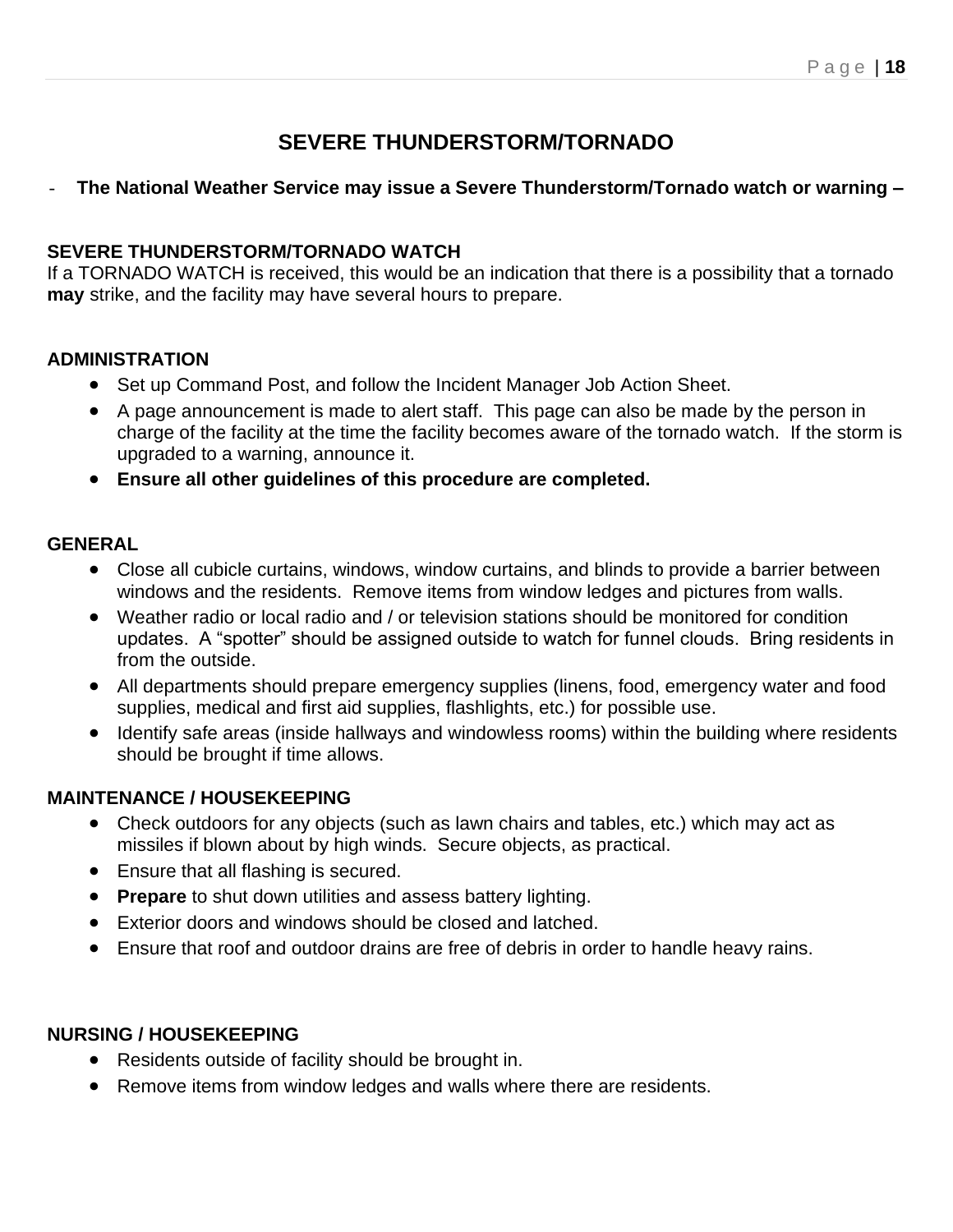## **SEVERE THUNDERSTORM/TORNADO WARNING or FUNNEL CLOUD SPOTTED**

#### **GENERAL**

- Move all residents into hallways or rooms without windows. If residents are sitting in chairs, place a pillow in their lap and remove eyeglasses to protect their face (at last moment if possible to reduce resident stress). If moving all residents is not practical, cover them with blankets, pillows, etc.
- Staff should position themselves under sturdy furniture, away from windows and swinging doors.
- As winds subside:
	- Perform an immediate assessment of injuries.
	- Perform an immediate assessment of structural damage in the area.
	- Move residents away from damaged areas.
	- Inform Command Post of assessment.

#### **MAINTENANCE**

• Shut down utilities, as necessary. Perform an assessment of structural damage for the entire building. Inform Command Post of survey results.

#### **NURSING**

• Perform an assessment of injuries for the entire building. Institute necessary medical attention, as necessary. Inform Command Post of survey results.

Emergency Agency Phone Number listing found on page #50 Emergency Contractor / Vendor Phone number listings found on pages #51-53 Emergency Utility Shut-off Locations listing found on page #55

#### **SEE ALSO:**

"LOSS OF HEATING SYSTEM" Procedures "LOSS OF WATER SERVICE" Procedures "LOSS OF COOKING ABILITY" Procedures "LOSS OF TELEPHONE SERVICE" Procedures "LOSS OF ELECTRICAL SERVICE" Procedures "LOSS OF SEWAGE SERVICE" Procedures "LOSS OF GAS" Procedures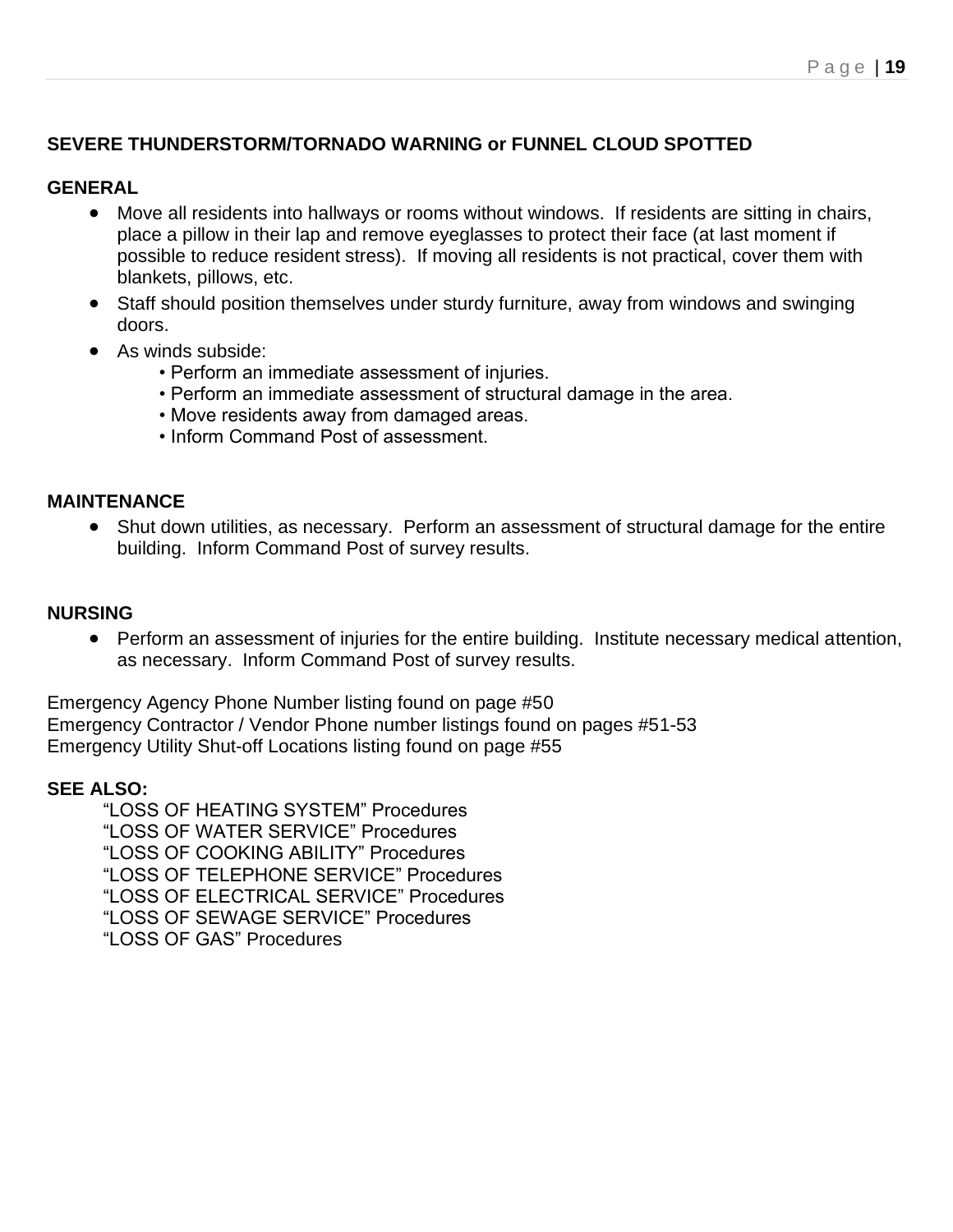# **SNOW EMERGENCY / ICE STORM**

#### **GENERAL**

- Employees are to stay on duty until released.
- Staff members may be asked to perform a variety of functions.
- Sleeping schedule is set up by Nursing Administration or respective department supervisor. He/she will receive information regarding availability of sleeping accommodations.
- Review ability to provide transportation for staff, as necessary.
- Due to possible delayed Fire Department response, staff should perform fire prevention "watches" while making rounds in areas which are not staffed 24 hrs. a day, looking for:
	- electric overloads
	- dryer lint buildup in the laundry area

#### **ADMINSTRATION**

- Set up Command Post as necessary, and follow the Incident Manager Job Action Sheet.
- **Ensure all other guidelines of this procedure are completed.**

#### **MAINTENANCE**

- Keep exits and sidewalks free from snow and ice accumulation (ensure overhangs are clean).
- Keep hydrants, hose connections, and emergency access roads clear.
- Review transportation of staff with Command Post and Local Emergency Authority.
- Monitor the amount of snow on the roof to prevent accumulations from reaching unsafe levels. Clear accumulations if possible.

# **IN FREEZING OR LOW TEMPERATURES**

- Drain piping systems that contain liquids which are vulnerable to freeze-ups.
- Ensure that sprinkler systems are checked regularly to make sure they are operational.
- If safe to do so, periodically inspect roof and drains to ensure they are free of debris or ice buildup.
- If safe to do so, periodically inspect trees and branches close to the building(s) and/or vital equipment to ensure that they are free from snow/ice accumulation.
- If ice accumulation on branches close to the building is severe, consider relocating residents and staff to another area.

#### **NURSING**

• Medical Director will be contacted (by Senior Nursing position) to approve initiation of "drug holidays", as appropriate. If there is advance warning of severe weather conditions approaching, and time allows, check residents' medications. If there is not enough to last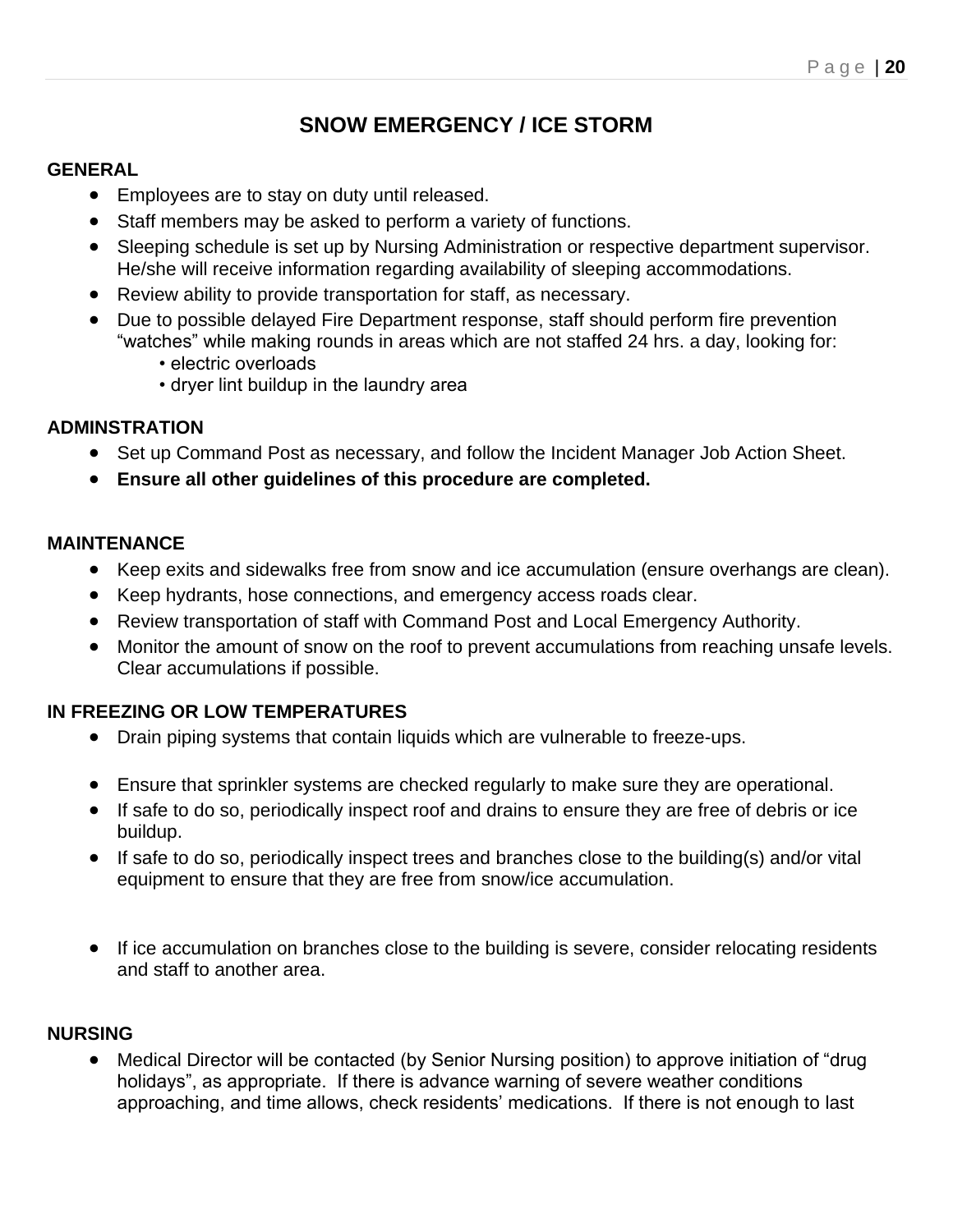through the expected weather condition, order enough to last through the situation, plus one day extra. Doctors' orders may be needed for this.

• Resident meal times should be as close to normal as possible. Modify menus if deliveries will not be possible.

#### **FOOD SERVICE**

- Establish a place for feeding staff and visitors if shift change will not be possible.
- If necessary, due to limited staffing, implement the Emergency Non-Cooking Menu.
- Resident mealtimes should be as close to normal as possible. Modify menus if deliveries were not possible.

# **PHYSICAL/OCCUPATIONAL THERAPY AND ACTIVITIES**

• Assist Nursing with feeding and transfer of residents, per training.

## **HOUSEKEEPING**

- Check linen supply. Arrange linen change schedule for residents and staff as necessary. Modify if deliveries/pick-ups are not possible.
- Survey building for staff sleeping areas if necessary. Advise department supervisor or Command Post if areas have been set aside for staff sleeping.
- Provide linens, etc. necessary to accommodate staff sleeping arrangements.

Contractor/Vendor Phone Numbers listing found on pages #51-53

# **SEE ALSO:**

"LOSS OF HEATING SYSTEM" Procedures "LOSS OF WATER SERVICE" Procedures "LOSS OF TELEPHONE SERVICE" Procedures "LOSS OF ELECTRICAL SERVICE" Procedures "LOSS OF SEWAGE SERVICE" Procedures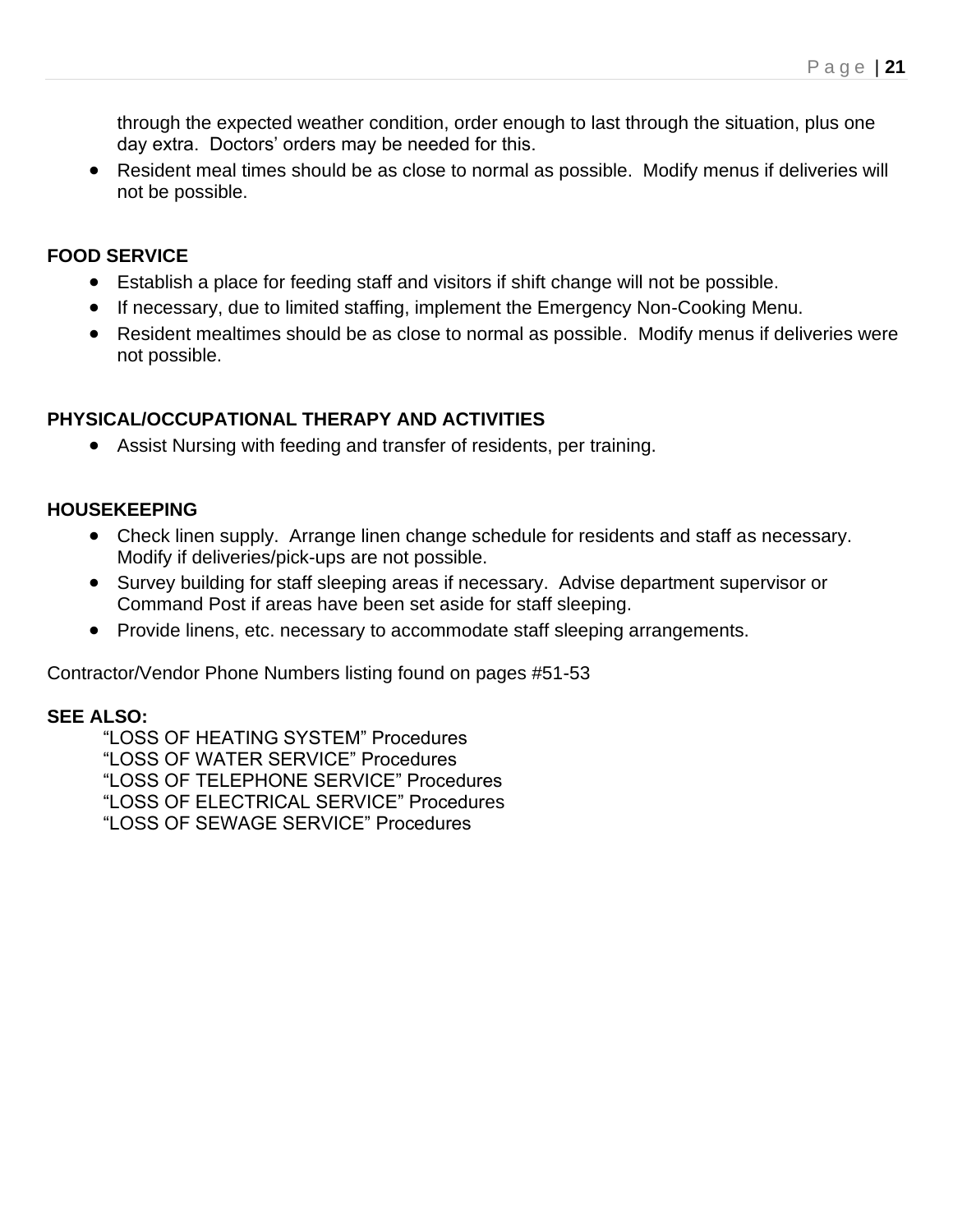# **INFLUX OF RESIDENTS/FAMILIES OF STAFF OR COMMUNITY SHELTER RESIDENTS**

#### **GENERAL**

Upon notification of the potential for an influx of residents (or others) each department shall perform an immediate inventory of necessary supplies and staffing levels and inform the Command Post of their ability to accommodate the expected influx. Each department will also be responsible to modify their normal routines (as practical) to accommodate the arriving residents (or others).

Arriving residents (or others) will be brought first to a triage room. Unless otherwise indicated, the PT/OT Room (ext. 232) will be utilized for this. Once residents (or others) have been triaged and logged in, they will then be placed in other areas of the facility, as appropriate.

#### **ADMINISTRATION**

- Set up Command Post and follow Incident Manager Job Action Sheet.
- Inform each department of the expected number of residents (or others) to be arriving, and the expected amount of time until the arrival of the first resident (or others).
- Establish a triage area to receive residents (or others).
- Ensure that a staff member is assigned to log-in the arriving residents/families/others and obtain necessary information.
- Determine the availability of bed space (either in resident sleeping rooms or in activity/dining rooms) for longer term housing of the residents (or others).
- Ensure adequate staffing is available to care for the increased census. Institute the call-in of off-duty staff or contract with a nursing agency, as necessary.
- Make provisions for notification of residents' (or others) physicians and families.
- Make provisions for the reception of family and media.
- Determine equipment needs: mattresses, medical equipment, dietary supplies, housekeeping supplies, etc.
- Make arrangements to obtain above supplies.
- In a community wide disaster it may be necessary to transport and/or house families of staff so they (staff) can remain on duty to care for residents (and others). This could also be true for community shelter residents. As necessary, notify:
	- 1. Transportation
	- 2. Dietary (food)
	- 3. Housekeeping (sleeping arrangements)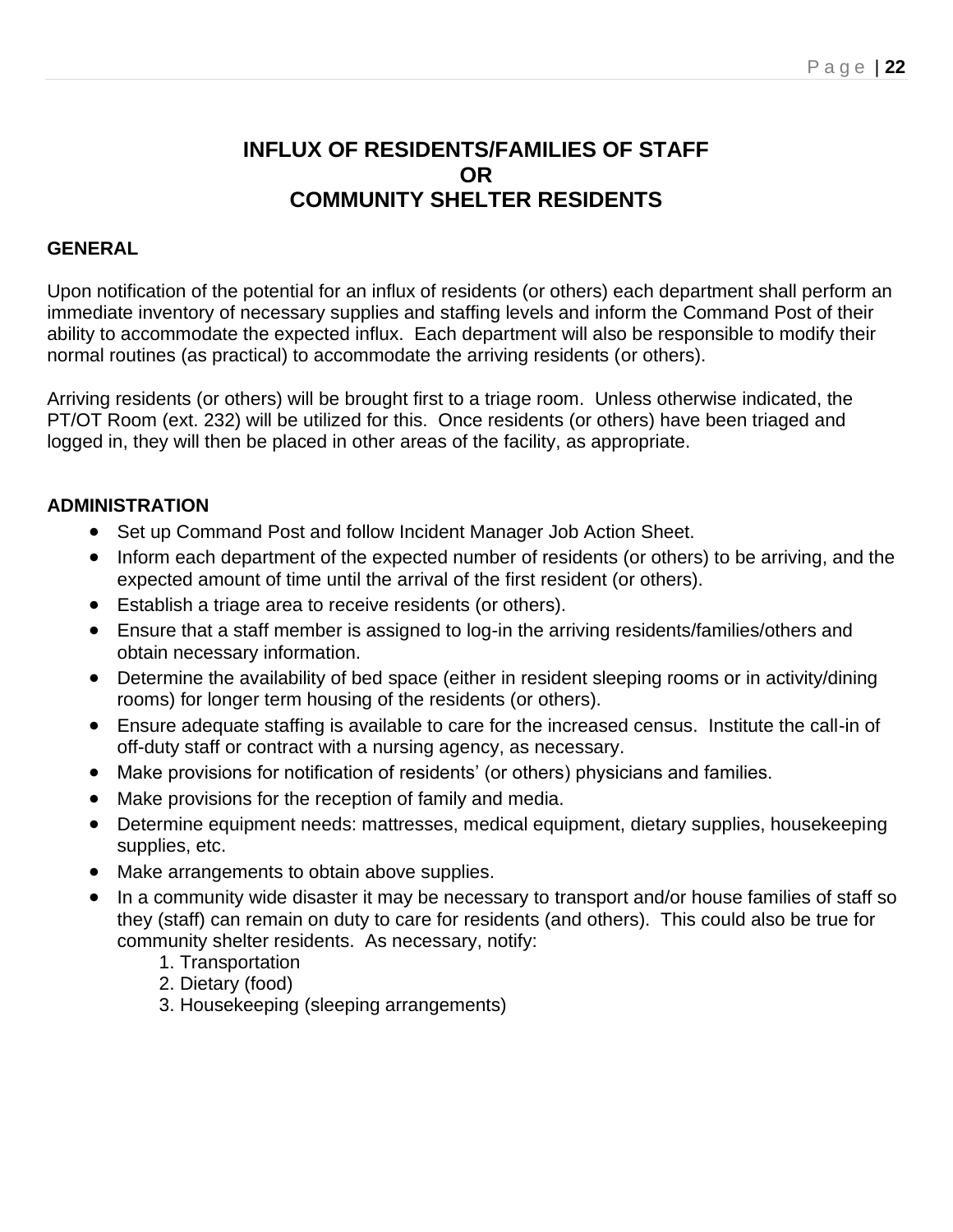- Arriving people will report to the triage room. They will be logged in and assigned space.
- **Ensure all other guidelines of this procedure are completed.**
- Fax resident list to administration at other facilities as requested.

#### **PERSON RESPONSIBLE FOR ADMISSIONS**

- Log-in residents as they arrive at the triage room. Obtain the following information:
	- Name Age Responsible party Medical diagnosis Medication allergies Other known allergies
- Provide list of Resident names and responsible party information to:
	- 1. Command Post
	- 2. Admissions
- Provide Medical information to Nursing.
- Provide Nutritional information to Dietary.

#### **NURSING**

- Perform immediate medical evaluation of residents and provide necessary treatment.
- Establish a care plan for each resident, as appropriate.
- Determine the ability to meet the medical needs of each resident in regards to medications, equipment, etc.
- Make provisions for adequate privacy of residents.
- Provide call bells (or some method for residents to notify nursing of the need for assistance) for residents not housed in a typical resident room. Call bells are stored in basement Central Supply.

#### **FOOD SERVICE**

- Provide nourishment at the triage site.
- Modify planned menus as necessary to accommodate the influx of residents, extra staff, and families.
- Determine the ability to meet the nutritional needs of particular residents.

#### **MAINTENANCE & HOUSEKEEPING**

- Set up sleeping areas for residents, staff and families, as necessary.
- Provide additional linens, blankets, privacy screens, etc., as necessary.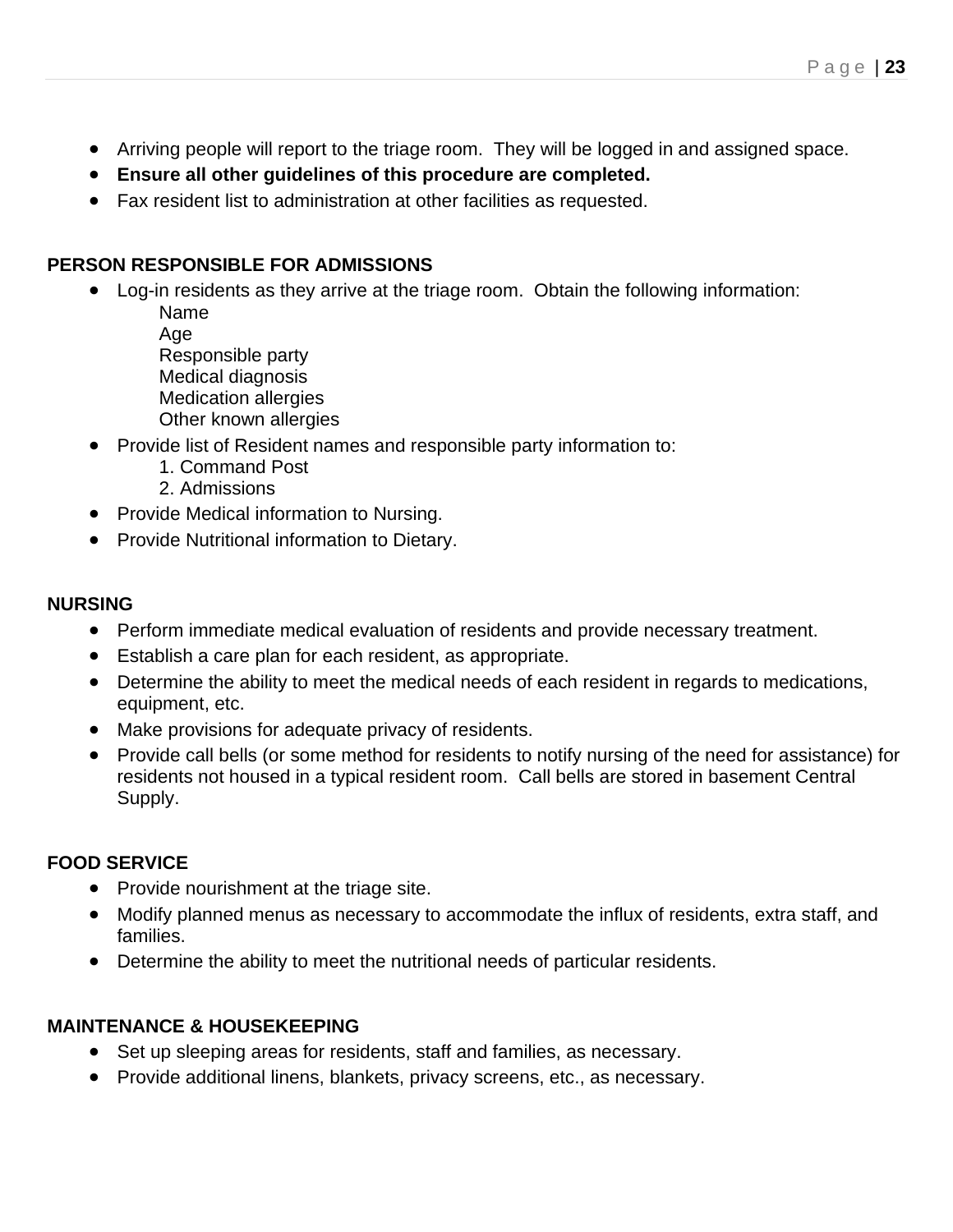# **ACTIVITIES**

- Provide emotional support to arriving residents.
- Prepare unit residents for influx of new residents.
- Assist Nursing with feeding and transfers, per training.

## **PHYSICAL/OCCUPATIONAL THERAPY**

• Assist Nursing with feeding and transfer of residents, per training.

Disaster Kit Contents found on page #46 Emergency Bedding Materials list found on page #47 Emergency Food Supply listing found on page #48 Emergency (Non-cooking) Menu found on page #49 Emergency Agency Phone Number listing found on page #50 Emergency Contractor/Vendor Phone Number listings found on pages #51-53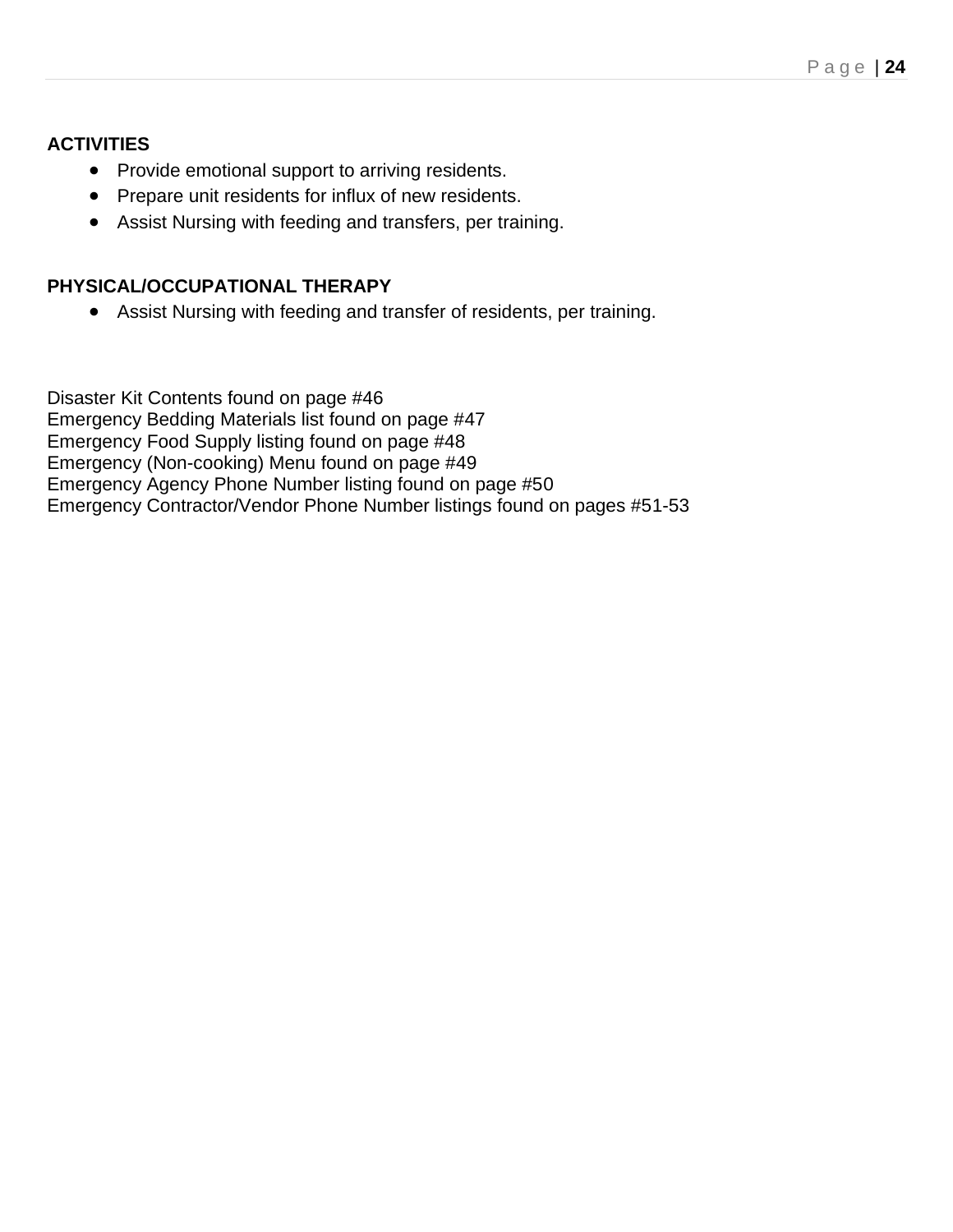# **LOSS OF HEATING SYSTEM**

#### **GENERAL**

- Expected duration of outage, along with outside weather conditions, must be evaluated and possible building evacuation considered. If the furnaces in the Main Dining Room and Therapy Departments are functioning the residents may be moved to these areas. If the heating system is expected to be out for an extended period of time a full building evacuation may be necessary (See Building Evacuation Plan.)
- All staff should survey their assigned areas to ensure that all windows and doors are closed. Any windows or doors that do not seal effectively should be reported to the Command Post.

#### **ADMINISTRATOR**

- 2. Set up Command Post as necessary and follow Incident Manager Job Action Sheet.
- 3. Adjust employee dress code, as needed.
- 4. **Ensure all other guidelines of this procedure are completed.**

#### **MAINTENANCE**

- 2. Attempt to determine expected duration of heating system outage.
- 3. Use duct tape, etc. for any doors or windows that do not seal effectively.

#### **IN FREEZING OR LOW TEMPERATURES**

• Ensure that sprinkler system is checked regularly to make sure it is operational.

#### **NURSING**

- Dress residents with several layers of loose clothing, 2 pair of socks, bathrobes, slippers, etc.
- Use extra blankets, including bath blankets.
- Group residents into rooms, if possible.
- Establish activities to keep residents active, as practical.

#### **ACTIVITIES / PT/OT**

• Adjust therapy, as appropriate. Adjust activities, as appropriate.

Emergency Utility Shut-off Locations listing found on page #55 Emergency Agency Phone Number listing found on page #50 Emergency Contractor & Vendor List found on pages #51-54

**SEE ALSO:** "LOSS OF ELECTRICITY" Procedures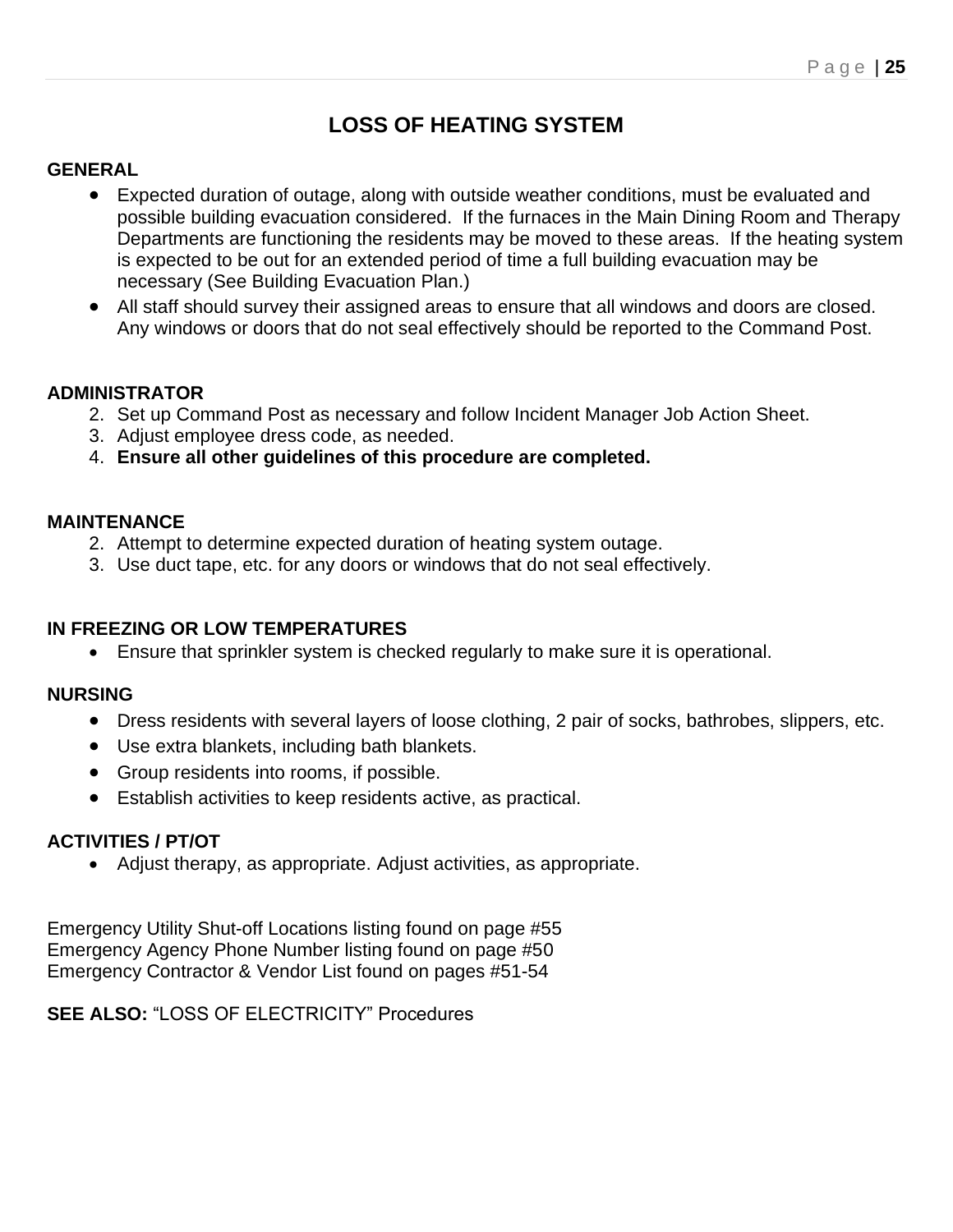# **LOSS OF GAS SERVICE**

# **FOOD SERVICE**

- Use disposable table services plates, cups, forks, etc.
- Gas grills may be used outside the rear exit by the garage to provide hot food.
- Sternos may be used to keep food hot.

#### **ADMINISTRATION**

- Set up Command Post, as necessary, and follow Incident Manager Job Action Sheet.
- **Ensure all other guidelines of this procedure are completed.**

#### **MAINTENANCE**

- Attempt to determine expected duration of gas supply outage.
- Shut off valves supplying any appliances which have pilot lights.
- Upon restoration of gas supply, relight all pilot lights and check all gas appliances for proper operation.

#### **NURSING**

• See "LOSS OF WATER" Procedures (re: bathing).

Emergency Agency Phone Number listing found on page #53 Emergency Contractor/Vendor Phone Number listings found on pages #54-57 Emergency Utility Shut-off Locations listing found on page #58 Listing of equipment served by gas found on page #62

#### **SEE ALSO:**

"LOSS OF HEATING SYSTEM" Procedures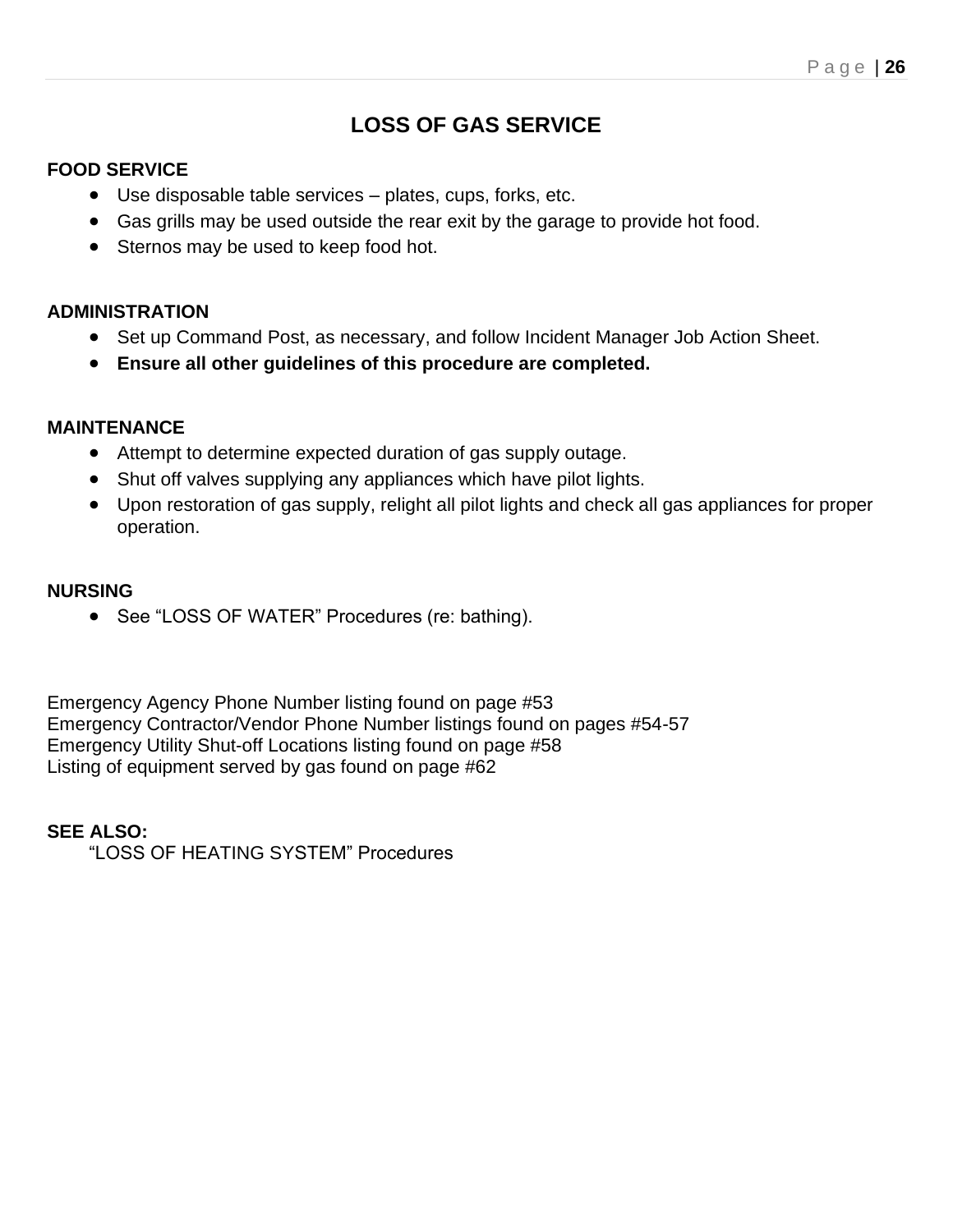# **LOSS OF TELEPHONE SERVICE AND INTERNAL COMMUNICATION**

#### **ADMINISTRATION**

- Set up Command Post, as necessary and follow the Incident Manager Action Job Sheet.
- Determine if telephones not part of the main telephone system are in service.
- Determine availability of cellular telephones from staff and visitors.
- Walkie-Talkies are available on all Nursing units, the Main office and the Maintenance department. Channel 1 is for maintenance. Channel 2 is for Nursing.
- Assign runners to use off-site telephones, as applicable.
- Establish methods to communicate within the building (runners, portable radios, etc.) if intercom / paging system is affected.
- Notify Fire and Police Departments. (Ensure that all staff are familiar with the method to notify Fire and Police Departments during a loss of telephone service.)
- Have staff make "fire prevention rounds".
- **Ensure all other guidelines of this procedure are completed.**

# FOR INTERNAL COMMUNICATIONS, CONSIDER THE FOLLOWING:

- Provide "call bells" for residents, or establish "rounds" to check on the welfare of residents, as appropriate. "Call bells" are kept in the basement Central Supply.
- Use facility cell phones.
- Assign runners to assist communication throughout the building.
- Check with local Office of Emergency Preparedness regarding amateur radio operators.

# **Maintenance**

- Once outside communication is established, attempt to determine the extent and expected duration of the outage.
- Take walkie-talkies to Command Post for assignment.

Emergency Agency Phone Number listing found on page #50 Emergency Contractor/Vendor Phone Number listings found on pages #51-54 Listing of telephones not part of the main telephone system found on page #61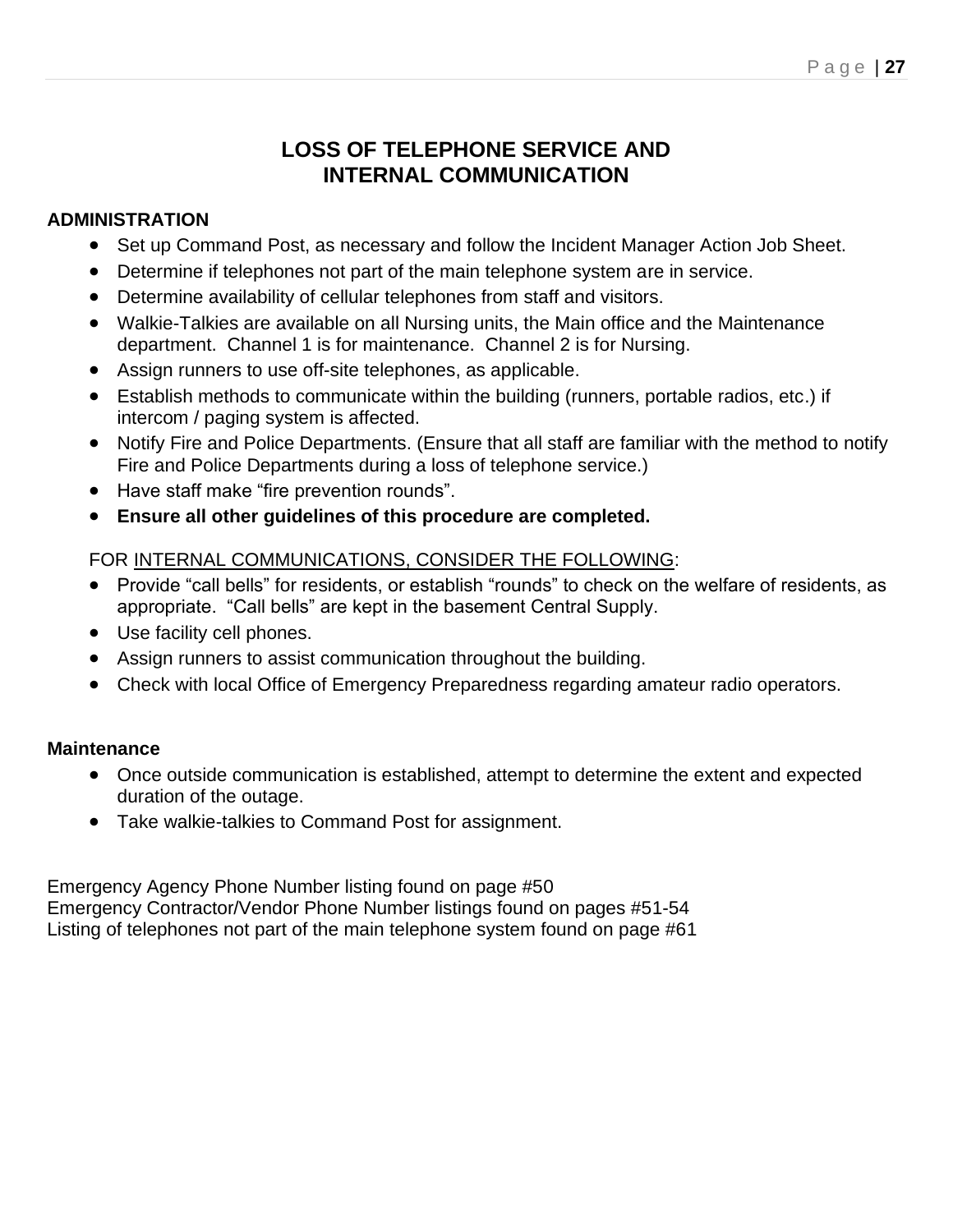# **IT SYSTEM FAILURE**

#### **ADMINISTRATION**

• Set up Command Post, as necessary and follow the Incident Manager Action Job Sheet

• Attempt to determine if the failure is related to an outage of the Spectrum cable modem. Check

modem, located in the Director of Nursing's office, for appropriate lights on the front of the modem. • Call Spectrum (1-877-638-3278) to advise them of outage and find out if there is an expected duration.

If issue is not related to a Spectrum outage contact CNS Data (1-866-611-9600) to advise them of outage request technical support.

# **Nursing**

If outage is expected to last more than 15 minutes the Matrix Offline Report must be run to continue passing medications and doing treatments.

## **Matrix Offline Report Procedure**

If MatrixCare is not available, the eMAR Offline Report can only be accessed by an active MatrixCare User with a valid eMAR Offline Report password to generate the eMAR Offline report: Log onto the **SIXTH Floor Computer** using Username (**nurse**) and password (**nurse**).

Select the Offline Report program from the desktop icon. The eMAR Offline Report Login page appears.

• Enter your MatrixCare User Name (**sedick**) and Offline Password (**bethany1**).

Select Login.

The eMAR Offline Report Criteria page appears. At the top of the page, report update information appears:

Last Update: whether Successful or Not Successful, along with the date and time.

• Last Successful: if the last successful information load was an Incremental or Full Load, along with the date and time.

• Last Successful Full Load: when the last successful full load occurred, along with the date and time.

• Type of Report: Select Condensed or Full. If you select Condensed, you can specify an administration date and time range and select Include PRNs, Include PRNs Only, or Exclude PRNs.

Select Residents: Select individual residents, select Select All to report on all residents, or press Ctrl while selecting to include multiple residents.

Select Units: Select individual units, select Select All to report on all units, or press Ctrl while selecting to include multiple units.

• Select Flow Sheets: Select individual flow sheets, select Select All to report on all flow sheets, or press Ctrl while selecting to include multiple flow sheets.

• Reasons/Results/Comments: Select Include or Exclude, as necessary.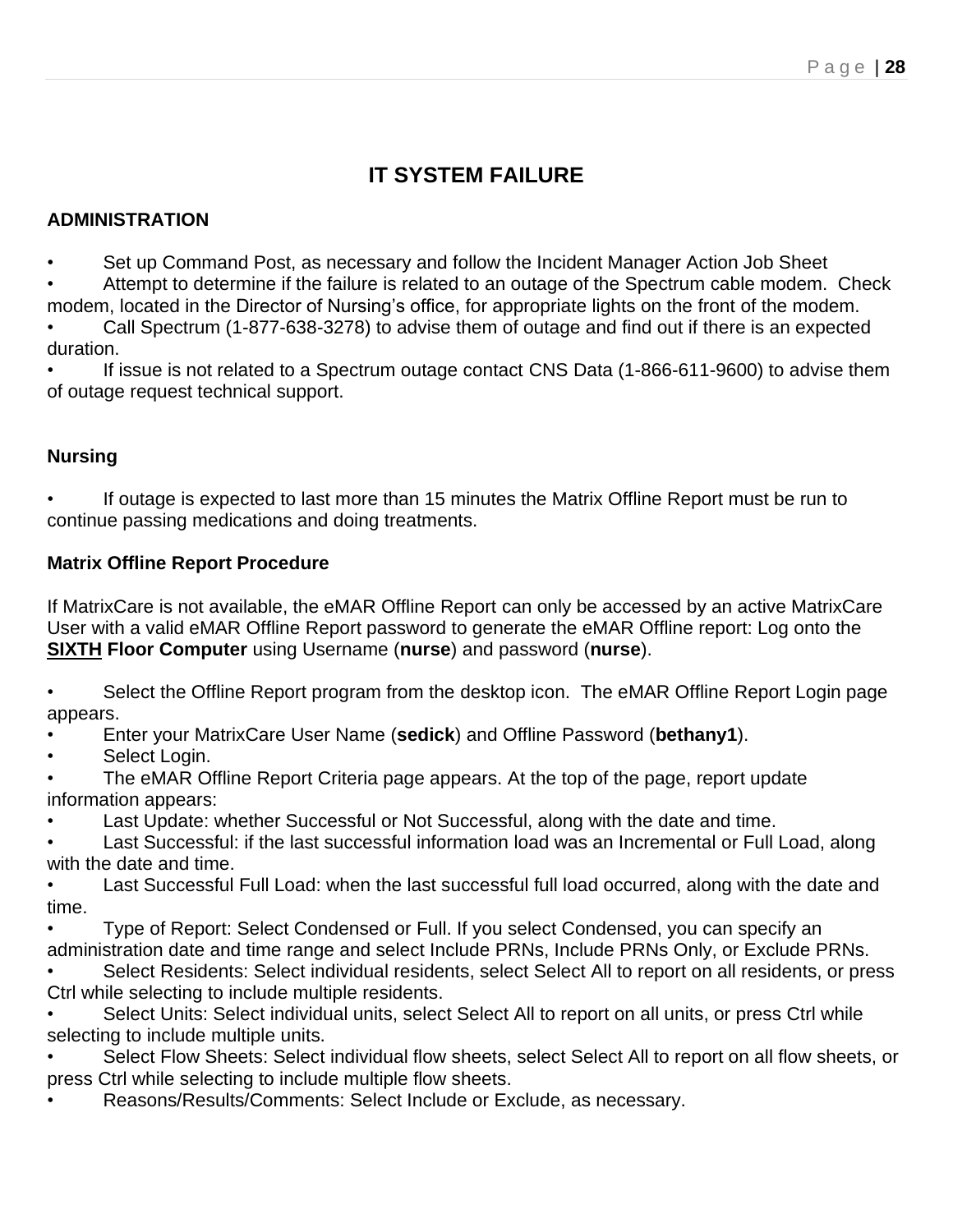- Sort Order: Select Unit Patient or U/R/B. The default option is U/R/B.
- Select Run Report.

The eMAR Offline Report opens in PDF format. Select the Print icon to print the report. You can also save the report, as necessary. The report format is similar to the Facility Administration History report, with portrait orientation and seven days of administration history and seven days of open administration boxes for recording administrations. The last page contains blank administration boxes. You can copy this page if you need extra pages for charting.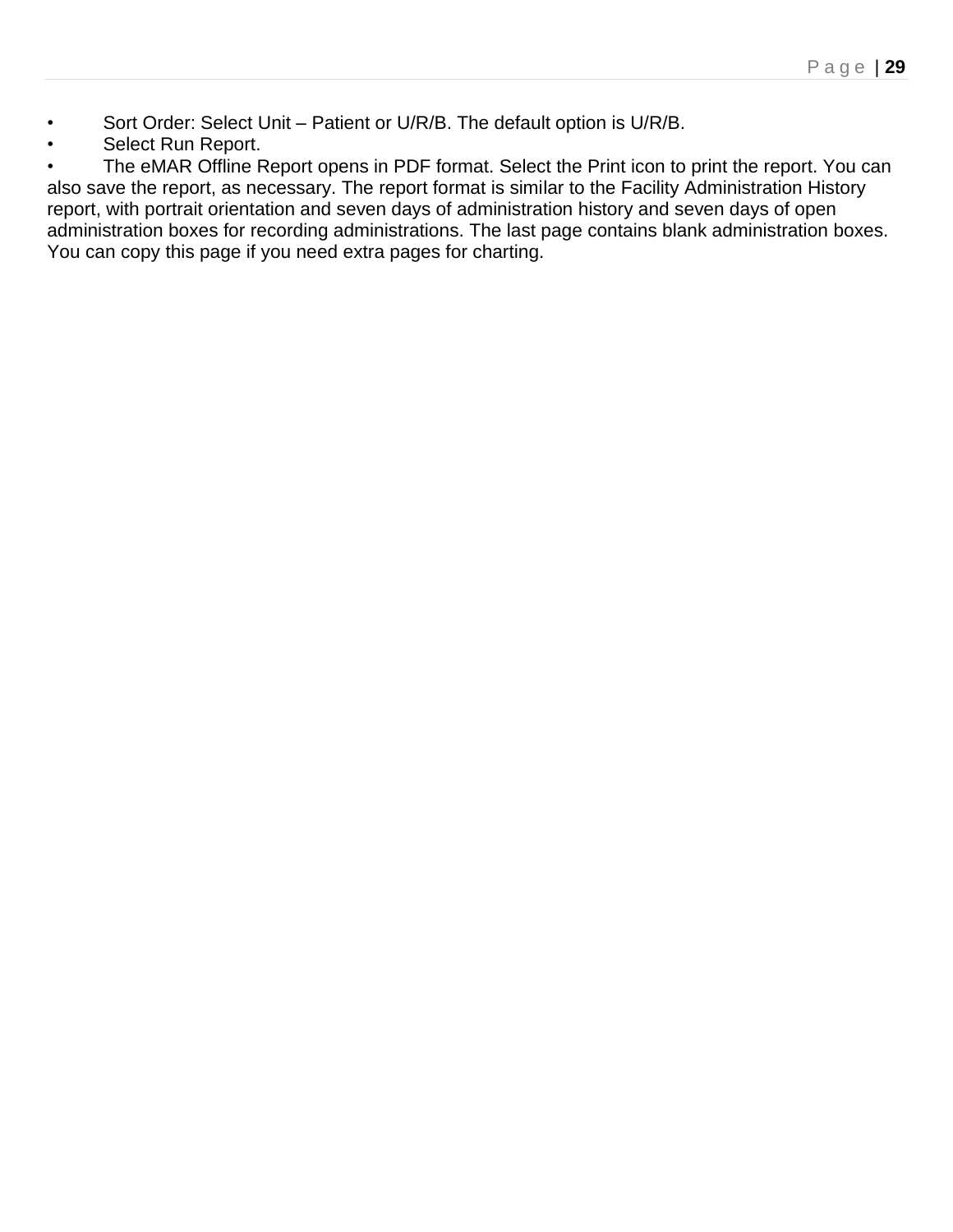# **HIGH HEAT SITUATION**

## **GENERAL**

- Use fans, if available.
- Keep blinds, curtains, drapes, etc. closed in areas of building that receive direct sunlight.
- Open doors and windows, as necessary to take advantage of available breezes.
- Avoid activities that may excite residents or require physical exertion.
- Keep residents out of direct sunlight.
- Turn lights off whenever possible. This would also apply to any heat-producing appliance.
- Provide plenty of liquids for residents and staff.
- Monitor vital signs of residents and staff.

# **ADMINISTRATION**

- Set up Command Post and follow the Incident Manager Job Action Sheet
- Consider relaxing dress code.
- Consider reduction of work time or rotating staff in high heat producing areas.
- **Ensure all other guidelines of this procedure are completed.**

# **MAINTENANCE**

- Attempt to determine the extent of the air conditioning system outage, if applicable.
- Report this information to the Command Post.

# **NURSING**

- Dress residents in loose, non-restrictive clothing.
- Maintain adequate fluid intake for all residents. Ensure that water and other fluids are within easy reach of residents and encourage consumption of liquids.
- Monitor vital signs closely. Be alert for absence of perspiration.
- Identify medications which may be contraindicated or should be administered in modified dosages in high heat conditions.
- Give sponge baths, as necessary.
- Keep residents out of direct sunlight.
- **In addition…**Monitor staff conditions closely.

# **FOOD SERVICES**

- Provide extra fluids for residents and staff.
- Consider the possibility of using a non-cooking menu.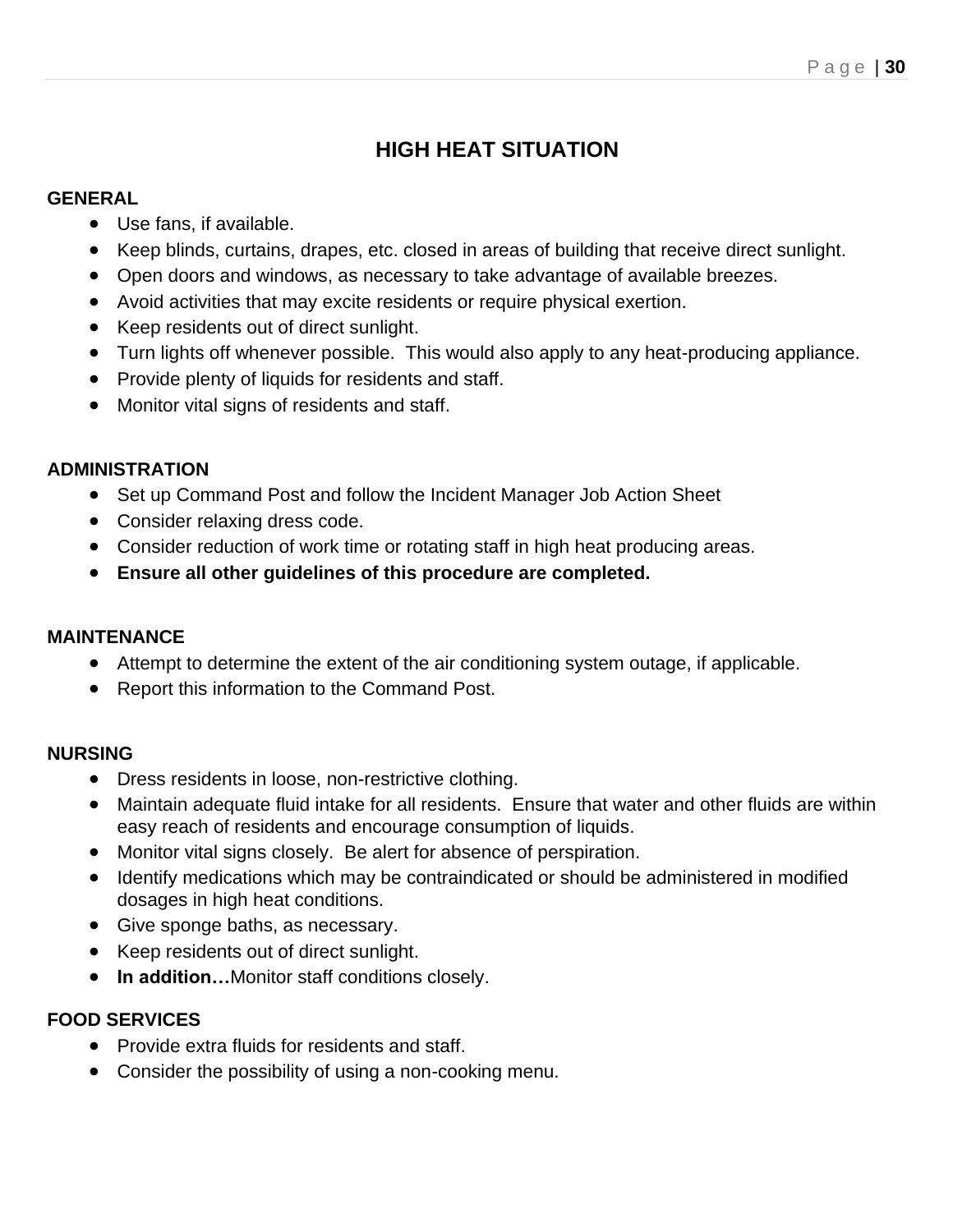Continued: Loss of Air Conditioning / High Heat

## **PHYSICAL/OCCUPATIONAL THERAPY AND ACTIVITIES**

- Adjust therapy, as appropriate.
- Adjust activities, as appropriate.

# **HEAT INDEX CHART**

In an average year only the winter's cold – not lightning, hurricanes, tornadoes, floods, or earthquakes – takes a greater weather-related death toll than the summer's heat and humidity. In an effort to alert you to the hazards of prolonged heat/humidity episodes, the National Weather Service devised the "heat index." The heat index (HI) is an accurate measure of how hot it really feels when the affects of humidity are added to high temperatures.

To use the heat index chart, find the appropriate temperature at the top of the chart. Read down until you are opposite the humidity. The number which appears at the intersection of the temperature and humidity is the heat index.

| RH                                                                   | Temperature ( <sup>o</sup> F) |     |     |     |     |     |     |     |     |     |     |     |     |     |     |     |
|----------------------------------------------------------------------|-------------------------------|-----|-----|-----|-----|-----|-----|-----|-----|-----|-----|-----|-----|-----|-----|-----|
| (%)                                                                  | 90                            | 91  | 92  | 93  | 94  | 95  | 96  | 97  | 98  | 99  | 100 | 101 | 102 | 103 | 104 | 105 |
| 90                                                                   | 119                           | 123 | 128 | 132 | 137 | 141 | 146 | 152 | 157 | 163 | 168 | 174 | 180 | 186 | 193 | 199 |
| 85                                                                   | 115                           | 119 | 123 | 127 | 132 | 136 | 142 | 145 | 150 | 155 | 161 | 166 | 172 | 178 | 184 | 190 |
| 80                                                                   | 112                           | 115 | 119 | 123 | 127 | 131 | 135 | 140 | 144 | 149 | 154 | 159 | 164 | 169 | 175 | 180 |
| 75                                                                   | 109                           | 112 | 115 | 119 | 122 | 126 | 130 | 134 | 138 | 143 | 147 | 152 | 156 | 161 | 166 | 171 |
| 70                                                                   | 106                           | 109 | 112 | 115 | 118 | 122 | 125 | 129 | 133 | 137 | 141 | 145 | 149 | 154 | 158 | 163 |
| 65                                                                   | 103                           | 106 | 108 | 111 | 114 | 117 | 121 | 124 | 127 | 131 | 135 | 139 | 143 | 147 | 151 | 155 |
| 60                                                                   | 100                           | 103 | 105 | 108 | 111 | 114 | 116 | 120 | 123 | 126 | 129 | 133 | 136 | 140 | 144 | 148 |
| 55                                                                   | 98                            | 100 | 103 | 105 | 107 | 110 | 113 | 115 | 118 | 121 | 124 | 127 | 131 | 134 | 137 | 141 |
| 50                                                                   | 96                            | 98  | 100 | 102 | 104 | 107 | 109 | 112 | 114 | 117 | 119 | 122 | 125 | 128 | 131 | 135 |
| 45                                                                   | 94                            | 96  | 98  | 100 | 102 | 104 | 106 | 108 | 110 | 113 | 115 | 118 | 120 | 123 | 126 | 129 |
| 40                                                                   | 92                            | 94  | 96  | 97  | 99  | 101 | 103 | 105 | 107 | 109 | 111 | 113 | 116 | 118 | 121 | 123 |
| 35                                                                   | 91                            | 92  | 94  | 95  | 97  | 98  | 100 | 102 | 104 | 106 | 107 | 109 | 112 | 114 | 116 | 118 |
| 30                                                                   | 89                            | 90  | 92  | 93  | 95  | 96  | 98  | 99  | 101 | 102 | 104 | 106 | 108 | 110 | 112 | 114 |
| Note: Exposure to full sunshine can increase HI values by up to 15°F |                               |     |     |     |     |     |     |     |     |     |     |     |     |     |     |     |

# **Heat Index Chart (Temperature & Relative Humidity)**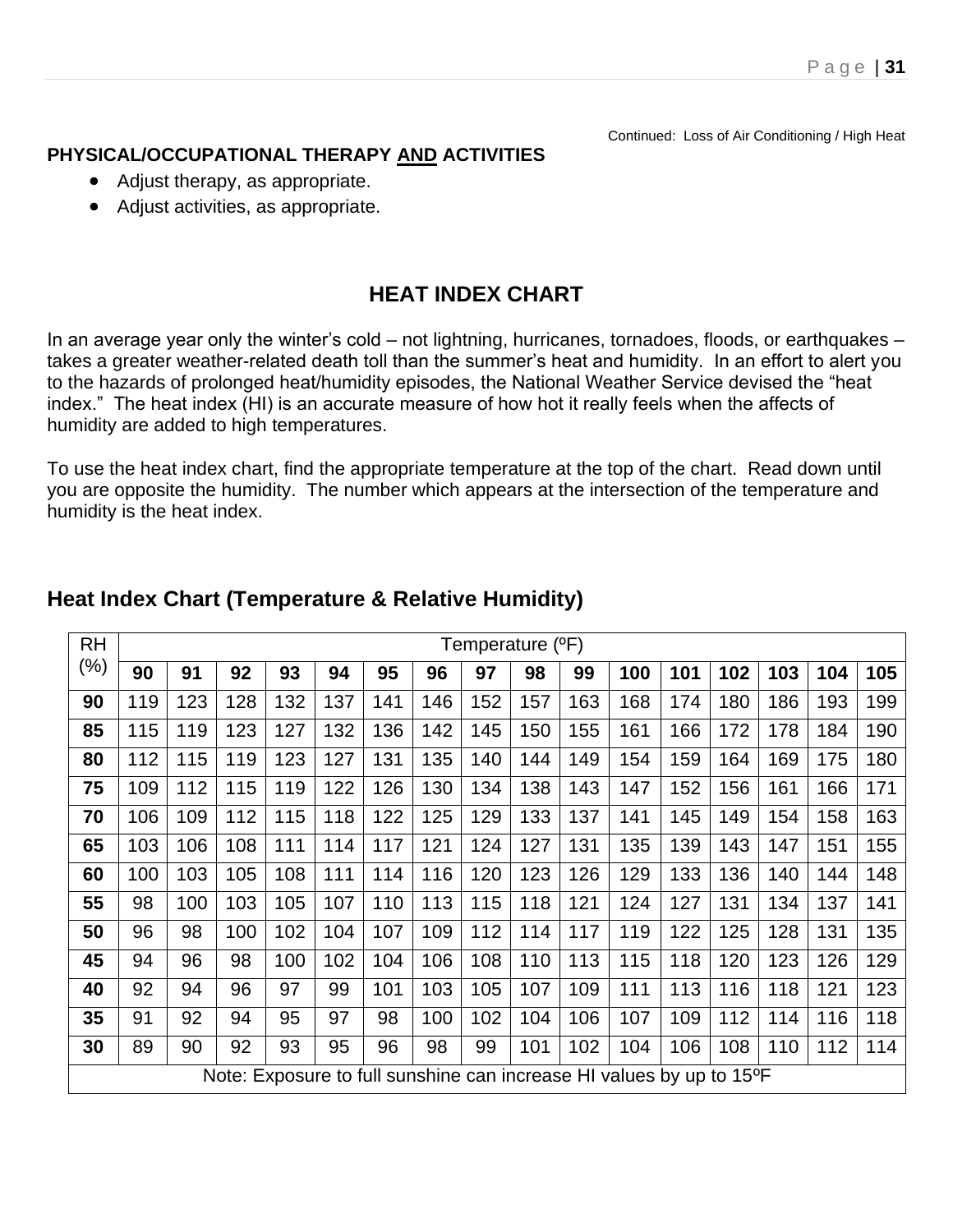# **LOSS OF WATER SERVICE / BOIL WATER ADVISORY**

#### **GENERAL**

Water currently stored in facility (stored tanks, bottled water, etc.) will be rationed for use depending upon availability and need. See Emergency Liquid Source listing.

*\*Note If a boiled water advisory is issued, tap water should be boiled for at least one minute at a full rolling boil.*

• Contact vendors to supply potable water.

| Priorities for the Use of Available Water and Liquids                                                                                                                        | <b>Location Attained</b>           |  |  |  |
|------------------------------------------------------------------------------------------------------------------------------------------------------------------------------|------------------------------------|--|--|--|
| 1). Personal Consumption (amount needed 75 gal)                                                                                                                              | i.e. Dietary, milk, soda,          |  |  |  |
| Guideline: 1 qt. per person/per day (staff and residents) juice, bottled water,                                                                                              |                                    |  |  |  |
| for 72 hours/3 days                                                                                                                                                          | <b>Basement</b>                    |  |  |  |
|                                                                                                                                                                              | back store room                    |  |  |  |
| 2). Personal Hygiene<br>NOTE: Consideration may be given to "force"<br>flushing" toilets, after considering availability of<br>stored water in conjunction with other needs. | Maintenance Room<br>storage tank   |  |  |  |
| 3). Cooking                                                                                                                                                                  | <b>Basement</b><br>back store room |  |  |  |
| 4). Housekeeping                                                                                                                                                             | <b>Maintenance Room</b>            |  |  |  |

If facility has received notification of a planned disruption of the water service, available containers (tubs, pots, sinks, etc.) shall be filled prior to the shut-down.

#### **ADMINISTRATION**

- Set up Command Post and follow Incident Manger Job Action Sheet.
- *Notify fire department and insurance carrier that the sprinkler system will be out of service.*

storage tank

- Determine ability to obtain bottled water from outside sources.
- **Ensure all other guidelines of this procedure are completed.**

#### **MAINTENANCE**

- Contact Water Department and attempt to determine the extent and expected duration of the outage.
- Shut off main valves to prevent loss of water within piping if backflow prevention devices are not present.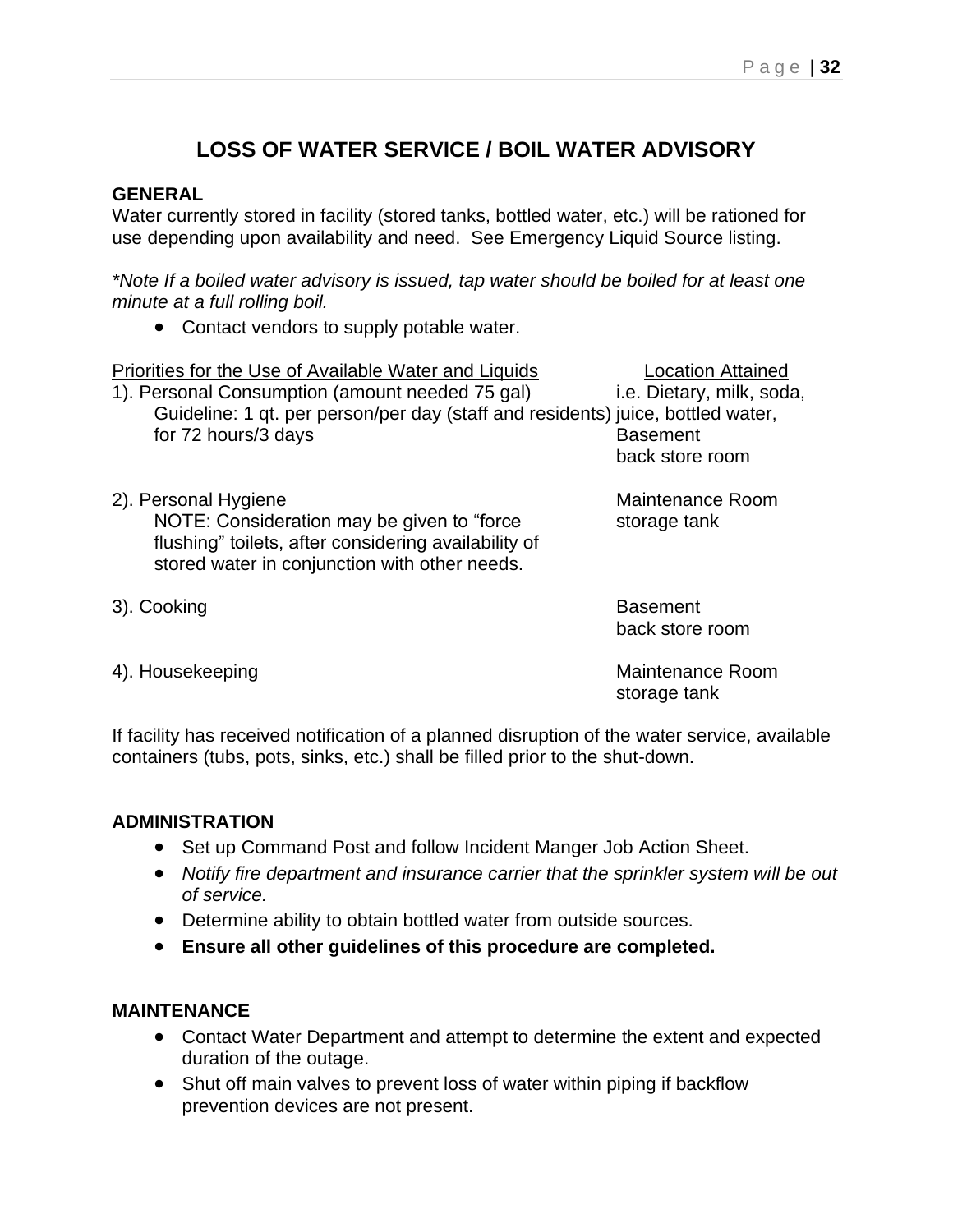• Assist in obtaining stored water from within facility. Use dietary containers to transfer water for consumption.

Continued: Loss of Water

- **Institute Fire Watch, as sprinkler system will be unavailable.**
- Turn off water heaters if water is going to be drained for other uses.
- Clean faucet aerators as necessary.
- Check sprinkler systems to ensure no damage occurs before/as water service is restored.
- Upon restoration of water service flush all water lines and strainers.

#### **FOOD SERVICE**

- **Advise Command Post of liquids available for consumption.**
- Use disposable dishes and utensils.
- Institute Emergency (Non-cooking) Menu, as necessary.
- If loss of water is due to contamination, the ice machine should be emptied and the water supply should be turned off. After water service is restored, change in-line filter, clean and disinfect hopper/bin, and discard the first batch of ice.
- Coffee Machines, soda and juice dispensers, and other appliances connected to the fresh water line should be turned off and have valves closed. After water service has been restored, change the in-line filters. Cycle three times before dispensing drinks.

#### **NURSING**

- Restrict resident bathing.
- Use waterless hand cleaner where possible.
- Use disposable swabs for oral care.
- Use disposable pads to reduce the need for linen changes
- If loss of water is due to contamination, use bottled water for oxygen humidifiers, vaporizers, etc.
- Use premixed, prepackaged enemas.
- Use bottled water or disposable swabs for oral care.
- Provide a linen and resident clothing inventory to the Command Post.
- Coordinate a reduction of linen changes with the Nursing Department.
- A 72 hour/3 day supply is on-hand at all times.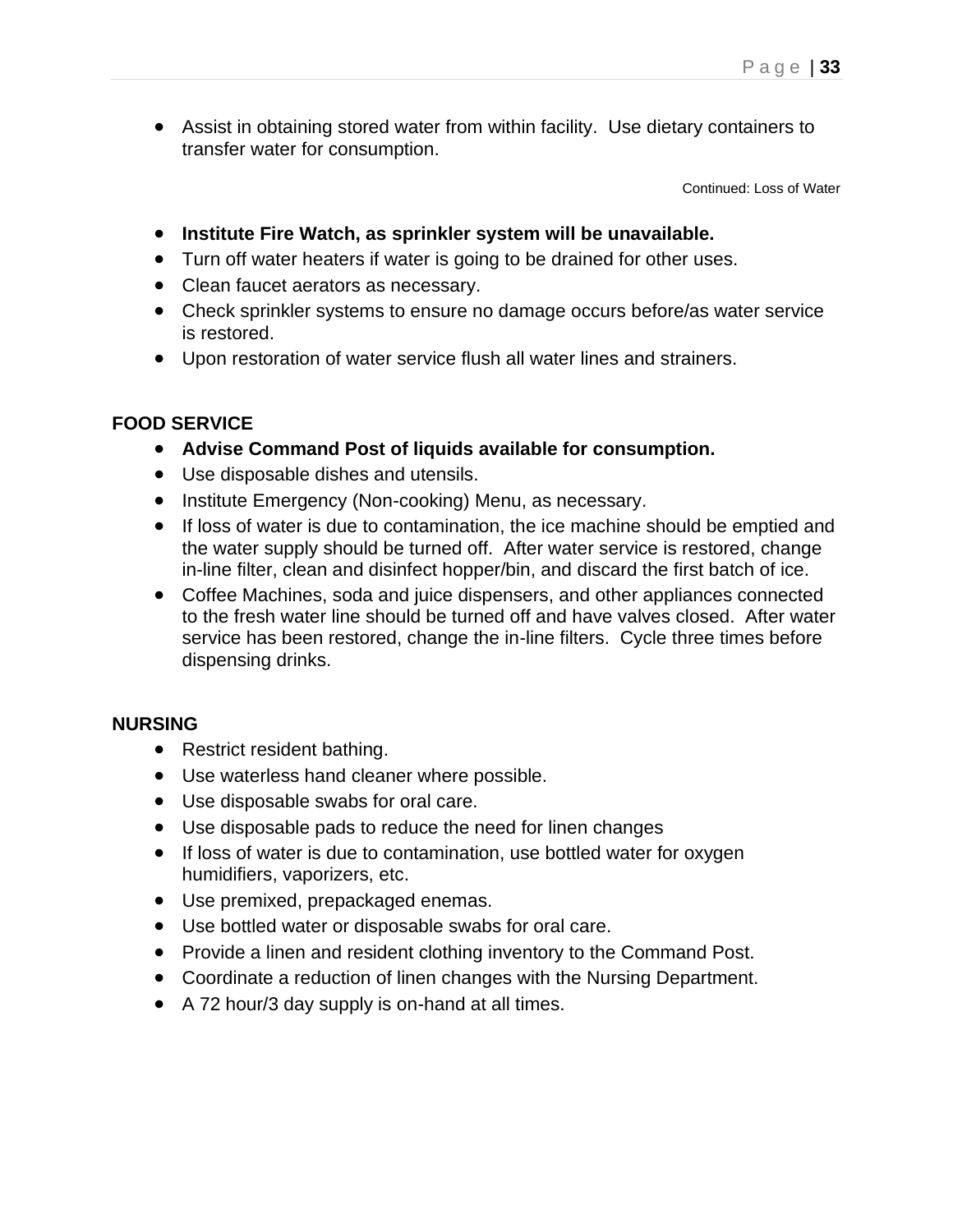#### **HOUSEKEEPING**

- Discontinue any routine cleaning that requires water. Use spray cleaners, where necessary.
- As directed by Command Post, take containers of water for force flushing of toilets to designated areas. Also, provide for urination. (See Loss of Sewage)
- Post signs on rest rooms and water fountains.

#### **BEAUTY SHOP**

• Shut down operations until given permission to re-open.

Emergency Liquid Sources listing found on page #57 Emergency Food Supply listing found page #48 Emergency (Non-cooking) Menu found on page #49 Emergency Utility Shut-off Locations listing found on page #55 Emergency Agency Phone Number listing found on page #50 Emergency Contractor & Vendor List found on pages #51-54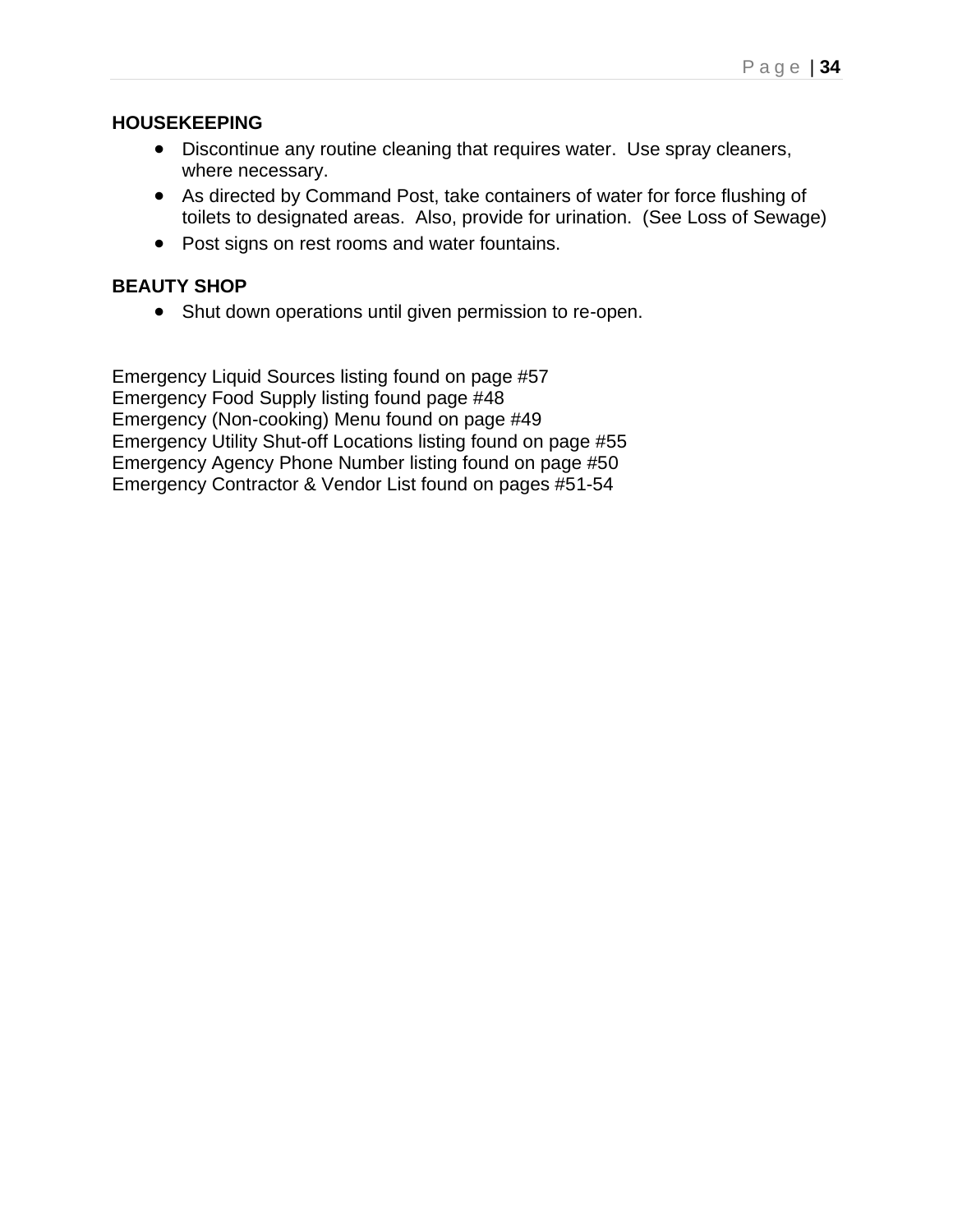# **CODE GREEN MISSING RESIDENT**

#### **GENERAL**

- If a resident cannot be located, the nurse in charge of the area shall be responsible to notify Administration. Immediate attempts shall be made to determine where the resident was last seen and what the resident was wearing. The search of each area for the resident will be done by staff normally assigned to that area.
- Staff searching within the building should visually identify residents in each room. Staff should also be certain to thoroughly check rooms, including "empty" beds and bathrooms.
- Once an assigned area has been searched, the results should be reported to the charge nurse/department supervisor. As the search of a department/unit is completed, this should be relayed to the Command Post.
- Staff assigned to search outside should check areas such as behind shrubbery, bus stops, look in parked cars, etc. Businesses within the immediate area should also be checked. Staff searching at night should carry a flashlight. During cold weather, a blanket should also be carried.

#### **ADMINISTRATION**

- Set up Command Post and follow the Incident Manager Job Action Sheet.
- Ensure that all areas within the building that might be accessible to the resident are being searched.
- Assign several staff to conduct an outside search of the grounds and neighboring properties.
- Maintain a checklist of areas assigned and results reported from each area.
- Provide staff with a picture of the resident, as necessary. Consider making photocopies of the resident's picture.
- **Ensure all other guidelines of this procedure are completed.**

#### **IF RESIDENT IS NOT LOCATED AFTER SEARCH OF BUILDING AND IMMEDIATE OUTSIDE AREA**

- Notify Rome Police Department *provide them with a description of the missing person*
- Notify family / responsible party.

**NOTE:** Factors such as the resident's condition and past history, time of day, weather conditions, etc. shall be taken into consideration in deciding when to notify outside authorities. However, approximately 30 minutes should be considered as the maximum amount of time that should be allowed to elapse between the time that the resident was determined to be missing and the time that the outside authorities are notified.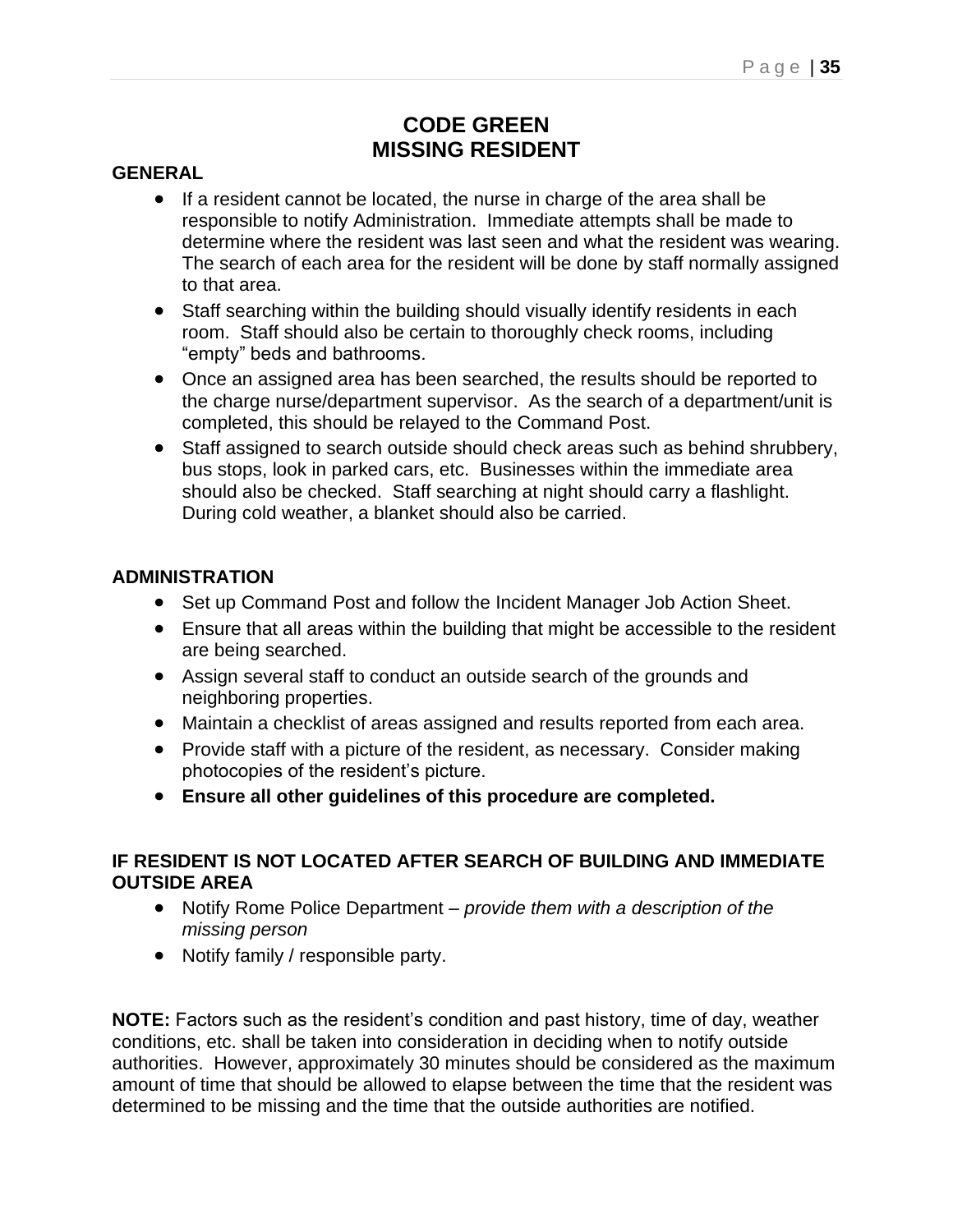Continued: Missing Resident

#### **UPON RETURN OF THE MISSING RESIDENT:**

#### **NURSING**

- Examine resident for injuries
- Contact the attending physician and report findings and condition of resident. Follow his/her orders.
- Contact the resident's legal representative.
- Notify search teams that the resident has been located.
- Complete the incident report.
- Make appropriate entries into the medical record.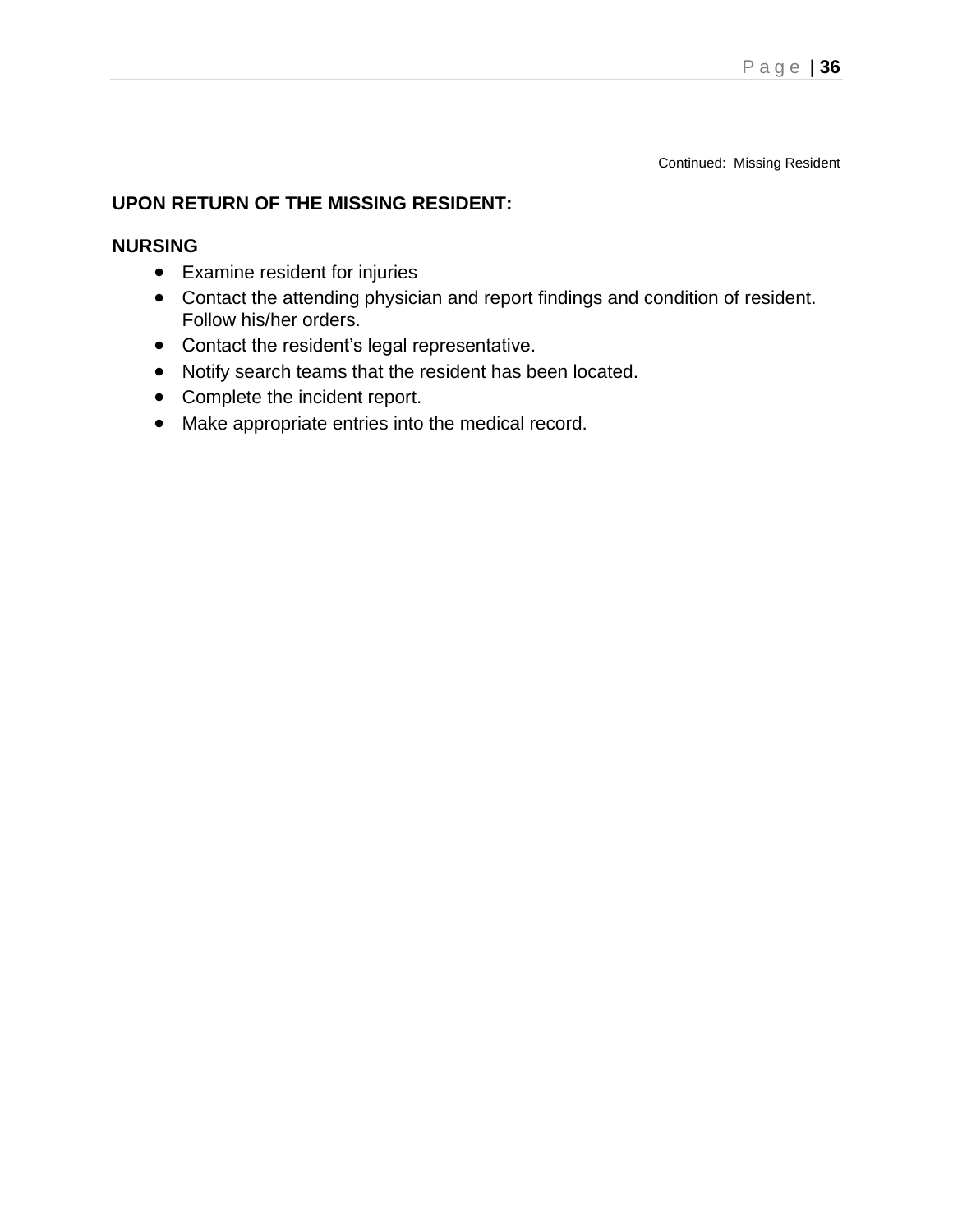# **GENERATOR FAILURE**

Failure of the emergency generator during a power failure is a very serious situation. **IMMEDIATE** action must be taken:

- 1. Notify the Rome Fire Department (call 911) and request that they stand by. (Without emergency generator power, we have no alarms and the facility phone system does not operate, see below under communications).
- 2. Notify:
	- a. Administrator
	- b. Generator contractor, Penn Power Systems (315-451-3838). Request a portable generator to be delivered of sufficient capacity. (minimum 175KW)
	- c. Call Dave Hall Electric (315-735-4090) and advise them to stand by. When portable generator arrives advise Dave Hall Electric to wire portable generator.
	- d. Have Penn Power Systems test transfer switch and portable generator.
	- e. Contact New York State Department of Health (315-477-8472) Business Hours or (315-477-8500) After Hours/Weekends.
- 1. Licensed Nurses should convert residents on oxygen concentrators to bottled oxygen. Remember to assess oxygen levels frequently.
- 2. Staff will closely monitor residents because the Call Bell System will be down.
- 3. Tap bells are located in the Central Supply Room.
- 4. Stair Chairs are located in the electric rooms on the nursing units.

### **Dietary:**

 The Disaster Plan Menu may be used. Sufficient edibles not requiring cooking are maintained in the facility.

The gas range in the kitchen does not require electricity to operate. If needed, gas grills and camp stoves may be used outdoors. Sternos may be used indoors to maintain food temperatures. Sternos and chaffing dishes are stored in the garage for this purpose.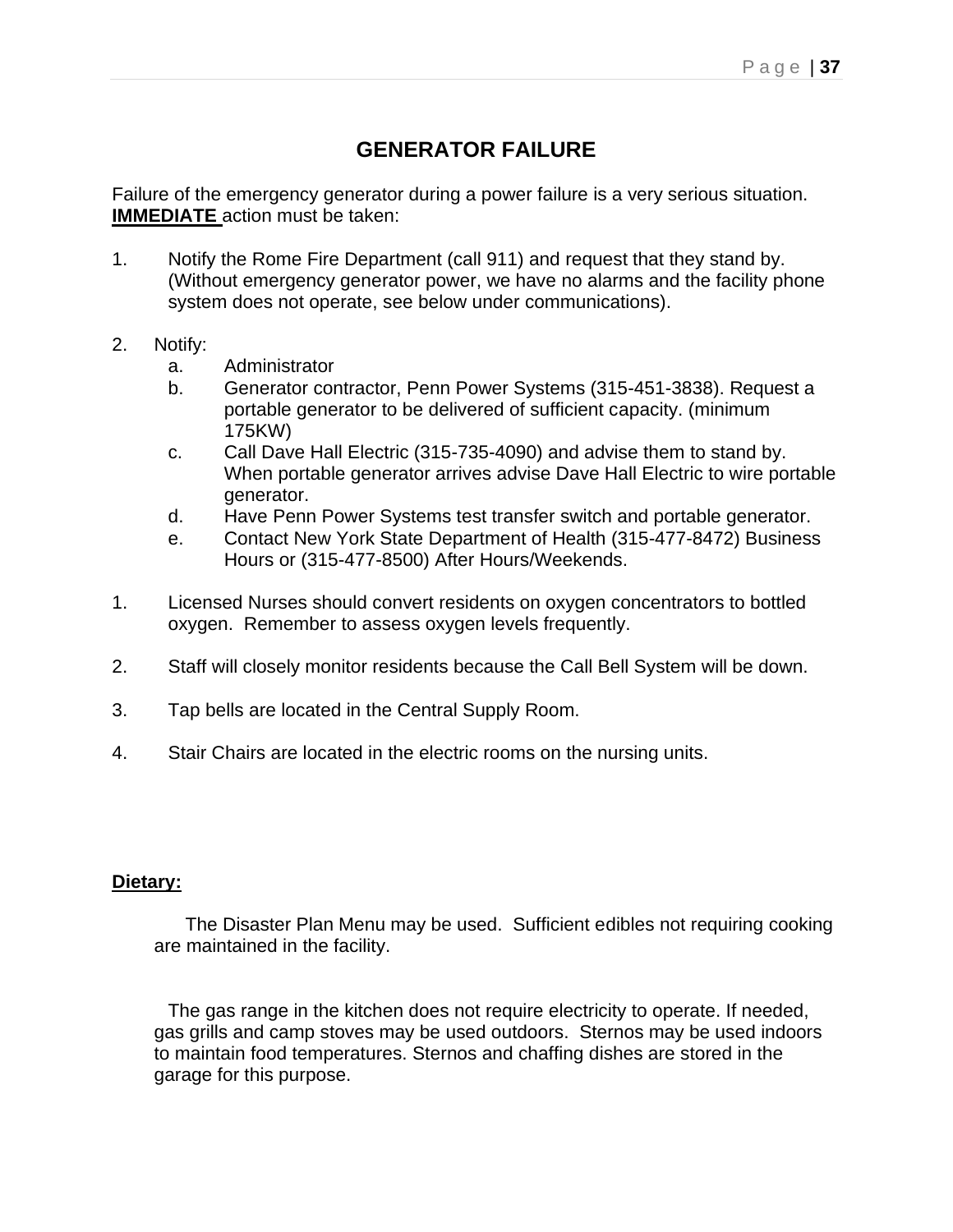# **LOSS OF ELECTRIC SERVICE**

## **GENERAL**

- Outlets served by the emergency generator are identified by a red outlet.
- (See list of equipment served by generator.) on page #61
- Open curtains and drapes to take advantage of natural or off-site lighting, as applicable.
- Turn off "unnecessary" electrical equipment to reduce load on generator. Also turn off any equipment that may have been running when the power went out.

## **ADMINISTRATION**

- Set up Command Post as necessary and follow the Incident Manager Job Action Sheet.
- **Ensure all other guidelines of this procedure are completed.**

### **MAINTENANCE**

- Attempt to determine expected duration of electrical outage.
- Ensure that the generator is functioning properly. The generator should be checked periodically throughout the incident.
- If outage is expected to be for a long duration, confirm availability of "back-up" portable generators from Emergency Contractors or Office of Emergency Management.
- List of agreements with contractors from whom we can obtain portable generators:
	- Aggreko Inc. See Emergency Contractor Phone List on page #51
	- Taylor Rental See Emergency Contractor Phone List on page #51
- Confirm that a fuel supply comes with the generators

### **NURSING**

- Place an extension cord with each portable suction machine to enable one to quickly plug machine into an outlet served by the emergency generator.
- Use extension cords to plug medication refrigerators into outlets served by the emergency generator, or move necessary medications into a refrigerator already served by the generator. BE SPECIFIC AS TO WHICH MED. REFRIGERATORS AND WHICH EXTENSION CORDS
- Remove ice from ice machine and place into walk in freezer.
- Establish activities to compensate for loss of normal room lighting, television, etc. for residents, as practical.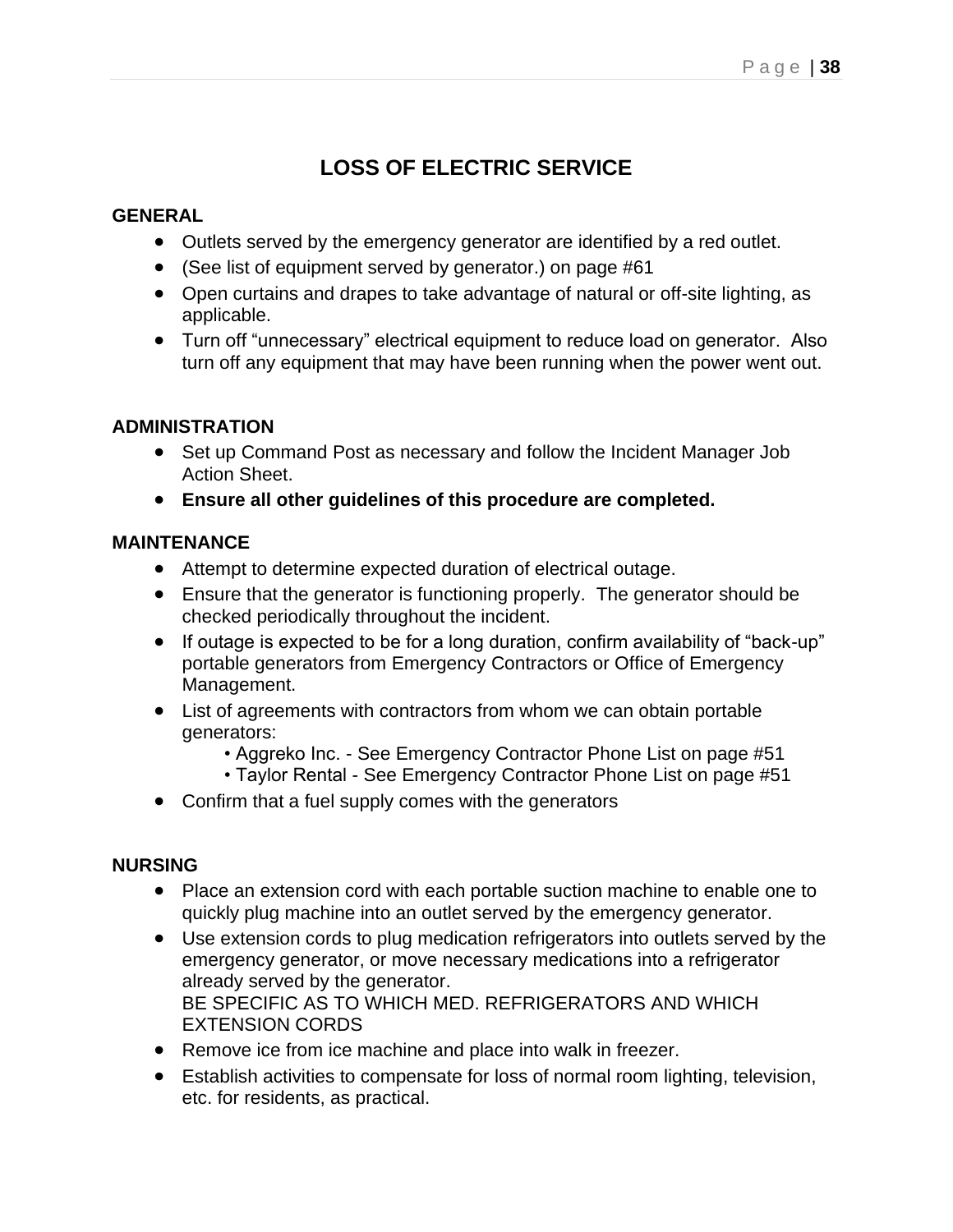• Ensure operation and availability of flashlights and batteries.

Continued: Loss of Electric Service

## **FOOD SERVICE**

• See "LOSS OF WATER SERVICE" Procedures

## **DIETARY DEPARTMENT**

• If loss of electricity affects ability to cook and/or was dishes, see Loss of Cooking and Loss of Water procedures.

## **\*\*UPON RESTORATION OF NORMAL ELECTRICAL POWER\*\***

### **MAINTENANCE**

- Notify each department of procedure for turning equipment back on to avoid all equipment being turned on at once and resulting in a massive power draw.
- Check all refrigerators and freezers for proper operation.
- Check HVAC units and water heaters for proper operation.
- Reset all clocks.
- Reset all lighting and other timers
- Check generator for proper fluid levels and ensure that all circuits have transferred properly.
- Check fire alarm system to ensure proper operation.

### **FOOD SERVICE**

• Dispose of any perishable items that may have been exposed to unsafe storage temperatures.

Emergency Utility Shut-off Locations listing found on page #55 Listing of equipment served by the emergency generator found on page #58 Listing of extension cord and flashlight locations found on page #60 Emergency Agency Phone Number listing found on page #50 Emergency Contractor/Vendor List found on pages #51-54

### **SEE ALSO:**

"LOSS OF HEATING SYSTEM" Procedures "LOSS OF AIR CONDITIONING SYSTEM" Procedures "LOSS OF COOKING ABILITY" Procedures "LOSS OF WATER SERVICE" Procedures "LOSS OF TELEPHONE SERVICE" Procedures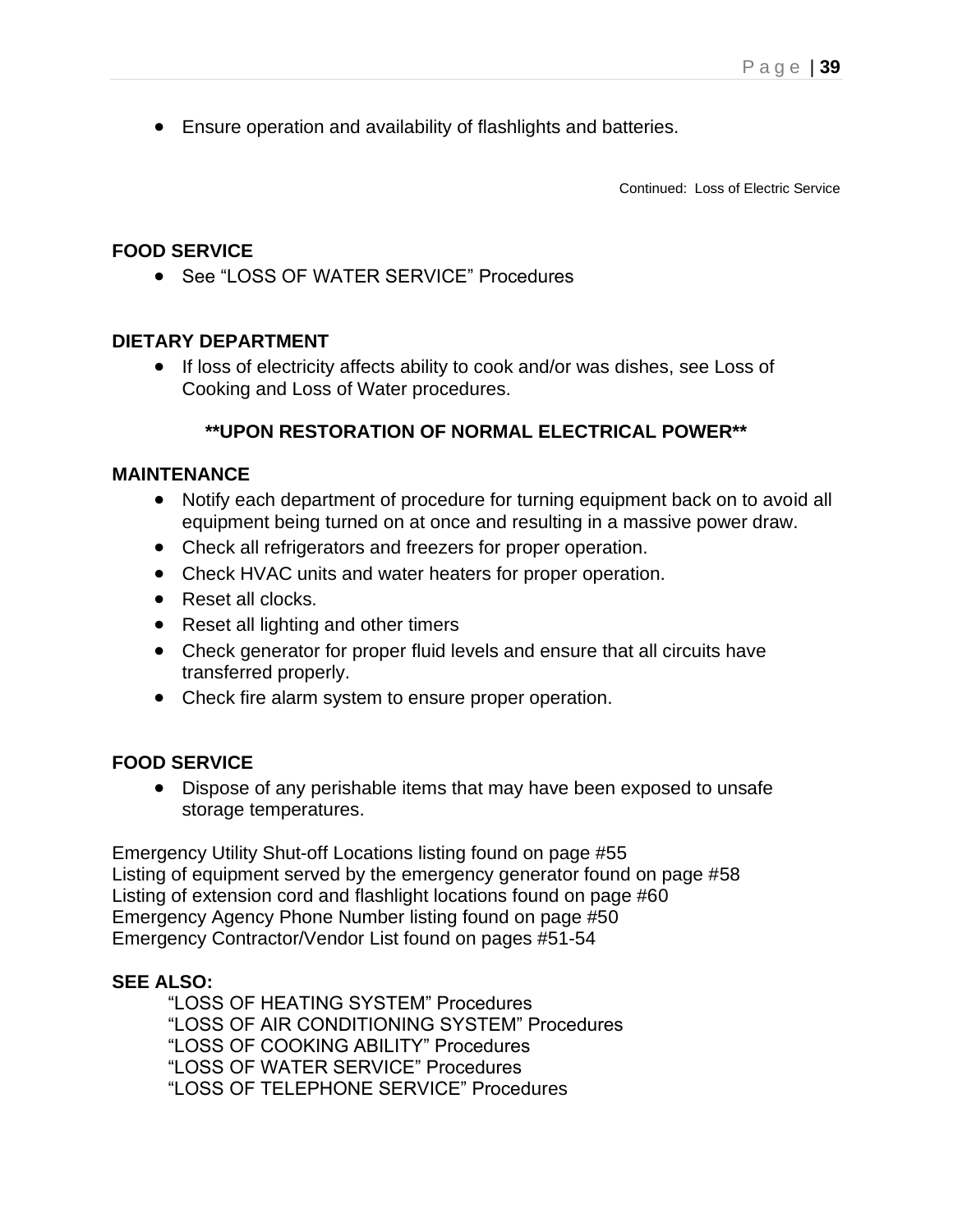# **EARTHQUAKE**

## **GENERAL**

As initial shaking begins:

• Staff should position themselves under sturdy furniture, away from windows and swinging doors.

As initial shaking stops:

- Perform an immediate assessment of injuries, inform Command Post of findings.
- Perform an immediate assessment of structural damage in the area, inform Command Post of findings.
- Move residents away from damaged areas.
- In anticipation of aftershocks, move residents away from windows and outside walls. Pull all drapes and curtains closed to reduce the potential of flying glass.

#### **ADMINISTRATION**

- Set up Command Post and follow Incident Manager Job Action Sheet.
- Have all departments account for residents/visitors and staff.
- **Ensure all other guidelines of this procedure are completed.**

#### **MAINTENANCE**

• Shut down utilities, as necessary. Perform an assessment of structural damage for the entire building. Inform Command Post of survey results.

#### **NURSING**

• Perform an assessment of injuries for the entire building. Institute necessary medical attention, as necessary. Inform Command Post of survey results.

Emergency Contractor/Vendor Phone Number listings found on pages #51-54 Emergency Agency Phone Number listing found on page #50 Emergency Utility Shut-off Locations listing found on page #55

### **SEE ALSO:**

"LOSS OF HEATING SYSTEM" Procedures "LOSS OF WATER SERVICE" Procedures "LOSS OF COOKING ABILITY" Procedures "LOSS OF TELEPHONE SERVICE" Procedures "LOSS OF ELECTRICAL SERVICE" Procedures "LOSS OF SEWAGE SERVICE" Procedures "LOSS OF GAS" Procedures "LOW STAFFING" Procedures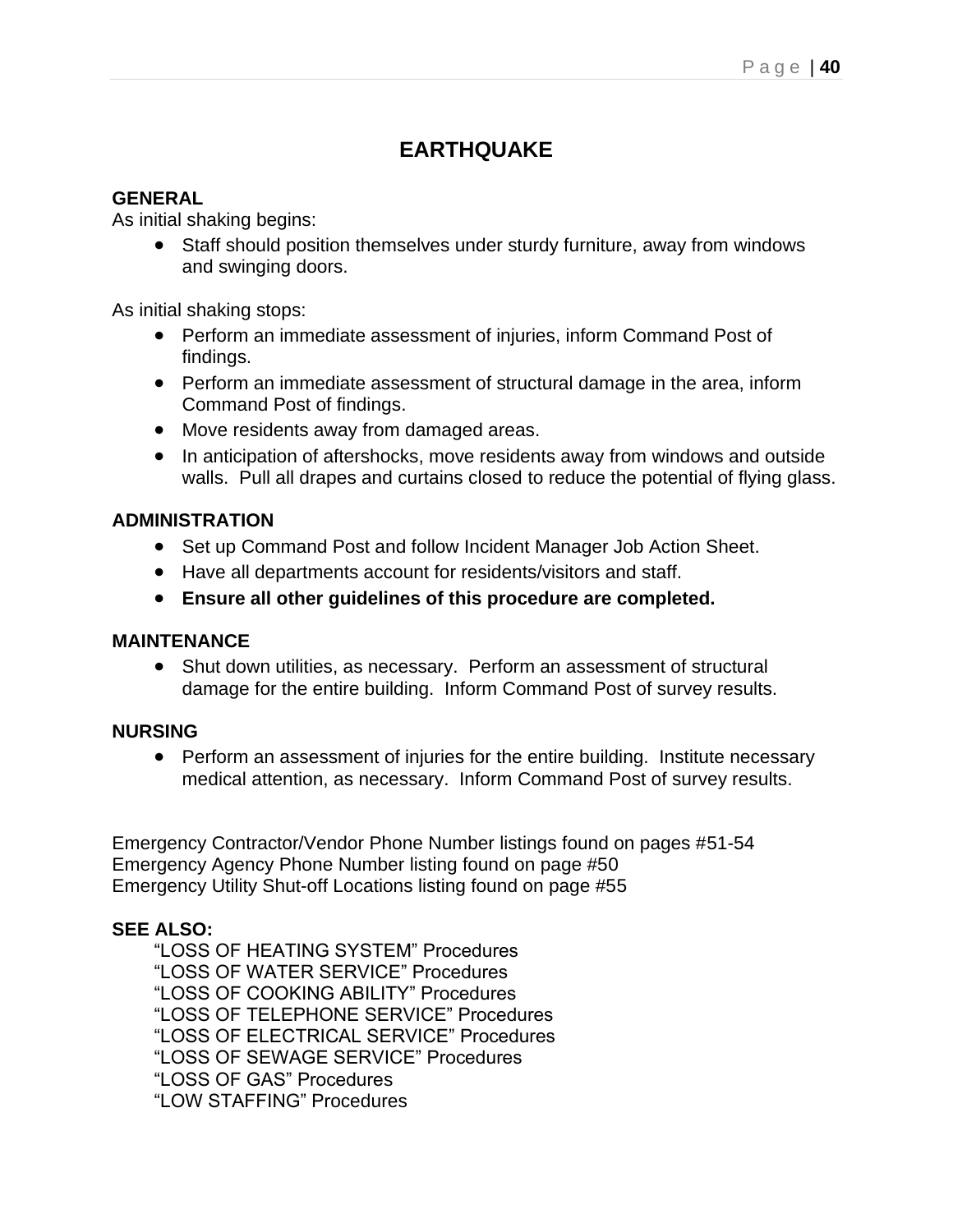# **LOSS OF SEWAGE SERVICE**

## **GENERAL**

Bed pans, commode chairs or toilet bowls can be lined with infectious waste bags and waste material collected. A small amount of chlorine bleach should be poured into each bag prior to sealing. Large receptacles (linen barrels, garbage pails, etc.) having tight fitting lids may also be lined with infectious waste bags for storing waste material collected in smaller bags. If sewer system is intact, toilets can be force-flushed by pouring a pail of water into the bowl.

## **ADMINISTRATION**

- Set up Command Post as necessary and follow Incident Manager Action Sheet.
- **Ensure all other guidelines of this procedure are completed.**

## **MAINTENANCE / HOUSEKEEPING**

- Contact plumber / sewer department and attempt to determine expected duration of incident.
- Contact Eggan Excavating for non-potable water and to remove collected waste. 315-339-1847
- Establish an area to store containers of waste matter.
- Determine availability of portable toilets from outside vendors.
- Set up temporary urination collection site and schedule (provide containers).
- Ensure liquid consumption is taken care of first.
- Work closely with Infection Control to minimize contamination.

Emergency Agency Phone Number listing found on page #50 Emergency Contractor/Vendor List found on pages #51-54

### **SEE ALSO:**

"LOSS OF WATER SERVICE" Procedures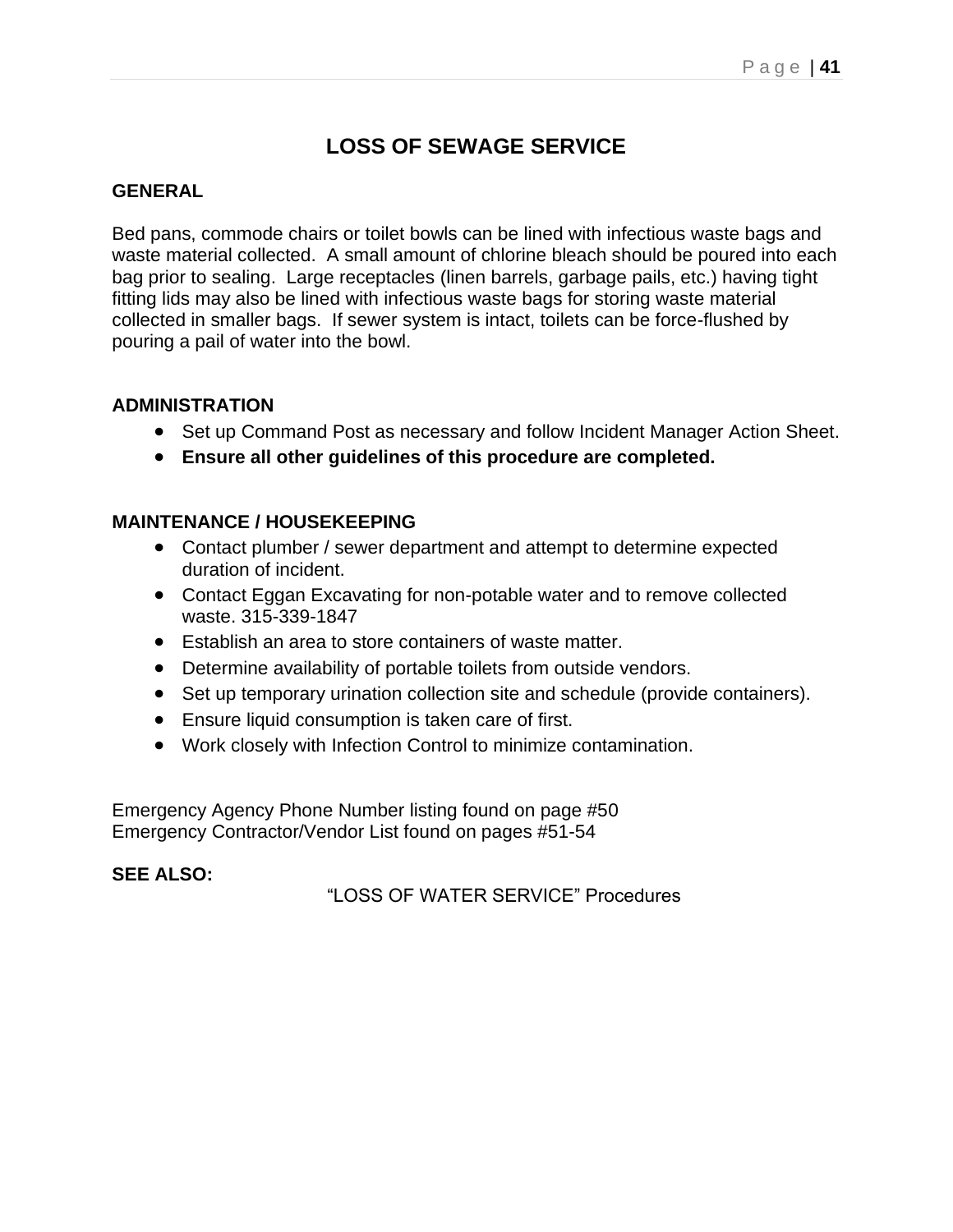# **CODE BLACK BOMB THREAT/SUSPICIOUS PACKAGE**

## **PERSON RECEIVING THE BOMB THREAT CALL**

- Listen **carefully** to everything the caller says, including background noises, speech patterns, etc. Attempt to prolong the conversation as much as possible. Do not put the caller on hold.
- Fill in the appropriate information on the Bomb Threat Checklist as the call is being taken, including the first line below the "tear off" line.
- Tear off the bottom portion of the checklist and quietly give it to another staff member.

## **PERSON RECEIVING THE SUSPICIOUS PACKAGE OR MAIL**

1) *The following characteristics may be present regarding letters and packages*

- Restricted endorsements such as "Personal" or "Private". Be cautious when the addressee does not normally receive personal mail at the office.
- The addressee's name or title is inaccurate.
- There is excessive postage.
- The letter feels rigid or appears uneven or lopsided.
- Parcel bombs may have soft spots, bulges, or irregular shapes.
- The handwriting is distorted or prepared with "cut and paste" lettering or homemade labels.
- Protruding wires, aluminum foil, or oil stains are present.
- The letter or package emits a strange odor.
- The package is unprofessionally wrapped and has several different types of tape.
- The package is marked "Fragile Handle With Care" or "Rush Do Not Delay" etc.
- The letter or package is making an unusual sound (buzzing, ticking, sloshing, etc.)
- Pressure or resistance may be noted when removing the contents.

2) *Respond to suspicious mail:*

- Isolate the suspicious mail.
- Avoid further unnecessary handling:
	- •Do not open or squeeze envelope.
	- •Do not pull or release any wires, strings, or hooks.
	- •Do not turn or shake the letter.
	- •Do not put the letter/parcel in water or near heat.
- Evacuate the immediate area.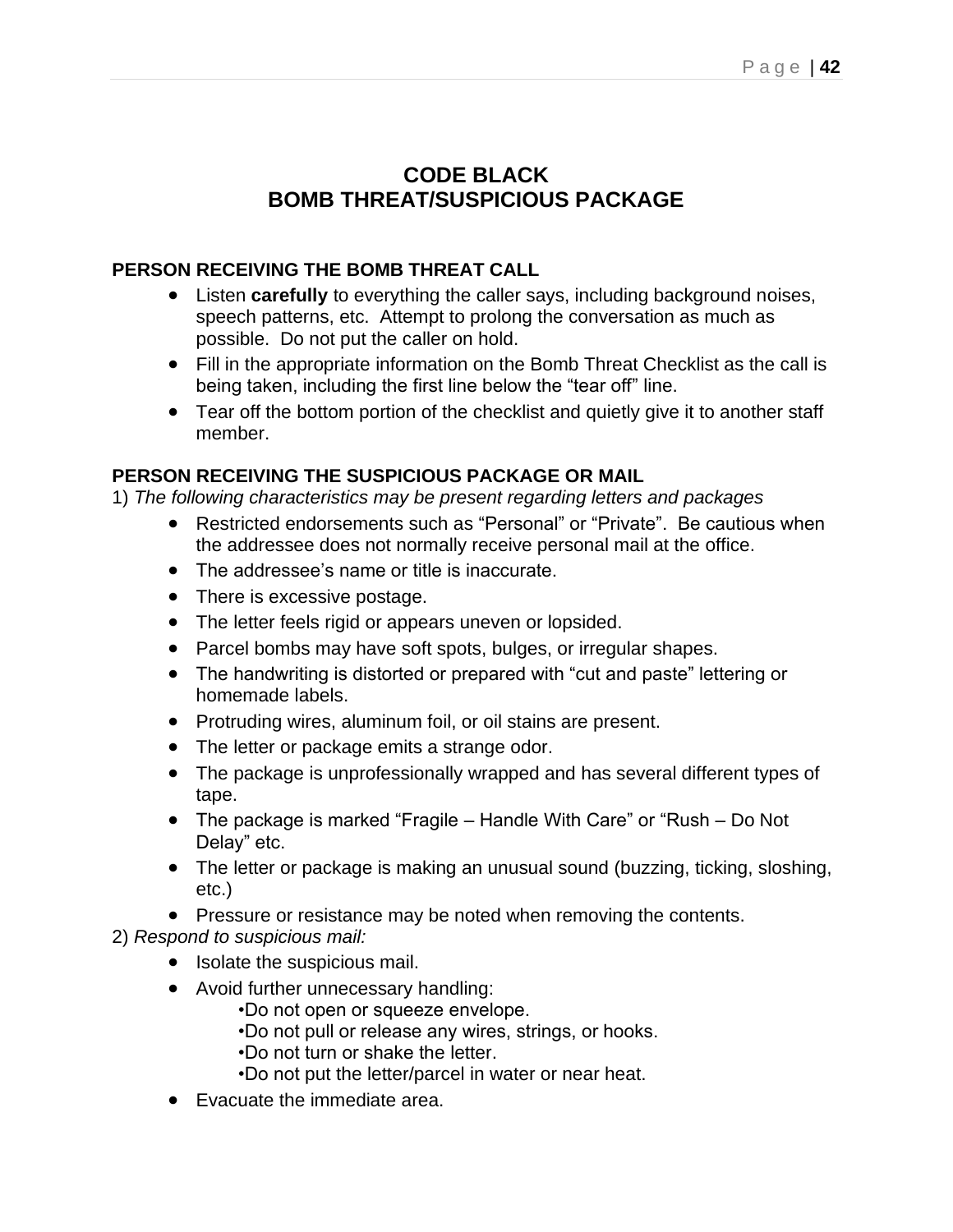• Notify the Police (911)

3) *Follow the rest of the listed guidelines listed below, as applicable.*

Continued: Bomb Threat/Suspicious Package

#### **ADMINISTRATION**

- Notify Police (9-911).
- Isolate the individual who received the threatening call as soon as possible. Have this individual write all information down and remain available for interviews by Law Enforcement Officials.
- Set up Command Post, and follow the Incident Manager Job Action Sheet.
- Notify department supervisors and charge nurses of the threat and assign areas to be searched. Generally, each area should be searched by staff who are normally assigned to and familiar with the particular area. Instruct department supervisors / charge nurses to report search results to Command Post.
- Two-way radios and cell phones should not be used for communications. Cell phones should be turned off.
- Make decisions regarding evacuation, termination of search, etc. with input from Law Enforcement Authorities.
- **Ensure all other guidelines of this procedure are completed.**

### **GENERAL SEARCH PROCESS**

- Staff will search their normally assigned work areas **for an out-of-place object or unfamiliar situation**. The department supervisor/charge nurse of each area will coordinate the search of the area.
- Once an assigned area has been searched, the results should be reported to the charge nurse/department supervisor. As the search of a department/unit is completed, this information should be relayed to the Command Post.
- Areas accessible to the public should be searched first.

# **\*\*\*DO NOT TOUCH ANY SUSPICIOUS OBJECT\*\*\***

### **SPECIFIC SEARCH PROCEDURE**

- Upon entering a room, pause and **listen** for a ticking sound.
- Visually divide each room in half. Search the right half first. Divide the right half of the room into three levels: floor-to-waist level first, waist-to-eye level, and eye-to-ceiling. If your vision is blocked by an object, look under or behind whatever is blocking your vision, such as objects on window sills, dressers, etc. Do not open closets, drawers, etc.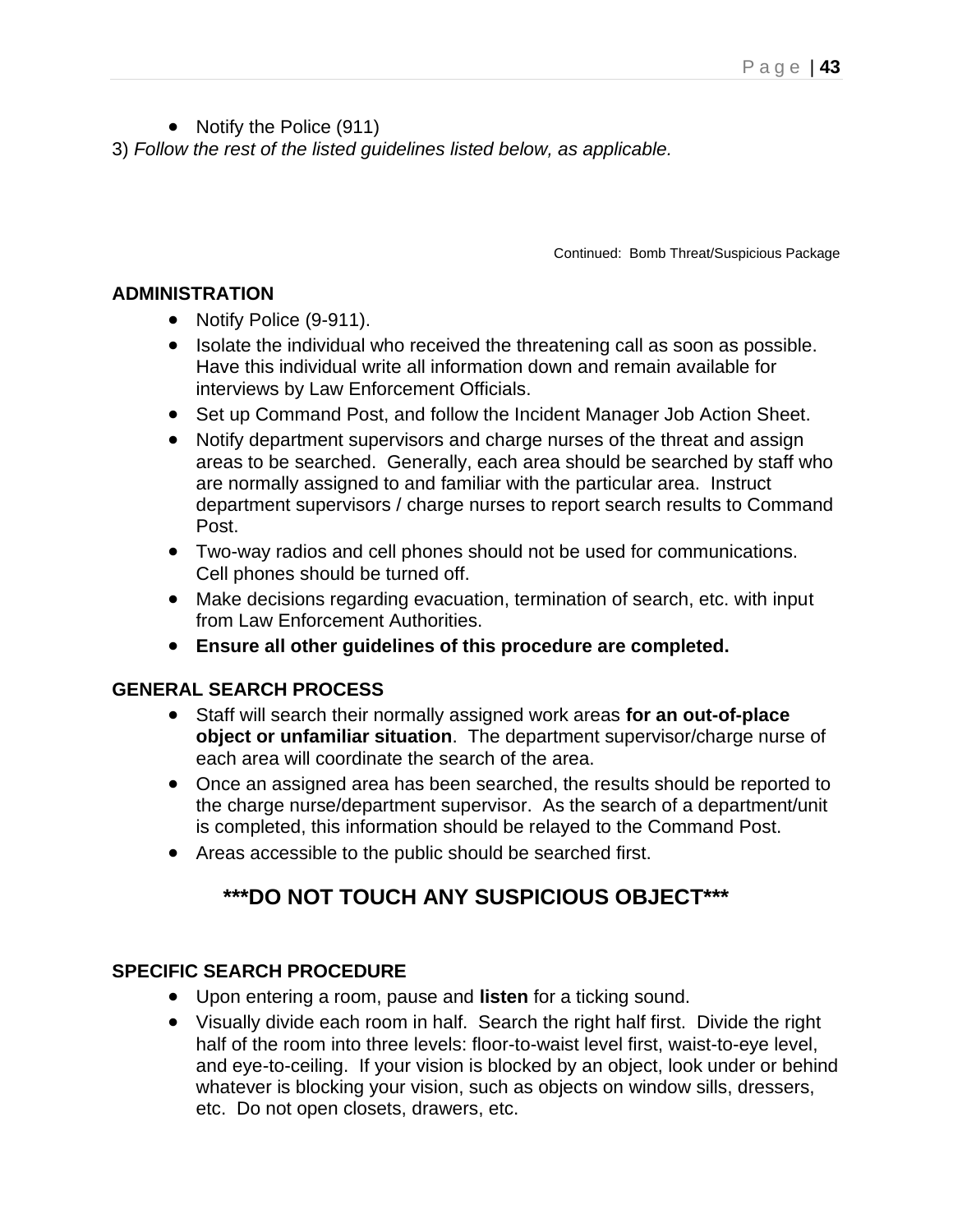- Be sure to search connecting bathrooms as resident rooms are being searched.
- Remain calm, not alarming residents as the search is taking place.

Continued: Bomb Threat/Suspicious Package

#### **IF A SUSPICIOUS OBJECT/PACKAGE IS FOUND OR RECEIVED:**

- Note precise location of object. **DO NOT TOUCH IT!!**
- Move residents/staff from the room.
- Notify the Command Post immediately.
- If the room has a window, close the room door and all room connecting doors. If this room has no window, leave the door open and evacuate the room across the hall. Close all other doors.

#### **EVACUATION GUIDELINES:**

- If location of bomb **is** known
	- Move first horizontally, through fire/smoke doors, and then vertically away from the device.
	- When you leave the building, evacuate at least 300 ft. away.
	- Account for staff and residents
- If location of bomb **is not** known
	- Consider advice of Law Enforcement officials regarding decision to evacuate and the evacuation route to be used.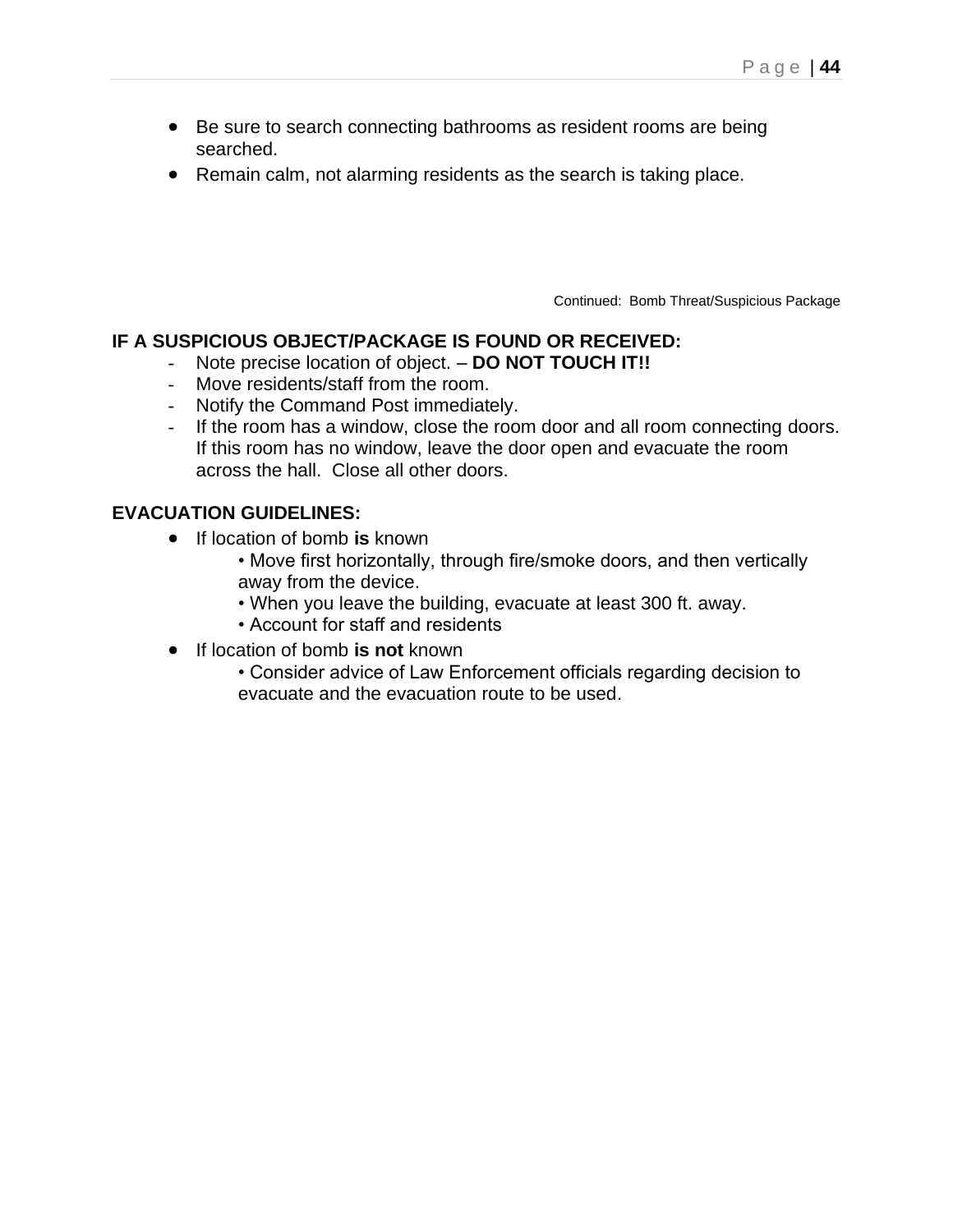### **TELEPHONE PROCEDURES – BOMB THREAT CHECKLIST**

#### **INSTRUCTIONS: BE CALM AND COURTEOUS. LISTEN do not interrupt caller. Remember to complete the bottom portion of form immediately.**

**TIME RECEIVED: \_\_\_\_\_\_\_\_ LENGTH OF CALL: \_\_\_\_\_\_\_\_ DATE: \_\_\_/\_\_\_/\_\_\_** 1. Attempt to hold caller as long as possible so tracing procedures may be started. Keep the person talking. Try to ask the following questions: WHEN is the bomb going to explode? WHAT does the bomb look like? WHERE is the bomb? WHY did you place it? WHAT kind of bomb is it? Will it hurt people? (Tell them we have innocent people here)

Pretend difficulty hearing to keep the caller on the phone. Keep caller talking. After other information has been gathered ask, "Where are you calling from? And "Who is calling, please?"

\_\_\_\_\_\_\_\_\_\_\_\_\_\_\_\_\_\_\_\_\_\_\_\_\_\_\_\_\_\_\_\_\_\_\_\_\_\_\_\_\_\_\_\_\_\_\_\_\_\_\_\_\_\_\_\_\_\_\_\_\_\_\_\_\_\_\_\_\_\_\_\_\_\_\_\_

Did the caller appear familiar with the building by his description of the bomb location? Any other information:

2. While talking, and as soon after the call as possible, complete the following: Try to remember the caller's exact words.

\_\_\_\_\_\_\_\_\_\_\_\_\_\_\_\_\_\_\_\_\_\_\_\_\_\_\_\_\_\_\_\_\_\_\_\_\_\_\_\_\_\_\_\_\_\_\_\_\_\_\_\_\_\_\_\_\_\_\_\_\_\_\_\_\_\_\_\_\_\_\_\_\_\_

#### **CALLER'S IDENTITY: VOICE CHARACTERISTICS SPEECH**

| Male ____ Loud ___ Soft ___<br>Female ____ High Pitch ____ Deep ___             |                                      | Poor <u>Fair</u> | Fast ____ Slow ____ Excellent ____<br>Good ____ Distinct ____ Distorted |
|---------------------------------------------------------------------------------|--------------------------------------|------------------|-------------------------------------------------------------------------|
| Adult ____ Raspy ___ Pleasant ____ Stutter ___ Nasal ___ Foul ___               |                                      |                  |                                                                         |
| Juvenile htoxicated cher Slurred Lisp Cther                                     |                                      |                  |                                                                         |
| ACCENT: MANNER: BACKGROUND NOISES:                                              |                                      |                  |                                                                         |
|                                                                                 |                                      |                  | Local Calm Angry Factory machines Trains                                |
| Not local _____ Rational ______ Irrational ____ Bedlam ____ ______ Animals ____ |                                      |                  |                                                                         |
| Foreign _____ Coherent _____ Incoherent ____ Music _____ Quiet ____             |                                      |                  |                                                                         |
| Race Deliberate Emotional Mirce machines Moices                                 |                                      |                  |                                                                         |
| Righteous ____ Laughing _____ Mixed ____ Airplanes ____                         |                                      |                  |                                                                         |
|                                                                                 | Street Traffic ____ Party noises ___ |                  |                                                                         |
| Extension call received on ___________. Person receiving the                    |                                      |                  |                                                                         |

call\_\_\_\_\_\_\_\_\_\_\_\_\_\_\_\_\_\_\_\_\_\_\_\_\_

Go to another phone and call Phone Company. Give this message. "This is your name and facility.

We have a threatening phone call on facility phone number, extension . Will you please start to trace this call? We will try to keep the person talking. I will stay on the line until you ask me to get off.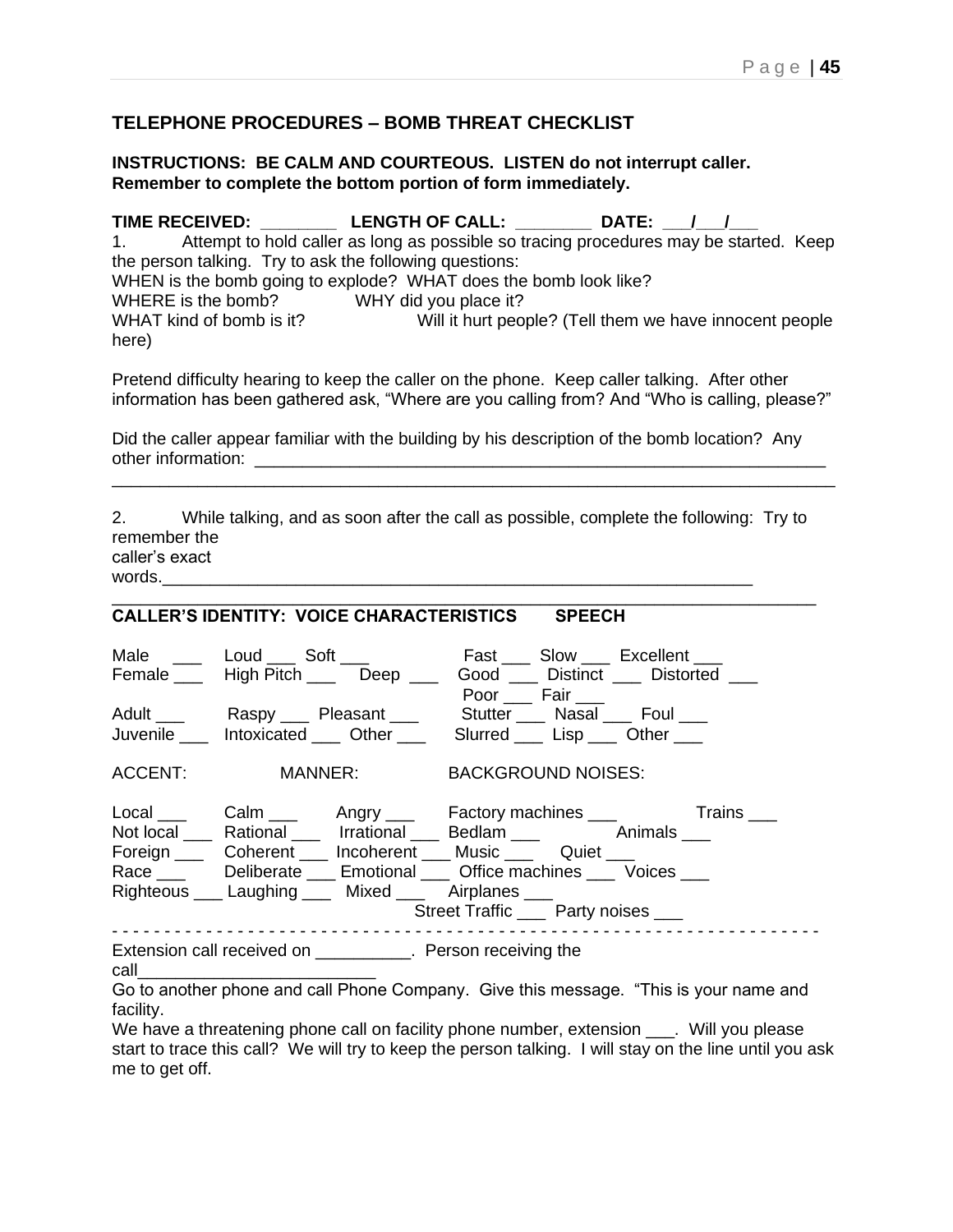# **DISASTER KIT CONTENTS**

A Disaster Kit is located in Central Storage in basement.

The contents of the kit are as follows:

Disaster tags (See Item #4 of the Building Evacuation Section on page # 5)

2 Flashlights with spare batteries Flashlight bulbs (2) Note pad Pencils (2) Plastic bags (small, 1 roll) Plastic bags (large, 1 roll) Disaster manual (copy) Gloves – 2 boxes 3 pkg. Briefs Radio and batteries Lantern and batteries

#### First Aid Supply Kit

4x4's, tape, band aids, wound cleanser(1 bottle), triple antibiotic ointment, stretch bandage, sterile gloves, steri-strips, alcohol preps(1 box), tongue blades(1box), transparent dressings, cotton tipped applicators, povidone swab sticks(1 box), sodium chloride (1 bottle), ace bandages (2-4" and 2-6"), thermometer, manual resuscitator, blood pressure cuff, stethoscope, Instant hand sanitizer (1 bottle), 2 instant ice packs, scissors (1 pair)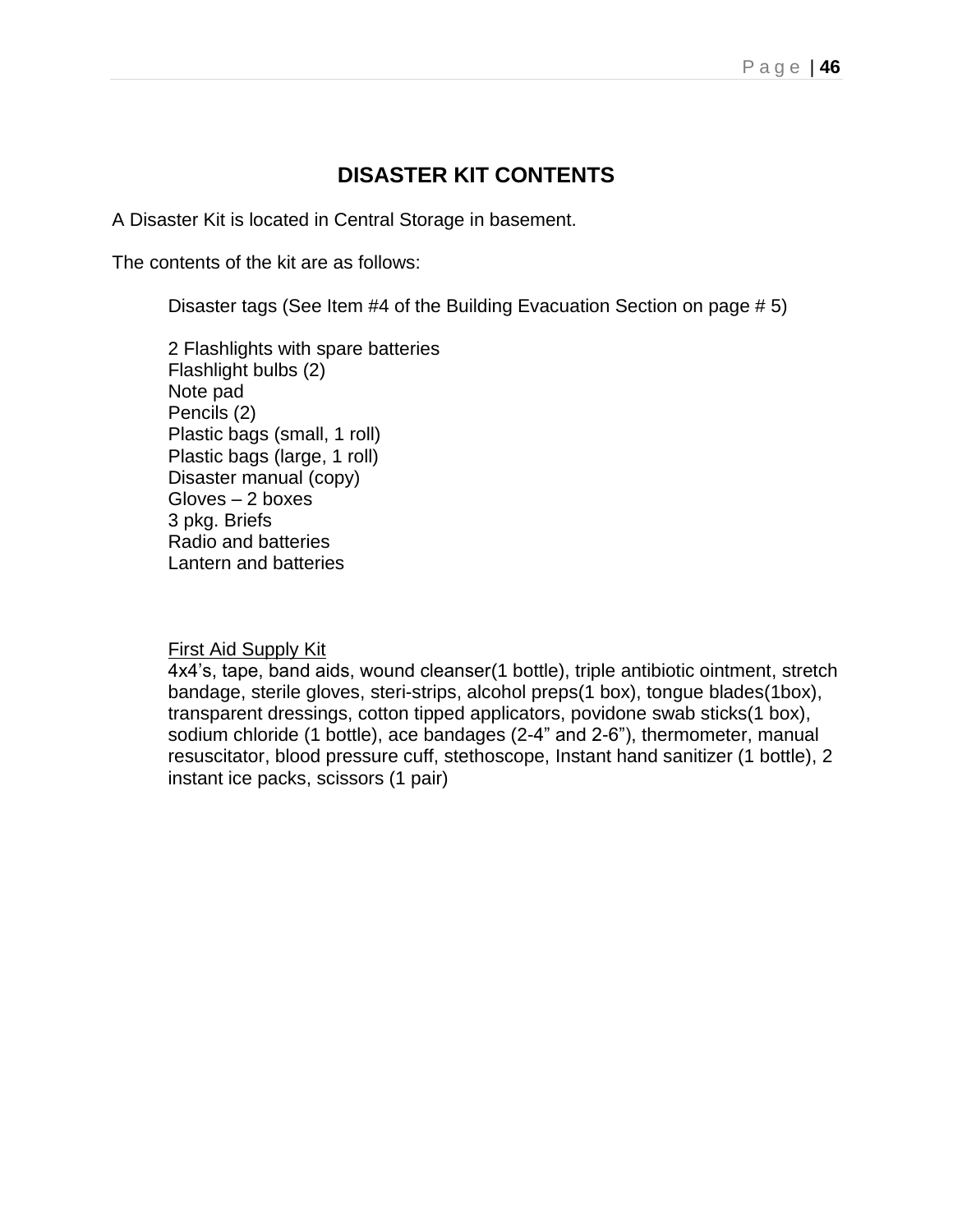# **EMERGENCY BEDDING MATERIALS LIST**

Emergency bedding materials are stored as follows:

| <b>EQUIPMENT</b>  | QUANITY | LOCATION                                            |
|-------------------|---------|-----------------------------------------------------|
| <b>Mattresses</b> | 6       | Resident storage                                    |
| <b>Pillows</b>    | 10      | <b>Basement Linen Room</b>                          |
| <b>Beds</b>       | 2       | Resident storage                                    |
| <b>Blankets</b>   | 3 days  | Basement Linen Room & resident<br>floor Linen Rooms |
| Linens            | 3 days  | Basement Linen Room & resident<br>floor Linen Rooms |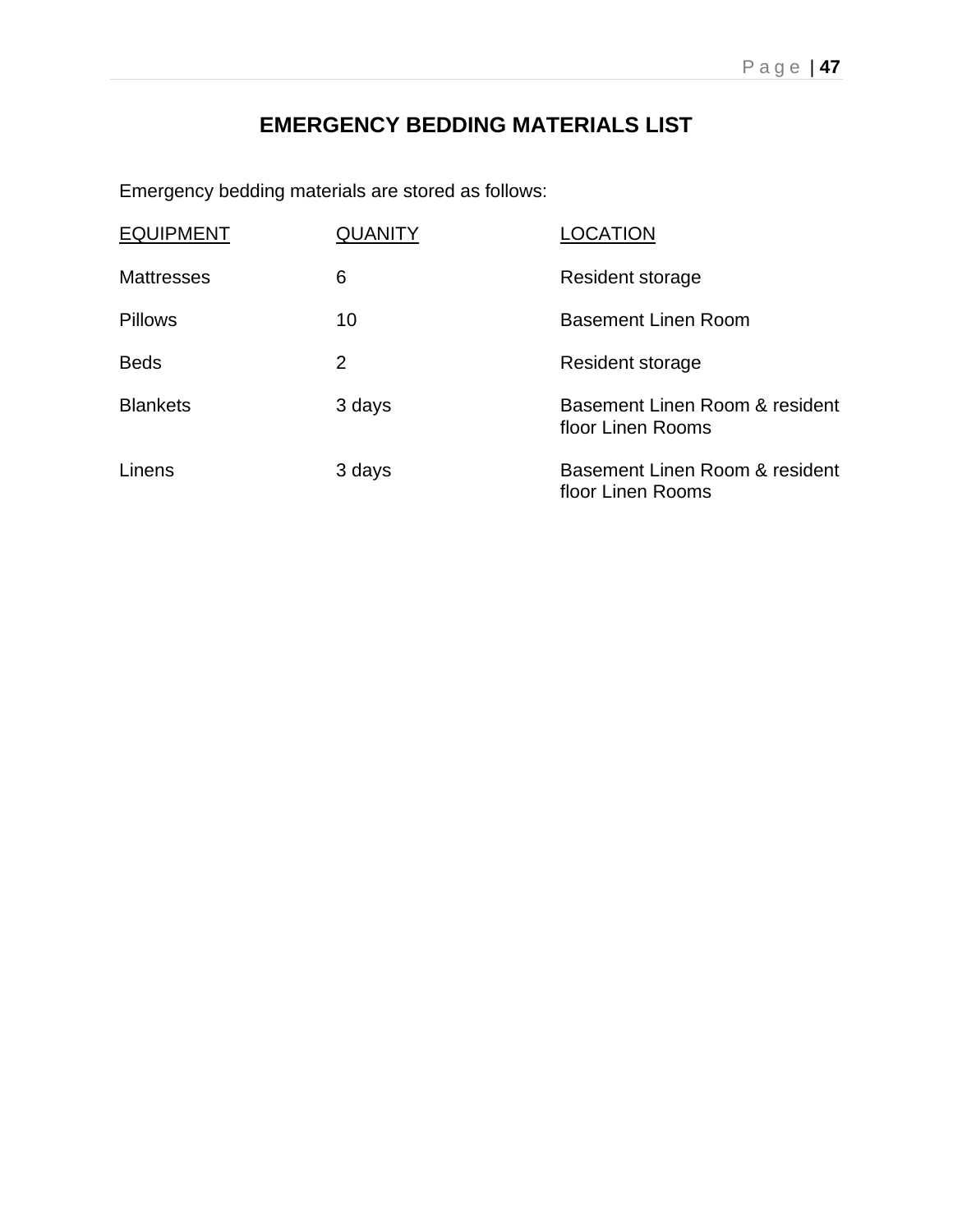# **EMERGENCY FOOD SUPPLY LIST**

## EMERGENCY FOOD SUPPLIES ARE LOCATED IN THE DIETARY STORE ROOM ON THE FIRST FLOOR.

## **Food Items:**

| Tuna – 66 $\frac{1}{2}$ OZ cans | 1 cases   |                       |         |
|---------------------------------|-----------|-----------------------|---------|
| Ravioli and beef-#10 can        | 2 cases   |                       |         |
| Corned beef hash - #10 cans     | 1 cases   |                       |         |
| Beef stew-#10 can               | 1 case    |                       |         |
| Beans with pork - #10 cans      | 1 cases   |                       |         |
| Peas - #10 cans                 | 2 cases   |                       |         |
| Carrots - #10 cans              | 2 cases   |                       |         |
| Green beans - #10 cans          | 2 cases   |                       |         |
| Dry powdered milk               | 45 lbs.   |                       |         |
| Assorted cold cereals           | 1 case    |                       |         |
| Assorted hot cereals            | 7 boxes   |                       |         |
| Assorted juice                  | 7 cases   |                       |         |
| Peaches - #10 cans              | 2 cases   | <b>Paper Items:</b>   |         |
| Pears - #10 cans                | 1 case    |                       |         |
| Fruit cocktail - #10 cans       | 1 case    | 5oz cups              | 2 cases |
|                                 |           | 5oz lids              | 2 cases |
| Pudding -dry                    | 6 bags    | Styro trays           | 6 cases |
| Peanut butter - pc's            | 1 cases   | Styro 6oz cups        | 1 case  |
| Applesauce - #10 can            | 3 cases   | Styro 8oz cups        | 1 case  |
| Jelly                           | 2 jar     | Styro 8oz lids        | 1 case  |
| Jelly pc                        | 2 cases   |                       |         |
| Cookies                         | 4 cases   | Garbage bags          | 3 cases |
| Mayonnaise - Gallon             | 2 jars    | Styro 4oz cups        | 1 case  |
| Saltines - 2pk                  | 2 cases   | Styro 9" plates       | 2 cases |
| Graham crackers - 2pk           | 1 case    | Styro 6" plates       | 1 case  |
| Sugar pkts                      | 1 cases   | <b>Plastic forks</b>  | 1 case  |
| Sugar Sub pkts                  | 1 cases   | Plastic spoons        | 3 cases |
| Mashed potato - #10 can         | 1 case    | Foil wrap             | 1 roll  |
| Tea bags                        | 3 boxes   | <b>Sternos</b>        | 1 Case  |
| Sanka coffee packs              | 2 sleeves | <b>Plastic knives</b> | 1 case  |
| Spring water gallons            | 5 cases   | <b>Napkins</b>        | 1 case  |
| Thickener-cans                  | 8 cans    | Sandwich bags         | 1 case  |
| Peanut butter tubs              | 2 tubs    | <b>Straws</b>         | 5 boxes |
|                                 |           | Plastic gloves        | 1 case. |

## **Paper Items:**

| cktail - #10 cans  | 1 case    | 5oz cups              | 2 cases |
|--------------------|-----------|-----------------------|---------|
|                    |           | 5oz lids              | 2 cases |
| g -dry             | 6 bags    | Styro trays           | 6 cases |
| $butter - pc's$    | 1 cases   | Styro 6oz cups        | 1 case  |
| auce - #10 can     | 3 cases   | Styro 8oz cups        | 1 case  |
|                    | 2 jar     | Styro 8oz lids        | 1 case  |
|                    | 2 cases   |                       |         |
|                    | 4 cases   | Garbage bags          | 3 cases |
| าaise – Gallon     | 2 jars    | Styro 4oz cups        | 1 case  |
| s – 2pk            | 2 cases   | Styro 9" plates       | 2 cases |
| า crackers – 2pk   | 1 case    | Styro 6" plates       | 1 case  |
| ›kts               | 1 cases   | <b>Plastic forks</b>  | 1 case  |
| Sub pkts           | 1 cases   | Plastic spoons        | 3 cases |
| d potato - #10 can | 1 case    | Foil wrap             | 1 roll  |
| gs                 | 3 boxes   | <b>Sternos</b>        | 1 Case  |
| coffee packs       | 2 sleeves | <b>Plastic knives</b> | 1 case  |
| water gallons      | 5 cases   | <b>Napkins</b>        | 1 case  |
| er-cans            | 8 cans    | Sandwich bags         | 1 case  |
| butter tubs        | 2 tubs    | <b>Straws</b>         | 5 boxes |
|                    |           | Plastic gloves        | 1 case  |
|                    |           |                       |         |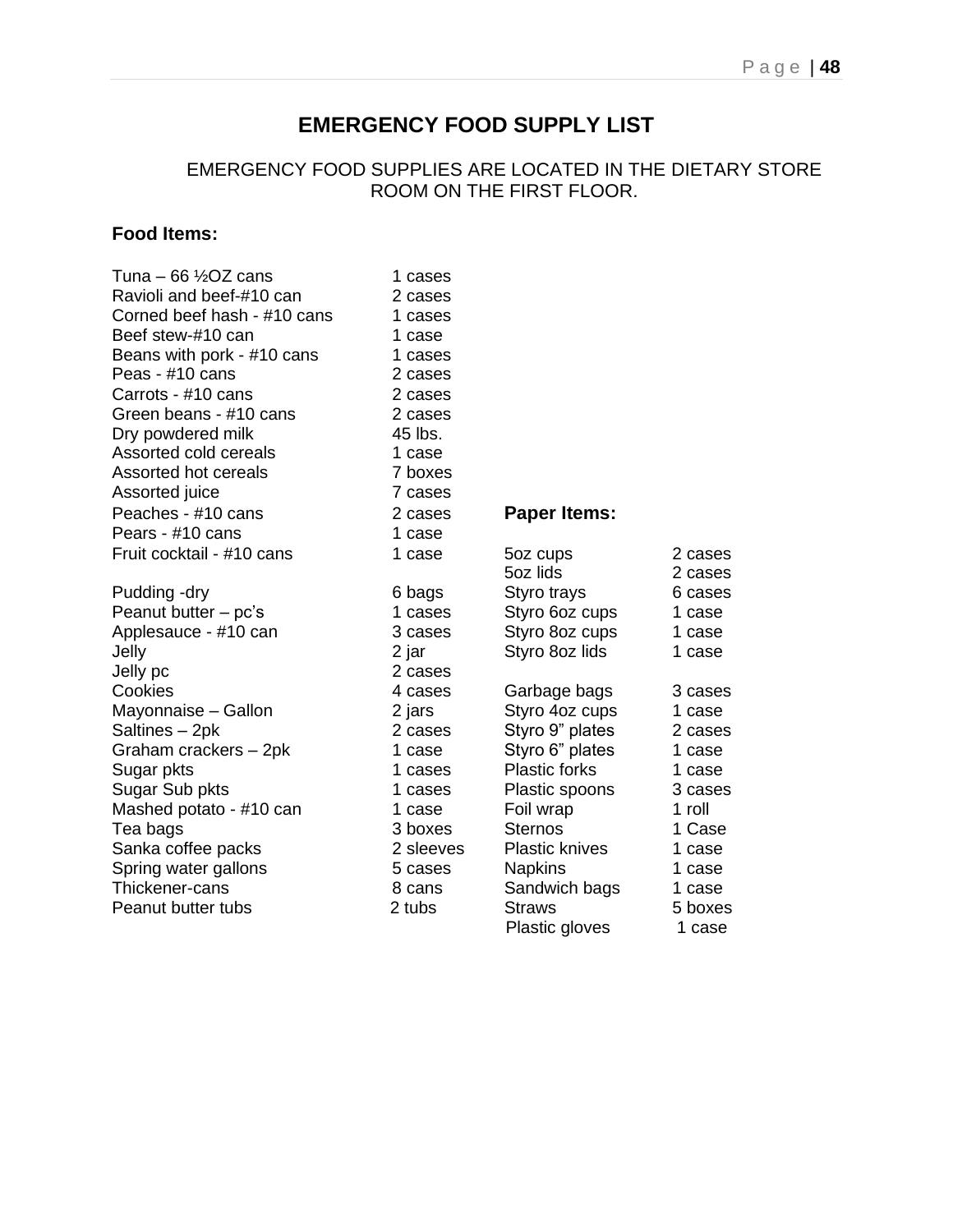| Day 1                                                                                                                                  | Day 2                                                                                                                                  | Day 3                                                                                                                                  |
|----------------------------------------------------------------------------------------------------------------------------------------|----------------------------------------------------------------------------------------------------------------------------------------|----------------------------------------------------------------------------------------------------------------------------------------|
| <b>Breakfast</b>                                                                                                                       | <b>Breakfast</b>                                                                                                                       | <b>Breakfast</b>                                                                                                                       |
| 4oz. Juice<br>$1/2c$ . Fruit<br>1/2c Cold Cereal-Hot cereal<br>8oz. Milk<br>2 Bread, 2 Butter, 1 Peanut<br>butter and 1 Jelly<br>Lunch | 4oz. Juice<br>$1/2c$ . Fruit<br>1/2c Cold Cereal-Hot cereal<br>8oz. Milk<br>2 Bread, 2 Butter, 1 Peanut<br>butter and 1 Jelly<br>Lunch | 4oz. Juice<br>$1/2c$ . Fruit<br>1/2c Cold Cereal-Hot cereal<br>8oz. Milk<br>2 Bread, 2 Butter, 1 Peanut<br>butter and 1 Jelly<br>Lunch |
| 60z Beef ravioli<br>2 slice bread<br>1/2c. canned fruit<br>1/2c canned vegetable<br>4oz. Milk<br>8 oz water                            | 6oz Corned beef hash<br>2 slices bread<br>1/2c canned vegetable<br>4oz. Milk<br>1/2c. canned fruit<br>1 Cookie<br>8oz water            | 6oz Pork and beans<br>1/2c canned vegetable<br>2 slice bread<br>4oz. Milk<br>1/2c. canned fruit<br>4oz. Juice<br>8oz water             |
| Supper                                                                                                                                 | Supper                                                                                                                                 | Supper                                                                                                                                 |
| 2oz Cheese sandwich<br>1/2c canned vegetable<br>4oz. Milk<br>1 Cookie<br>4oz. Juice<br>8oz water                                       | 60z Beef Stew<br>1/2c canned vegetable<br>4oz. Milk<br>1/2c. canned fruit<br>8oz water                                                 | 2oz Tuna Sandwich<br>4oz. Milk<br>1/2c. canned fruit<br>1 Cookie<br>1/2c canned vegetable<br>8oz water                                 |
| <b>Snacks</b>                                                                                                                          |                                                                                                                                        |                                                                                                                                        |
| 1 pkg. Cookies<br>80z Juice<br>1 pkg. Peanut butter/crackers                                                                           | 1 pkg. Graham crackers<br>80z Juice<br>1 pkg. Peanut butter/crackers                                                                   | $1/2c$ pudding<br>80z Juice<br>1 pkg. Peanut butter/crackers                                                                           |

# **Three Day Emergency Menu**

\*Sanka and tea available

\* Mashed potato available

All three-day menu supplies will be available if an emergency occurs.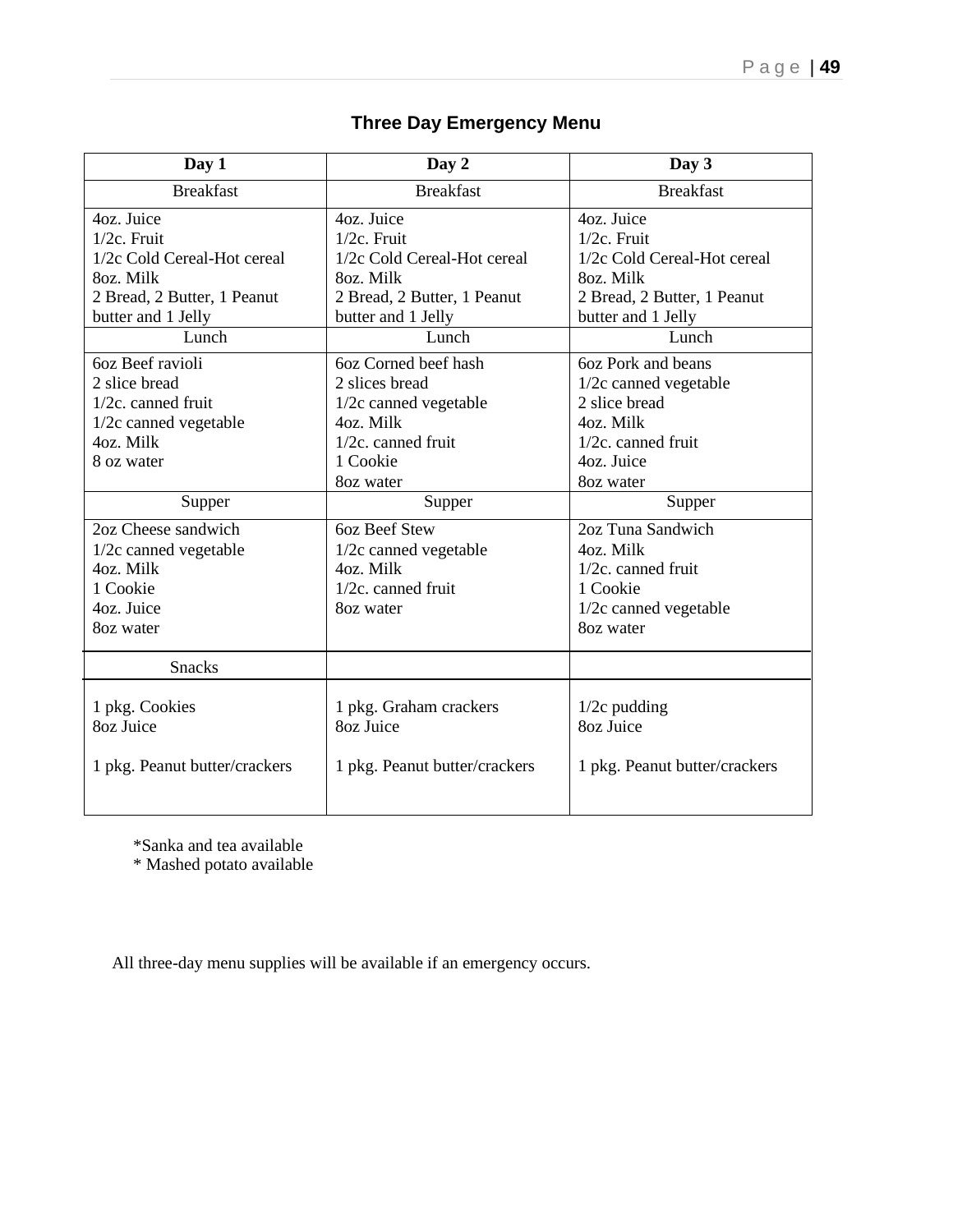# **EMERGENCY AGENCY PHONE LIST**

# **SERVICE PHONE #**

| <b>FEMA</b>                         |                                             | 800-261-3362                 |
|-------------------------------------|---------------------------------------------|------------------------------|
| Fire / EMS                          | (Emergency)<br>(Non-emergency)              | 911<br>315-339-7784          |
| Sheriff / Police                    | (Emergency)<br>(Non-emergency)              | 911<br>315-337-3311          |
| <b>NYS Health Department</b>        | (Business Hours)<br>(After Hours/Weekends)  | 315-477-8472<br>315-477-8500 |
| Highway Patrol (State Police)       | (Emergency)<br>(Non-emergency)              | 911<br>315-736-0121          |
| <b>Highway Department</b>           | (State Highways)<br>(Local Streets-DPW)     | 315-733-2111<br>315-339-7635 |
| <b>Gas Company</b>                  | <b>National Grid</b>                        | 800-892-2345                 |
| <b>Electric Company</b>             | <b>National Grid</b>                        | 800-867-5222                 |
| <b>Water/Sewer Department</b>       | <b>Business Hours</b><br><b>After Hours</b> | 315-339-7773<br>315-339-7777 |
| <b>Telephone Company</b>            | H & F Communications                        | 845-492-2000                 |
| <b>Office of Emergency Services</b> | (State)<br>(County)                         | 315-798-5604                 |
| Department of Health Services       | Oneida County Health Dept.                  | 315-336-0100                 |
| <b>Hazardous Materials</b>          | Stericycle                                  | 866-783-7422                 |
| <b>Red Cross</b>                    |                                             | 315-336-0030                 |
| <b>Poison Control Center</b>        |                                             | 800-222-1222                 |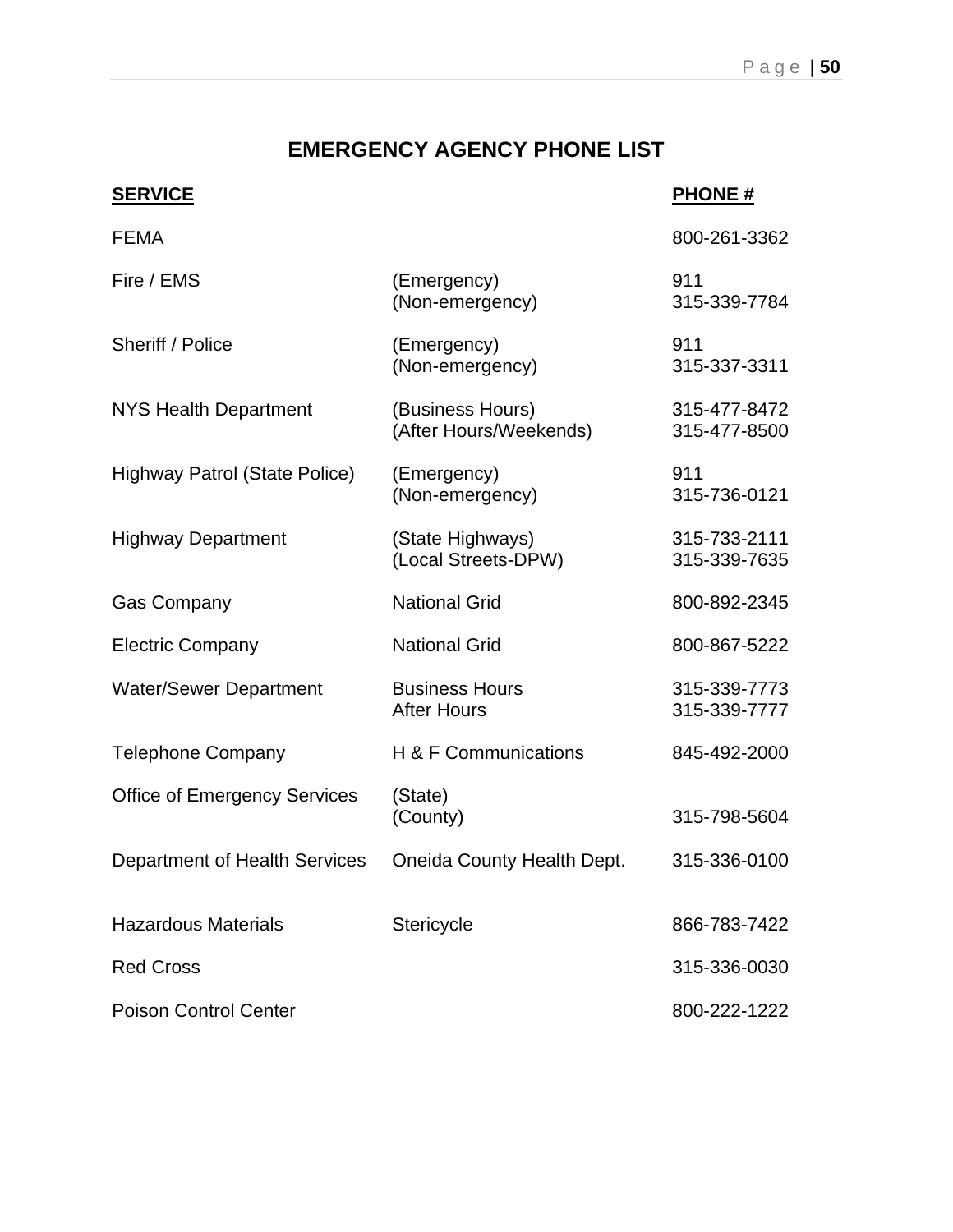# **MAINTENANCE DEPARTMENT**

| <b>SERVICE OR</b><br><b>PRODUCT PROVIDED</b>                            | <b>VENDOR /</b><br><b>CONTRACTOR NAME</b>                                                       | <b>PHONE#</b>                                                |  |
|-------------------------------------------------------------------------|-------------------------------------------------------------------------------------------------|--------------------------------------------------------------|--|
| <b>HVAC</b>                                                             | Airtemp                                                                                         | 315-735-7539                                                 |  |
| <b>ANSUL System</b>                                                     | Fire Fighting Equipment<br><b>After Hours</b>                                                   | 315-336-0322<br>315-292-8501<br>315-292-8503                 |  |
| Call Light System Repair                                                | Syracuse Time & Alarm                                                                           | 800-762-2667                                                 |  |
| <b>Electrical Systems</b>                                               | Dave Hall Electric                                                                              | 315-735-4090                                                 |  |
| Elevators                                                               | Thyssen Krupp Elevator                                                                          | 800-283-6837                                                 |  |
| <b>Environmental Waste</b><br>Non-hazardous<br>Hazardous<br>Grease Trap | <b>Bliss Environmental</b><br>Stericycle<br>Eggan Excavating                                    | 315-245-2520<br>866-783-7422<br>315-339-1847                 |  |
| <b>Fire Alarm Monitoring Service</b>                                    | Simplex                                                                                         | 888-746-7539<br>Acct # 116-3980                              |  |
| <b>Fire Alarm Service</b>                                               | Simplex                                                                                         | 315-437-7718                                                 |  |
| <b>Fire Sprinkler Service</b><br><b>Plumbing Contractor</b>             | <b>HJ Brandeles</b><br><b>After Hours</b>                                                       | 315-733-7565<br>315-868-2275                                 |  |
| <b>Front Doors</b>                                                      | Assa Abloy                                                                                      | 888-393-7805                                                 |  |
| Generator<br>Service<br>Rental<br><b>Fuel for Generator</b>             | Penn Power Systems<br>Penn Power Systems<br><b>Taylor Rental</b><br><b>Superior Energy Plus</b> | 315-451-3838<br>315-451-3838<br>315-336-7370<br>315-337-5540 |  |
| Kitchen Appliance Repair (small)                                        | Hobart                                                                                          | 315-539-9862                                                 |  |
| <b>Laundry Equipment Repairs</b>                                        | <b>Statewide Machinery</b>                                                                      | 800-527-2219                                                 |  |
| Oxygen Supplier                                                         | <b>Adirondack Compressed Gases</b>                                                              | 315-724-6155                                                 |  |
| Pest Control                                                            | Pugliese (Orkin)                                                                                | 315-732-4141                                                 |  |
| Snow Plowing                                                            | Panasei Excavating                                                                              | 315-336-0591                                                 |  |
| Telephone System Repair (internal)                                      | H & F Communications                                                                            | 845-492-2000                                                 |  |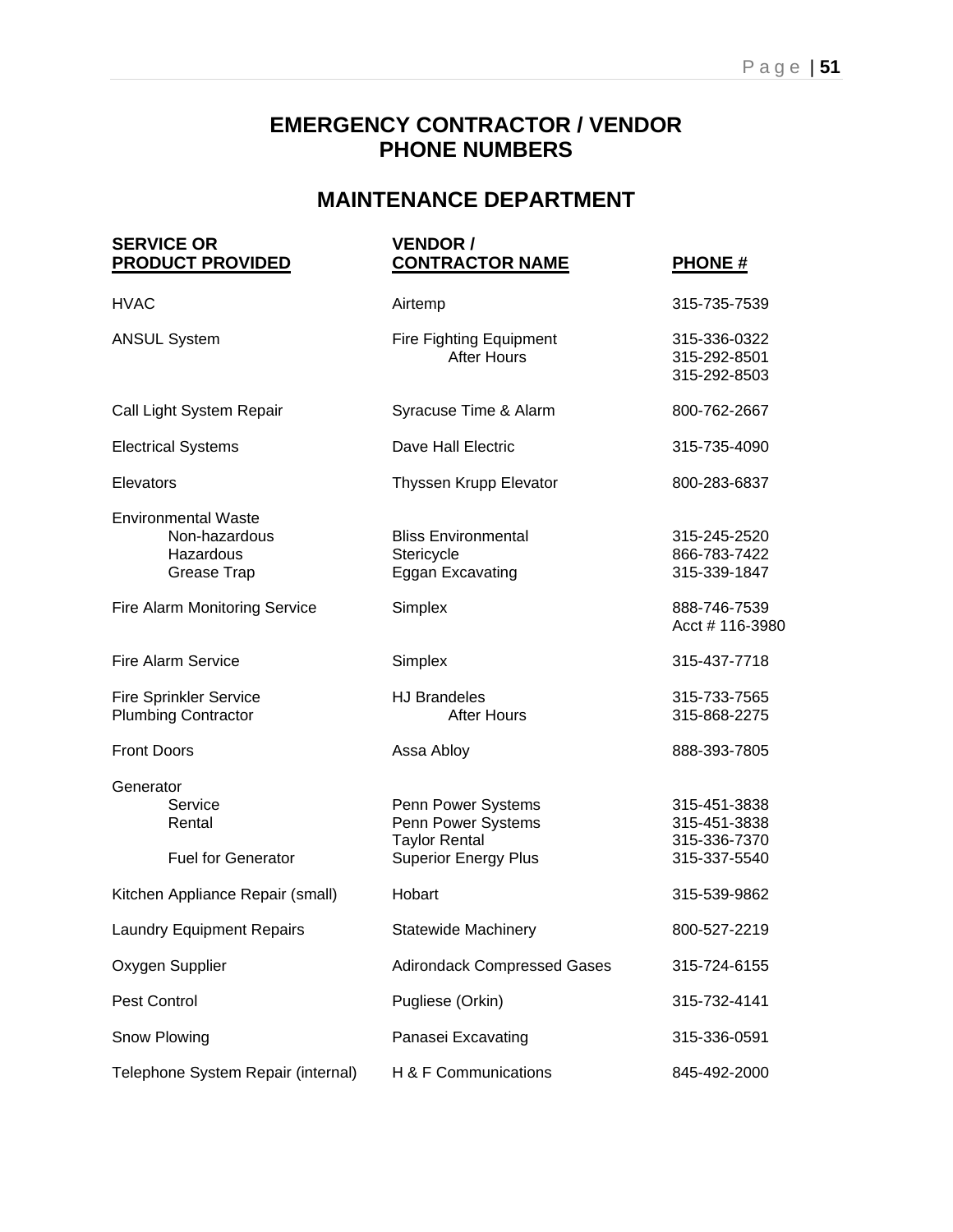# **HOUSEKEEPING / LAUNDRY DEPARTMENT**

| <b>SERVICE OR</b><br><b>PRODUCT PROVIDED</b> | <b>VENDOR /</b><br><b>CONTRACTOR NAME</b> | <b>PHONE#</b> |
|----------------------------------------------|-------------------------------------------|---------------|
| <b>Housekeeping Supplies</b>                 | New Goldland Purchasing                   | 212-221-2455  |
| <b>Laundry Supplies</b>                      | New Goldland Purchasing                   | 212-221-2455  |
| Chemicals                                    | Santec (Scott Boda)                       | 315-741-0625  |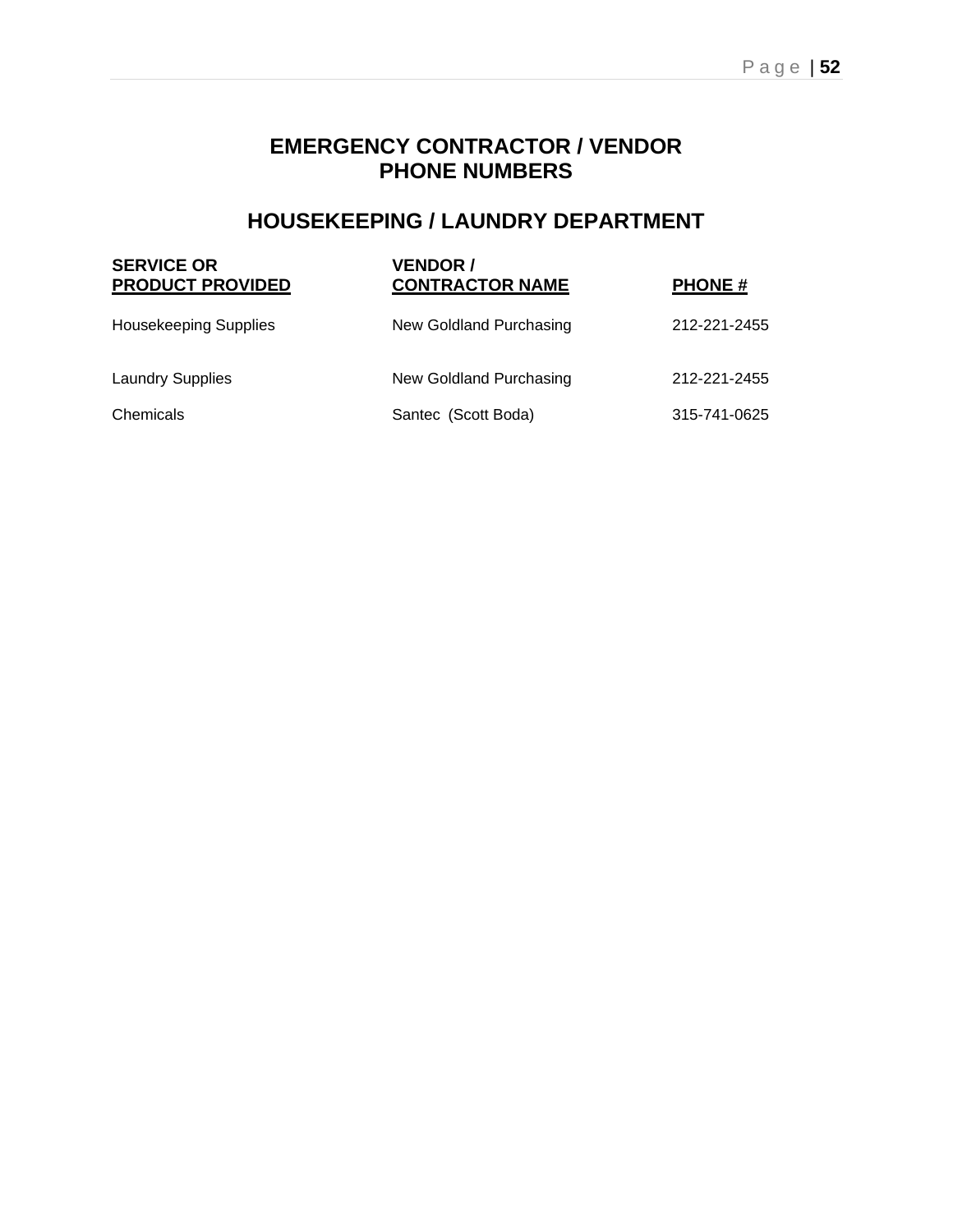# **DIETARY DEPARTMENT**

| <b>SERVICE OR</b><br><b>PRODUCT PROVIDED</b> | <b>VENDOR /</b><br><b>CONTRACTOR NAME</b>     | <b>PHONE#</b>                |
|----------------------------------------------|-----------------------------------------------|------------------------------|
| Frozen Foods / Groceries                     | New Goldland Purchasing<br><b>US Foods</b>    | 212-221-2455<br>518-877-8511 |
| <b>Bread</b>                                 | New Goldland Purchasing<br>Midstate Bakery    | 212-221-2455<br>315-313-5005 |
| Dairy                                        | New Goldland Purchasing<br><b>Byrne Dairy</b> | 212-221-2455<br>315-475-2111 |
| Eggs                                         | New Goldland Purchasing<br><b>Byrne Dairy</b> | 212-221-2455<br>315-475-2111 |
| Produce                                      | New Goldland Purchasing<br><b>US Foods</b>    | 212-221-2455<br>518-877-8511 |
| Coffee                                       | American Food & Vending                       | 315-457-9950                 |
| Meats                                        | Ginsberg<br>Quandt's                          | 315-828-4004<br>800-666-8443 |
| Chemicals                                    | Santec                                        | 800-805-1605                 |
| Dish Machine                                 | Hobart                                        | 315-539-9862                 |
| Supplements                                  | New Goldland Purchasing<br><b>TriState</b>    | 212-221-2455<br>718-624-1000 |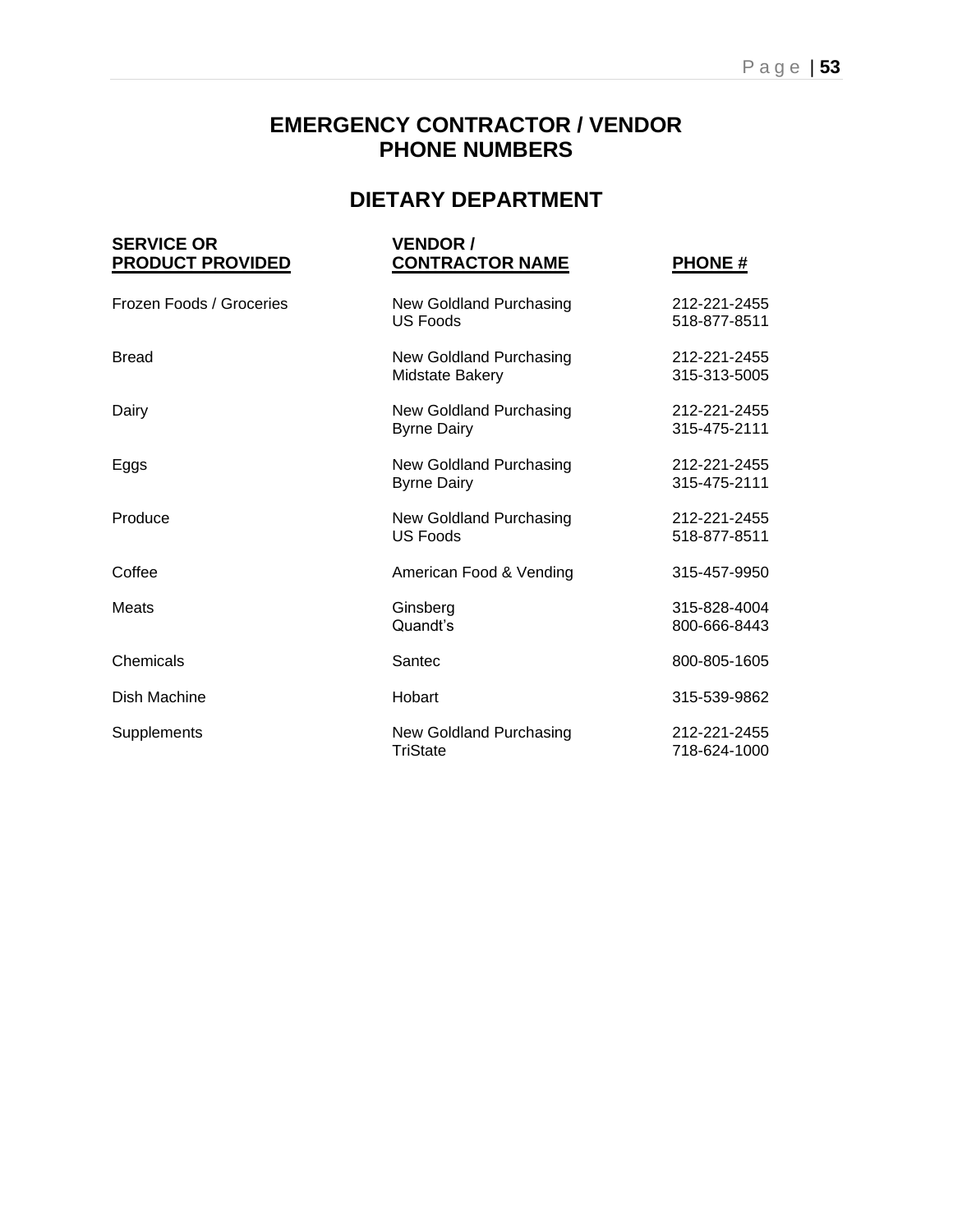# **NURSING DEPARTMENT**

#### **SERVICE OR VENDOR /<br>
<u>PRODUCT PROVIDED</u> CONTRACTOR NAME PRODUCT PROVIDED PHONE #**

| Ambulance / Medi-Trans        | AmCare                           | 315-339-5600 |
|-------------------------------|----------------------------------|--------------|
| Laboratory                    | St Elizabeth                     | 315-798-8294 |
| <b>Medical Supplies</b>       | New Goldland Purchasing          | 212-221-2455 |
| <b>Nursing Registry</b>       | ASI                              | 800-274-7181 |
| Pharmacy                      | <b>Procare Pharmacy</b>          |              |
| <b>Pharmacy Consultant</b>    | Michael Caleo                    | 518-669-4261 |
| Respiratory / Oxygen Supplies | <b>Adirondack Compressed Gas</b> | 315-724-6155 |
| X-ray                         | K&A                              | 315-724-6981 |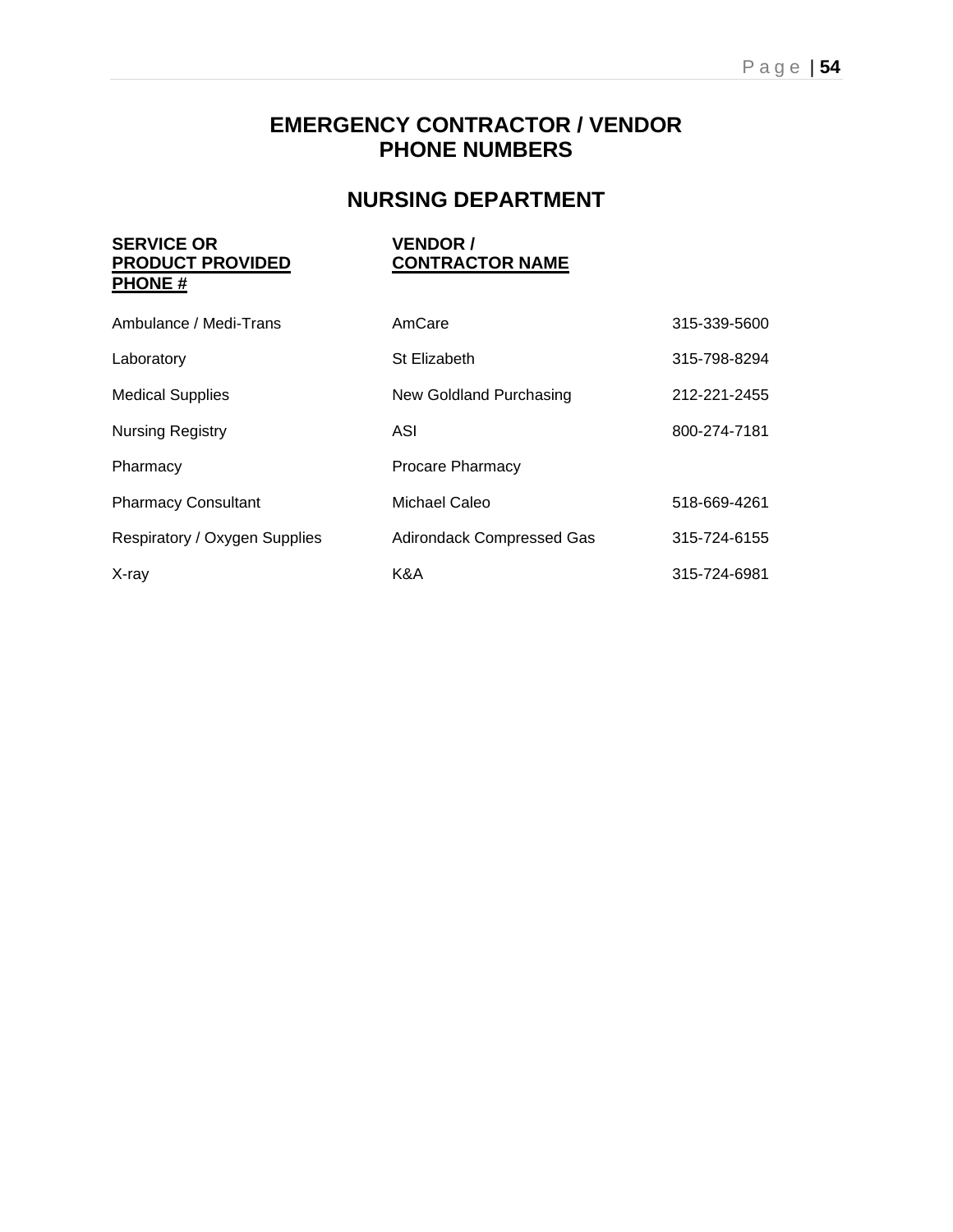# **EMERGENCY UTILITY SHUT-OFF LOCATIONS**

| <b>UTILITY</b><br><b>WATER</b>                                                                                                                                                    | <b>SHUT-OFF LOCATION</b><br>Maintenance Room                     | <b>METHOD TO</b><br><b>SHUTDOWN</b><br>Turn gate valve    |  |  |
|-----------------------------------------------------------------------------------------------------------------------------------------------------------------------------------|------------------------------------------------------------------|-----------------------------------------------------------|--|--|
| <b>GAS</b>                                                                                                                                                                        | Outside of building on East<br>Side below Dining Room<br>window. | Turn ball valve w/ wrench                                 |  |  |
| <b>ELECTRIC</b>                                                                                                                                                                   | Main Electric Room                                               | Pull down levers to disconnect                            |  |  |
| <b>WALK-IN</b>                                                                                                                                                                    | REFRIGERATION Maintenance Room breaker box<br>Panel LE-B         | Flip breaker #23 refrigerator<br>Flip breaker #25 freezer |  |  |
| <b>COOKING SURFACE</b><br><b>Fire Protection</b>                                                                                                                                  | Next to stove                                                    | 1/4 turn valve                                            |  |  |
| SPECIFIC PROCEDURES FOR AIR HANDLING UNITS IN PENTHOUSE                                                                                                                           |                                                                  |                                                           |  |  |
| SOILED UTILITY Exhaust Fan (Located in Crawl Space under Elevator Machine Room)<br>1. By-pass switch located above motor on side of duct.<br>2. Panel P-PH Penthouse I Breaker #1 |                                                                  |                                                           |  |  |

Air Handling Unit (AHU) #1 – Outside Air

- 1. By-pass switch located on East wall
- 2. Panel P-PH Penthouse I Breaker #18 100 AMP 3 pole

Air Handling Unit #2 – Exhaust Air

- 1. By-pass switch located on the South wall
- 2. Panel P-PH Penthouse I Breaker #127 100 AMP 3 pole

Air Handling Unit #1 and Air Handling Unit #2 Controls

1. Panel P-PH Penthouse I Breaker #6 20 AMP (Breaker powers both control boxes)

#### Heat Wheel

- 1. By-pass switch on control box
- 2. Panel P-PH Penthouse I Breaker #8 30 AMP

Pre-Heat Coil #1

1. Panel P-PH Penthouse II Breaker #1 125 AMP 3 pole

Pre-Heat Coil #2

1. Panel P-PH Penthouse II Breaker #22 125 AMP 3 pole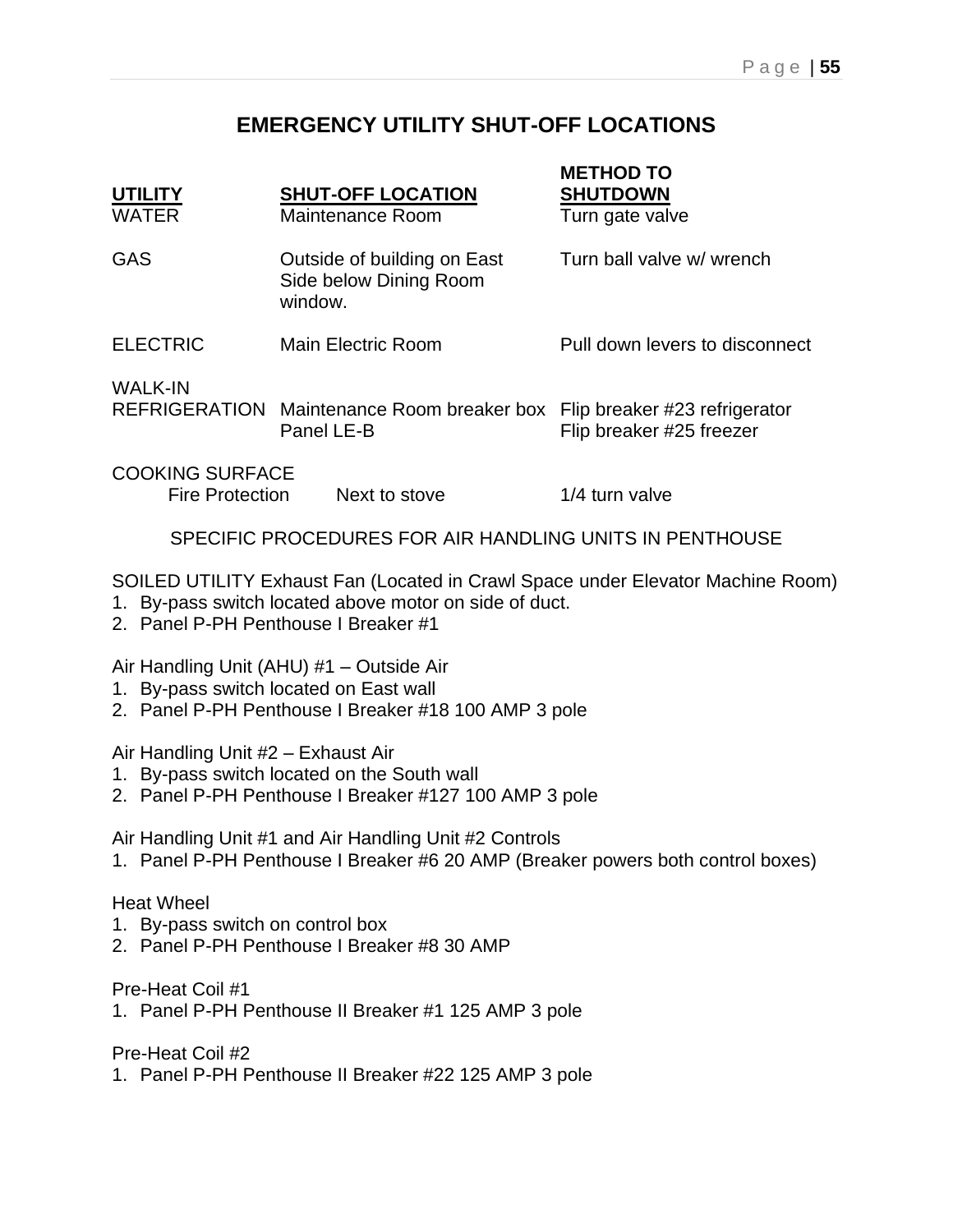# **POWER SOURCES**

| <b>EQUIPMENT/</b><br><b>APPLIANCE</b> | <b>FUEL SOURCE</b><br>(Electric | <b>CONNECTED TO</b><br><b>EMERGENCY GENERATOR</b> |
|---------------------------------------|---------------------------------|---------------------------------------------------|
|                                       | <b>Natural Gas)</b>             | (Yes or No)                                       |
| Stove/Griddle                         | <b>Natural Gas</b>              | No.                                               |
| Ovens                                 | Electric                        | <b>No</b>                                         |
| Kitchen                               |                                 |                                                   |
| <b>Walk in Cooler</b>                 | Electric                        | Yes                                               |
| Walk in Freezer                       | Electric                        | Yes                                               |
| <b>Microwaves</b>                     | Electric                        | No                                                |
| Kitchen Lighting                      | Electric                        | No.                                               |
| <b>Dishwashers</b>                    | Electric                        | No.                                               |
| Garbage Disposals                     | Electric                        | No.                                               |
| <b>Steamer</b>                        | Electric                        | No.                                               |
| <b>Steam Kettle</b>                   | Electric                        | No.                                               |
| Coffee Urn                            | Electric                        | No.                                               |
| Ice Machine                           | Electric                        | No.                                               |
| Juice Machine                         | Electric                        | No.                                               |
| <b>Exhaust Fans</b>                   | Electric                        | No                                                |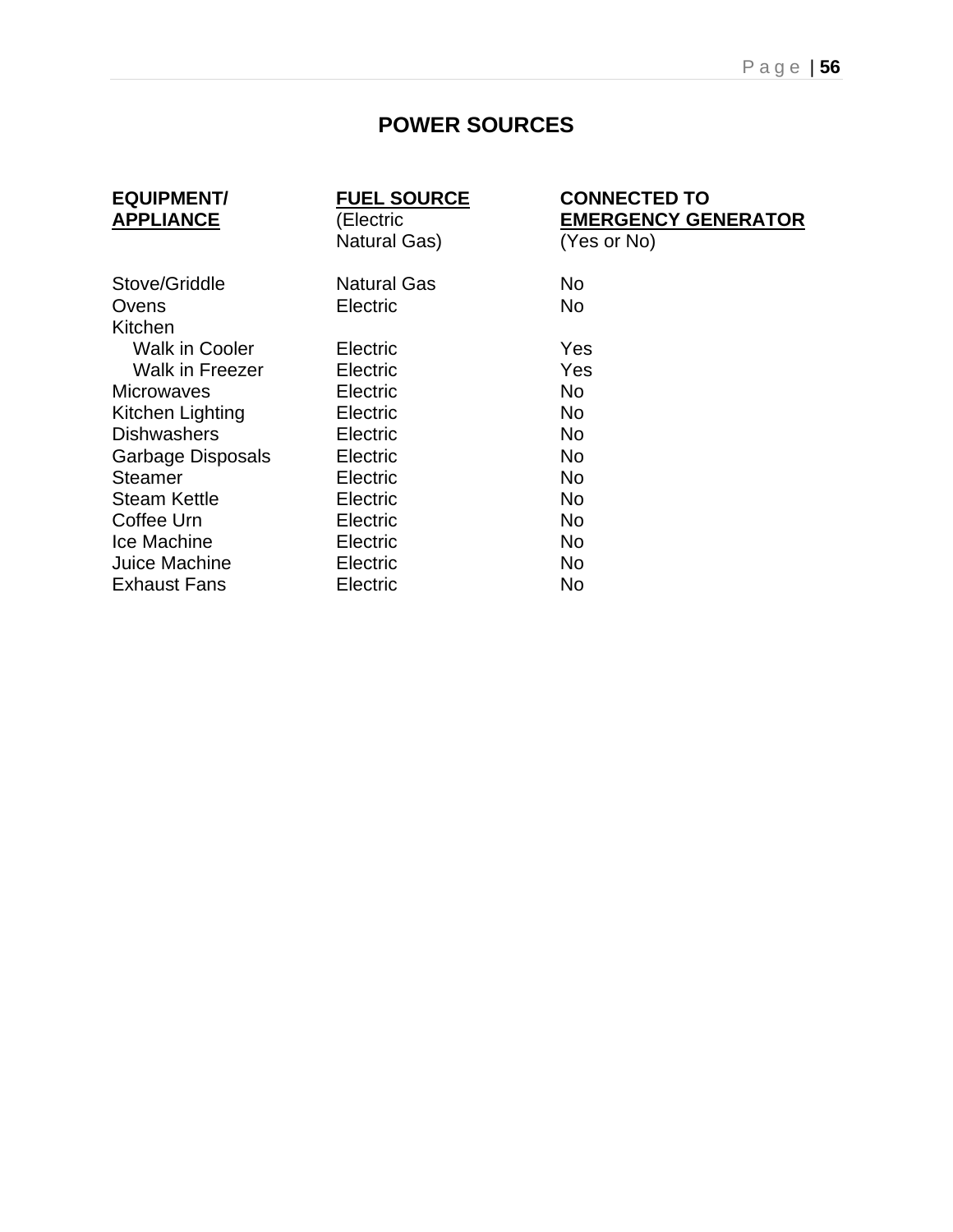# **EMERGENCY CONSUMABLE LIQUID STORAGE**

## **WATER STORED IN THE BUILDING**

## **LOCATION AMOUNT**

Basement Storage Room 400 gal

## **OTHER LIQUIDS STORED IN THE BUILDING**

## **TYPE OF LIQUIDS AMOUNT**

Water Storage Tank Hot Water (Maintenance Room) 350 gal

## **OUTSIDE SOURCES**

## **VENDOR PHONE #**

Byrne Dairy 315-475-2111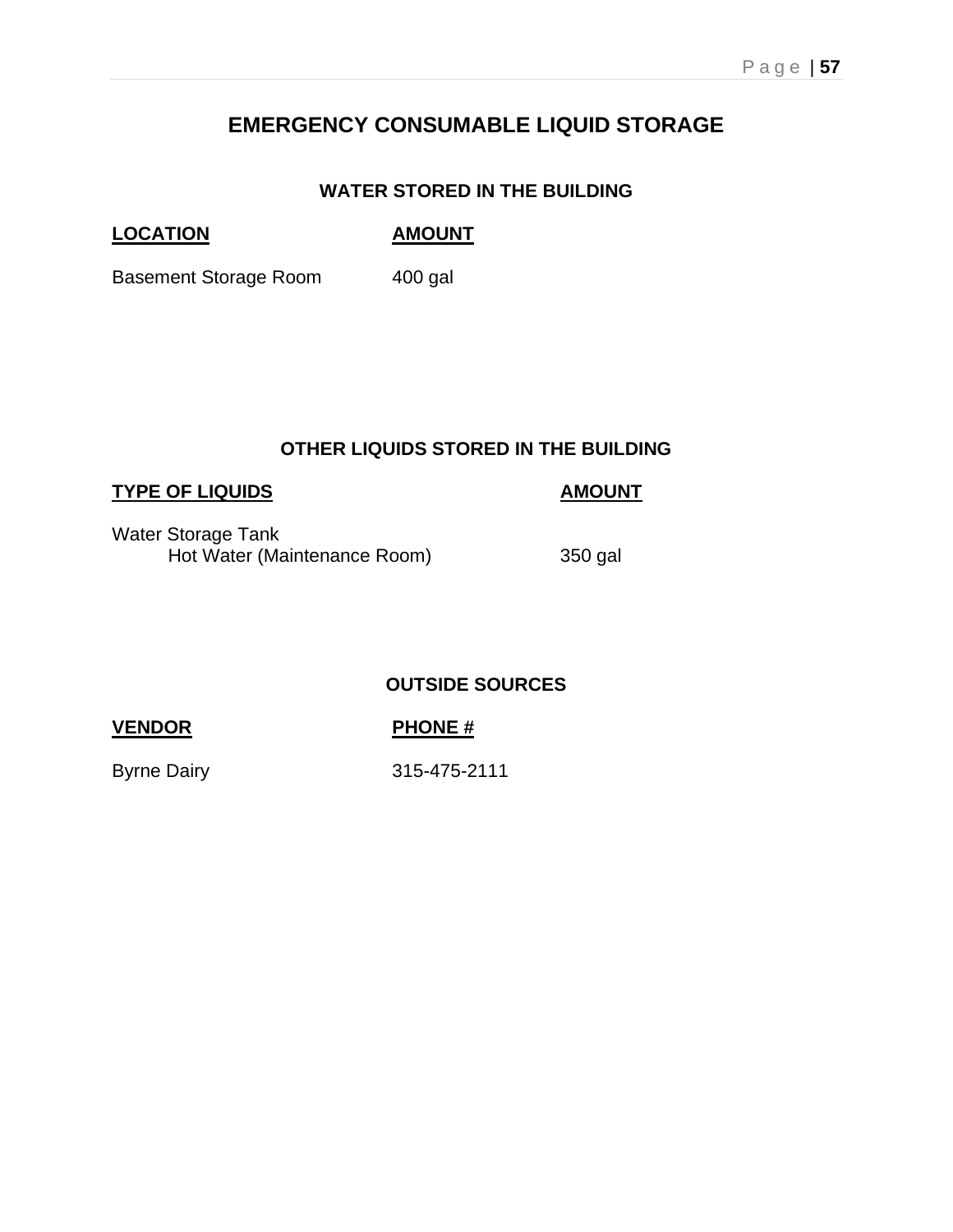# **EQUIPMENT SERVED BY THE EMERGENCY GENERATOR**

Outlets served by the Emergency Generator are indicated by a red outlet.

LE Panel (Maintenance Room)

Fire Pump Exit Lights Circulating Pumps (Tempered Hot Water) Maintenance Room Lights Fire Alarm Elevator Pit Light Magnetic Door Holders Phone and Electric Room Lights Smoke Dampers Battery Charger Stair Lights Plugs (Electric Room and Generator Room) Plugs (Phone Room) Telephone System Sump Pump Controller Circulating Pump (Hot Water) Generator Room Lights Sump Pump (Elevator Pit) Walk in Refrigerator/Freezer Lights Sprinkler Valve Alarm Jockey Pump Walk in Refrigerator/Freezer

LEB2 Panel (Maintenance Room) Water Heaters Physical Therapy Furnace Main Dining Room Furnace Diesel Tank Monitor Diesel Tank Overfill Alarm

LE Sub Panels (Floors 2-6 Electric Rooms) Emergency Lights (hallway) Emergency Receptacles in Resident Rooms Nurse Call System Penthouse lights Elevator Equipment Room Light Elevator Lights and Fans

NOTE: Elevators have automatic transfer switch located in Generator Room.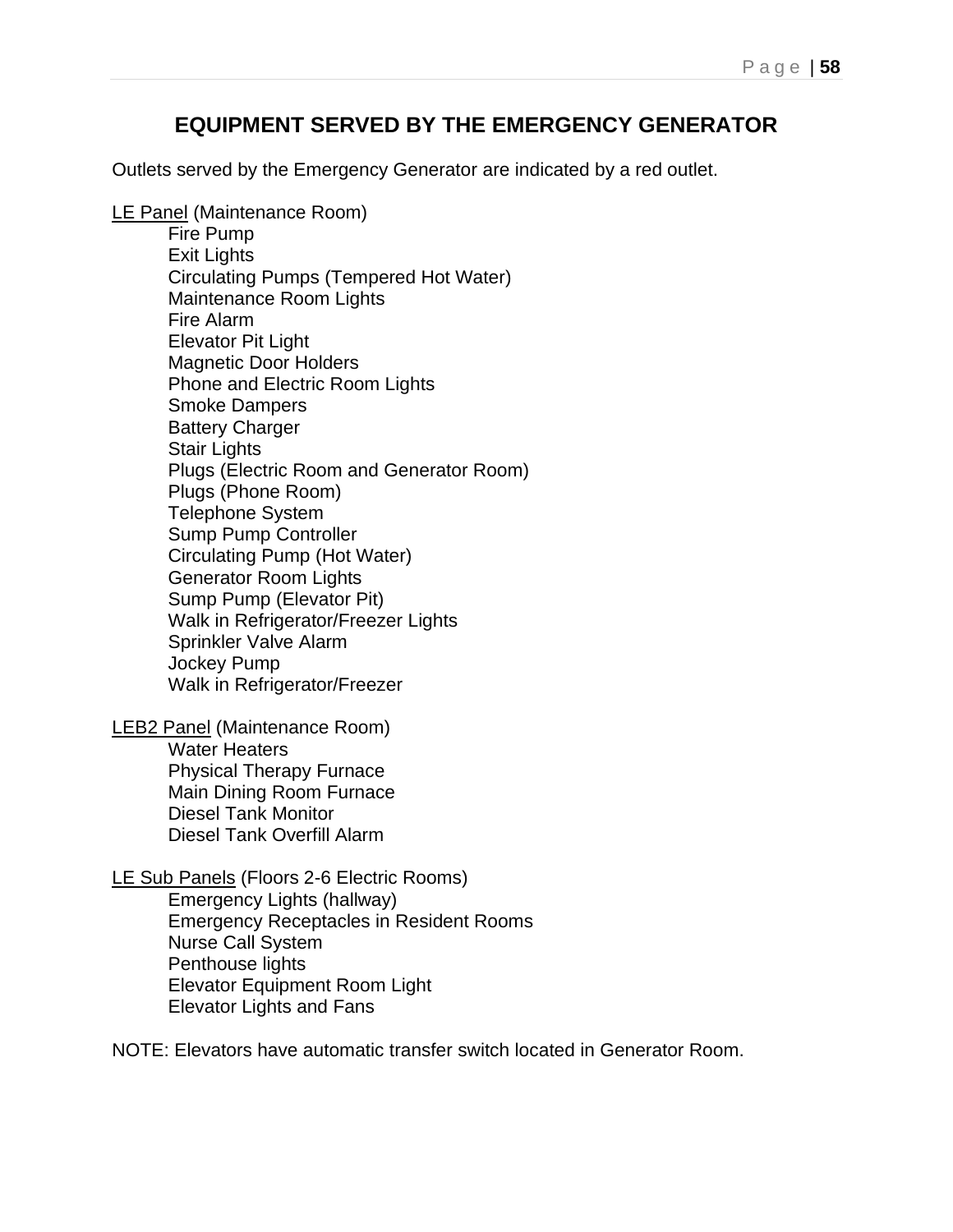# **EQUIPMENT SERVED BY NATURAL GAS**

#### **EQUIPMENT LOCATION**

Stove & Griddle Main Kitchen

Water Heaters Maintenance Room Furnace Main Dining Room Furnace **Physical Therapy Department** Dryers **Laundry Department** 

# **LIST OF AGREEMENTS TO OBTAIN GAS AND FUEL**

| <b>CONTRACTOR</b>           | <b>PHONE</b> | <b>WILL SUPPLY</b>                     |
|-----------------------------|--------------|----------------------------------------|
| <b>Superior Energy Plus</b> | 315-337-5540 | Diesel Fuel for emergency<br>generator |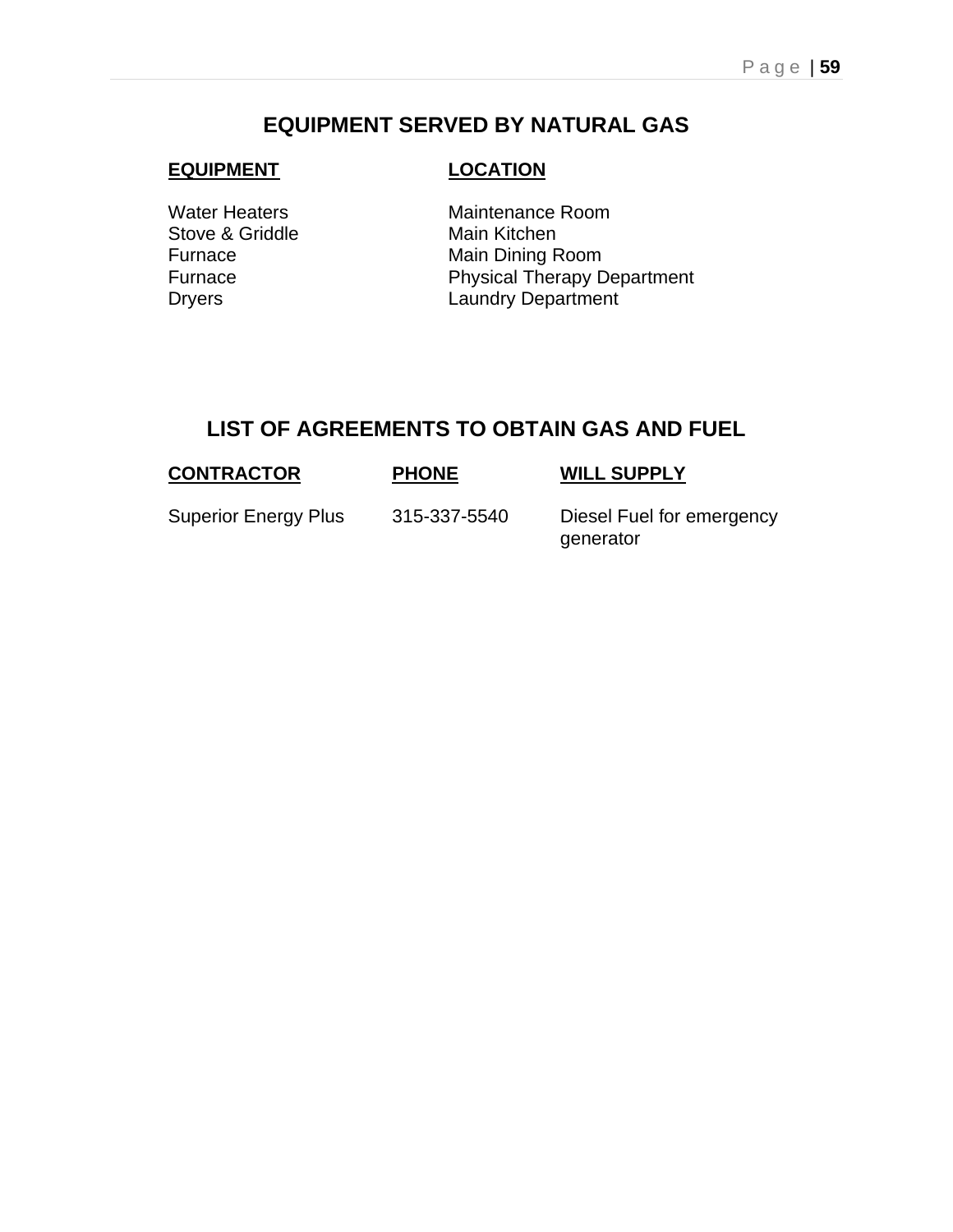# **LOCATION OF EXTENSION CORDS AND FLASHLIGHTS**

## **EXTENSION CORDS:**

| <b>LOCATION</b>        | # OF CORDS       | <b>LENGTH OF CORDS</b> |
|------------------------|------------------|------------------------|
| <b>Electric Closet</b> | 1 in each closet | $25$ ft.               |
| Maintenance Room       | <b>Multiple</b>  | various                |
| Garage                 | <b>Multiple</b>  | various                |

## **FLASHLIGHTS:**

| <b>LOCATION</b>       | # OF FLASHLIGHTS  |
|-----------------------|-------------------|
| <b>Nurses Station</b> | 1 in each station |
| <b>Nursing Office</b> | 2                 |
| Maintenance Room      | Multiple          |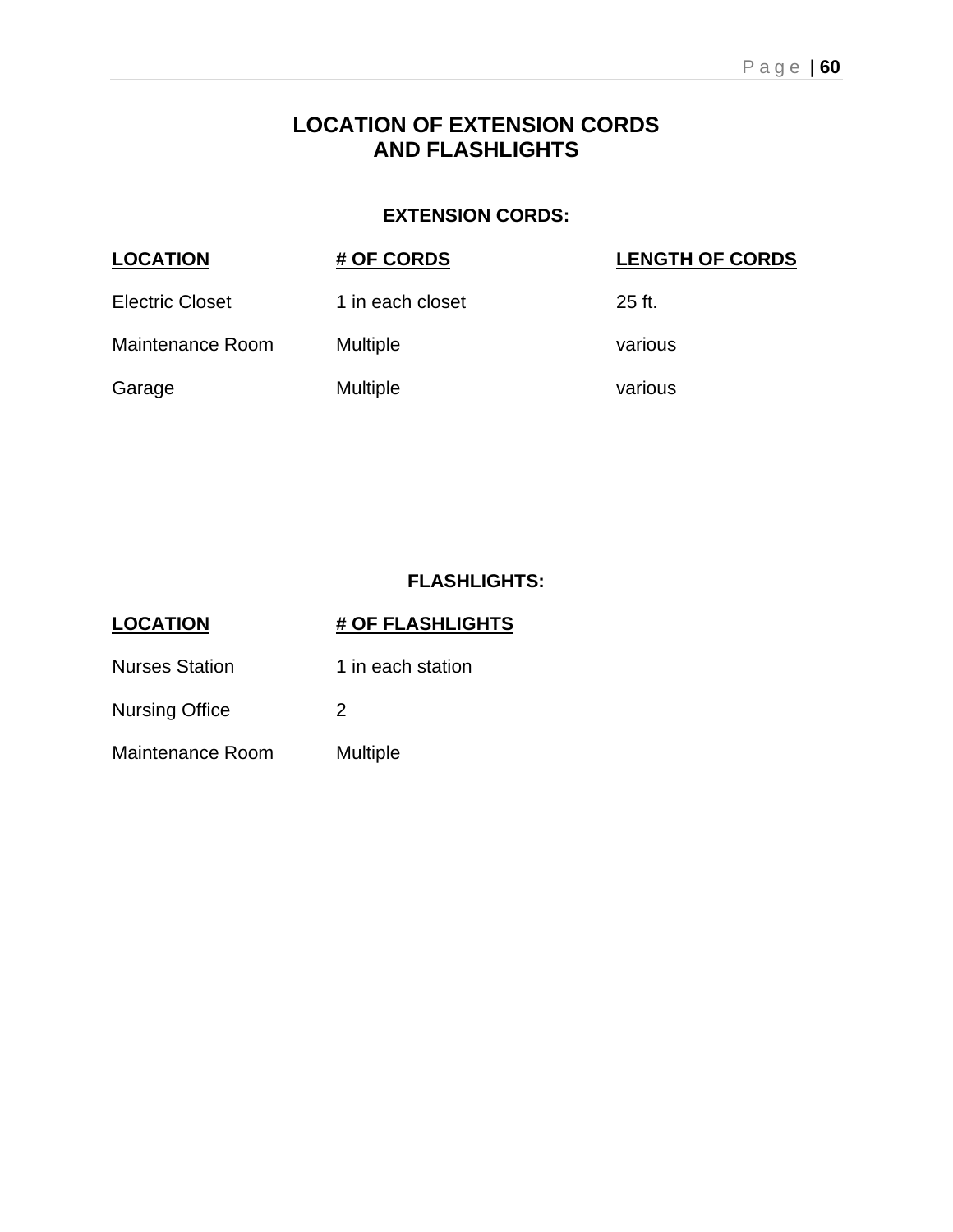# **LOCATIONS OF TELEPHONES NOT PART OF THE MAIN PHONE SYSTEM**

THE FOLLOWING PHONES ARE SUPPLIES FROM A SOURCE OTHER THAN THE MAIN PHONE SYSTEM AND, THEREFORE, **MAY** FUNCTION EVEN THOUGH THE MAIN PHONE SYSTEM IS OUT OF SERVICE.

# **FAX LINES**

# **LOCATION PHONE #**

| <b>Main Office</b>     | 315-339-6927 |
|------------------------|--------------|
| <b>Nursing Office</b>  | 315-339-5259 |
| <b>Social Services</b> | 315-339-1293 |
| Fourth Floor Lounge    | 315-339-5257 |
| Second Floor Lounge    | 315-339-1301 |
|                        |              |

**CELLULAR PHONES**

N/A N/A

**LOCATION PHONE #**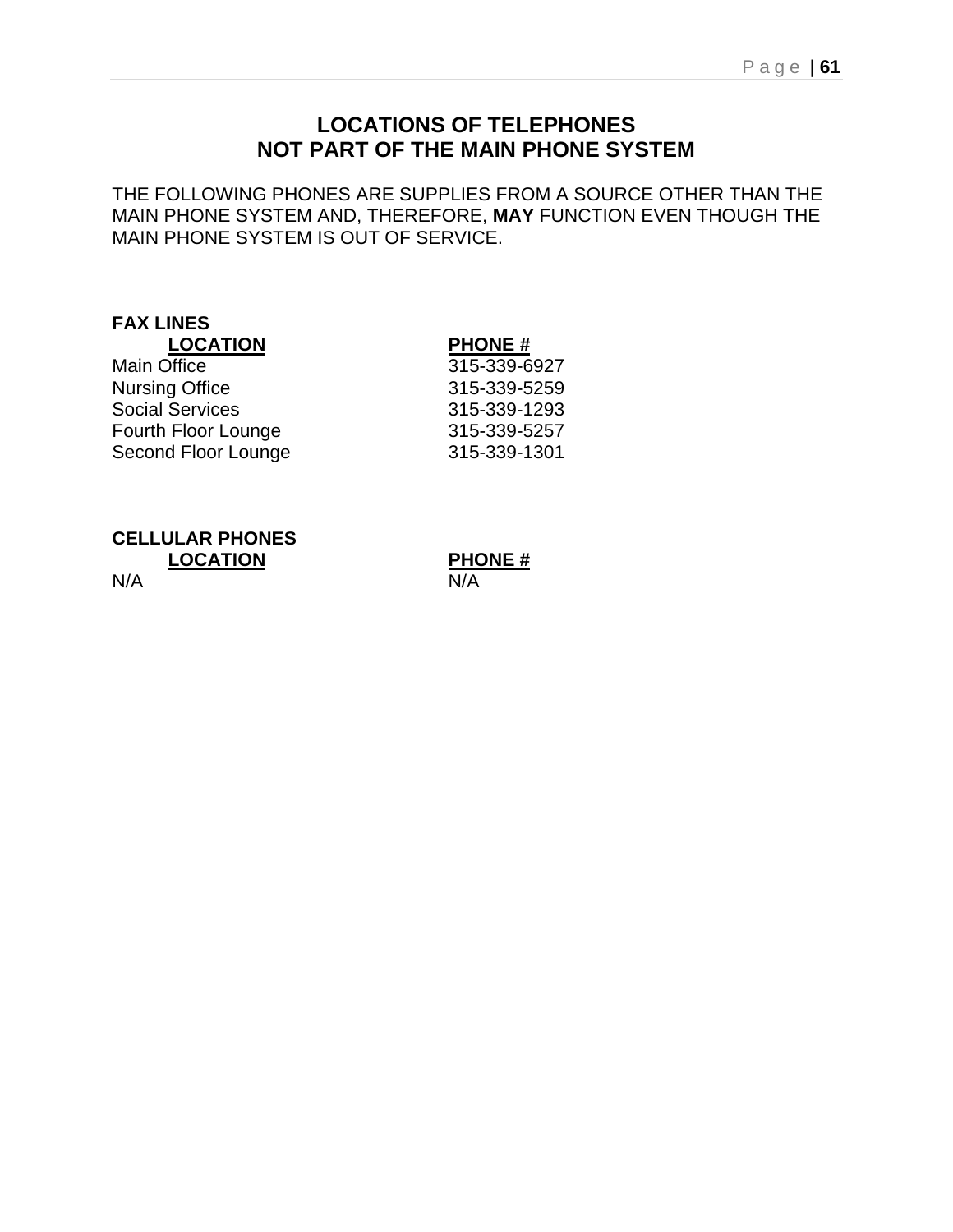# **MANAGEMENT STAFF PHONE NUMBERS**

| <u>NAME</u>               | <u>DEPARTMENT/TITLE</u>                      | <b>PHONE#</b> |
|---------------------------|----------------------------------------------|---------------|
| <b>Mark Smith</b>         | Administrator                                | 315-520-1886  |
| Amber Hluska              | <b>Director of Nursing</b>                   | 315-271-3507  |
| Natalie Legler            | <b>ADON/Nurse Manager</b>                    | 315-225-9642  |
| <b>Mahaghany Sally</b>    | <b>Nurse Manager</b>                         | 315-741-4439  |
| Deb Pannofino             | <b>Nurse Manager</b>                         | 315-525-4084  |
| <b>Russell Cole</b>       | Infection Control/<br><b>Employee Health</b> | 315-796-8979  |
| <b>Sean Edick</b>         | <b>Facilities Director</b>                   | 315-723-6036  |
| <b>Russell Cangialosi</b> | <b>Environmental Services</b>                | 315-335-3869  |
| <b>Kristina Teriele</b>   | <b>Director of Social Work</b>               | 315-264-6967  |
| <b>Tracy Johnson</b>      | <b>Activities Director</b>                   | 315-271-7549  |
| Stephanie Morosco         | <b>Food Service Director</b>                 | 315-790-7611  |
| Valarie Johnson           | <b>Office Manager</b>                        | 315-338-1580  |
| Kelly McCowan             | Admissions                                   | 718-483-6197  |
| <b>Maryellen Reilly</b>   | <b>Medicaid Coordinator</b>                  | 315-723-1017  |
|                           | <b>PHYSICIAN PHONE NUMBERS</b>               |               |
| Dr. Joel Amidon           | <b>Medical Director</b>                      | 315-412-6607  |
|                           | <b>Nurse Practitioner</b>                    |               |
| <b>Judy Balch</b>         |                                              | 315-335-3318  |
|                           |                                              |               |
|                           | Ombudsman                                    |               |

Krystal A. Wheatly Curley **315-272-1872**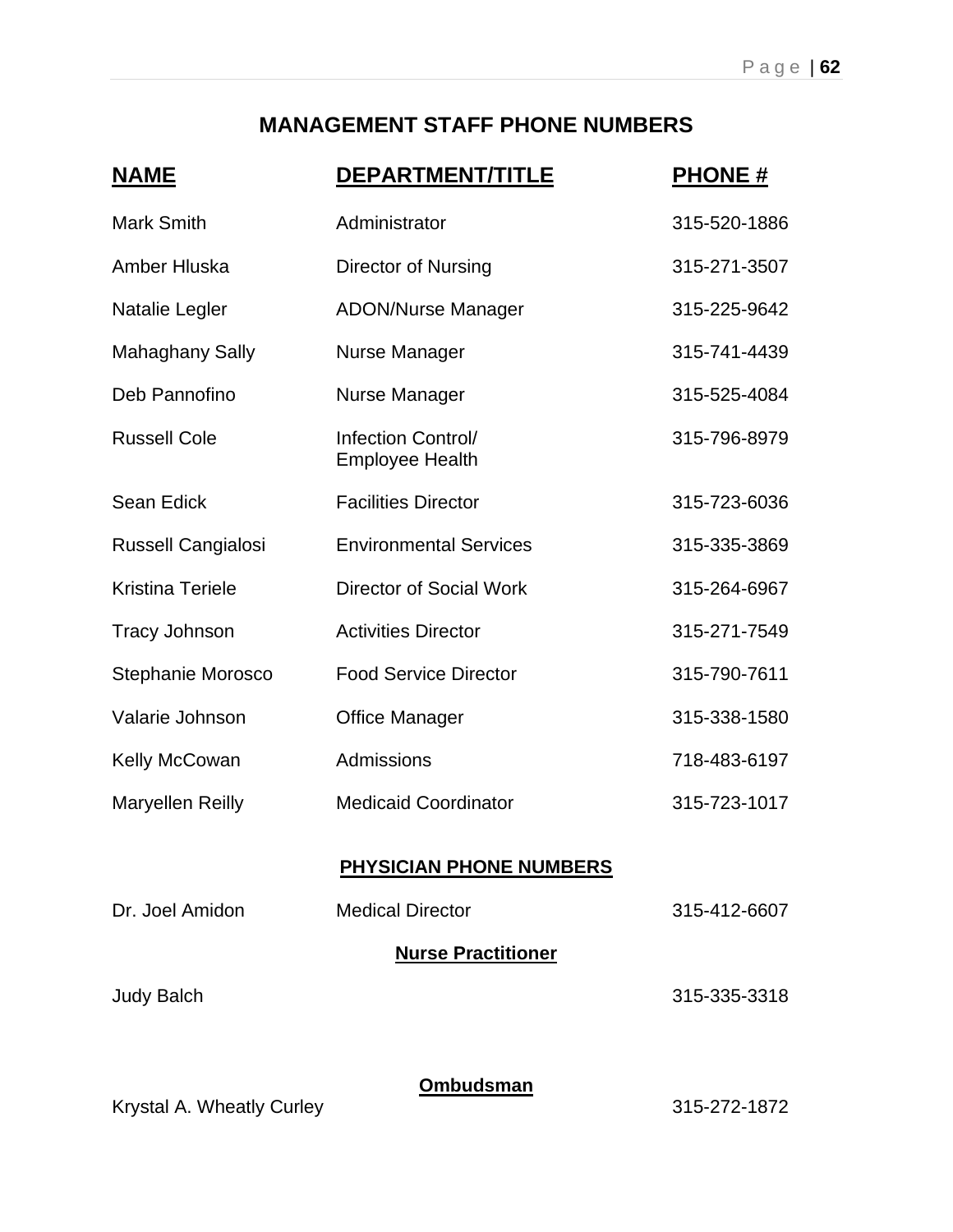# **EMERGENCY ALERT SYSTEM RADIO STATIONS**

The following radio stations are part of the Emergency Alert System, and should be monitored as a source of official information in the event of disasters involving the community.

| <b>STATION CALL LETTERS</b> | <b>BUSINESS#</b> |
|-----------------------------|------------------|
| <b>KISS 102</b>             | 315-721-0102     |
| <b>WARM 93.5</b>            | 315-797-0803     |
| <b>WFRG 104</b>             | 315-736-0104     |
| WIBX AM 950                 | 315-768-9500     |
| <b>WOUR 96.9</b>            | 315-797-0803     |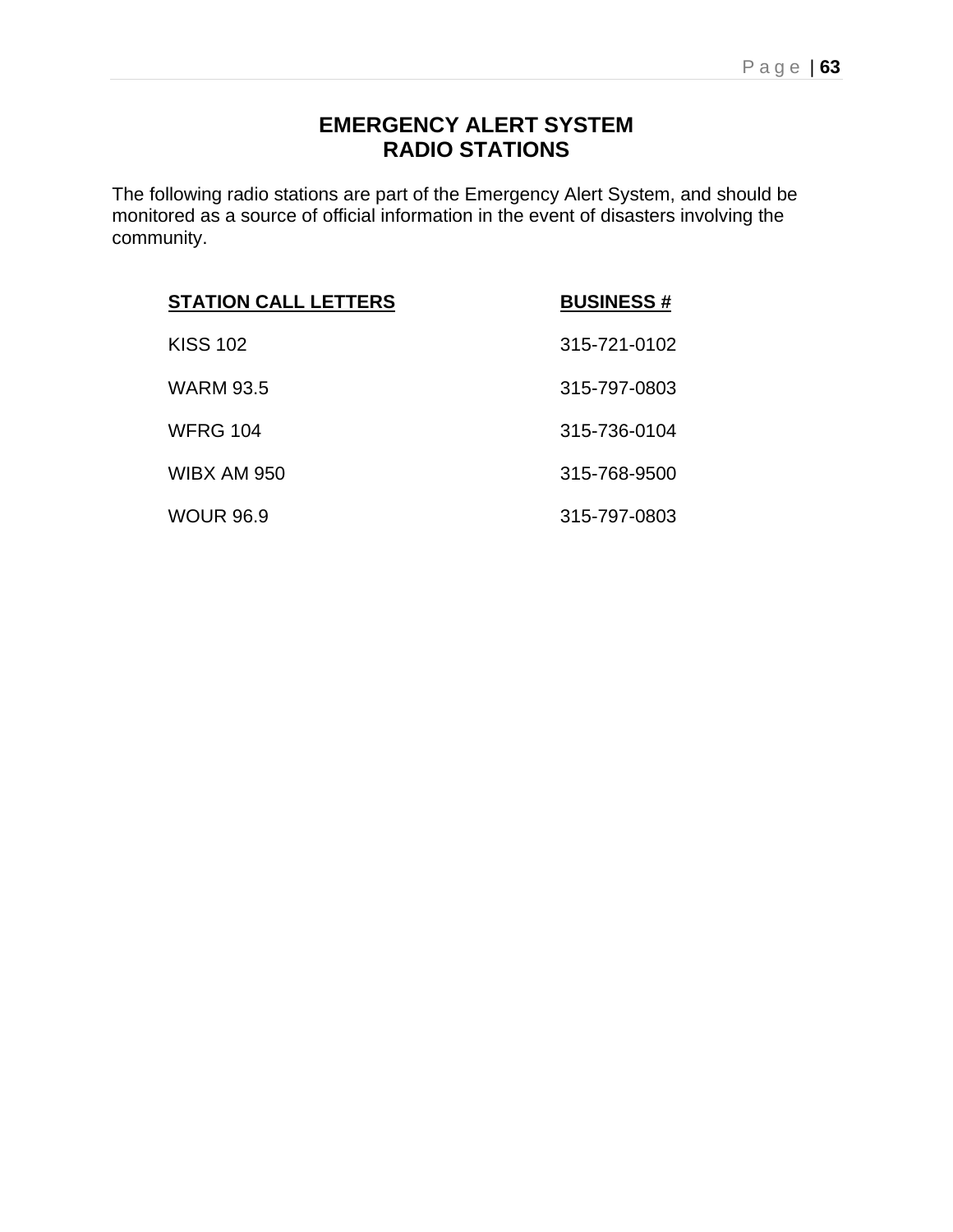# **TEMPORARY HOUSING / TRANSPORTATION RESOURCES**

(Over and above that of the local Emergency Medical Service)

Temporary assistance may be provided by other area facilities. This may include the use of vans, wheelchair-mobiles, and other transportation vehicles to assist in the relocation of residents from the facility or the stop-over point to the receiving facilities.

In addition, the receiving facility may serve as temporary shelter for evacuated residents and staff. Dining rooms, Activity Rooms, Chapel, etc. could be used as resident care or staff sleeping areas. The receiving facility would be responsible for providing needs of residents and staff. However, the staff from the evacuated facility would assist in providing direct resident care, assist with meal preparation, laundry, and housekeeping responsibilities.

Whenever possible, the number of individuals that could be housed (not just in resident rooms) should be determined ahead of time and included under this heading. In this way administration will be better prepared to decide the specific residents and staff who may be sent to any given facility.

### **FACILITY OWNED VEHICLES USED FOR TRANSPORTATION OF RESIDENTS**

**VEHICLE CAPACITY**  $\overline{2011}$  Ford Van

## **VEHICLES USED FOR TRANSPORTATION OF GOODS AND EQUIPMENT**

## **VEHICLES**

2011 Ford Van Personal Staff Vehicles

## **OUTSIDE RESOURCES**

### **FOR TRANSPORTATION OF RESIDENTS**

| <b>TYPE OF VEHICLE</b> | <b>PROVIDER</b>                      | <b>PHONE#</b>                                |
|------------------------|--------------------------------------|----------------------------------------------|
| Ambulance              | Amcare                               | 315-339-5600                                 |
| Bus                    | <b>Birnie Bus</b><br>VIP Dial a Ride | 315-336-3955 or 800-734-3950<br>315-336-0147 |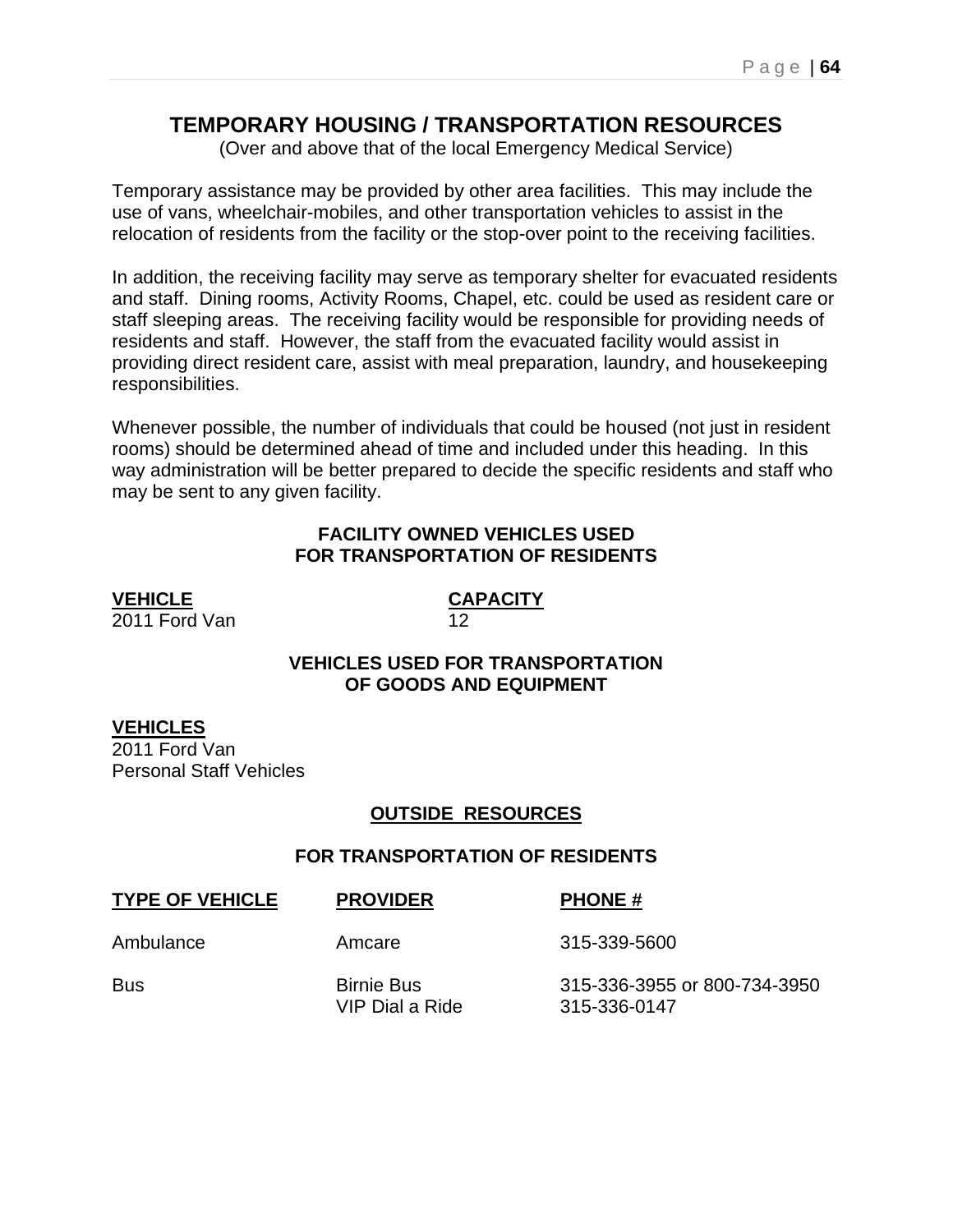# **RECEIVING FACILITIES**

## **STOP-OVER POINT (Temporary Shelter)**

**FACILITY**<br> **St John's Lutheran Church ADDRESS**<br> **ADDRESS**<br>
502 W. Chestnut<br> **Day 315-336-8090** St John's Lutheran Church

Emergency 315-337-4315 315-336-0028

## **OTHER FACILITIES (For housing of residents)**

|                                                |                                                 |               | # OF RESIDENTS ABLE TO |
|------------------------------------------------|-------------------------------------------------|---------------|------------------------|
| <b>FACILITY</b>                                | <b>ADDRESS</b>                                  | <b>PHONE#</b> | <b>ACCOMMODATE</b>     |
| <b>Betsy Ross</b><br><b>Nursing Facility</b>   | 1 Elsie St.                                     | 315-339-2221  | 10                     |
| St. Luke's Home                                | 1650 Champlin Ave.<br>New Hartford, NY 13413    | 315-624-8600  | 20                     |
| Eastern Star Home Utica St.                    | Oriskany, NY 13424                              | 315-736-9311  | Call to Confirm        |
| The Pines<br><b>Nursing Home</b>               | 1800 Butterfield Ave.<br>Utica, NY 13501        | 315-797-3570  | Call to Confirm        |
| <b>Charles T. Sitrin</b><br><b>Health Care</b> | Box 1000 Tilden Ave.<br>New Hartford, NY 13413  | 315-797-3114  | 10                     |
| The Grand<br><b>Nursing Home</b>               | 801 N. James St.<br>Rome, NY 13440              | 315-337-0550  | 15                     |
| Sunset<br><b>Nursing Home</b>                  | Academy St.<br>Boonville, NY 13309              | 315-942-4301  | 10                     |
| Presbyterian<br>Home for CNY                   | Middle Settlement Rd.<br>New Hartford, NY 13413 | 315-797-7500  | 10                     |
| Oneida City<br><b>Hospital-ECF</b>             | 323 Genesee St<br>Oneida, NY 13421              | 315-363-6000  | 20                     |

**See also: Oneida County Mutual Aid Evacuation and Supply Plan**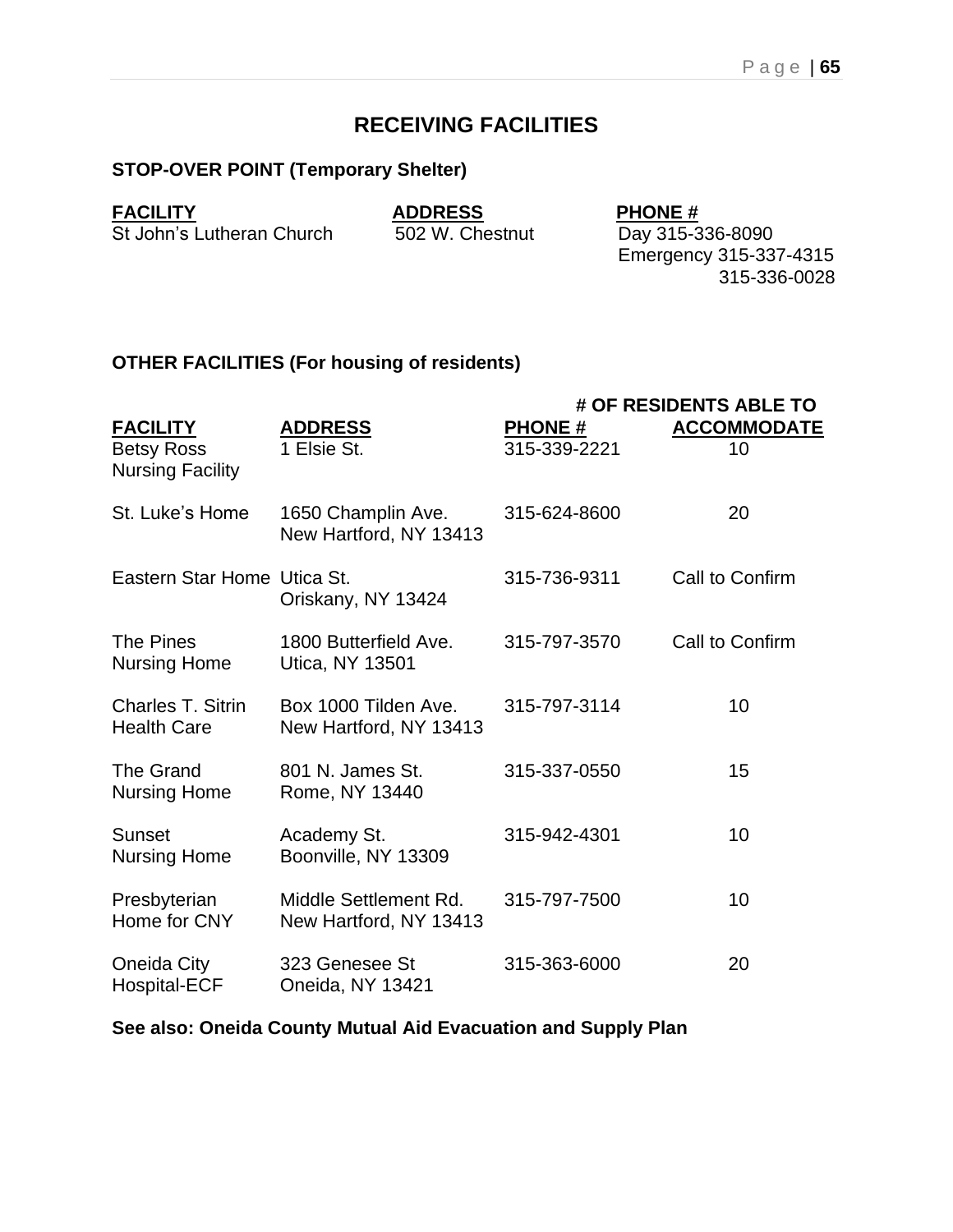# **MATERIAL SAFETY DATA SHEETS (M.S.D.S.) EYEWASH STATIONS**

## **M.S.D.S. SHEETS:**

## **Main M.S.D.S. Station - First Floor West Corridor**

- In each Janitors Closet (one on each floor) Housekeeping
- Maintenance Room Maintenance
- In Main Nursing Office Nursing
- In the Kitchen (yellow notebook under steam table) Nutritional Services
- In the Laundry Department Laundry

## **EYEWASH STATIONS:**

- 1-32 oz bottle on each Housekeeping cart floors 2 thru 6
- 1 eye and body wash in 1<sup>st</sup> floor Janitors closet West Corridor
- Maintenance Room Bathroom Basement
- Main bathroom sinks floors 2 thru 6
- Pot and pan sink Main Kitchen
- Physical Therapy Room sink
- Physical Therapy bathroom
- Laundry Waher Room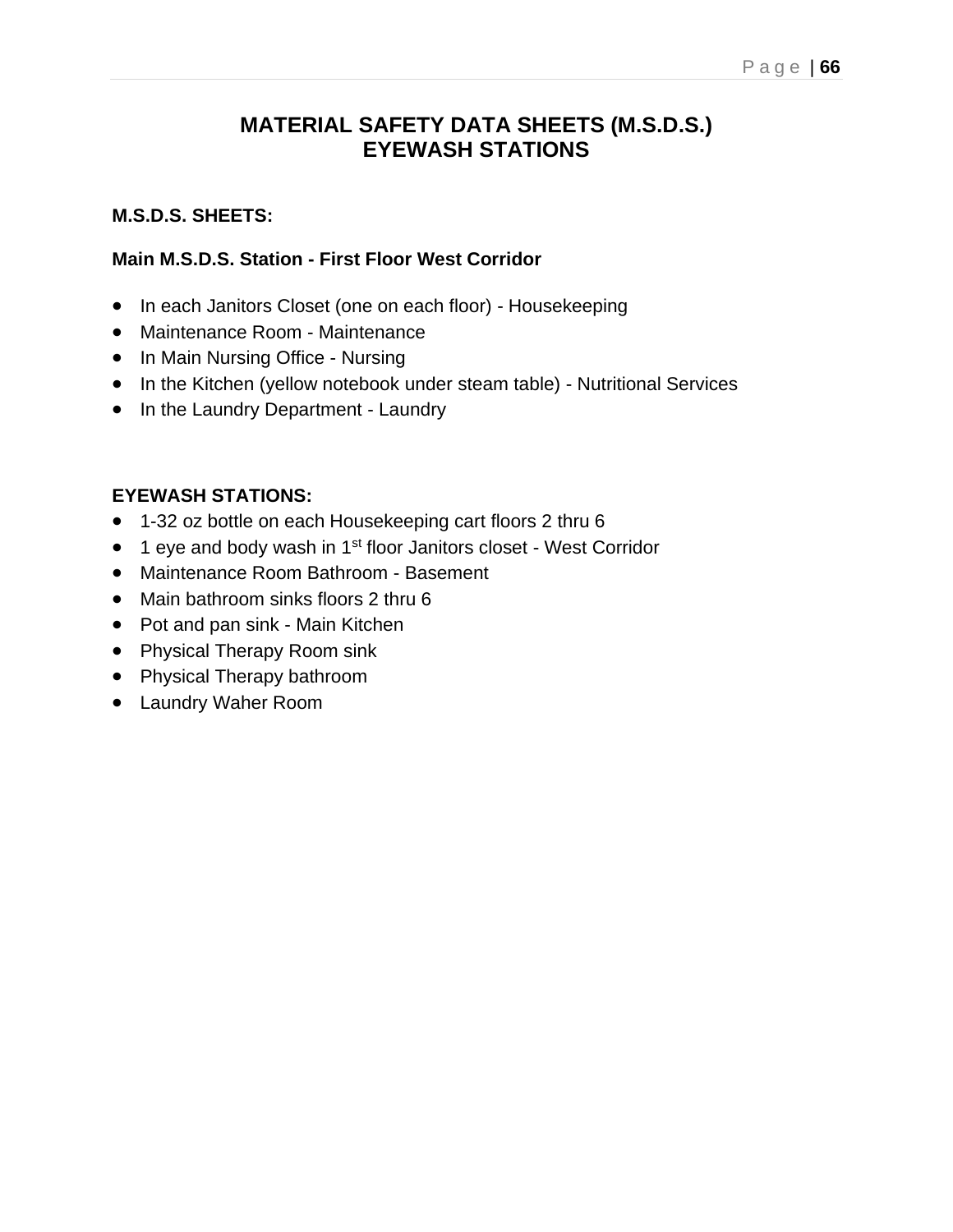### **INCIDENT MANAGER (Administrator, Director of Nursing, Supervisor)**

# **Command Post location: First Floor Conference Room**

(Alternate: Business Office)

## **GOAL:**

Organize and direct the Command Post. Give overall direction for facility operations and, if needed, authorize evacuation.

## **IMMEDIATE:**

## **ADMINISTRATOR/INCIDENT MANAGER:**

1. **Verify** the disaster and activate the appropriate disaster plan. In consultation with appropriate staff (and possible outside agencies), the Administrator shall assess the magnitude of the disaster and tailor the planned response accordingly, including the extent of the Incident Management System to be carried out.

 Distribute the Job Action Sheets as appropriate. This will include the possible call-in of off-duty staff (See Staffing Pool at end of Job Action Sheet), as well as assigning staff to carry out the responsibilities of departments that are not staffed at the time of the disaster.

 When an **Authority Having Jurisdiction (Fire Chief, Emergency Preparedness Coordinator, etc.)** is on the scene, **termination** of the disaster should be decided in consultation with them.

2. ● Set up a **Command Post** and implement the appropriate parts of this Emergency Preparedness Plan. Unless otherwise necessary, the location of the Command Post will be the Basement Conference Room. As deemed necessary, summon Department **Supervisors** to the

Command Post to give specific instructions and distribute Job Action Sheets.

 The facility Command Post shall coordinate with the Emergency Authority Incident Command Post by a radio, runner, or proximity. Appoint Documentation Recorder for the Command Post.

**NOTES** a) In a fire situation the Command Post is with the Fire Chief.

b) The above instructions shall not prevent staff from taking immediate actions necessary to protect lives and property prior to being given specific instructions by Administration.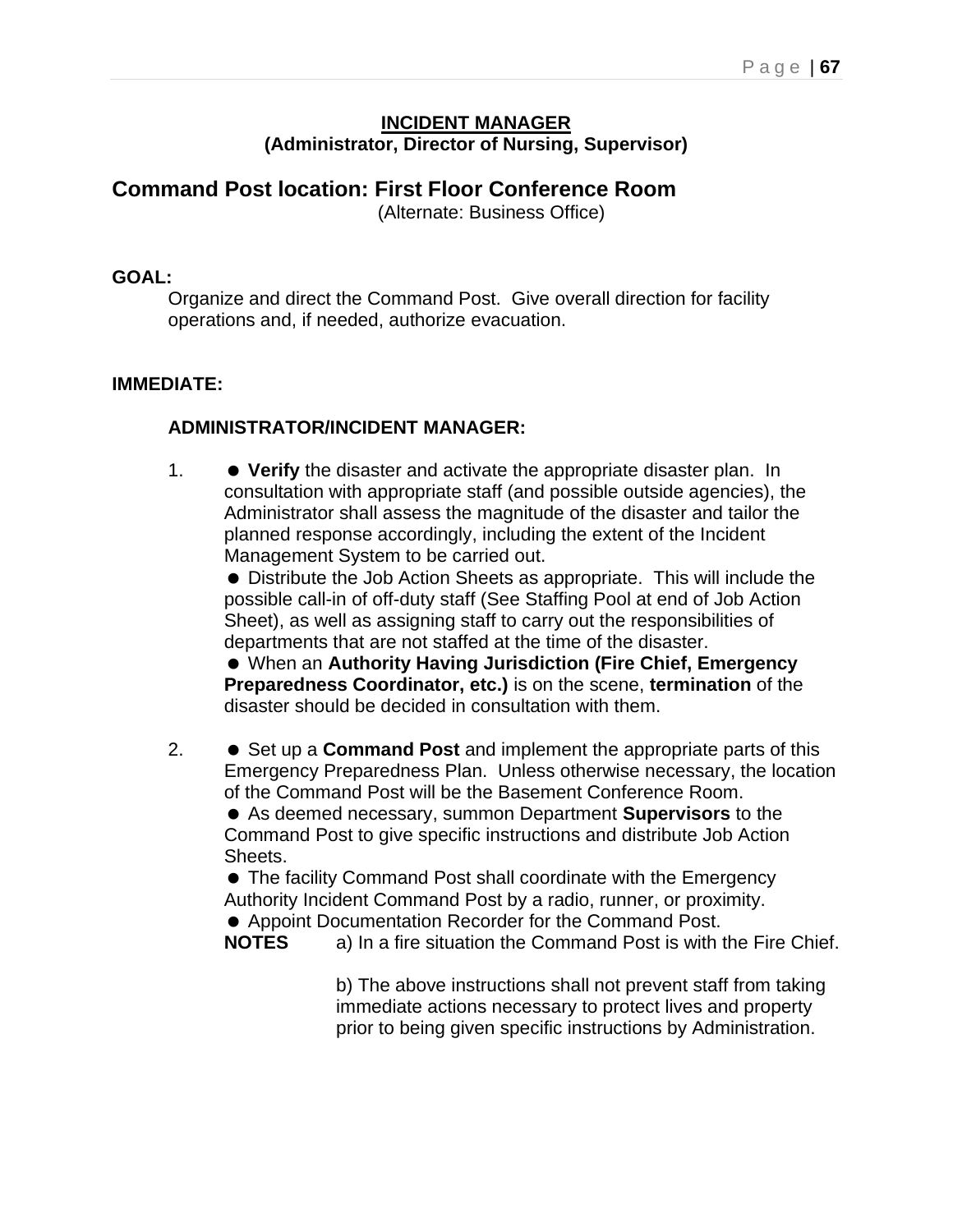Continued: Incident Manager

- 3. Put on your own I.D. and advise all staff reporting to the facility to wear I.D. badges. Assign a means of identification. Leadership staff who would be interacting with the Emergency Authority's Incident Command Post will be identified by special name tags. Temporary I.D. for those without I.D. badges will be tape with their name on it.
- 4. If you evacuate to a triage/stop-over point, assign someone to be in charge of it. See page  $# 5$ .
- 5. In consultation with appropriate staff, determine the need **to curtail normal routines** such as admissions, routine medical treatment, visiting hours, etc.
- 6. Notify the Department of Health of the disaster in a timely fashion.
- 7. Ensure that **an incident report** is written and copies filed with appropriate authorities, as well as a copy kept on file for the facility.

### **INTERMEDIATE:**

- 1. Authorize resources as needed or requested.
- 2. Ensure building security, as needed. (See Safety/Security Job Action Sheet)
- 3. Authorize media (and responsible party) releases given by Public Information Officer.
- 4. Receiving briefings from Department Supervisors on a regular basis. Adjust responses as needed (4 hrs., 8 hrs., 24 hrs., and 48 hrs. from time of incident onset).
- 5. Contact Department of Health in a timely fashion.
- 6. Make provisions for the following, as necessary: a) **Transportation** of families to safe places or to the facility, if no other choice exists. (See procedures for Influx of Residents/Families, Temporary Housing and Transportation).

b) **Housing** of staff families displaced by the disaster. (See Influx of Residents/ Families, Temporary Housing, and Transportation Sections).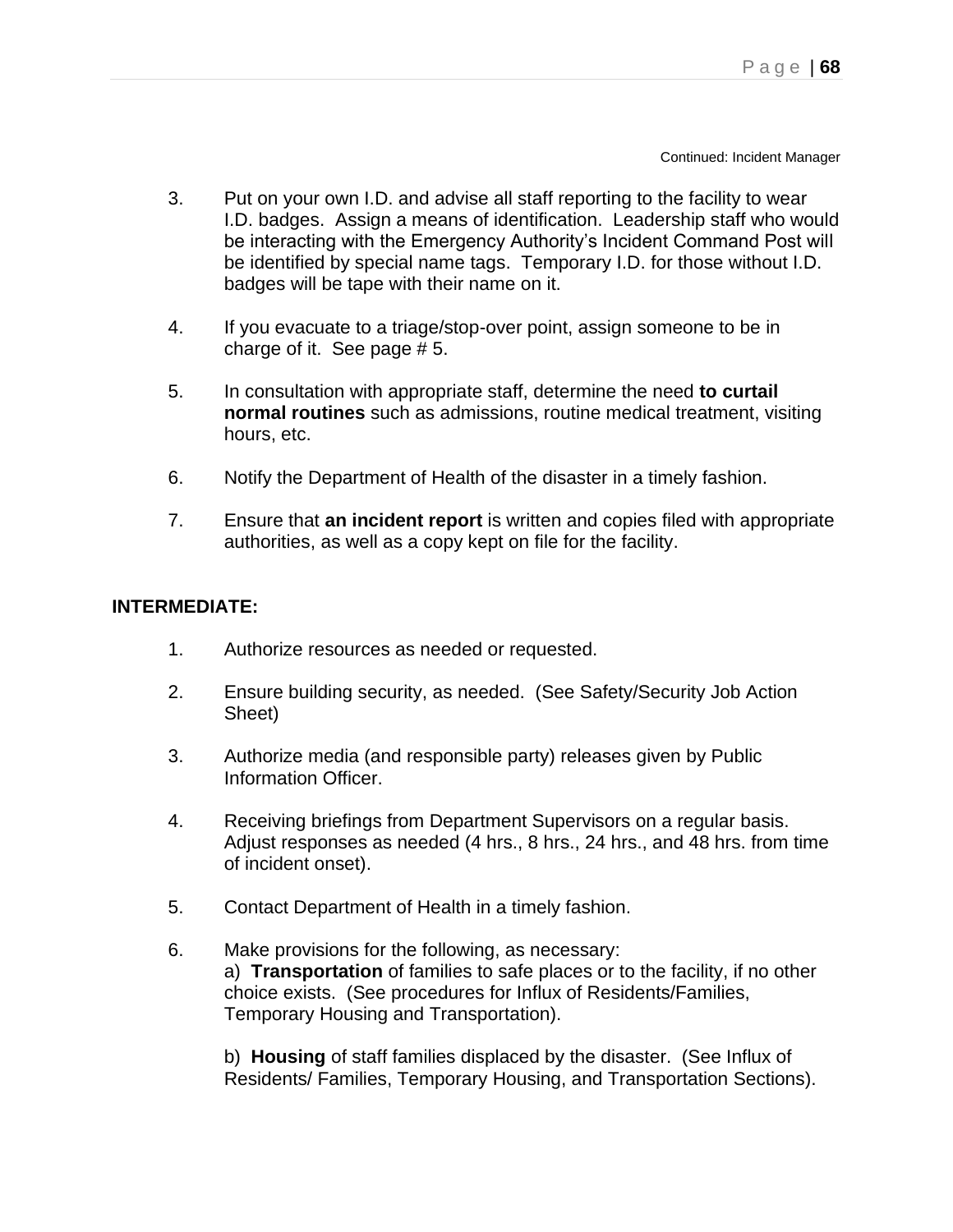c) **Staff Management**, including disaster work hours, meal times, sleep schedule, etc.

#### **EXTENDED:**

- Observe staff, volunteers, and residents for signs and symptoms of stress. Report concerns to the Staff Support Officer.
- Initiate provisions for post-disaster stress briefings.
- Meet with Finance Officer to begin recovery phase.
- Other concerns:

#### **STAFFING POOL:**

If it is felt that conditions warrant, the Command Post will summon all available on (or off)-duty staff to a Staffing Pool. At the time the Staffing Pool is established, the Command Post will also assign a **designated person** to be in charge of it. This person will be responsible for accountability of staff (both those that have come in from home and on-duty staff) as reported by Department Supervisors. Report staff availability to the Command Post, as requested.

Unless decided otherwise by the Administrator, the location of the Staffing Pool will be the Break Room.

Off-duty staff called in shall report to the Staffing Pool, unless otherwise instructed. The person in charge of the Staffing Pool shall be responsible to ensure that all off-duty staff are logged-in as they arrive, as well as all staff being logged-out as they are dispatched from the Staffing Pool.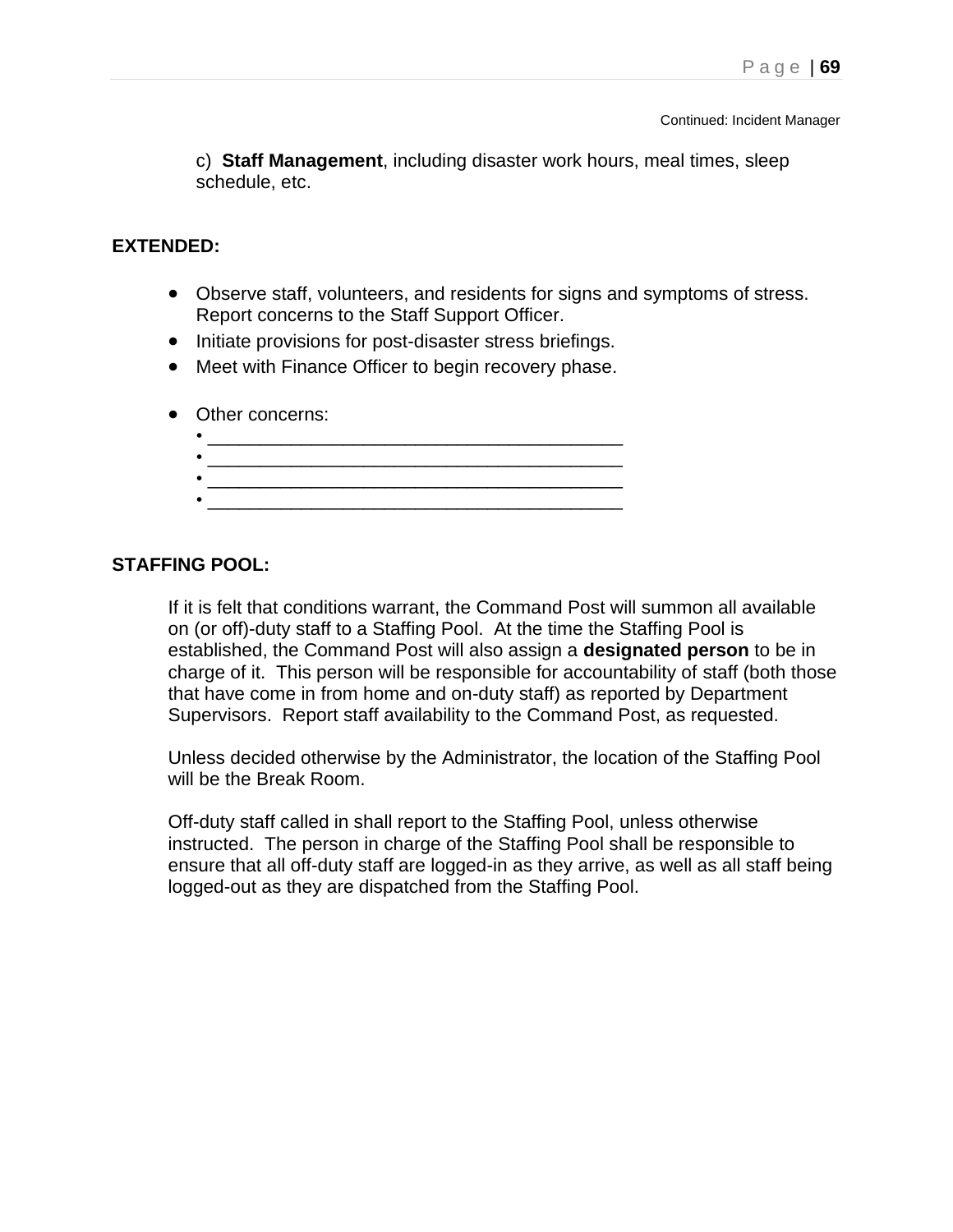## **COMMAND POST DOCUMENTATION RECORDER**

(Office Manager)

| Position Assigned to:             | <u> 1980 - Jan Alexandro III, prima postala prima prima prima prima prima prima prima prima prima prima prima pri</u> |
|-----------------------------------|-----------------------------------------------------------------------------------------------------------------------|
| You Report To: Incident Commander |                                                                                                                       |
| Command Post Location:            | Telephone:                                                                                                            |

#### **GOAL:**

To assist in the organization and function of the Command Post. To record pertinent data, incidents, and responses as they occur.

### **IMMEDIATE:**

- Report to the Command Post for initial briefing.
- Read this entire Job Action Sheet.
- Wear identification.
- Gather Command Post Supply List items.
- Work closely with Communications Officer to facilitate concise, rapid communication.
- Establish/maintain time-log of actions taken at the Command Post. See Attachment.
- Monitor and document all communications sent and received by Command Post. See Attachment.

### **INTERMEDIATE:**

- Hold all documentation received at the Command Post.
- Keep records and receipts of supplies during the disaster, and expenses incurred.
- Observe all staff, volunteers, residents for signs and symptoms of stress. Report concerns to the Staff Support Officer.

### **EXTENDED:**

• Review final written report of disaster. Ensure all times, data, information, etc. has been recorded correctly.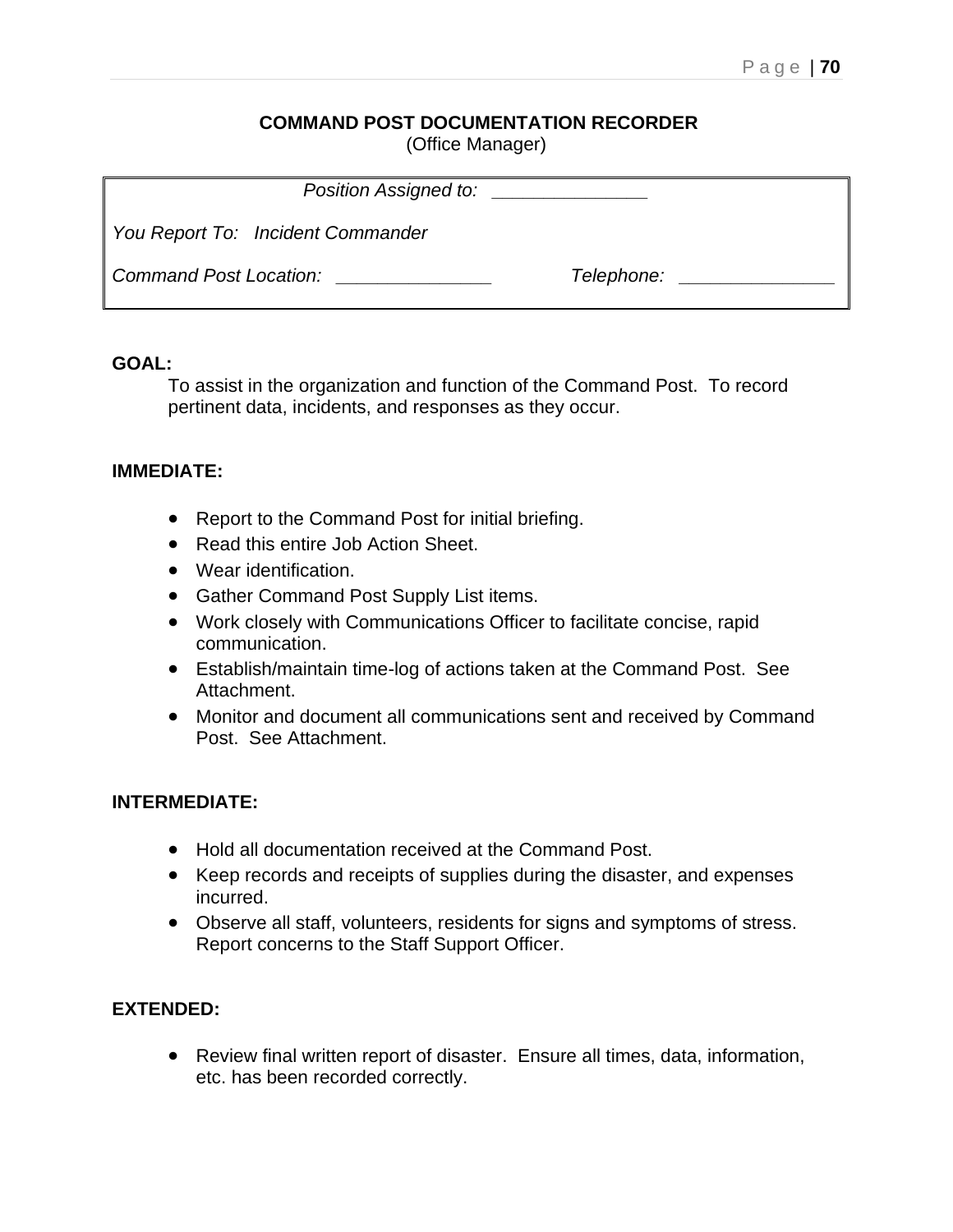• Observe all staff and visitors for signs and symptoms of stress. Report concerns to the Staff Support Officer.

Continued: Command Post Documentation Recorder

• Other concerns:

 $\bullet$  . The contract of the contract of the contract of the contract of the contract of the contract of the contract of the contract of the contract of the contract of the contract of the contract of the contract of the co • \_\_\_\_\_\_\_\_\_\_\_\_\_\_\_\_\_\_\_\_\_\_\_\_\_\_\_\_\_\_\_\_\_\_\_\_\_\_\_\_ •  $\overline{\phantom{a}}$  ,  $\overline{\phantom{a}}$  ,  $\overline{\phantom{a}}$  ,  $\overline{\phantom{a}}$  ,  $\overline{\phantom{a}}$  ,  $\overline{\phantom{a}}$  ,  $\overline{\phantom{a}}$  ,  $\overline{\phantom{a}}$  ,  $\overline{\phantom{a}}$  ,  $\overline{\phantom{a}}$  ,  $\overline{\phantom{a}}$  ,  $\overline{\phantom{a}}$  ,  $\overline{\phantom{a}}$  ,  $\overline{\phantom{a}}$  ,  $\overline{\phantom{a}}$  ,  $\overline{\phantom{a$ 

• \_\_\_\_\_\_\_\_\_\_\_\_\_\_\_\_\_\_\_\_\_\_\_\_\_\_\_\_\_\_\_\_\_\_\_\_\_\_\_\_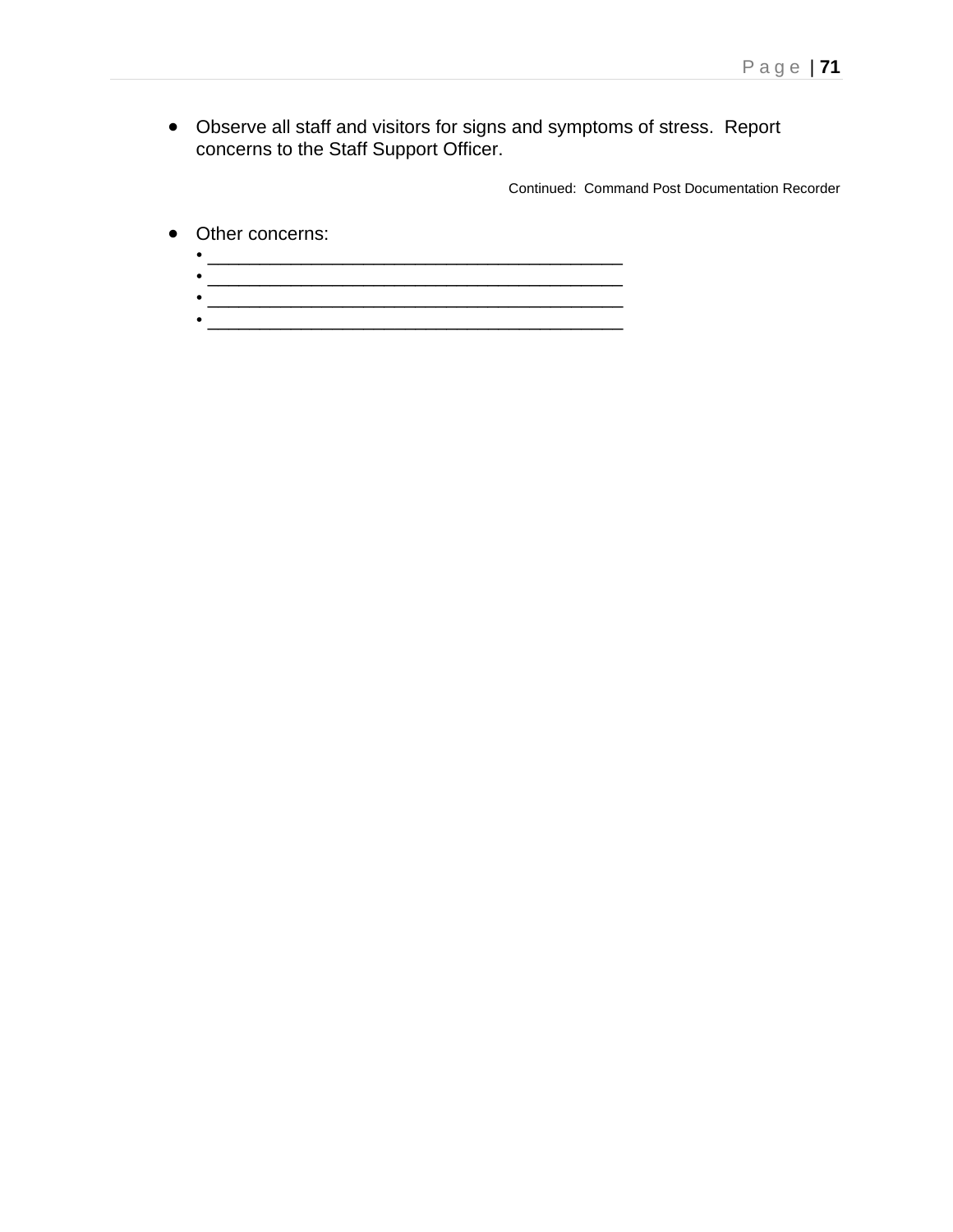# **EMERGENCY INCIDENT MESSAGE FORM**

| FILL IN ALL INFORMATION |  |  |
|-------------------------|--|--|
| <b>TO</b> (Receiver):   |  |  |
| <b>FROM (Sender):</b>   |  |  |
| <b>DATE &amp; TIME:</b> |  |  |

|             | <b>PRIORITY</b>       |                          |
|-------------|-----------------------|--------------------------|
| □Urgent-Top | □ Non Urgent-Moderate | $\Box$ Informational-Low |
|             |                       |                          |
| Message: __ |                       |                          |
|             |                       |                          |
|             |                       |                          |
|             |                       |                          |
|             |                       |                          |
|             |                       |                          |
|             |                       |                          |

| Received By: | Time Received: | Comments: |
|--------------|----------------|-----------|
| Forward To:  |                |           |
|              |                |           |
| Received By: | Time Received: | Comments: |
| Forward To:  |                |           |

# **KEEP ALL MESSAGES/REQUESTS BRIEF, TO THE POINT, AND VERY SPECIFIC**

*Original* = Receiver *Copy #1* = Communications Officer *Copy #2* = Sender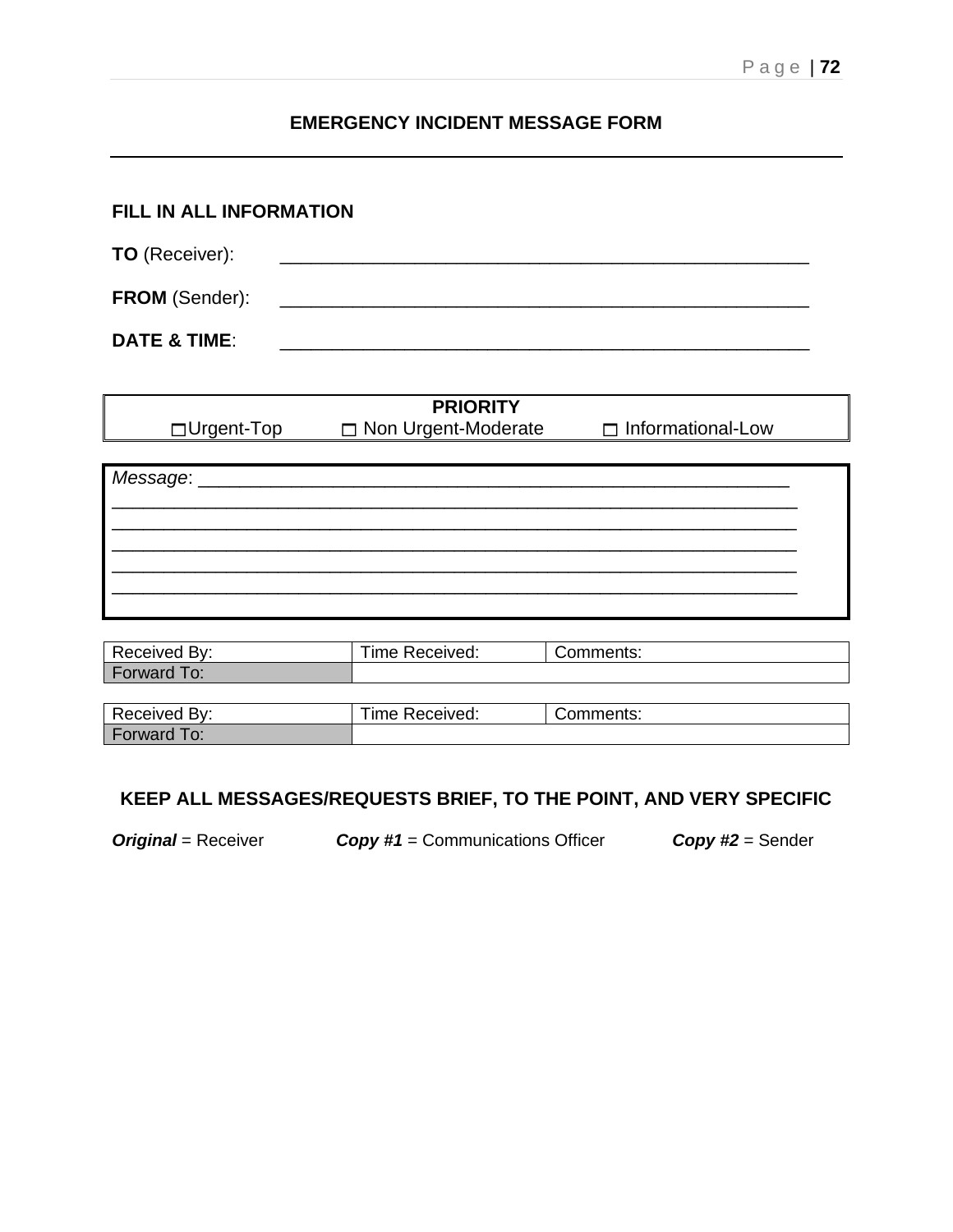# P a g e | **73**

# **ACTIVITY LOG**

**Date:** \_\_\_\_\_\_\_\_\_\_\_\_

| #                | Time | Incident-<br><b>Problem Situation</b> | Action | <b>Authorized By</b> | Name of Outside<br><b>Agency Involved</b> |
|------------------|------|---------------------------------------|--------|----------------------|-------------------------------------------|
| $\mathbf 1$      |      |                                       |        |                      |                                           |
| $\overline{2}$   |      |                                       |        |                      |                                           |
| $\mathfrak{S}$   |      |                                       |        |                      |                                           |
| $\overline{4}$   |      |                                       |        |                      |                                           |
| $\sqrt{5}$       |      |                                       |        |                      |                                           |
| $\,6\,$          |      |                                       |        |                      |                                           |
| $\overline{7}$   |      |                                       |        |                      |                                           |
| $\,8\,$          |      |                                       |        |                      |                                           |
| $\boldsymbol{9}$ |      |                                       |        |                      |                                           |
| 10               |      |                                       |        |                      |                                           |
| 11               |      |                                       |        |                      |                                           |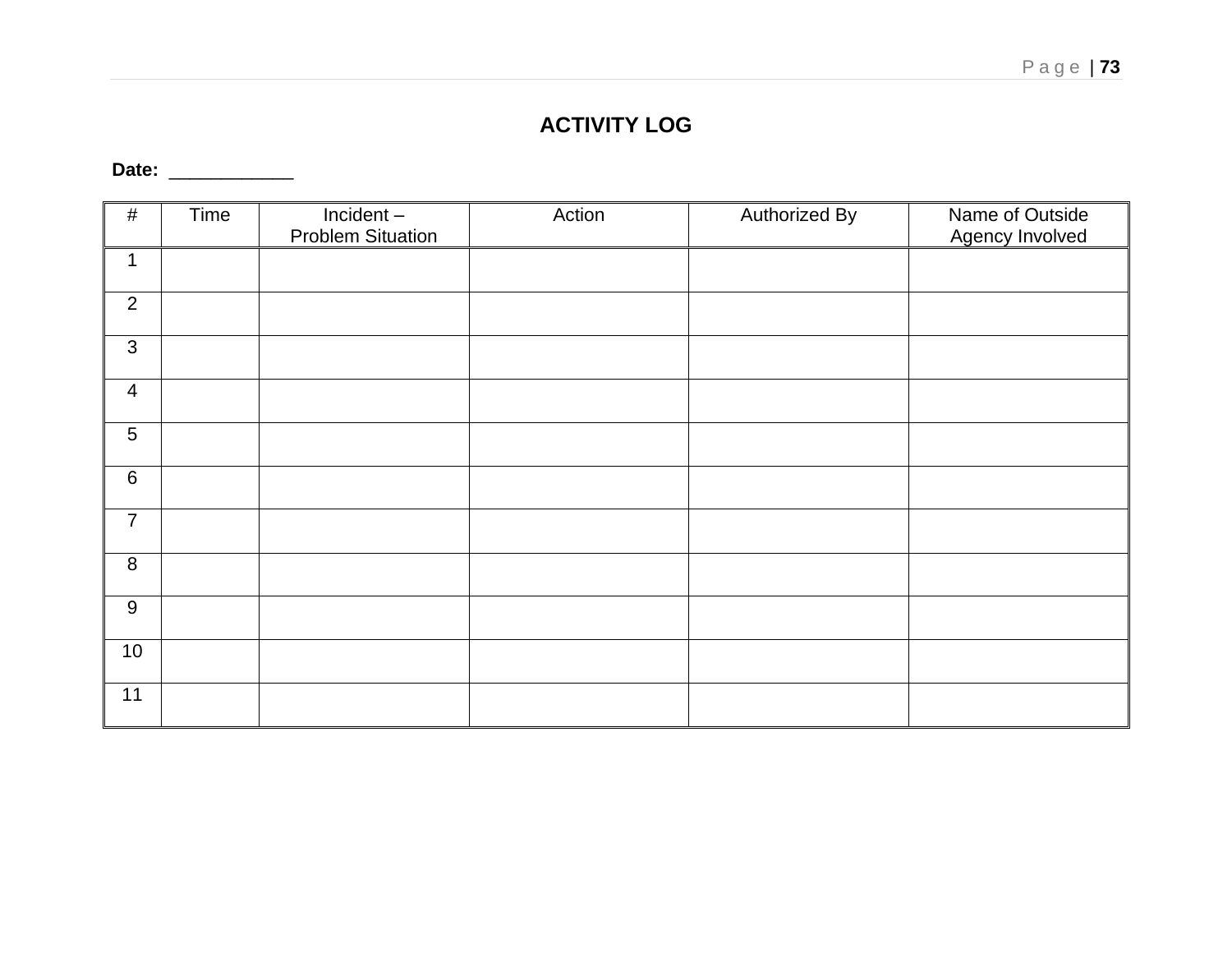## **EMERGENCY INCIDENT MESSAGE FORM**

| FILL IN ALL INFORMATION |                                                                    |  |  |  |
|-------------------------|--------------------------------------------------------------------|--|--|--|
| <b>TO</b> (Receiver):   | <u> 1980 - Jan Berlin, margaret eta biztanleria (h. 1982).</u>     |  |  |  |
| <b>FROM (Sender):</b>   | <u> 1980 - Jan Barbarat, martin da shekara tshirilgan ma'lumot</u> |  |  |  |
| <b>DATE &amp; TIME:</b> |                                                                    |  |  |  |

| <b>PRIORITY</b> |  |                       |                          |  |  |
|-----------------|--|-----------------------|--------------------------|--|--|
| □Urgent-Top     |  | □ Non Urgent-Moderate | $\Box$ Informational-Low |  |  |
|                 |  |                       |                          |  |  |
| Message:        |  |                       |                          |  |  |
|                 |  |                       |                          |  |  |
|                 |  |                       |                          |  |  |
|                 |  |                       |                          |  |  |
|                 |  |                       |                          |  |  |
|                 |  |                       |                          |  |  |
|                 |  |                       |                          |  |  |

| Received By:       | Time Received: | Comments: |
|--------------------|----------------|-----------|
| Forward To:        |                |           |
|                    |                |           |
| Received By:       | Time Received: | Comments: |
| <b>Forward To:</b> |                |           |

## **KEEP ALL MESSAGES/REQUESTS BRIEF, TO THE POINT, AND VERY SPECIFIC**

*Original* = Receiver *Copy #1* = Communications Officer *Copy #2* = Sender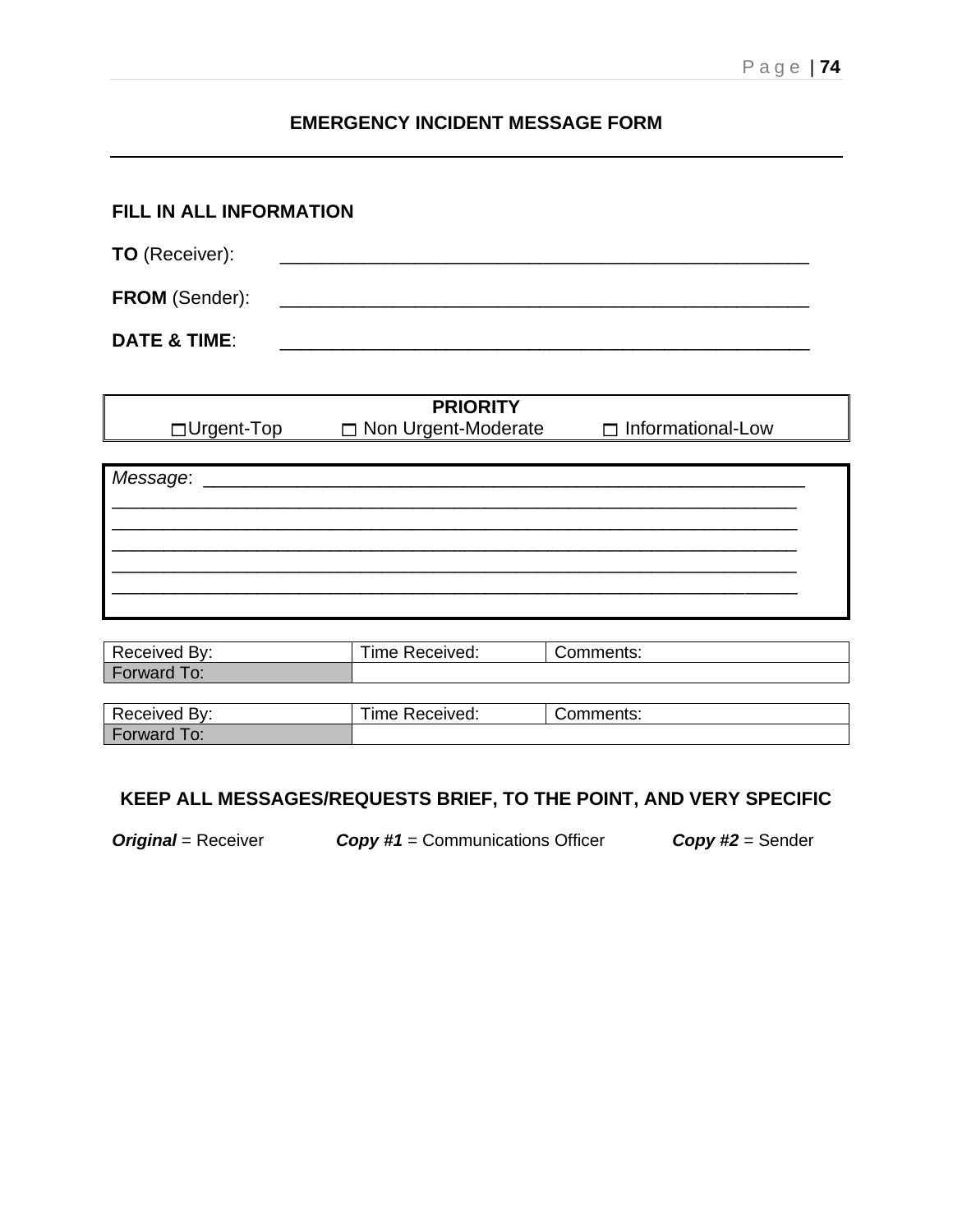## **DAMAGE ASSESSMENT AND CONTROL OFFICER**

(Facilities Director)

| Position Assigned to:                         |            |  |
|-----------------------------------------------|------------|--|
| You Report To: Operations/Planning Officer    |            |  |
| Staging Area Location: Staging Area Location: | Telephone: |  |

#### **GOAL:**

Provide sufficient information regarding the operational status of the facility for the purpose of decision making, including full or partial building evacuation. Identify safe areas where residents and staff can be moved if needed. Manage damage mitigation activities. Evaluate and monitor the patency of existing sewage and sanitation systems. Enact pre-established alternate methods of waste disposal if necessary.

#### **IMMEDIATE:**

- Report to the Command Post for initial briefing.
- Read this entire Job Action Sheet.
- Wear identification.
- Check system components of entire facility. Use "Facility System Status Report".
- Identify presence of continuing hazards (gas leaks, exposed wires, unstable structure, etc.)
- Determine geographic extent of disaster impact (facility, street, block, town, state, etc.) Report results to the Operations and Planning Officer.
- Inform responding Emergency Rescue Agencies of victims in need of search and rescue.
- Assess communication network (internal/external). Will phone lines be overloaded?
- Conduct structural assessment (Is there damage to exterior wall system? Vertical movement of structure? Roof damage? Damage from loose objects? How functional are mechanical rooms/equipment utilities? Spilled chemicals? Containment of biohazard materials stored on site?). Report results to the Operations and Planning Officer.
- Determine access to potable water (Is supply intact? Can vendors deliver?).
- Assess sanitation level (Is sewage system intact? Can vendors remove waste? Where can waste be stored?).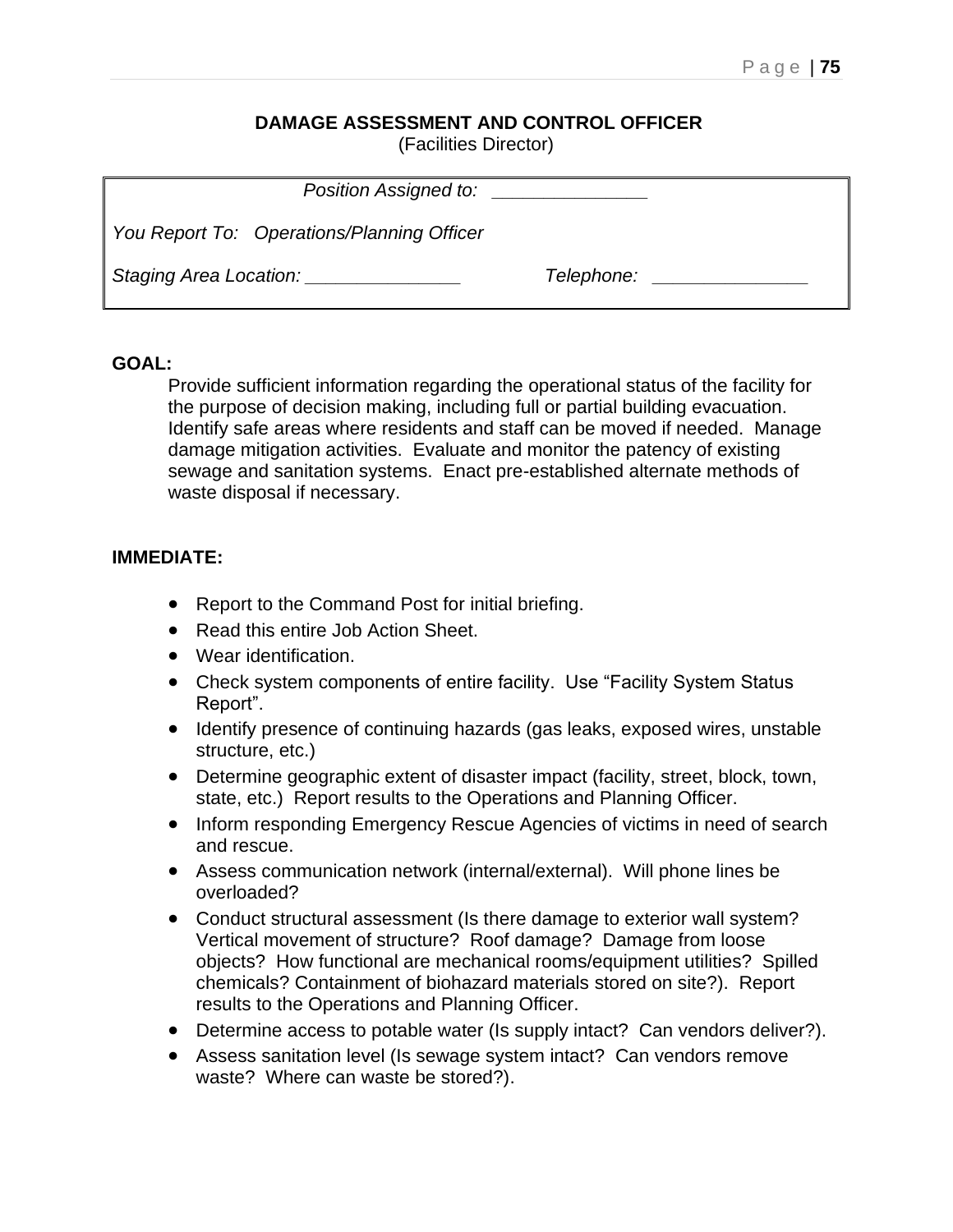Continued: Damage Assessment and Control Officer

- Relay results to the Operations and Planning Officer. Follow up with written documentation/photos. See Attachment. Give copy to Operations and Planning Officer. Refer to specific Disaster Plan for response.
- Notify Safety and Security Officers of unsafe areas and other security problems.
- Identify areas of critical services and direct immediate repair to these areas.
- Take photos and/or videotape damage before clean up/repairs are initiated.
- Inspect the hazardous waste collection area(s) to ensure patency of containment measures. Cordon off unsafe areas.

## **INTERMEDIATE:**

- Notify Staff Pool of staffing needs.
- Identify areas where salvage efforts should be directed to save critical equipment.
- Assign staff to salvage and repair operations.
- Arrange to have structural engineer report/obtain more definitive assessment, if indicated.
- Interact with Emergency Service Responders and Utility Companies as needed.
- Implement pre-established alternative waste disposal/collection plan, as necessary.
- Assure that all sections and areas of the facility are informed of the implementation of the alternative waste disposal/collection plan. Position portable toilets in accessible area; away from resident care and food preparation areas.
- Ensure an adequate number of hand washing areas are operational near resident care/food preparation areas, and adjacent to portable toilet facilities.
- Inform Infection Control personnel of actions and enlist assistance where necessary.

## **EXTENDED:**

• Monitor levels of all supplies, equipment and needs relevant to all sanitation operations.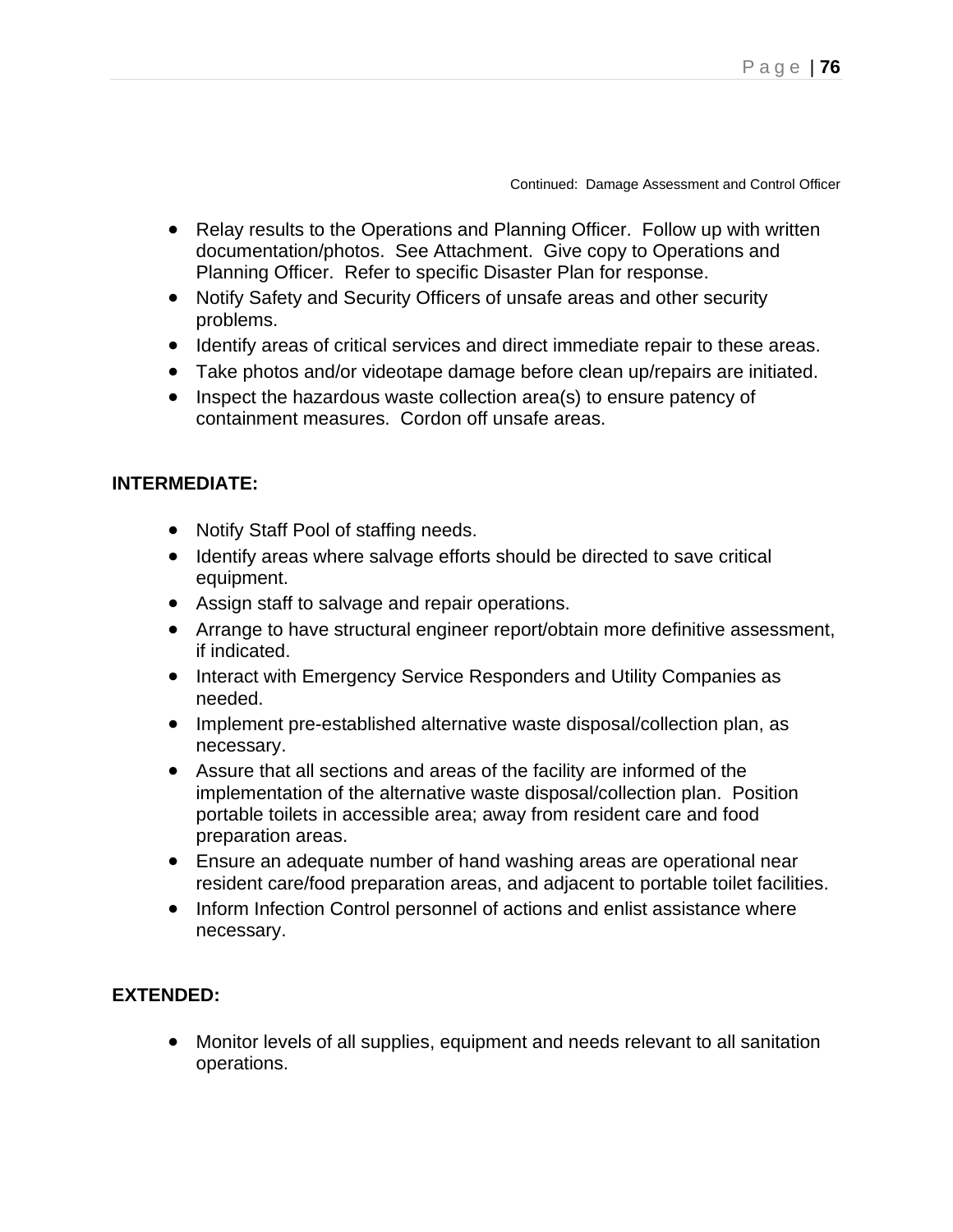• Monitor levels of supplies, equipment and needs relevant to repair or maintenance of damaged areas. Work closely with Materials Supply Officer and Finance Officer.

Continued: Damage Assessment and Control Officer

- Observe all staff and volunteers for signs and symptoms of stress. Report concerns to Staff Support Team.
- Other concerns:
	- \_\_\_\_\_\_\_\_\_\_\_\_\_\_\_\_\_\_\_\_\_\_\_\_\_\_\_\_\_\_\_\_\_\_\_\_\_\_\_\_ • \_\_\_\_\_\_\_\_\_\_\_\_\_\_\_\_\_\_\_\_\_\_\_\_\_\_\_\_\_\_\_\_\_\_\_\_\_\_\_\_ • \_\_\_\_\_\_\_\_\_\_\_\_\_\_\_\_\_\_\_\_\_\_\_\_\_\_\_\_\_\_\_\_\_\_\_\_\_\_\_\_
	-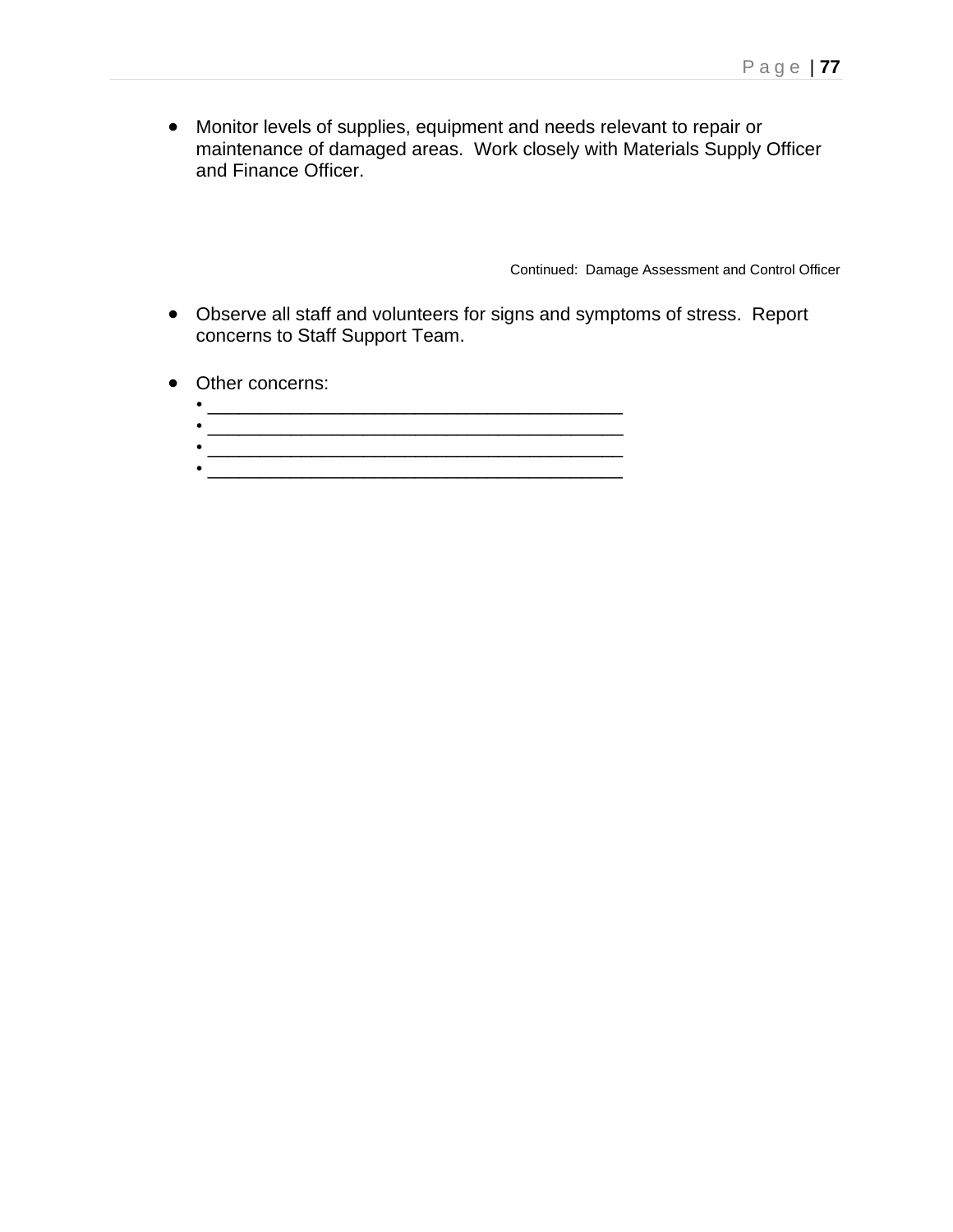## **FACILITY SYSTEM STATUS REPORT**

Date: \_\_\_\_\_\_\_\_\_\_

Time: \_\_\_\_\_\_\_\_\_\_ Certifying Officer: \_\_\_\_\_\_\_\_\_\_\_\_\_\_\_\_\_\_\_\_

| <b>SYSTEM</b>                               | <b>OPERATIONAL STATUS</b> | <b>COMMENTS</b>                                                                         |
|---------------------------------------------|---------------------------|-----------------------------------------------------------------------------------------|
|                                             |                           | (If Non-operational, give reason<br>and estimate time/resources to<br>complete repair.) |
| <b>Structural Components</b>                |                           |                                                                                         |
| Ceiling/Roof Integrity                      |                           |                                                                                         |
| <b>Electrical Power-Primary</b><br>Service  |                           |                                                                                         |
| <b>Electrical Power Backup</b><br>Generator |                           |                                                                                         |
| Water                                       |                           |                                                                                         |
| <b>Natural Gas</b>                          |                           |                                                                                         |
|                                             |                           |                                                                                         |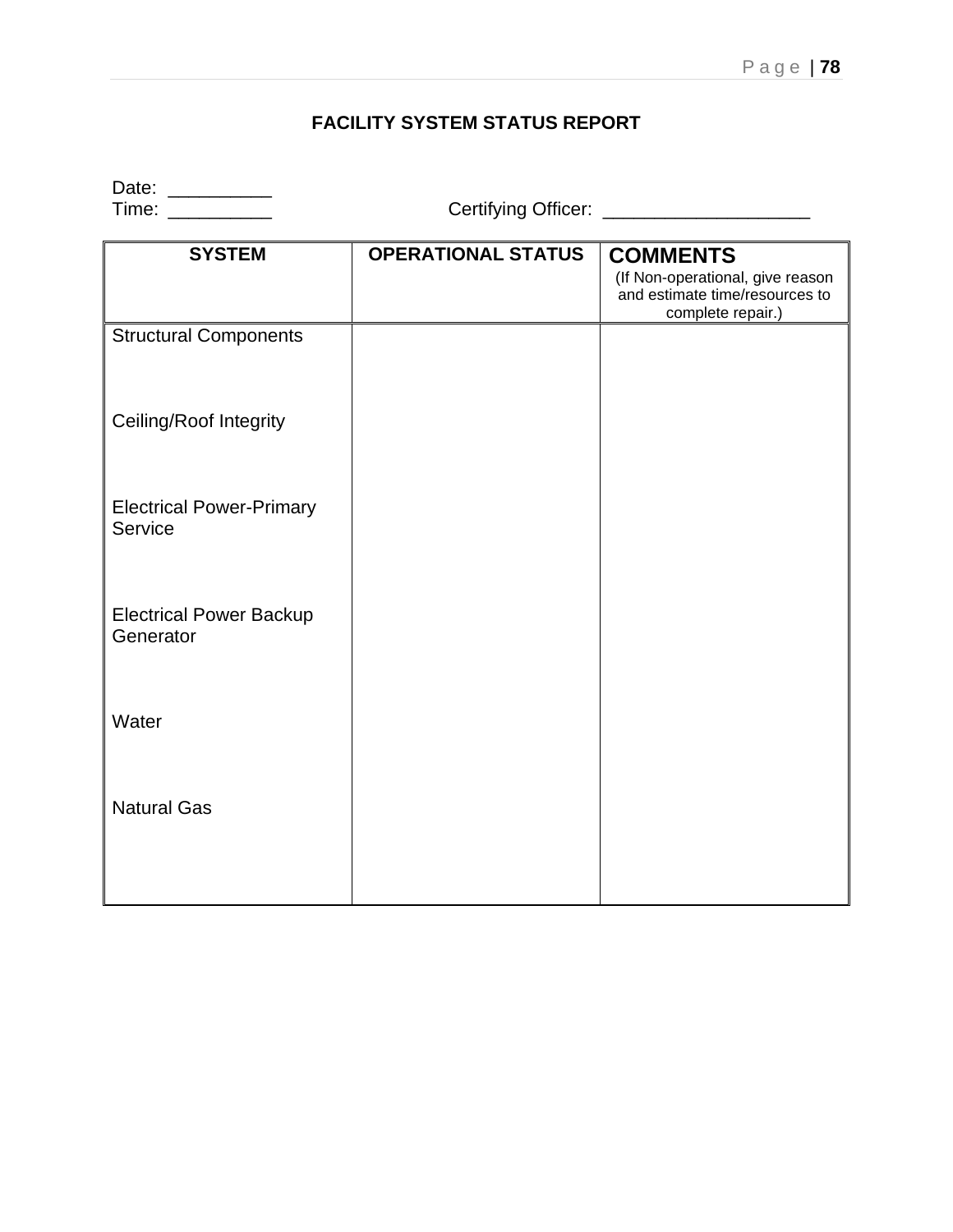## **FACILITY SYSTEM STATUS REPORT**

| <b>SYSTEM</b>                   | <b>OPERATIONAL STATUS</b> | <b>COMMENTS</b>                                                    |
|---------------------------------|---------------------------|--------------------------------------------------------------------|
|                                 |                           | (If Non-operational, give reason<br>and estimate time/resources to |
|                                 |                           | complete repair.)                                                  |
| Fire Prevention/Mitigation      |                           |                                                                    |
| Components                      |                           |                                                                    |
|                                 |                           |                                                                    |
|                                 |                           |                                                                    |
|                                 |                           |                                                                    |
| <b>Heater &amp; Circulators</b> |                           |                                                                    |
|                                 |                           |                                                                    |
|                                 |                           |                                                                    |
| <b>Heating Service</b>          |                           |                                                                    |
|                                 |                           |                                                                    |
|                                 |                           |                                                                    |
|                                 |                           |                                                                    |
| Radio Equipment                 |                           |                                                                    |
|                                 |                           |                                                                    |
|                                 |                           |                                                                    |
| Paging - Public Address         |                           |                                                                    |
|                                 |                           |                                                                    |
|                                 |                           |                                                                    |
|                                 |                           |                                                                    |
| <b>Food Preparation</b>         |                           |                                                                    |
| Equipment                       |                           |                                                                    |
|                                 |                           |                                                                    |
|                                 |                           |                                                                    |
| Telephone                       |                           |                                                                    |
|                                 |                           |                                                                    |
|                                 |                           |                                                                    |
|                                 |                           |                                                                    |
| <b>FAX</b>                      |                           |                                                                    |
|                                 |                           |                                                                    |
|                                 |                           |                                                                    |
|                                 |                           |                                                                    |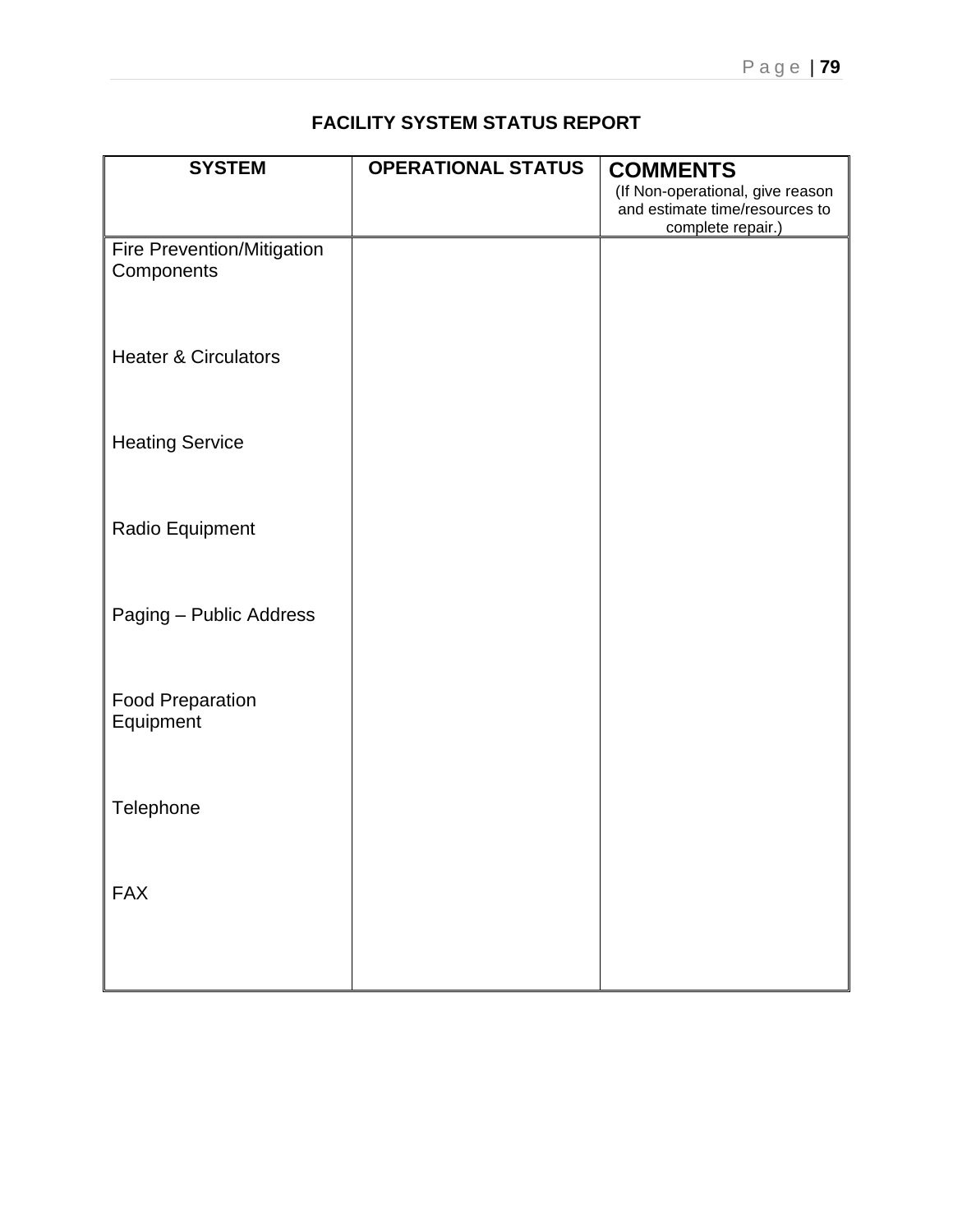## **FACILITY SYSTEM STATUS REPORT**

| <b>SYSTEM</b>                    | <b>OPERATIONAL STATUS</b> | <b>COMMENTS</b>                                                    |
|----------------------------------|---------------------------|--------------------------------------------------------------------|
|                                  |                           | (If Non-operational, give reason<br>and estimate time/resources to |
|                                  |                           | complete repair.)                                                  |
| <b>Laundry Service Equipment</b> |                           |                                                                    |
|                                  |                           |                                                                    |
|                                  |                           |                                                                    |
|                                  |                           |                                                                    |
| Non-structural Components        |                           |                                                                    |
|                                  |                           |                                                                    |
|                                  |                           |                                                                    |
| Other                            |                           |                                                                    |
|                                  |                           |                                                                    |
|                                  |                           |                                                                    |
|                                  |                           |                                                                    |
|                                  |                           |                                                                    |
|                                  |                           |                                                                    |
|                                  |                           |                                                                    |
|                                  |                           |                                                                    |
|                                  |                           |                                                                    |
|                                  |                           |                                                                    |
|                                  |                           |                                                                    |
|                                  |                           |                                                                    |
|                                  |                           |                                                                    |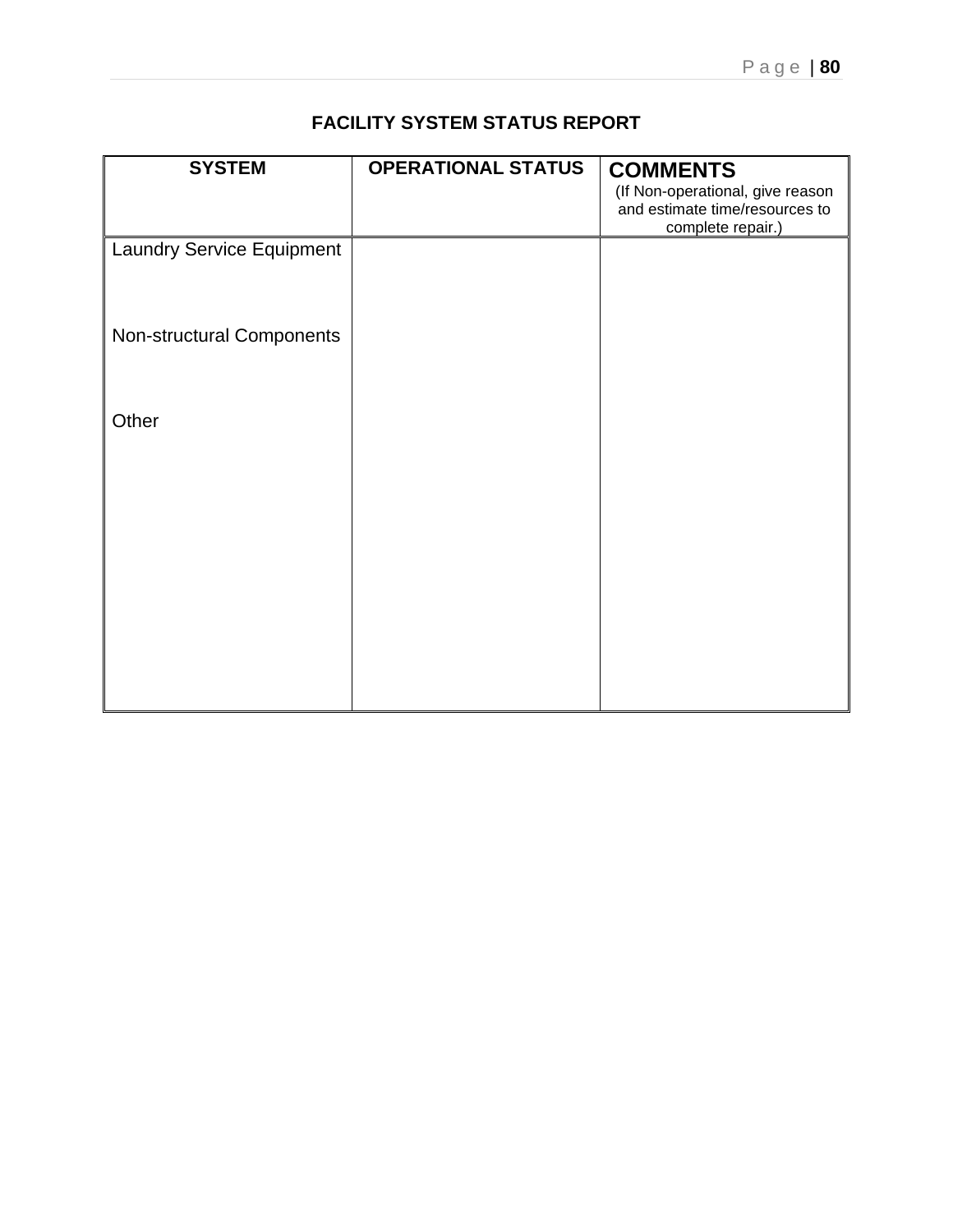## **EMERGENCY INCIDENT MESSAGE FORM**

| FILL IN ALL INFORMATION |                                                                                                                      |  |  |  |
|-------------------------|----------------------------------------------------------------------------------------------------------------------|--|--|--|
| <b>TO</b> (Receiver):   | <u> 1980 - Jan Barbara, mandatar basar basa da shekara 1980 - Andrea Barbara, masar basa da shekara 1980 - Andre</u> |  |  |  |
| <b>FROM (Sender):</b>   | <u> 1980 - Jan Barbarat, martin da shekara tshirilgan ma'lumot</u>                                                   |  |  |  |
| <b>DATE &amp; TIME:</b> |                                                                                                                      |  |  |  |

| <b>PRIORITY</b> |                       |                          |  |  |  |
|-----------------|-----------------------|--------------------------|--|--|--|
| □Urgent-Top     | □ Non Urgent-Moderate | $\Box$ Informational-Low |  |  |  |
|                 |                       |                          |  |  |  |
| Message:        |                       |                          |  |  |  |
|                 |                       |                          |  |  |  |
|                 |                       |                          |  |  |  |
|                 |                       |                          |  |  |  |
|                 |                       |                          |  |  |  |
|                 |                       |                          |  |  |  |
|                 |                       |                          |  |  |  |

| Received By:       | Time Received: | Comments: |
|--------------------|----------------|-----------|
| Forward To:        |                |           |
|                    |                |           |
| Received By:       | Time Received: | Comments: |
| <b>Forward To:</b> |                |           |

## **KEEP ALL MESSAGES/REQUESTS BRIEF, TO THE POINT, AND VERY SPECIFIC**

*Original* = Receiver *Copy #1* = Communications Officer *Copy #2* = Sender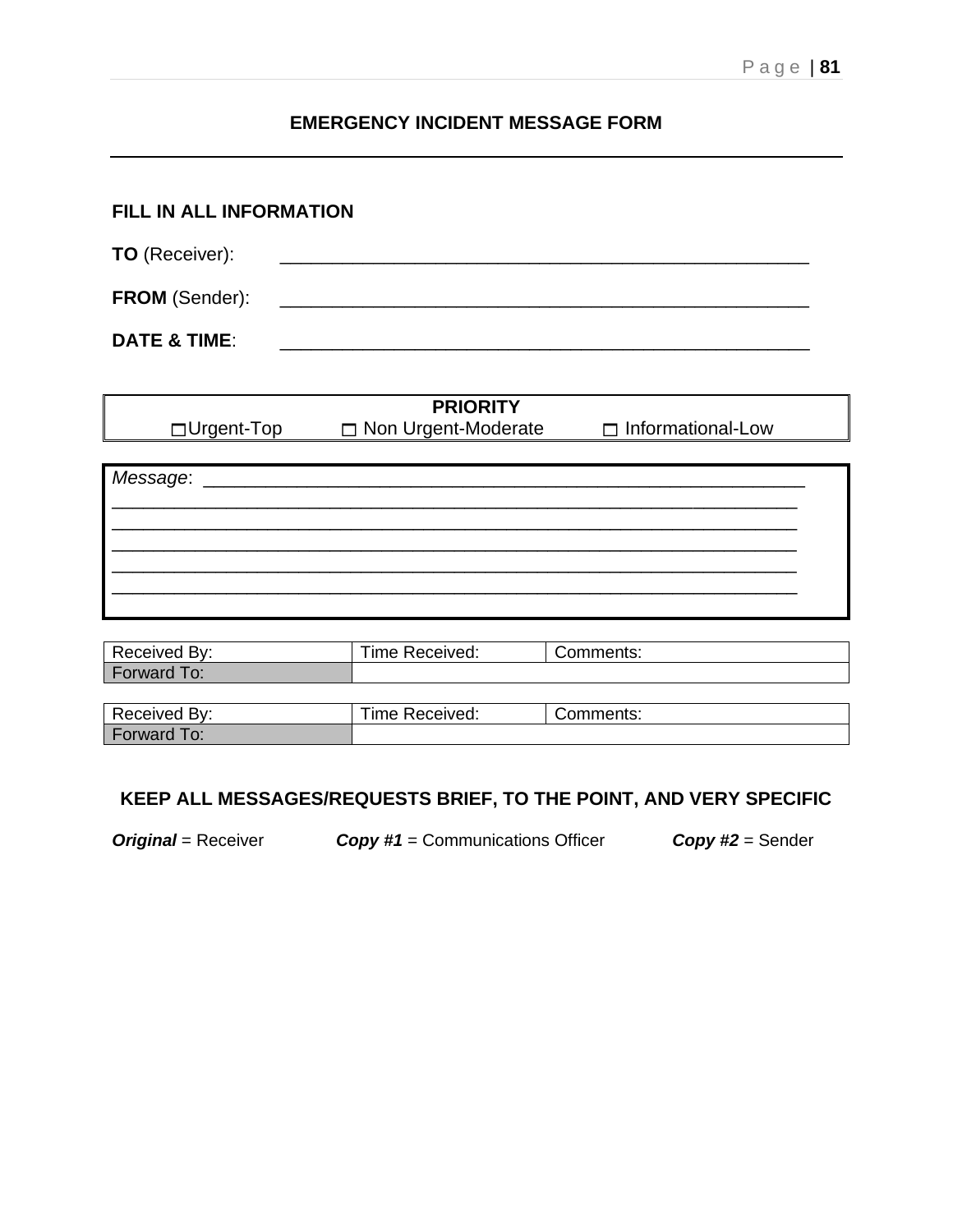#### **EMPLOYEE TIME / STAFF POOL OFFICER** (Business Office)

| Position Assigned to:          |            |  |
|--------------------------------|------------|--|
| You Report To: Finance Officer |            |  |
| Staging Area Location:         | Telephone: |  |

## **GOAL:**

To collect and inventory available staff at a central point. Receive requests and assign available staff as needed. Maintain adequate numbers of medical and non-medical personnel. Assist in the maintenance of staff morale. Maintain responsibility for the documentation of personnel time records. Responsible for the monitoring and reporting of regular and overtime hours worked/volunteered.

## **IMMEDIATE:**

- Report to the Command Post for initial briefing.
- Read this entire Job Action Sheet.
- Wear identification.
- Meet with department supervisors to determine staffing needs.
- Remind staff to wear identification.
- Work with Volunteer Coordinator to establish Volunteer Pool.
- Meet with Finance Officer to develop action plan
- Ensure the documentation of personnel hours worked and volunteered hours worked in all areas relevant to the emergency incident response.
- Inventory the number and classify staff presently available.
	- Classifications:
	- I Medical Personnel
		- Physicians
		- Nurses
		- Advanced Practitioners (N.P., C.N.C., P.A., R.T., etc.)
		- Aides, Orderlies
	- II Non-Medical Personnel
		- Maintenance
		- Housekeeping, Nutritional Services
		- Business / Finance
		- Other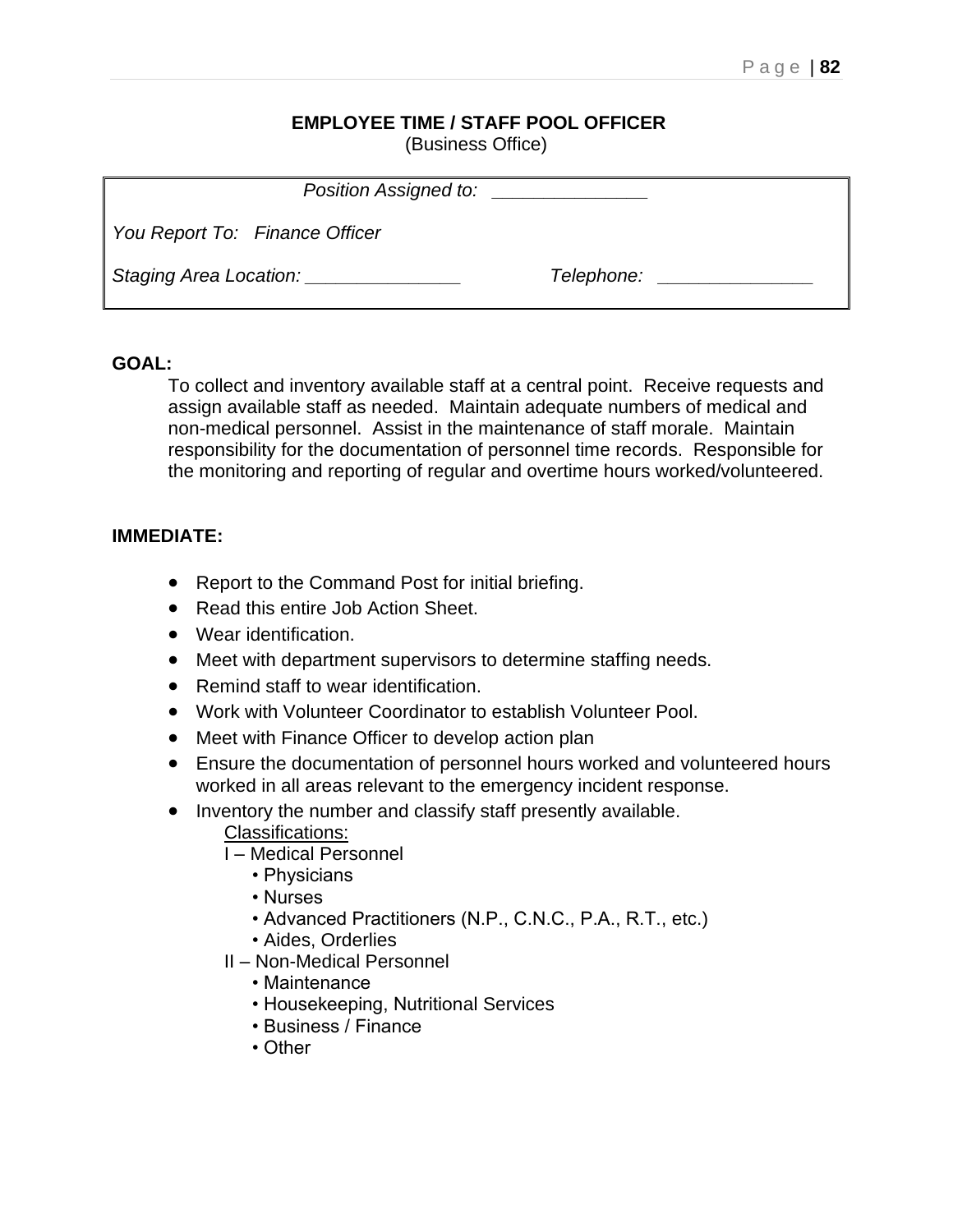Continued: Employee Time / Staff Pool Officer

#### **INTERMEDIATE:**

- **5.** Monitor hours worked. Report results to Finance Officer.
- Collect time sheets every shift.
- Call in needed personnel as directed by Command Post.
- Maintain a log of all staff assignments.

- Prepare a total of personnel hours worked during incident
- Observe all staff and volunteers for signs and symptoms of stress. Report concerns to the Staff Support Officer.
- Document actions and decisions on a continual basis. Provide a copy to Command Post Document Recorder.
- Other concerns:
	- \_\_\_\_\_\_\_\_\_\_\_\_\_\_\_\_\_\_\_\_\_\_\_\_\_\_\_\_\_\_\_\_\_\_\_\_\_\_\_\_ • \_\_\_\_\_\_\_\_\_\_\_\_\_\_\_\_\_\_\_\_\_\_\_\_\_\_\_\_\_\_\_\_\_\_\_\_\_\_\_\_
	- \_\_\_\_\_\_\_\_\_\_\_\_\_\_\_\_\_\_\_\_\_\_\_\_\_\_\_\_\_\_\_\_\_\_\_\_\_\_\_\_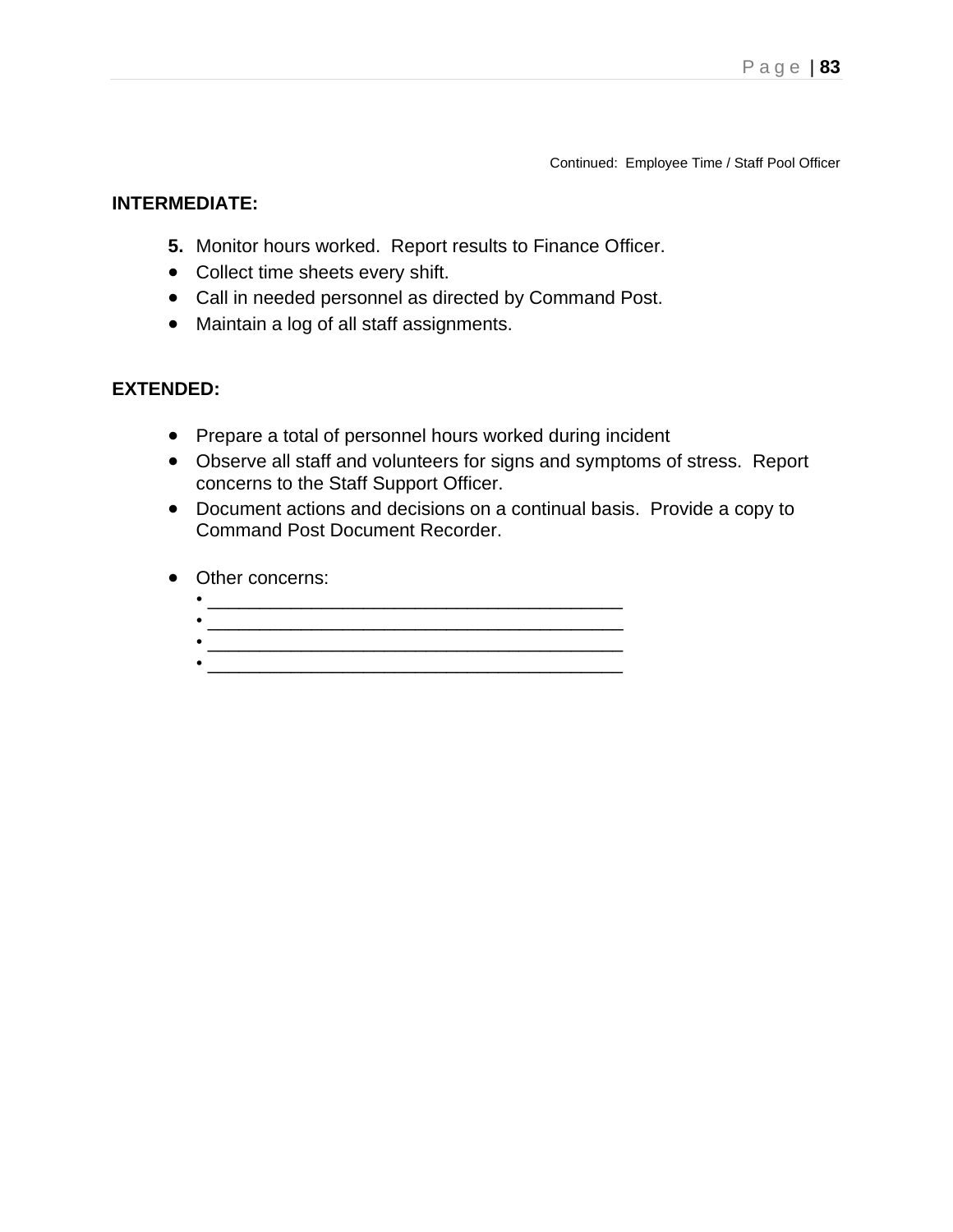| # | Employee/<br>Volunteer | <b>Address</b><br>(Print) | <b>Signature</b> | Driver's<br>License<br>$\pmb{\#}$ | PROF/<br><b>TECH</b><br>License # | <b>Specialty Skills</b> | <b>Employer</b><br>Address | <b>Time</b><br>IN | Time<br>OUT | <b>Security</b><br>Follow-up |
|---|------------------------|---------------------------|------------------|-----------------------------------|-----------------------------------|-------------------------|----------------------------|-------------------|-------------|------------------------------|
|   |                        |                           |                  |                                   |                                   |                         |                            |                   |             |                              |
|   |                        |                           |                  |                                   |                                   |                         |                            |                   |             |                              |
|   |                        |                           |                  |                                   |                                   |                         |                            |                   |             |                              |
|   |                        |                           |                  |                                   |                                   |                         |                            |                   |             |                              |
|   |                        |                           |                  |                                   |                                   |                         |                            |                   |             |                              |
|   |                        |                           |                  |                                   |                                   |                         |                            |                   |             |                              |
|   |                        |                           |                  |                                   |                                   |                         |                            |                   |             |                              |
|   |                        |                           |                  |                                   |                                   |                         |                            |                   |             |                              |
|   |                        |                           |                  |                                   |                                   |                         |                            |                   |             |                              |
|   |                        |                           |                  |                                   |                                   |                         |                            |                   |             |                              |
|   |                        |                           |                  |                                   |                                   |                         |                            |                   |             |                              |
|   |                        |                           |                  |                                   |                                   |                         |                            |                   |             |                              |
|   |                        |                           |                  |                                   |                                   |                         |                            |                   |             |                              |

Certifying Officer: \_\_\_\_\_\_\_\_\_\_\_\_\_\_\_\_\_\_\_\_ Date / Time: \_\_\_\_\_\_\_\_\_\_\_\_\_\_\_\_\_\_\_\_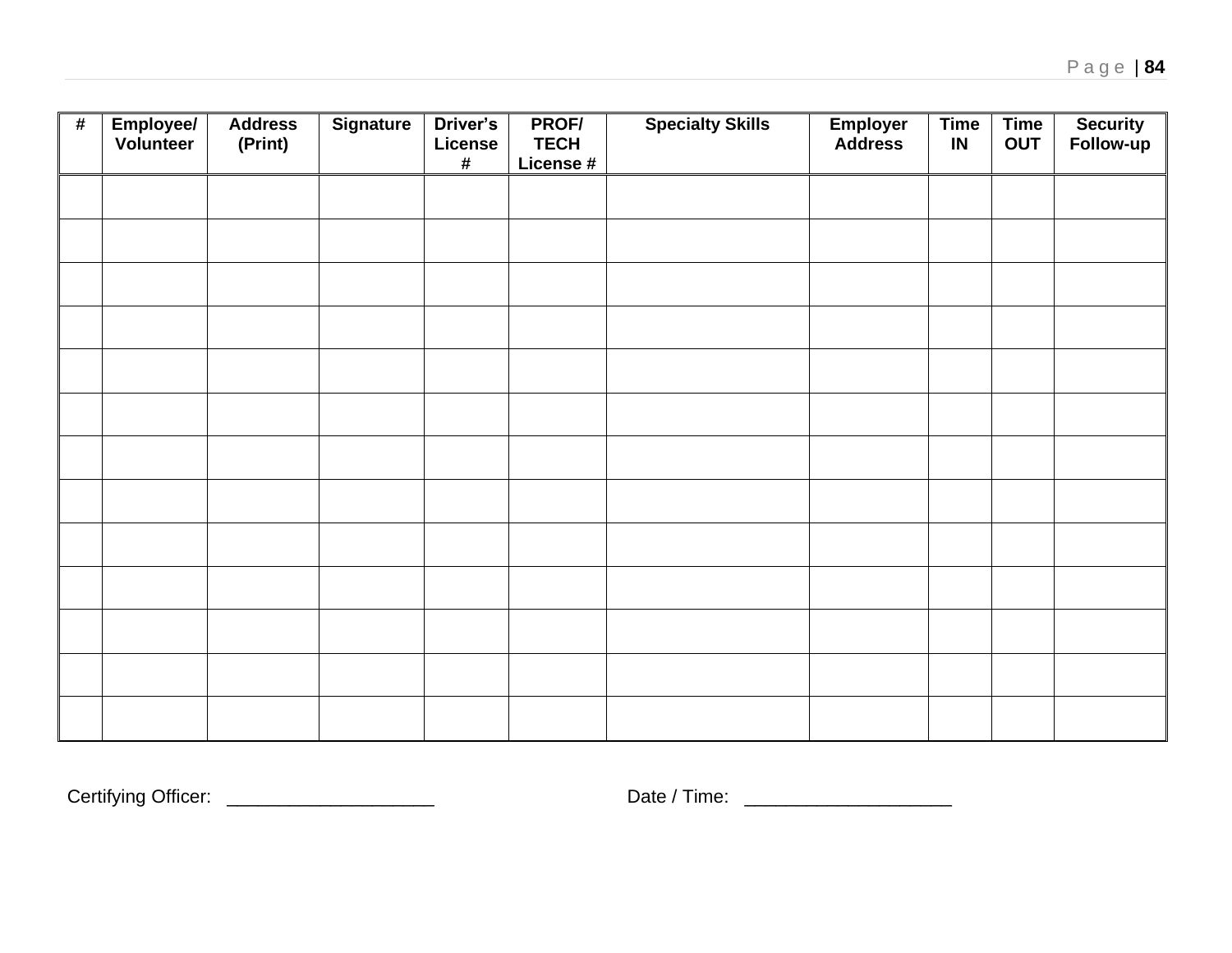## **FINANCE OFFICER**

(Business Office, Administration)

| Position Assigned to:                            |            |
|--------------------------------------------------|------------|
| You Report To: Incident Manager                  |            |
| Staging Area Location: National Charles Contains | Telephone: |

#### **GOAL:**

Monitor the utilization of financial assets. Oversee the acquisition of supplies and services needed to provide care to residents. Supervise the documentation of expenditures relevant to the emergency incident.

#### **IMMEDIATE:**

- Report to the Command Post for initial briefing.
- Read this entire Job Action Sheet.
- Wear identification.
- Establish a Finance Section Operations Center at the Command Post. Ensure adequate documentation/recording personnel. See Attachment.

#### **INTERMEDIATE:**

- Create a "cost-to-date" Incident Financial Status Report every eight hours to summarize financial data relative to personnel, supplies, and miscellaneous expenses. Review with Emergency Incident Manager on a frequent basis.
- Receive and document claims issued by employees and non-employees. Confer with Safety and Security Officers. Use photographs or video documentation when appropriate.
- Obtain statements as soon as possible from claimants and witnesses.
- Document claims on appropriate forms.
- Receive updates of supplies used from Materials Supply Officer.
- Authorize needed purchases, including staff work time.
- Have checkbook and cash available for emergency purchases.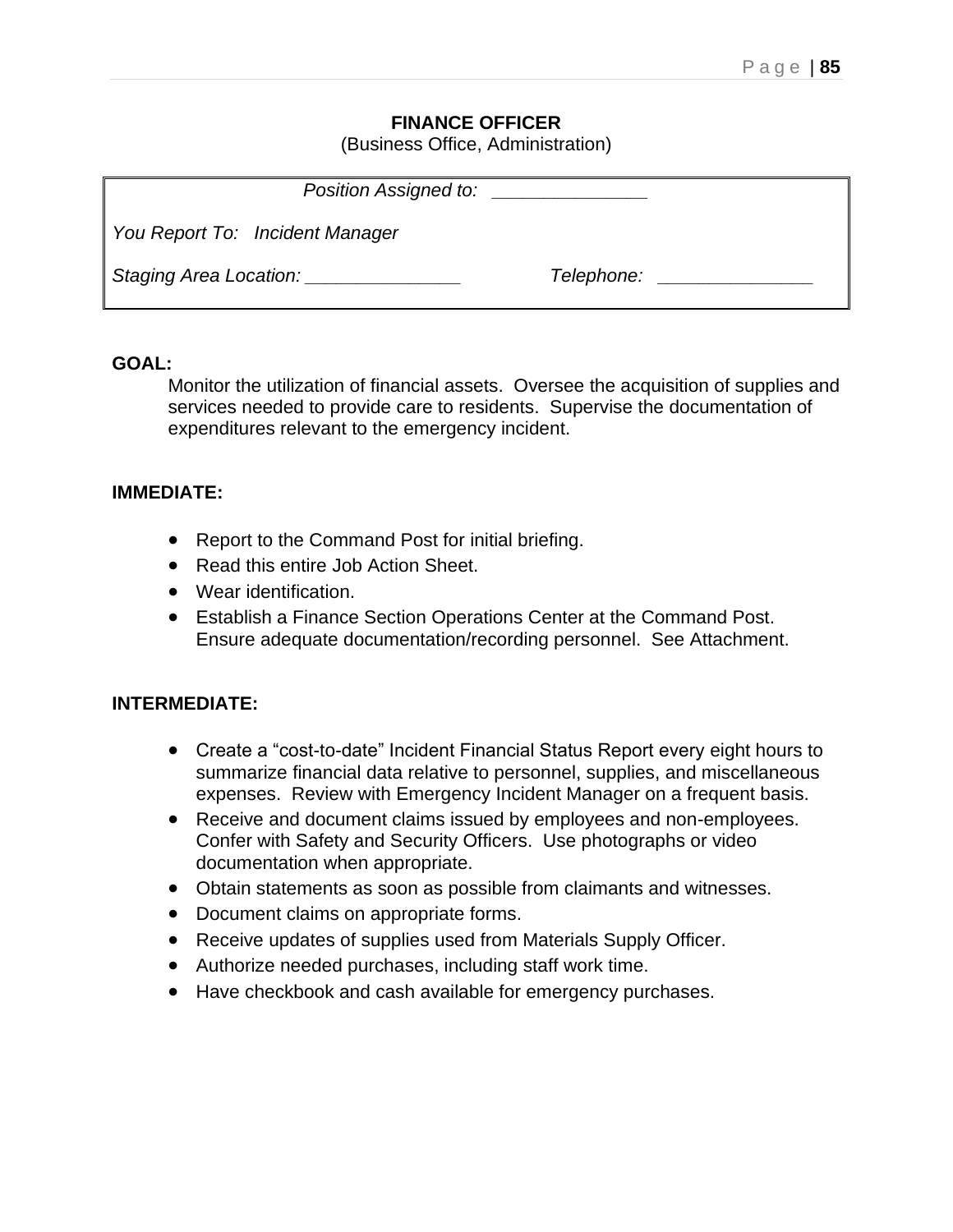Continued: Finance Officer

- Work with outside suppliers to ensure payment for requested good and services.
- Assist with cost containment.
- Assist in providing funds needed for dependant care for staff/volunteers.
- Prepare a summary of all claims reported during the declared emergency incident.
- Keep records of all contracts initiated during emergency incident.
- Initiate insurance claims for Financial Recovery Plan.
- Update projected budgets for facility in future disasters based on postdisaster assessment.
- Observe all staff and volunteers for signs and symptoms of stress. Report concerns to the Staff Support Officer.
- Other concerns:
	- \_\_\_\_\_\_\_\_\_\_\_\_\_\_\_\_\_\_\_\_\_\_\_\_\_\_\_\_\_\_\_\_\_\_\_\_\_\_\_\_
	- \_\_\_\_\_\_\_\_\_\_\_\_\_\_\_\_\_\_\_\_\_\_\_\_\_\_\_\_\_\_\_\_\_\_\_\_\_\_\_\_ • \_\_\_\_\_\_\_\_\_\_\_\_\_\_\_\_\_\_\_\_\_\_\_\_\_\_\_\_\_\_\_\_\_\_\_\_\_\_\_\_
	-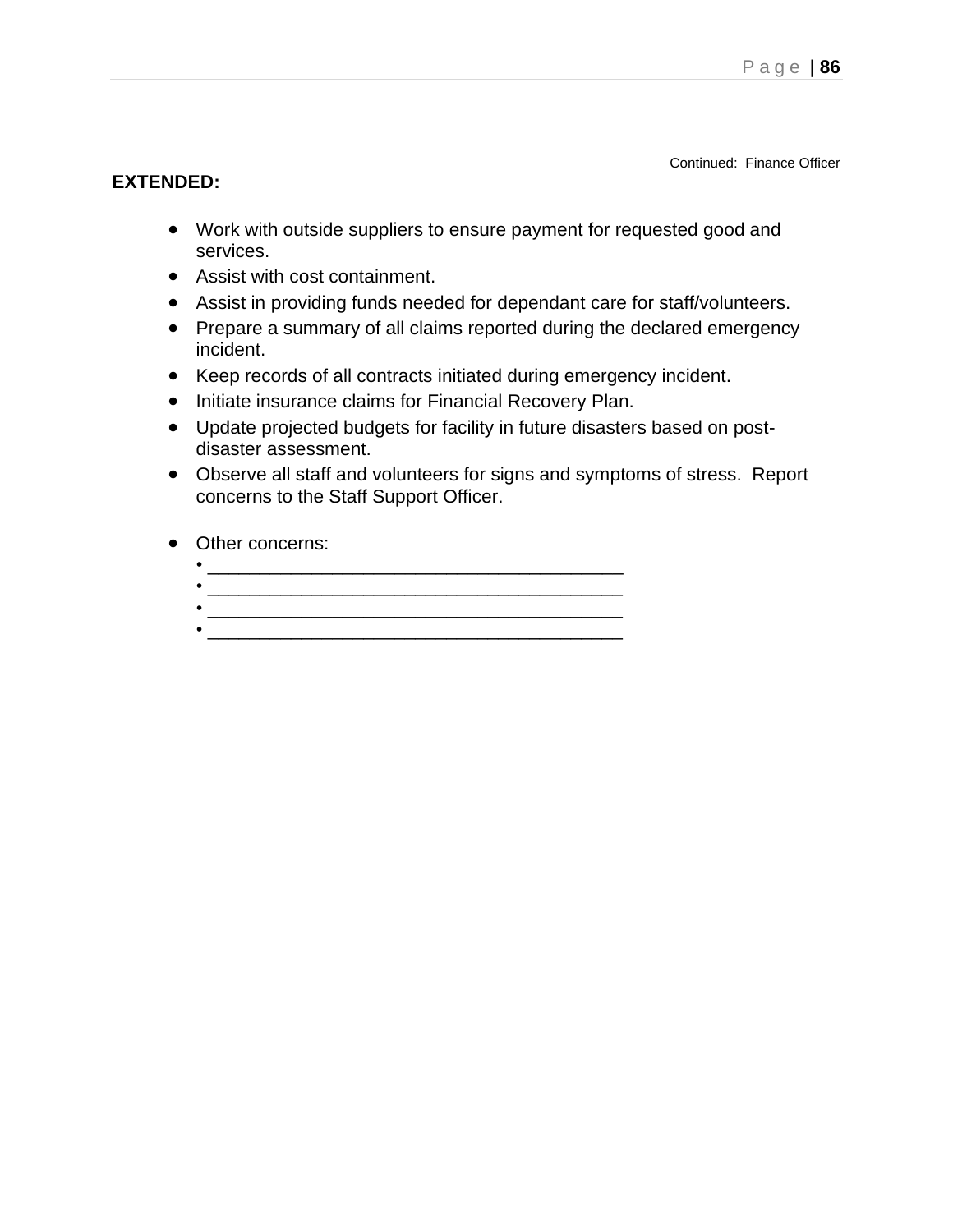## **PROCUREMENT SUMMARY REPORT**

**Date:** \_\_\_\_\_\_\_\_\_\_\_\_\_\_\_

| $\pmb{\#}$     | $P.O.$ # | Date/Time | <b>Item/Service</b> | Vendor | \$ Amount | Requestor | Approval |
|----------------|----------|-----------|---------------------|--------|-----------|-----------|----------|
| $\mathbf{1}$   |          |           |                     |        |           |           |          |
| $\overline{2}$ |          |           |                     |        |           |           |          |
| $\mathfrak{S}$ |          |           |                     |        |           |           |          |
| $\overline{4}$ |          |           |                     |        |           |           |          |
| 5              |          |           |                     |        |           |           |          |
| $\,6\,$        |          |           |                     |        |           |           |          |
| $\overline{7}$ |          |           |                     |        |           |           |          |
| 8              |          |           |                     |        |           |           |          |
| 9              |          |           |                     |        |           |           |          |
| 10             |          |           |                     |        |           |           |          |
| 11             |          |           |                     |        |           |           |          |

Certifying Officer: \_\_\_\_\_\_\_\_\_\_\_\_\_\_\_\_\_\_\_\_ Date / Time: \_\_\_\_\_\_\_\_\_\_\_\_\_\_\_\_\_\_\_\_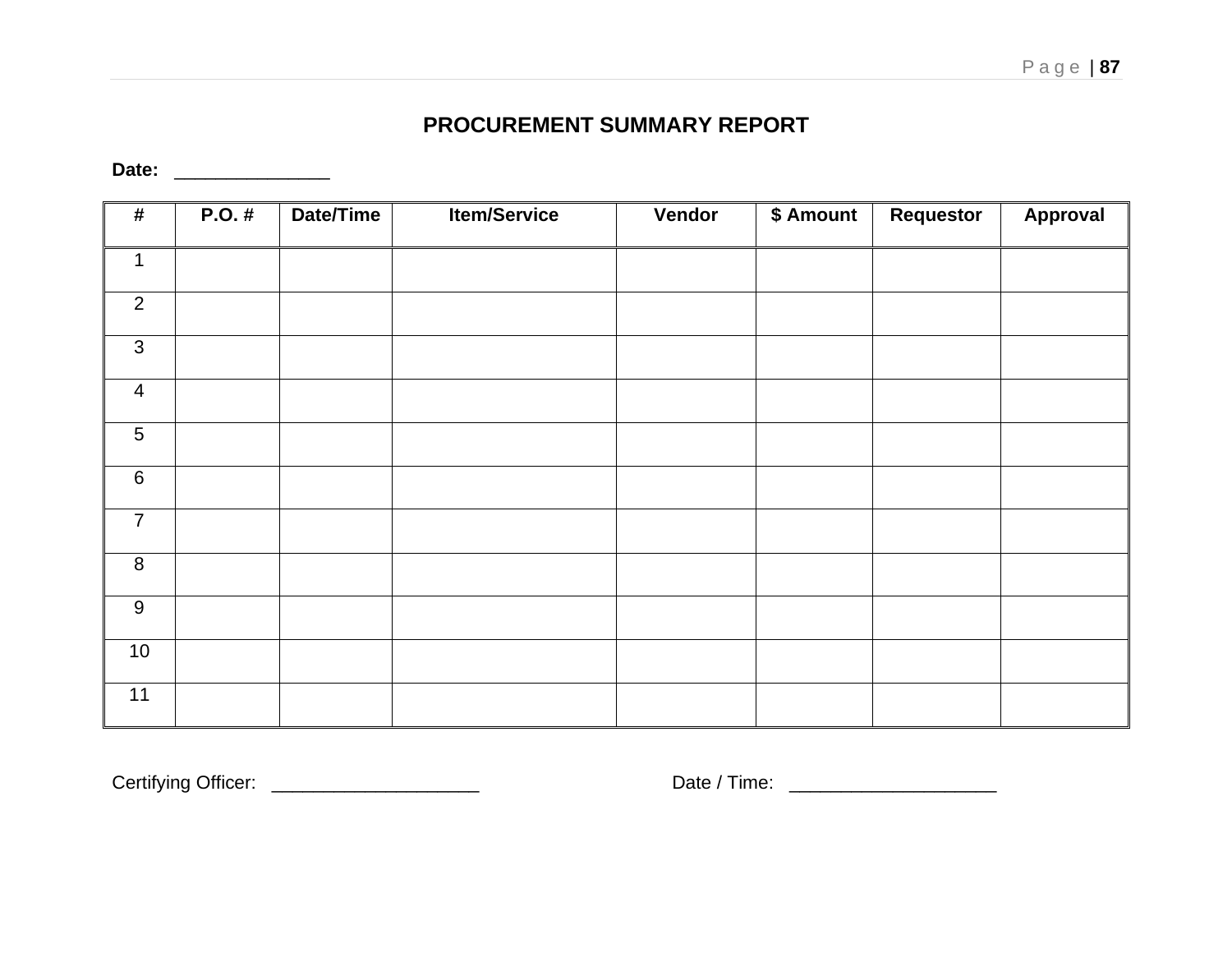## **LIAISON OFFICER**

(Administration, Director of Nursing, Supervisor)

| Position Assigned to:                         |                      |
|-----------------------------------------------|----------------------|
| You Report To: Incident Manager               |                      |
| Staging Area Location: Staging Area Location: | Telephone: Telephone |

#### **GOAL:**

To function as Incident Contact Person for representatives from other agencies.

#### **IMMEDIATE:**

- Report to the Command Post for initial briefing.
- Read this entire Job Action Sheet.
- Wear identification. Ensure all at the Command Post are wearing I.D.
- Review County and Municipal Plans and Mutual Aid agreements to determine appropriate contacts and message routing. Coordinate with Public Information Officer.
- Gather the following information to provide for responding agencies, Department of Health, etc., as requested:
	- Current and anticipated shortage of personnel, supplies, etc.
	- Current condition of structure and utilities
	- Number of residents to be transferred to other facilities
	- Any resources requested by other facilities (staff, equipment, supplies)
- Ensure Incident Commander is distracted as little as possible by communications from other agencies.

### **INTERMEDIATE:**

- Respond to requests and complaints from incident personnel regarding interorganizational problems.
- Relay any special information obtained to the appropriate personnel in the receiving facility (information regarding toxic decontamination, any special emergency conditions, etc.)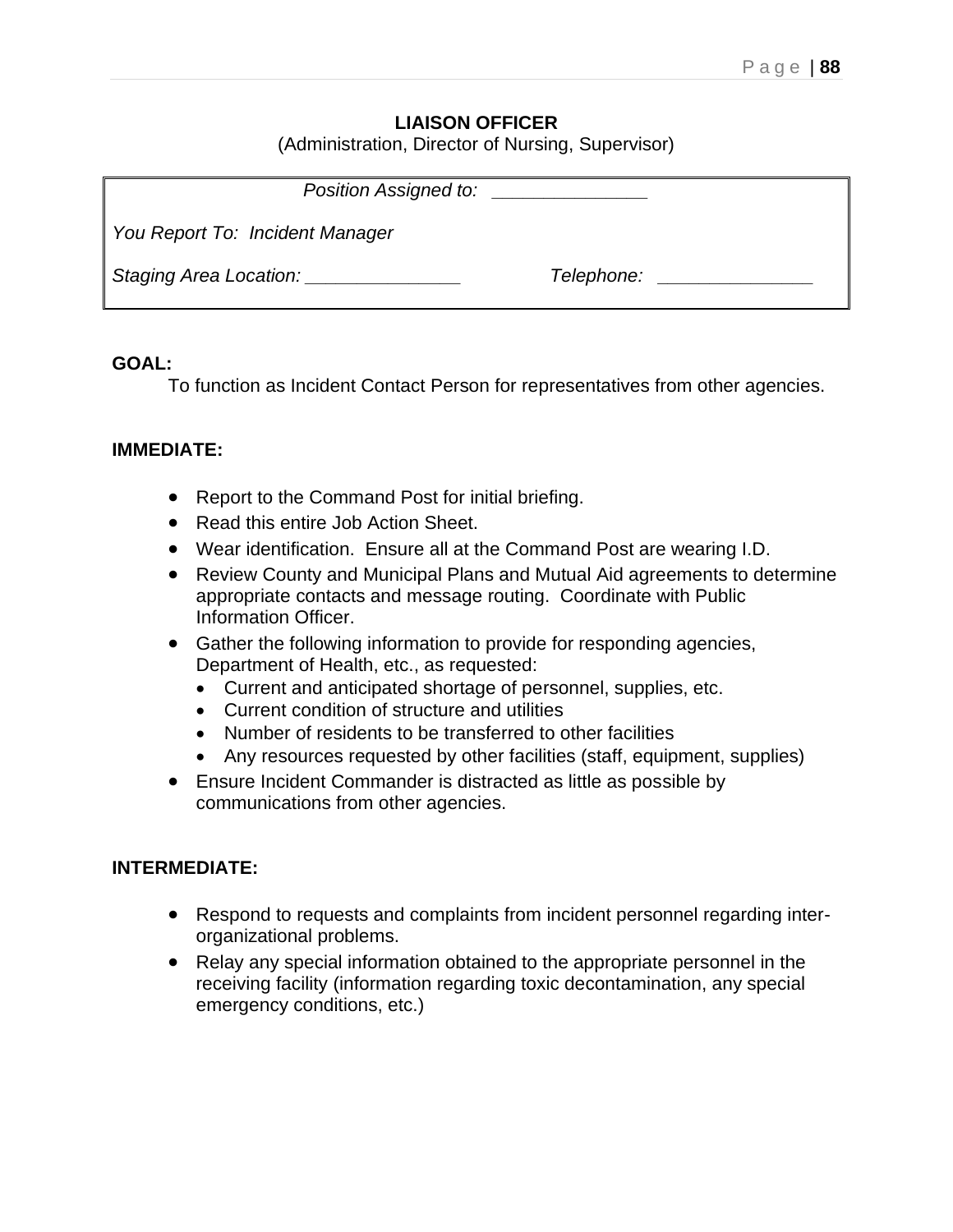Continued: Liaison Officer

- Inventory any material resources which may be sent upon official request and method of transportation, if appropriate.
- Work closely with Material Supply Officer and Transportation Officer.
- Supply casualty data to the appropriate authorities.
- Prepare the following minimum data:
	- Number of casualties received and types of injuries treated
	- Number hospitalized and number discharged to home or other facilities
	- Number deceased
	- Individual casualty data: name or physical description, sex, age, address, nature of illness or injury. Check with Resident Care Officer before releasing this information.
- Channel requests from outside agencies to proper Department Supervisor, as practical.
- Work with outside agencies and Material Supply Officer to procure needed supplies and services.
- Observe all staff, volunteers and residents for signs and symptoms of stress. Report concerns to the Staff Support Officer.
- Other concerns:
	- $\frac{1}{2}$  ,  $\frac{1}{2}$  ,  $\frac{1}{2}$  ,  $\frac{1}{2}$  ,  $\frac{1}{2}$  ,  $\frac{1}{2}$  ,  $\frac{1}{2}$  ,  $\frac{1}{2}$  ,  $\frac{1}{2}$  ,  $\frac{1}{2}$  ,  $\frac{1}{2}$  ,  $\frac{1}{2}$  ,  $\frac{1}{2}$  ,  $\frac{1}{2}$  ,  $\frac{1}{2}$  ,  $\frac{1}{2}$  ,  $\frac{1}{2}$  ,  $\frac{1}{2}$  ,  $\frac{1$
	- \_\_\_\_\_\_\_\_\_\_\_\_\_\_\_\_\_\_\_\_\_\_\_\_\_\_\_\_\_\_\_\_\_\_\_\_\_\_\_\_
	-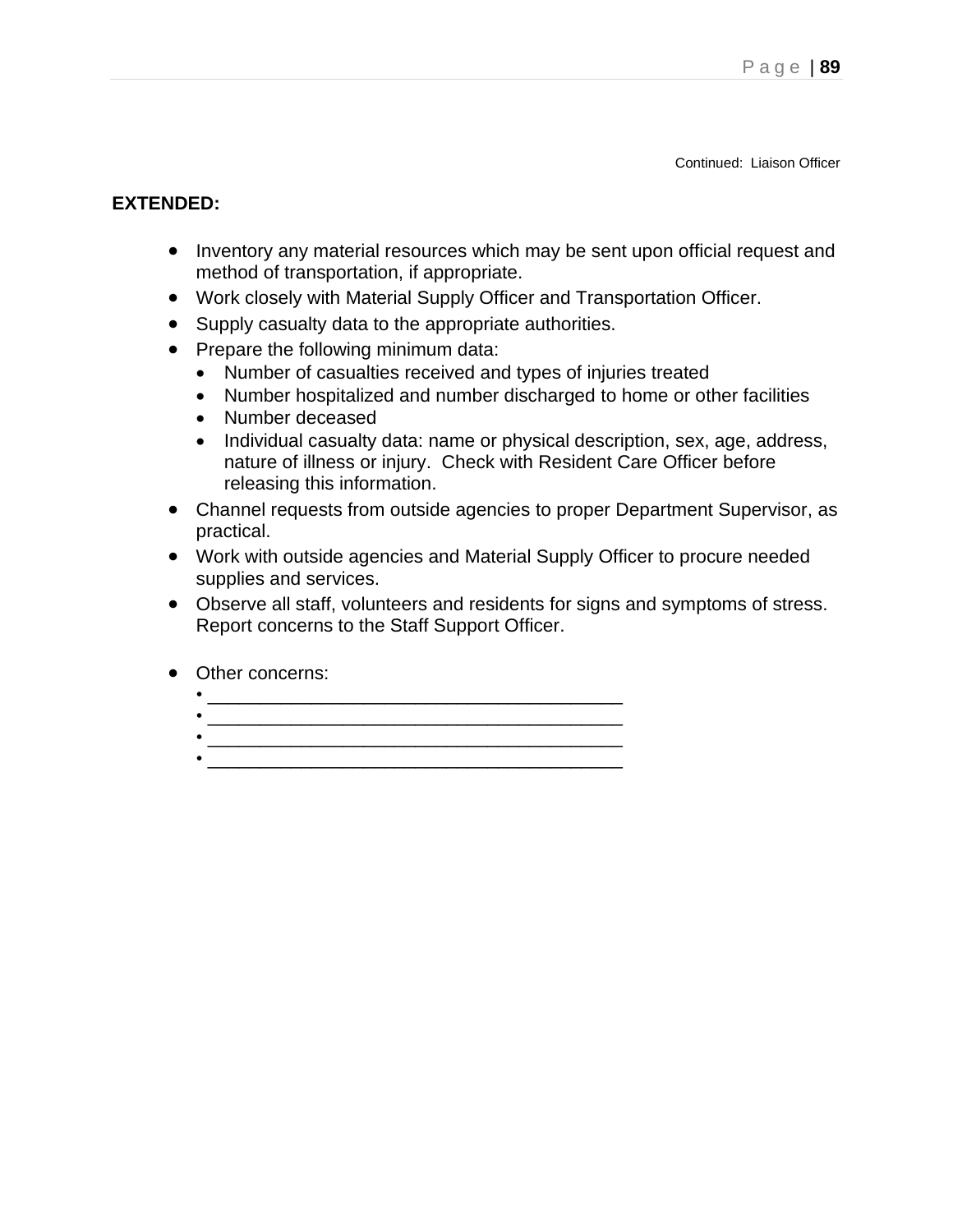## **MATERIALS SUPPLY OFFICER**

(Office Manager, Maintenance)

| Position Assigned to:         | <u> 1980 - Andrea State Barbara, amerikan per</u> |  |
|-------------------------------|---------------------------------------------------|--|
| You Report To: ______________ |                                                   |  |
|                               | Telephone: _____________                          |  |

#### **GOAL:**

To organize and supply medical and non-medical equipment and supplies.

#### **IMMEDIATE:**

- Report to the Command Post for initial briefing.
- Read this entire Job Action Sheet.
- Wear identification.
- Instruct Department Supervisors to create inventory list of needed and "onhand" supplies.
- Identify additional equipment/supply needs.
- Collect and coordinate essential medical equipment/supplies.
- Determine the anticipated drugs needed/request for residents. Work closely with the Director of Nursing.
- Contact suppliers to procure needed equipment and supplies.
- Obtain outside vendor lists from Department Supervisors.
- Contact vendors as requested.
- Deliver supplies as requested.

## **INTERMEDIATE:**

- Work with the Safety/Security Officer to protect resources.
- Work closely with Finance Officer to track costs.
- Assist with equipment salvage and recovery efforts.

- Observe all staff, volunteers and residents for signs and symptoms of stress. Report concerns to the Staff Support Officer.
- Update "stock-on-hand" supply, post disaster. Make needed changes.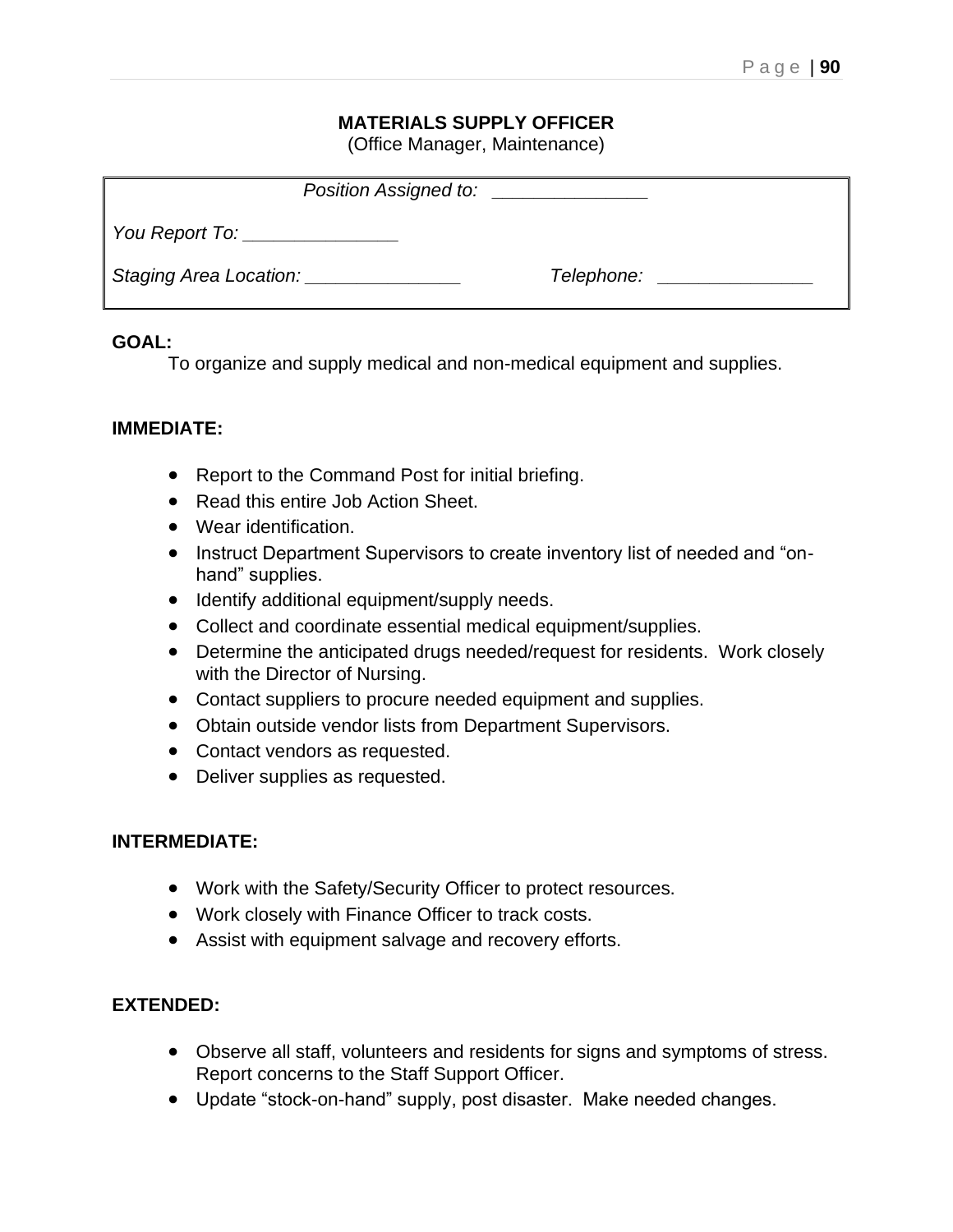• Ensure vendor contracts are updated and signed, post disaster.

Continued: Materials Supply Officer

- Other concerns:
	- $\bullet$   $\overline{\phantom{a}}$   $\overline{\phantom{a}}$   $\overline{\phantom{a}}$   $\overline{\phantom{a}}$   $\overline{\phantom{a}}$   $\overline{\phantom{a}}$   $\overline{\phantom{a}}$   $\overline{\phantom{a}}$   $\overline{\phantom{a}}$   $\overline{\phantom{a}}$   $\overline{\phantom{a}}$   $\overline{\phantom{a}}$   $\overline{\phantom{a}}$   $\overline{\phantom{a}}$   $\overline{\phantom{a}}$   $\overline{\phantom{a}}$   $\overline{\phantom{a}}$   $\overline{\phantom{a}}$  •  $\overline{\phantom{a}}$
	- $\overline{\phantom{a}}$  ,  $\overline{\phantom{a}}$  ,  $\overline{\phantom{a}}$  ,  $\overline{\phantom{a}}$  ,  $\overline{\phantom{a}}$  ,  $\overline{\phantom{a}}$  ,  $\overline{\phantom{a}}$  ,  $\overline{\phantom{a}}$  ,  $\overline{\phantom{a}}$  ,  $\overline{\phantom{a}}$  ,  $\overline{\phantom{a}}$  ,  $\overline{\phantom{a}}$  ,  $\overline{\phantom{a}}$  ,  $\overline{\phantom{a}}$  ,  $\overline{\phantom{a}}$  ,  $\overline{\phantom{a$ • \_\_\_\_\_\_\_\_\_\_\_\_\_\_\_\_\_\_\_\_\_\_\_\_\_\_\_\_\_\_\_\_\_\_\_\_\_\_\_\_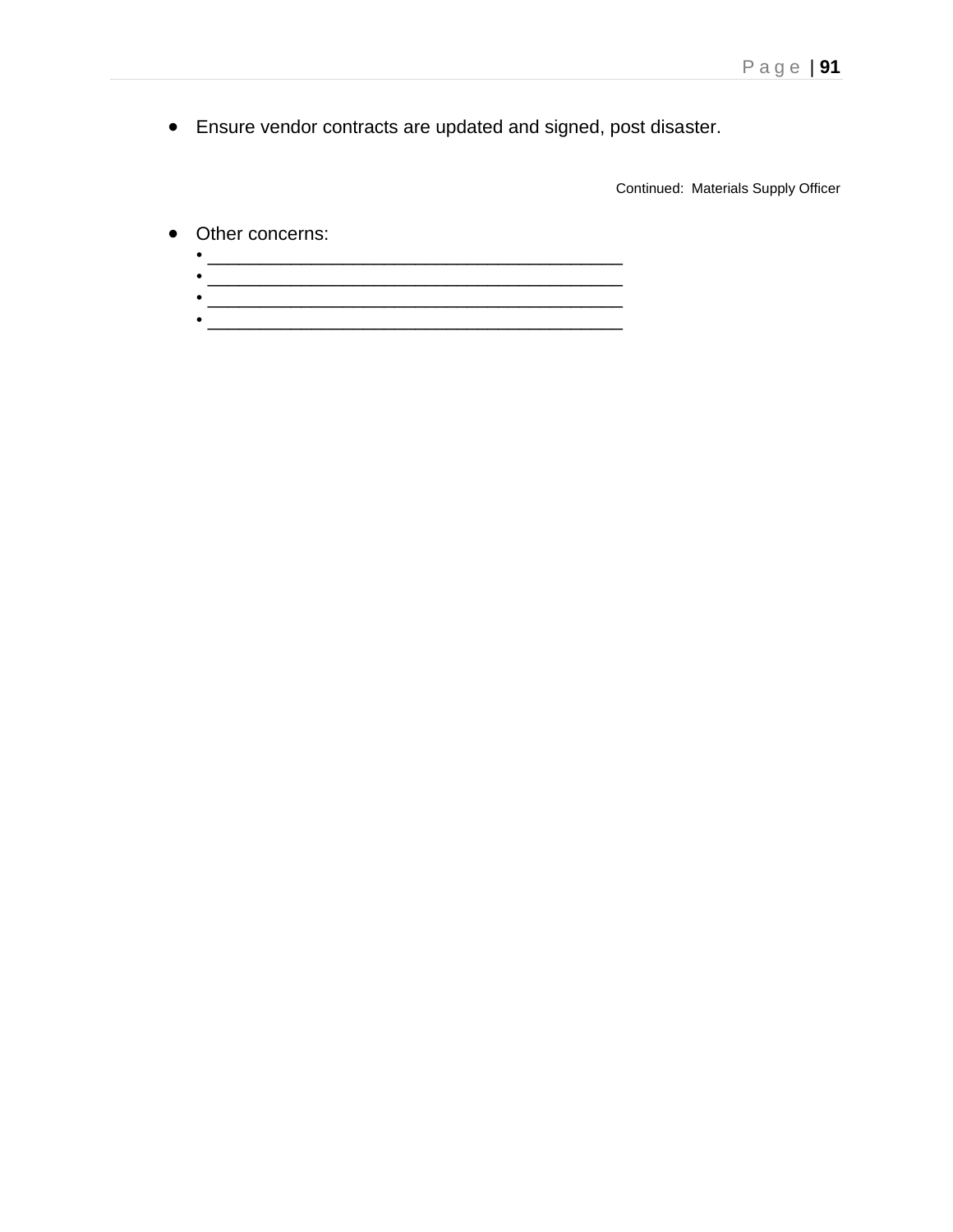## **RESOURCE ACCOUNTING RECORD**

**Date:** \_\_\_\_\_\_\_\_\_\_\_\_

 $\Box$  0000 – 1159 hours  $\Box$  1200 – 2359 hours

| Time | Item/Product Description | Received<br>From | Dispensed To | Initials |
|------|--------------------------|------------------|--------------|----------|
|      |                          |                  |              |          |
|      |                          |                  |              |          |
|      |                          |                  |              |          |
|      |                          |                  |              |          |
|      |                          |                  |              |          |
|      |                          |                  |              |          |
|      |                          |                  |              |          |
|      |                          |                  |              |          |
|      |                          |                  |              |          |
|      |                          |                  |              |          |
|      |                          |                  |              |          |
|      |                          |                  |              |          |
|      |                          |                  |              |          |
|      |                          |                  |              |          |
|      |                          |                  |              |          |
|      |                          |                  |              |          |
|      |                          |                  |              |          |
|      |                          |                  |              |          |

Certifying Officer: \_\_\_\_\_\_\_\_\_\_\_\_\_\_\_\_\_\_ Date / Time: \_\_\_\_\_\_\_\_\_\_\_\_\_\_\_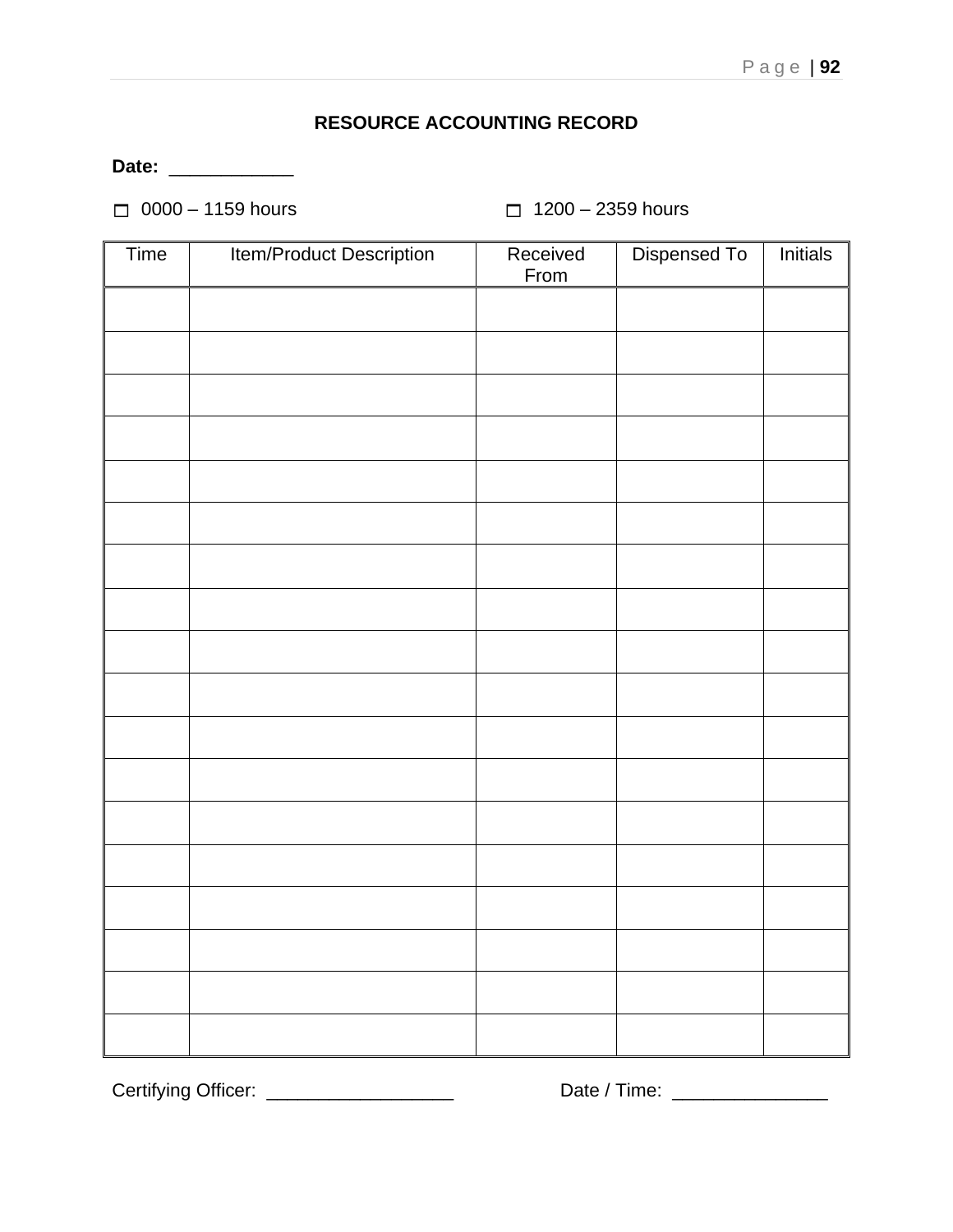# **NUTRITIONAL SUPPLY OFFICER**

(Dietary Supervisor)

| Position Assigned to:                     |            |  |
|-------------------------------------------|------------|--|
| ∥ You Report To : Finance Officer         |            |  |
| Staging Area Location: Staging Management | Telephone: |  |

#### **GOAL:**

To organize food and water stores in preparation for rationing during periods of anticipated or actual shortage.

## **IMMEDIATE:**

- Report to the Command Post for initial briefing.
- Read this entire Job Action Sheet.
- Wear identification.
- Meet with and brief the Dietary Staff.
- Estimate the number of meals which can be served utilizing existing food stores. Implement rationing if situation dictates. Follow Emergency Food Menu as disaster dictates.
- Inventory the current drinking water supply and estimate time when resupply will be necessary. Implement rationing if situation dictates. Follow Loss of Water Plan.
- Report inventory levels to the Command Post.

## **INTERMEDIATE:**

- Meet with Employee Time / Staff Pool Officer, Volunteer Coordinator, to discuss location of food and break areas for staff and volunteers and families of staff.
- Meet with Command Post to establish the number of residents, staff, volunteers, and families of staff on-site to determine projected needs of food and liquids.
- Secure nutritional and water inventories with the assistance of Maintenance.
- Submit an "anticipated needs list" of water and food to the Materials Supply Officer. Request should be based on the current information concerning emergency events as well as projected needs.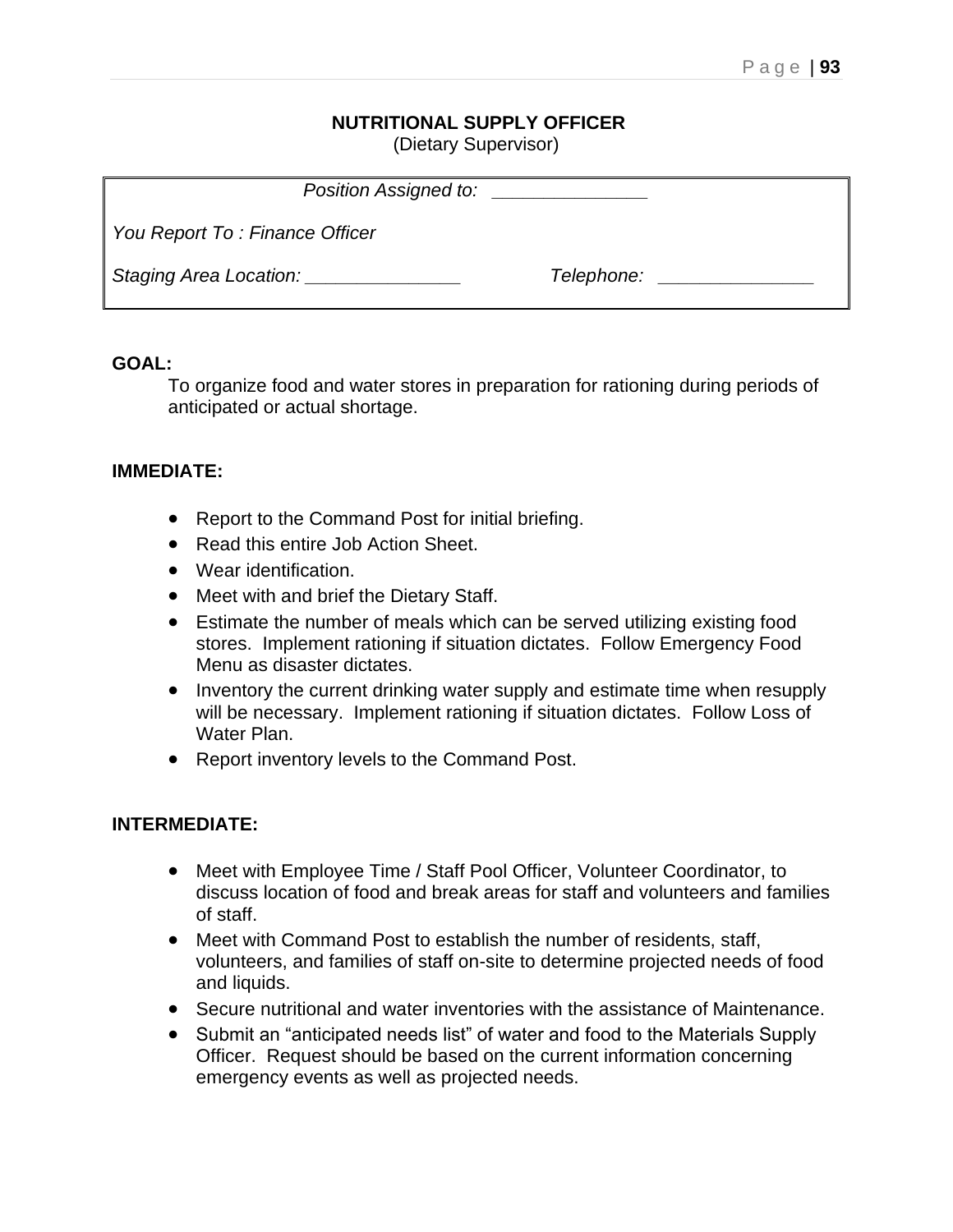Continued: Nutritional Supply Officer

- Provide regular updates to Finance Officer.
- Post disaster, reorder supplies to normal levels. Work closely with Finance Officer and Materials Supply Officer.
- Observe all staff, volunteers and residents for signs and symptoms of stress. Report concerns to the Staff Support Officer.
- Other concerns:
	- \_\_\_\_\_\_\_\_\_\_\_\_\_\_\_\_\_\_\_\_\_\_\_\_\_\_\_\_\_\_\_\_\_\_\_\_\_\_\_\_ • \_\_\_\_\_\_\_\_\_\_\_\_\_\_\_\_\_\_\_\_\_\_\_\_\_\_\_\_\_\_\_\_\_\_\_\_\_\_\_\_
	- \_\_\_\_\_\_\_\_\_\_\_\_\_\_\_\_\_\_\_\_\_\_\_\_\_\_\_\_\_\_\_\_\_\_\_\_\_\_\_\_ • \_\_\_\_\_\_\_\_\_\_\_\_\_\_\_\_\_\_\_\_\_\_\_\_\_\_\_\_\_\_\_\_\_\_\_\_\_\_\_\_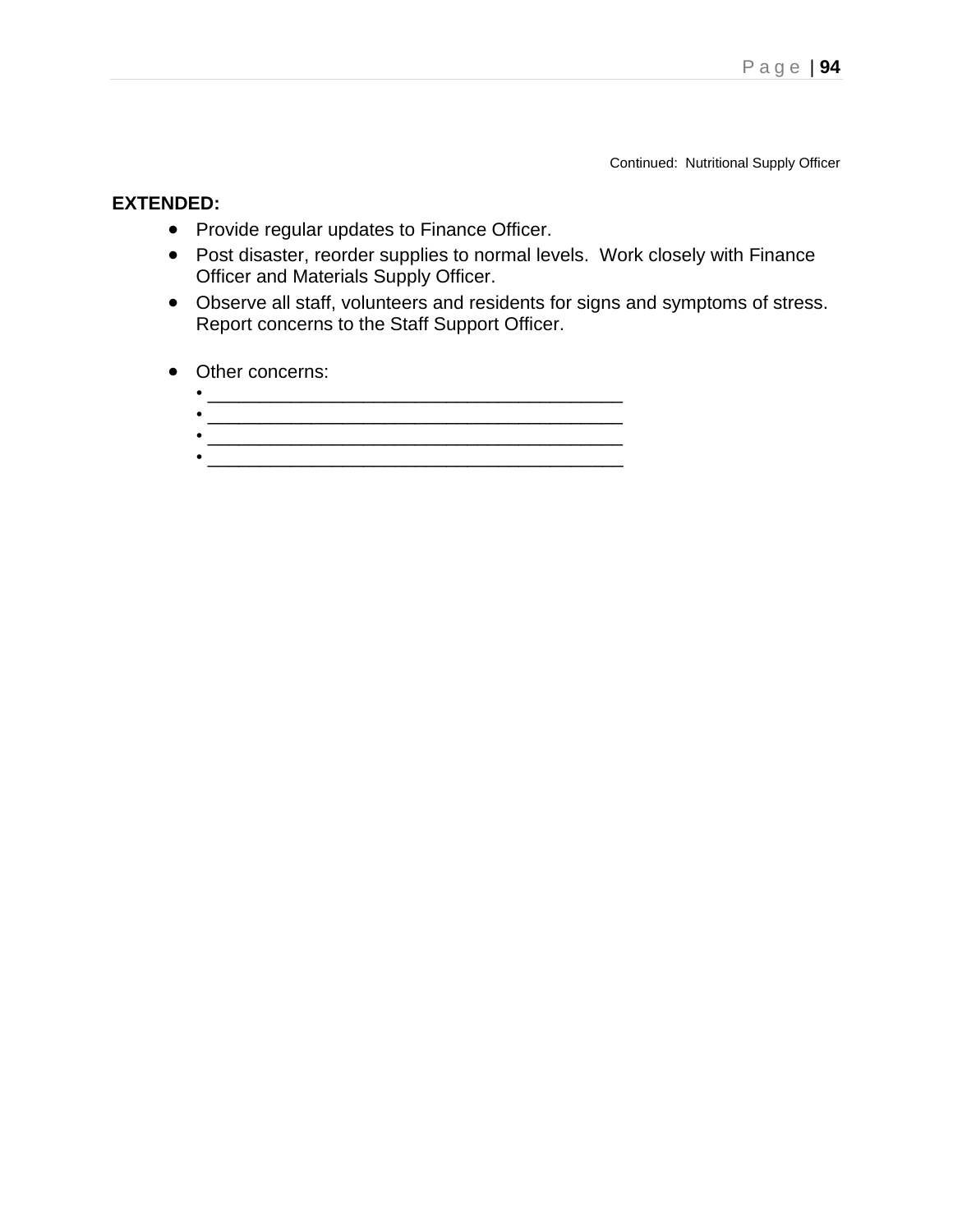## **OPERATIONS/PLANNING OFFICER**

(Maintenance)

| Position Assigned to:            |            |  |
|----------------------------------|------------|--|
| You Report To: Incident Manager  |            |  |
| Staging Area Location: _________ | Telephone: |  |

#### **GOAL:**

To organize and direct those operations which ensure optimal functioning of the facility.

## **IMMEDIATE:**

- Report to the Command Post for initial briefing.
- Read this entire Job Action Sheet.
- Wear identification.

## **INTERMEDIATE:**

- Record/document activities happening outside Command Post.
- Review reports from Department Supervisors. Brief Emergency Incident Commander.
- Call for projection reports from Department Supervisors on frequent, regular basis throughout the incident.
- Obtain status report on computer information system.

- Provide breaks for Emergency Incident Commander.
- Ensure post-disaster briefing for staff and volunteers.
- Assist in reviewing data to change Emergency Preparedness Plan, post disaster, if necessary.
- Observe Command Post and other staff/volunteers for signs and symptoms of stress. Report concerns to the Staff Support Officer.
- Other concerns:
	- $\bullet$   $\overline{\phantom{a}}$   $\overline{\phantom{a}}$   $\overline{\phantom{a}}$   $\overline{\phantom{a}}$   $\overline{\phantom{a}}$   $\overline{\phantom{a}}$   $\overline{\phantom{a}}$   $\overline{\phantom{a}}$   $\overline{\phantom{a}}$   $\overline{\phantom{a}}$   $\overline{\phantom{a}}$   $\overline{\phantom{a}}$   $\overline{\phantom{a}}$   $\overline{\phantom{a}}$   $\overline{\phantom{a}}$   $\overline{\phantom{a}}$   $\overline{\phantom{a}}$   $\overline{\phantom{a}}$  • \_\_\_\_\_\_\_\_\_\_\_\_\_\_\_\_\_\_\_\_\_\_\_\_\_\_\_\_\_\_\_\_\_\_\_\_\_\_\_\_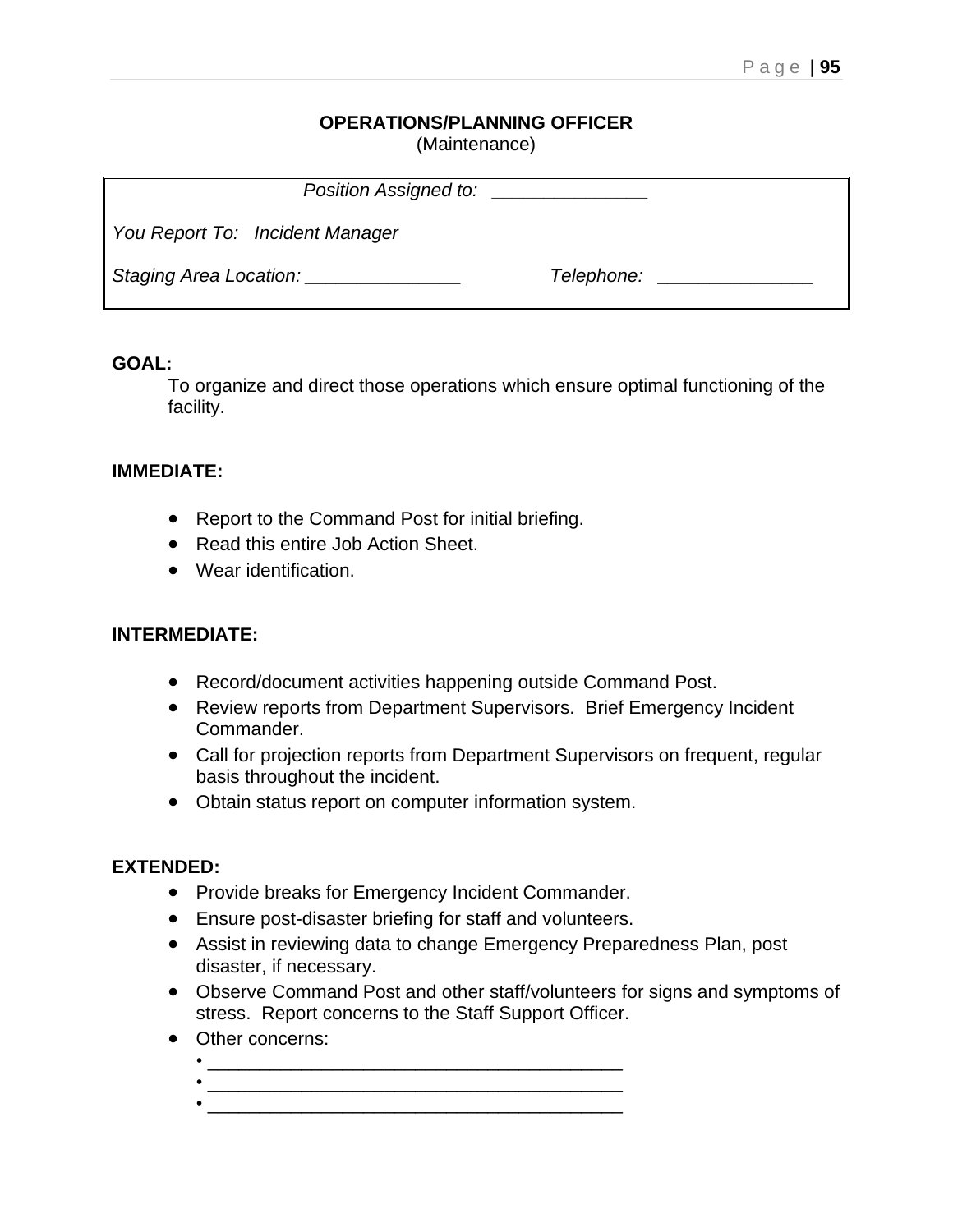## **RESIDENT CARE OFFICER**

(Director of Nursing, Nurse Manager, Supervisor)

| Position Assigned to:                         |            |  |
|-----------------------------------------------|------------|--|
| You Report To: Incident Manager               |            |  |
| Staging Area Location: Staging Area Location: | Telephone: |  |

#### **GOAL:**

To supervise and maintain general nursing/medical services to the best possible level to meet the needs of residents. To collect, identify and protect deceased residents.

#### **IMMEDIATE:**

- Report to the Command Post for initial briefing.
- Read this entire Job Action Sheet.
- Wear identification.
- Establish triage area. Establish two-way communication with Command Post.
- Establish a Morgue Area.
- Work with Security and Transportation Officers to establish ambulance loading area.
- Assist in providing initial triage and treatment.
- Obtain assistance from the Transportation Officer for transporting deceased residents.
- Contact Safety and Security Officers and inform them of security and traffic control needs in the triage area.
- Ensure that disaster tags and other proper documentation are provided.
- Assess staffing needs. Report results to Staff Pool and Finance Officer. Request additional help, as needed. Project immediate and prolonged capabilities.
- Conduct walk-through of damaged areas. Assess resident needs.
- Work with Materials Management Officer to inventory needed medical supplies.
- Assess problems and treatment needs in each resident care unit.
- Work with Safety Officer to ensure infection control measures are followed, as practical.
- Work with Maintenance to inventory level of medical gases. Report results to the Command Post.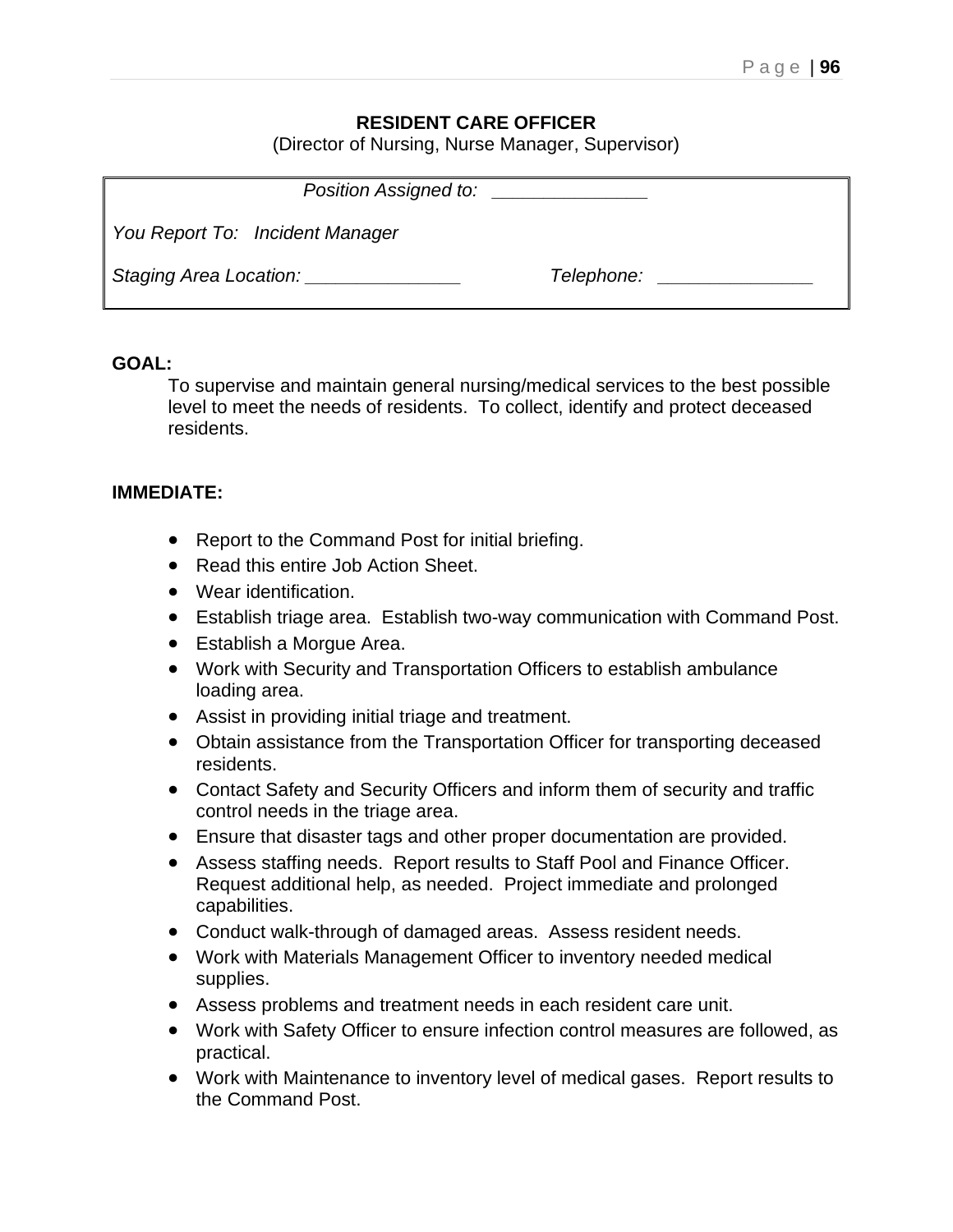- If possible, assign staff members to accompany residents to stop-over point.
- Request on-call physician/county coroner to confirm conditions.

Continued: Resident Care Officer

## **INTERMEDIATE:**

- Contact Material Resource Officer and inform of equipment/supply needs.
- Keep Command Post informed of triage area status.
- Work with Resident Tracking / Discharge / Tracking Officer to ensure discharge destination is recorded. Designate those who are to be discharged to family.
- Contact Security Officer with any security needs.
- Maintain awareness of all resident care capabilities. Constantly assess this need.
- Inventory drug supply. Provide continual update of this inventory.
- Contact physicians to initiate "drug holiday," as appropriate.
- Assess damage of biomedical equipment. Work with Materials Management Officer to repair/replace necessary items.
- Obtain assistance from Transportation Officer for transporting the deceased.
- Maintain a master list of deceased residents. Give a copy of this list to the Resident Tracking / Discharge / Information Officer.
- Ensure all deceased are covered, tagged, and identified, if possible.

- Keep Command Post informed of the number of deceased.
- Arrange for frequent rest and recovery periods, as well as relief for staff.
- Refer families of residents to Staff Support Officer to emotional support.
- Observe all staff, volunteers and residents for signs and symptoms of stress. Report concerns to the Staff Support Officer.
- Other concerns:
	- \_\_\_\_\_\_\_\_\_\_\_\_\_\_\_\_\_\_\_\_\_\_\_\_\_\_\_\_\_\_\_\_\_\_\_\_\_\_\_\_ • \_\_\_\_\_\_\_\_\_\_\_\_\_\_\_\_\_\_\_\_\_\_\_\_\_\_\_\_\_\_\_\_\_\_\_\_\_\_\_\_
	- \_\_\_\_\_\_\_\_\_\_\_\_\_\_\_\_\_\_\_\_\_\_\_\_\_\_\_\_\_\_\_\_\_\_\_\_\_\_\_\_  $\bullet$  . The contract of the contract of the contract of the contract of the contract of the contract of the contract of the contract of the contract of the contract of the contract of the contract of the contract of the co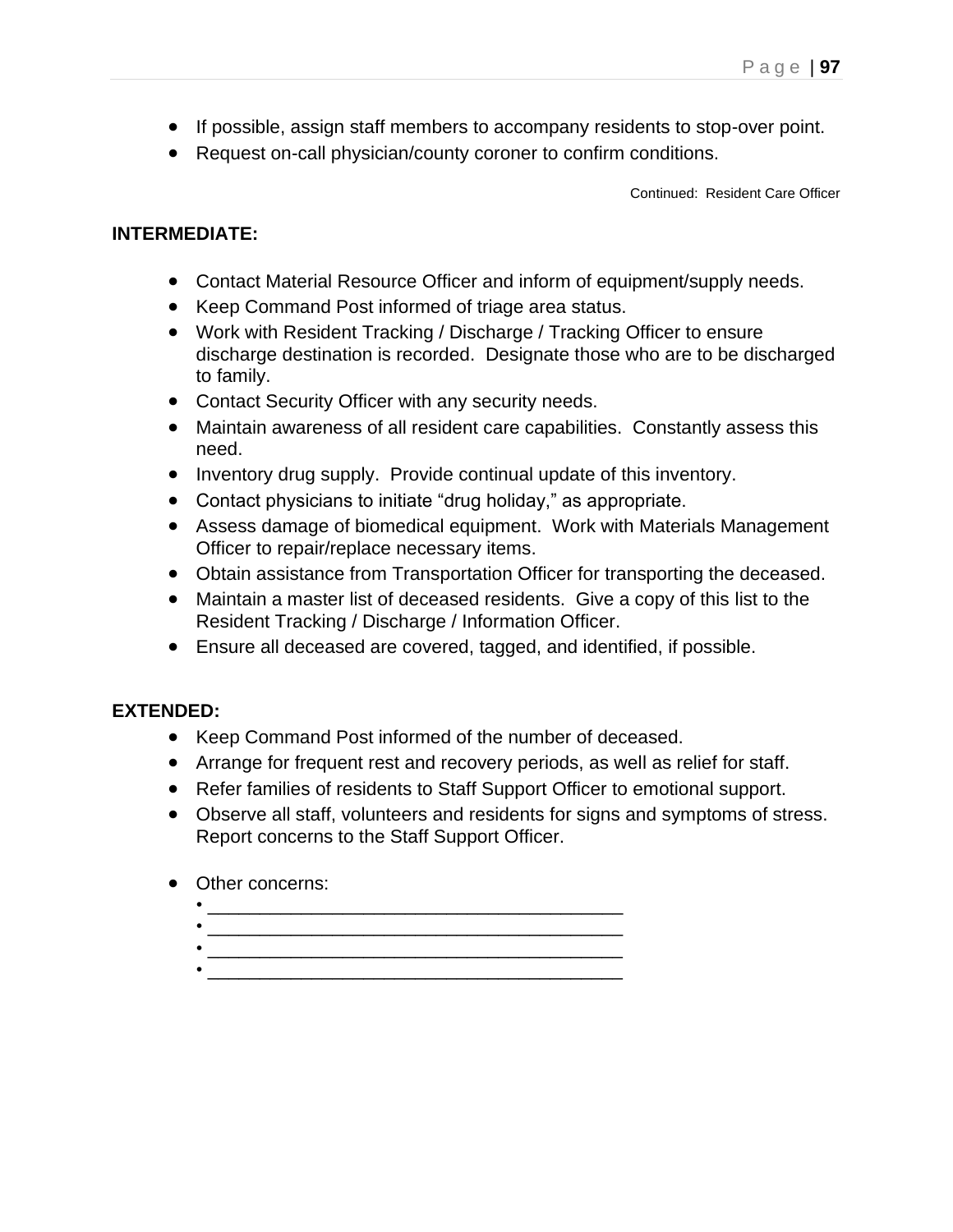## **RESIDENT TRACKING / DISCHARGE / INFORMATION OFFICER**

(Social Worker)

| Position Assigned to:                         | <u> 1980 - Jan Samuel Barbara, primeira española</u> |  |
|-----------------------------------------------|------------------------------------------------------|--|
| You Report To: Resident Care Officer          |                                                      |  |
| Staging Area Location: Staging Area Location: | Telephone:                                           |  |

## **GOAL:**

- To ensure information (hard and soft copies) preservation of resident data.
- To maintain the location of residents at all times within the facility's resident care system.
- To provide information to visitors and families regarding status and location of residents.
- To coordinate the controlled discharge of residents received from all areas of the facility.
- Facilitate the discharge process by assuring adequate staff and supplies in the discharge area.

## **IMMEDIATE:**

- Report to the Command Post for initial briefing.
- Read this entire Job Action Sheet.
- Wear identification.
- Obtain resident census from Admitting personnel.
- Establish an area near the Incident Command Post to track resident arrivals, location and disposition. Obtain sufficient assistance to document current and accurate resident information.
- Ensure disaster tags are utilized and assign a disaster tag to each resident.
- Request staffing/supply needs from the Staff Pool and Materials Supply Officer.
- Ensure the security and prevent the loss of medical record hard copies.

## **INTERMEDIATE:**

- Meet with Public Information Officer and Liaison Officer on a routine basis to update and exchange resident information and census data.
- Ensure that a copy of resident chart is sent with resident.
- Direct resident related news release through the Public Information Officer.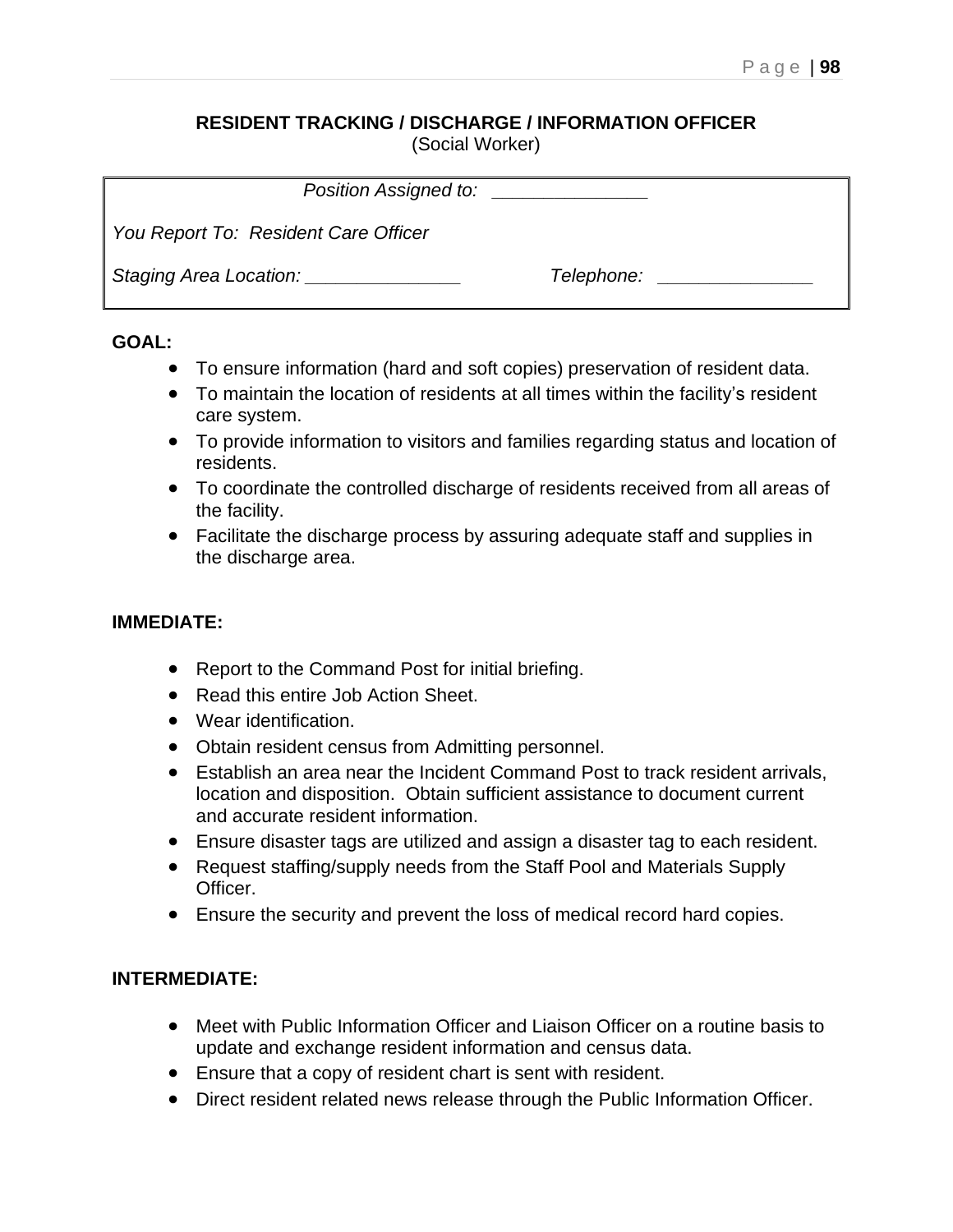• Receive and screen requests about the status of individual residents. Obtain appropriate information and relay this to the appropriate requested party.

Continued: Resident Tracking / Discharge / Information Officer

- Request involvement of Admissions and Medical Records in appropriate resident disposition.
- Ensure all residents discharged are tracked and documented regarding their disposition. Ensure a copy of the resident chart is sent with resident transfers. If copy service is not available, record chart number and destination for future retrieval.
- Provide for resident discharge services in the Morgue area.
- Report frequently and routinely to the Resident Care Officer.

- Maintain log to document the location and time of all residents cared for.
- Observe all staff, volunteers and residents for signs and symptoms of stress. Report concerns to the Staff Support Officer.
- Ensure discharge paperwork is complete.
- Review and approve the recordings of actions/decisions in the Discharge area. Send copy to the Command Post Documentation Recorder.
- Other concerns:
	- \_\_\_\_\_\_\_\_\_\_\_\_\_\_\_\_\_\_\_\_\_\_\_\_\_\_\_\_\_\_\_\_\_\_\_\_\_\_\_\_
	-
	-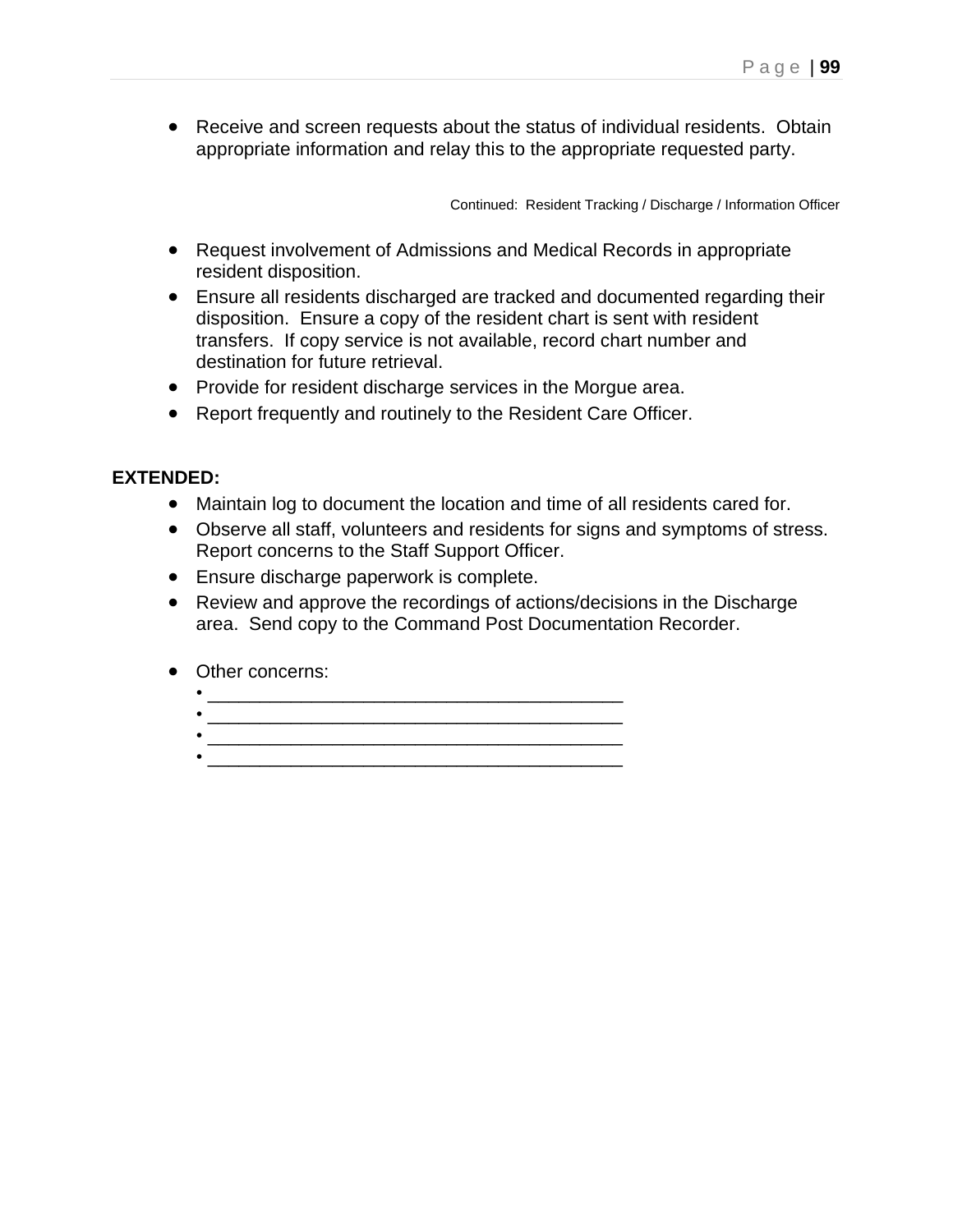**RESIDENT TRACKING SHEET**

| <b>Disaster</b><br><b>Tag</b> | <b>Resident</b><br><b>Name</b> | Sex | <b>Time</b><br>IN | Mode of<br><b>Transport</b> | Chart<br>Sent w/<br><b>Resident</b><br>$(Y)$ $(N)$ | <b>Resident</b><br><b>Transported</b><br>To | <b>Meds/Med</b><br><b>Sheet Sent</b><br>w/ Resident<br>$(Y)$ $(N)$ | <b>Equipment</b><br>Sent w/<br><b>Resident</b> | <b>Family</b><br><b>Notified</b><br>Date/Time/<br><b>Name</b> | <b>PMD</b><br><b>Notified</b><br>Date/Time/<br><b>Name</b> | Discharge<br>Completed<br>By: |
|-------------------------------|--------------------------------|-----|-------------------|-----------------------------|----------------------------------------------------|---------------------------------------------|--------------------------------------------------------------------|------------------------------------------------|---------------------------------------------------------------|------------------------------------------------------------|-------------------------------|
|                               |                                |     |                   |                             |                                                    |                                             |                                                                    |                                                |                                                               |                                                            |                               |
|                               |                                |     |                   |                             |                                                    |                                             |                                                                    |                                                |                                                               |                                                            |                               |
|                               |                                |     |                   |                             |                                                    |                                             |                                                                    |                                                |                                                               |                                                            |                               |
|                               |                                |     |                   |                             |                                                    |                                             |                                                                    |                                                |                                                               |                                                            |                               |
|                               |                                |     |                   |                             |                                                    |                                             |                                                                    |                                                |                                                               |                                                            |                               |
|                               |                                |     |                   |                             |                                                    |                                             |                                                                    |                                                |                                                               |                                                            |                               |
|                               |                                |     |                   |                             |                                                    |                                             |                                                                    |                                                |                                                               |                                                            |                               |
|                               |                                |     |                   |                             |                                                    |                                             |                                                                    |                                                |                                                               |                                                            |                               |
|                               |                                |     |                   |                             |                                                    |                                             |                                                                    |                                                |                                                               |                                                            |                               |
|                               |                                |     |                   |                             |                                                    |                                             |                                                                    |                                                |                                                               |                                                            |                               |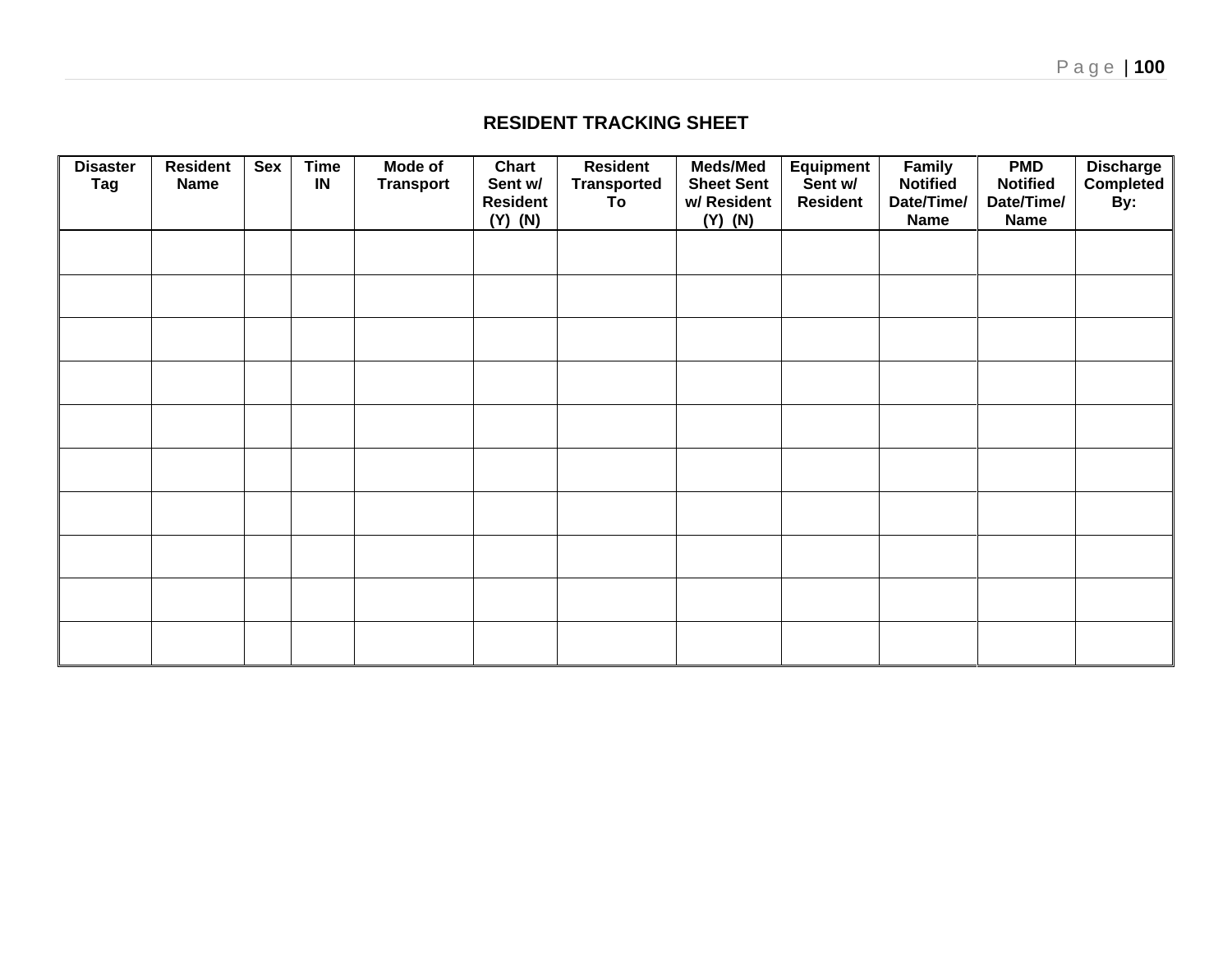## **PUBLIC INFORMATION OFFICER (P.I.O.)**

(Administration)

| Position Assigned to:           |            |  |
|---------------------------------|------------|--|
| You Report To: Incident Manager |            |  |
| Staging Area Location: ________ | Telephone: |  |

## **GOAL:**

To provide information to the news media.

## **IMMEDIATE:**

- Report to the Command Post for initial briefing.
- Read this entire Job Action Sheet.
- Wear identification.
- Identify restrictions in contents of news release from Incident Commander.
- Establish a "Public Information Area" away from the Command Post and resident care activity.
- Establish a "Responsible Party (Family) Area." Unless modified, this area will be:
	- News Media: This location will be decided at the time of the incident by the Incident Manager (possibly Social Work Office).
	- Responsible Party / Families: In PT/OT. If the inside of the building is not useable, meet with the families at the stop-over site.

## **INTERMEDIATE:**

- Ensure that all news releases have the approval of the Incident Commander.
- Issue an initial incident information report to the news media.
- Inform on-site media of the physical areas which they have access to, and those which are restricted. Coordinate with Safety and Security Officer.
- Contact other at-scene agencies to coordinate released information with respective P.I.O.s. Inform Liaison Officer of action.

## **EXTENDED:**

• Obtain progress reports from Department Supervisors, as appropriate.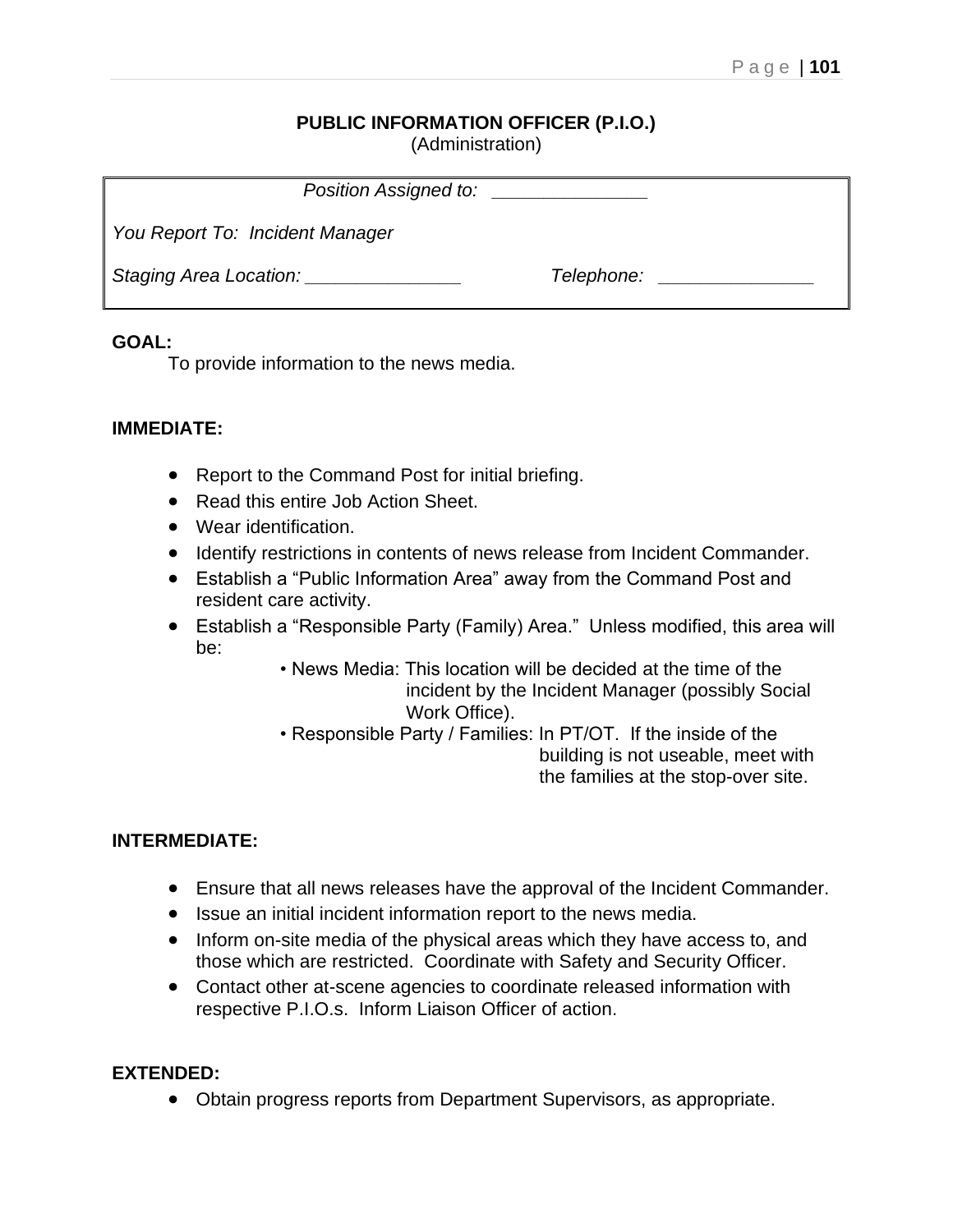- Post general notices to keep staff updated on the disaster situation.
- Notify media about casualty status.

Continued: Public Information Officer (P.I.O.)

- Direct calls from those who wish to volunteer to Volunteer Coordinator. Contact the Volunteer Coordinator to determine request to be made to the public, via the media.
- Observe all staff, volunteers and residents for signs and symptoms of stress. Report concerns to the Staff Support Officer.
- Other concerns:
	- \_\_\_\_\_\_\_\_\_\_\_\_\_\_\_\_\_\_\_\_\_\_\_\_\_\_\_\_\_\_\_\_\_\_\_\_\_\_\_\_
	- \_\_\_\_\_\_\_\_\_\_\_\_\_\_\_\_\_\_\_\_\_\_\_\_\_\_\_\_\_\_\_\_\_\_\_\_\_\_\_\_ • \_\_\_\_\_\_\_\_\_\_\_\_\_\_\_\_\_\_\_\_\_\_\_\_\_\_\_\_\_\_\_\_\_\_\_\_\_\_\_\_
	-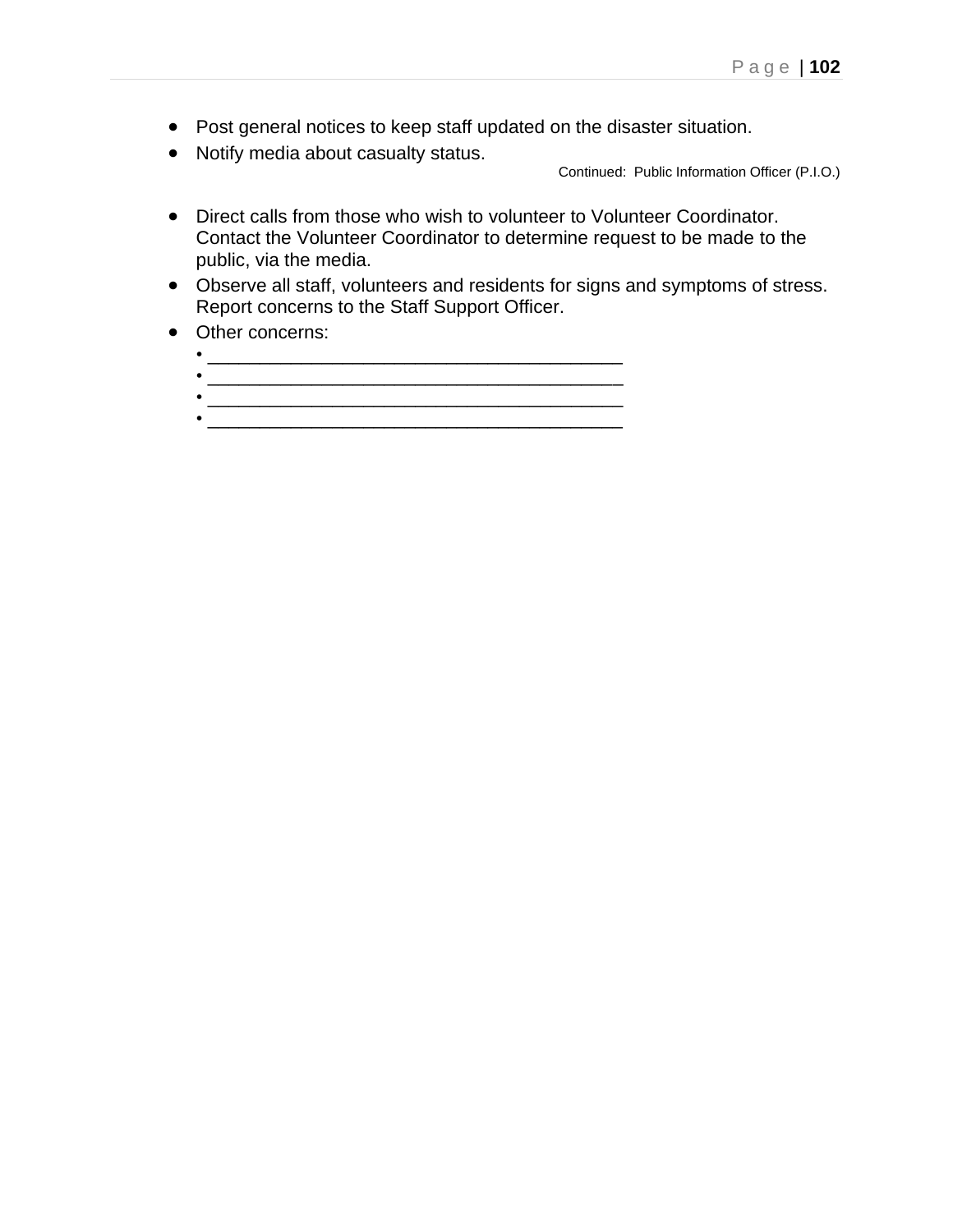#### **SAFETY / SECURITY OFFICER** (Maintenance)

| Position Assigned to:                      |            |
|--------------------------------------------|------------|
| You Report To: Operations/Planning Officer |            |
| Staging Area Location:                     | Telephone: |

## **GOAL:**

To monitor and have authority over the safety of rescue operations and hazardous conditions. To work closely with responding Emergency Agencies to ensure safety on site. To organize and enforce scene/facility protection, traffic flow, and security.

## **IMMEDIATE:**

- Report to the Command Post for initial briefing.
- Read this entire Job Action Sheet.
- Wear identification.
- Ensure unsafe areas are secured and clearly marked.
- Provide fire watch rounds if the disaster has disabled the fire protection system.
- Ensure exit paths are kept clear.
- Monitor for and remove clutter, trip hazards, etc.
- Ensure areas with emergency equipment are not blocked/inaccessible.
- Advise Security and Command Post of any unsafe/hazardous conditions.
- Assist nursing staff with triage, if needed.
- Ensure staff and volunteers are wearing proper identification.
- Secure all exits/entrances of the building.
- Ensure that staff and volunteers have reported/logged in.
- Establish Emergency Vehicle Entry/Exit routes in cooperation with responding Emergency Agencies.
- Remove unauthorized persons from restricted areas.

## **INTERMEDIATE:**

- Provide regular updates/reports to Command Post.
- Monitor staff and volunteers health (ex: hypo/hyperthermia, dehydration, etc.)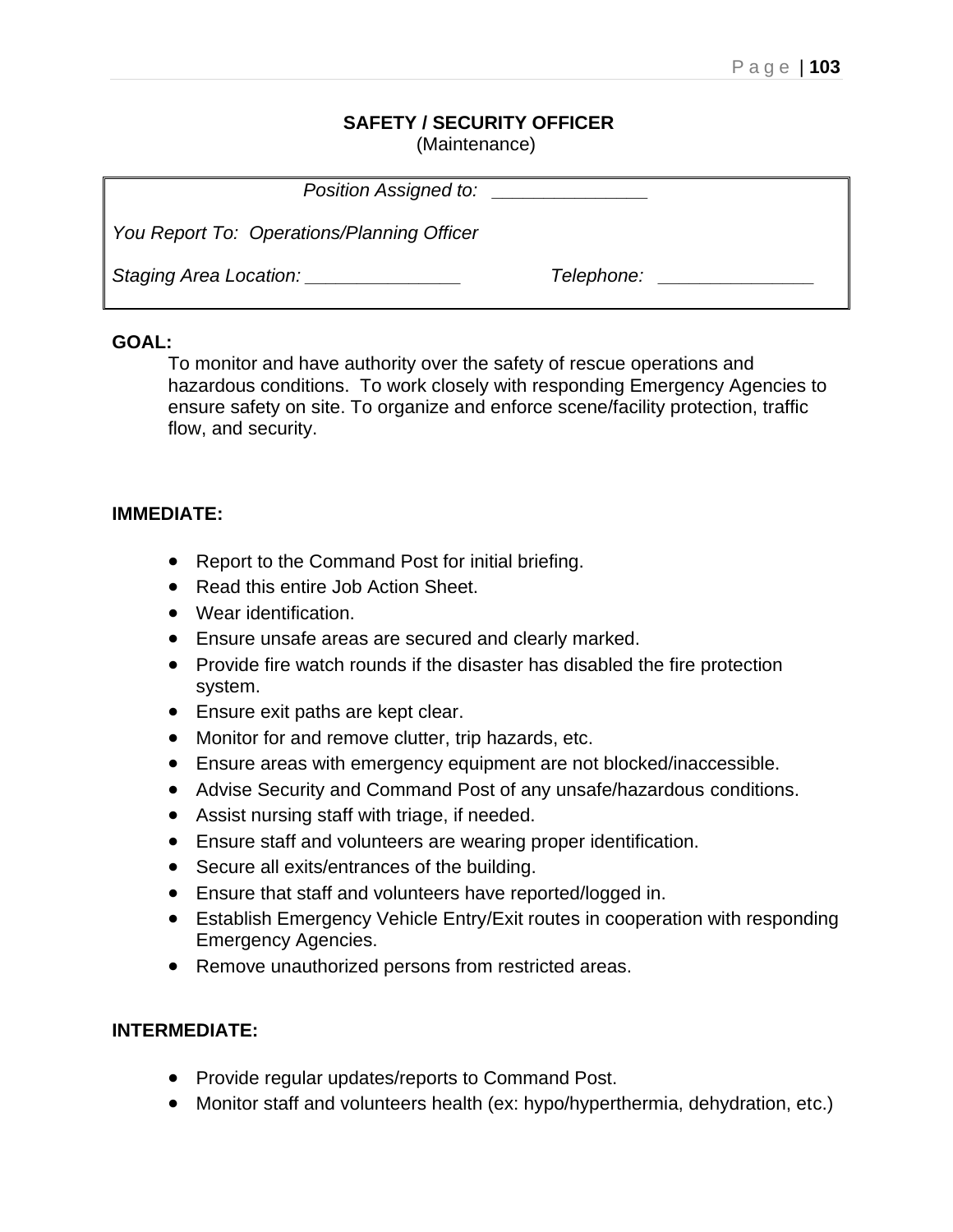- Monitor closely any staff or volunteers with special needs (ex: cardiac conditions, diabetes, etc.)
- Ensure staff and volunteers take needed breaks.

Continued: Safety/Security Officer

- Monitor families of staff (if on site) to ensure their health and safety.
- Ensure copies of incident reports are given to the Command Post.
- Assist Social Workers and Staff Support Officer in providing support for injured/deceased staff members and/or their families.
- Monitor staff, volunteers, and residents for signs and symptoms of stress. Report concerns to the Staff Support Officer.
- Secure the Command Post, triage, media, resident care, morgue, and other sensitive/strategic areas from unauthorized entry.
- Assist with two-way radio communications, if needed.
- Act to prevent/resolve hostile interpersonal interactions due to the stress of the situation.

- Work with C.F.O., Human Resources to process Workers Compensation Claims.
- Provide follow-up care, documentation, and tracking of staff and volunteers relating to injuries obtained during the disaster.
- Assist Social Services, Spiritual Services, and Staff Support Officer to provide or direct access to post disaster debriefing.
- Other concerns:
	- $\bullet$   $\overline{\phantom{a}}$   $\overline{\phantom{a}}$   $\overline{\phantom{a}}$   $\overline{\phantom{a}}$   $\overline{\phantom{a}}$   $\overline{\phantom{a}}$   $\overline{\phantom{a}}$   $\overline{\phantom{a}}$   $\overline{\phantom{a}}$   $\overline{\phantom{a}}$   $\overline{\phantom{a}}$   $\overline{\phantom{a}}$   $\overline{\phantom{a}}$   $\overline{\phantom{a}}$   $\overline{\phantom{a}}$   $\overline{\phantom{a}}$   $\overline{\phantom{a}}$   $\overline{\phantom{a}}$   $\mathcal{L} = \{ \mathcal{L} \mid \mathcal{L} \in \mathcal{L} \mid \mathcal{L} \in \mathcal{L} \}$  , where  $\mathcal{L} = \{ \mathcal{L} \mid \mathcal{L} \in \mathcal{L} \}$
	- $\frac{1}{2}$  ,  $\frac{1}{2}$  ,  $\frac{1}{2}$  ,  $\frac{1}{2}$  ,  $\frac{1}{2}$  ,  $\frac{1}{2}$  ,  $\frac{1}{2}$  ,  $\frac{1}{2}$  ,  $\frac{1}{2}$  ,  $\frac{1}{2}$  ,  $\frac{1}{2}$  ,  $\frac{1}{2}$  ,  $\frac{1}{2}$  ,  $\frac{1}{2}$  ,  $\frac{1}{2}$  ,  $\frac{1}{2}$  ,  $\frac{1}{2}$  ,  $\frac{1}{2}$  ,  $\frac{1$  $\bullet$   $\overline{\phantom{a}}$   $\overline{\phantom{a}}$   $\overline{\phantom{a}}$   $\overline{\phantom{a}}$   $\overline{\phantom{a}}$   $\overline{\phantom{a}}$   $\overline{\phantom{a}}$   $\overline{\phantom{a}}$   $\overline{\phantom{a}}$   $\overline{\phantom{a}}$   $\overline{\phantom{a}}$   $\overline{\phantom{a}}$   $\overline{\phantom{a}}$   $\overline{\phantom{a}}$   $\overline{\phantom{a}}$   $\overline{\phantom{a}}$   $\overline{\phantom{a}}$   $\overline{\phantom{a}}$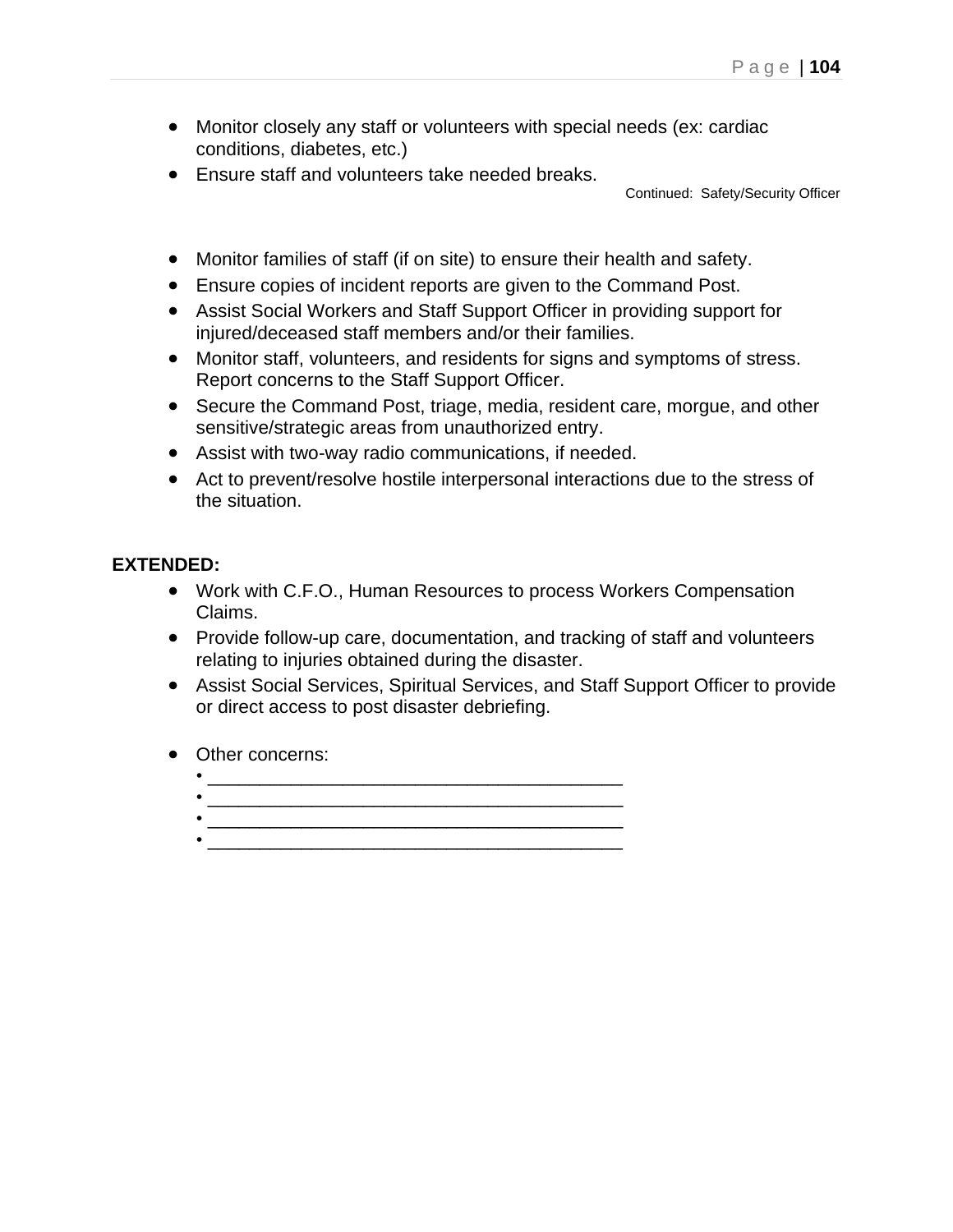#### **STAFF SUPPORT OFFICER** (Activities)

| Position Assigned to:          |            |  |  |  |  |
|--------------------------------|------------|--|--|--|--|
| You Report To: Finance Officer |            |  |  |  |  |
| Staging Area Location:         | Telephone: |  |  |  |  |

## **GOAL:**

To organize, direct, and supervise those services associated with the social and psychological needs of staff. Provide psychological, spiritual, and emotional support to staff, residents, families, and volunteers. Initiate and organize Critical Stress Debriefing process.

## **IMMEDIATE:**

- Report to the Command Post for initial briefing.
- Read this entire Job Action Sheet.
- Wear identification.
- Anticipate staff needs as they relate to specific disaster.
- Establish a staff eating area.
- Establish a staff rest area in a low traffic area.
- Establish team composed of staff, clergy and other Mental Health Professionals to support the psycho-social needs of the staff, residents and volunteers.
- Establish an area where counseling can take place.
- Arrange for clergy to provide spiritual support as needed and requested.
- Advise Psychological Support Team members to document all contacts, actions, decisions and interventions.

## **INTERMEDIATE:**

- Provide an area for post-disaster information updates/bulletins for staff. Establish a staff information area.
- Work with Employee Time / Staff Pool Officer to coordinate staff schedules.
- Work with Nutrition Services to provide staff meals.
- Work with Command Post and Nursing to provide sleeping area and schedule.
- Create sleeping/eating/living area for staff and families, if needed.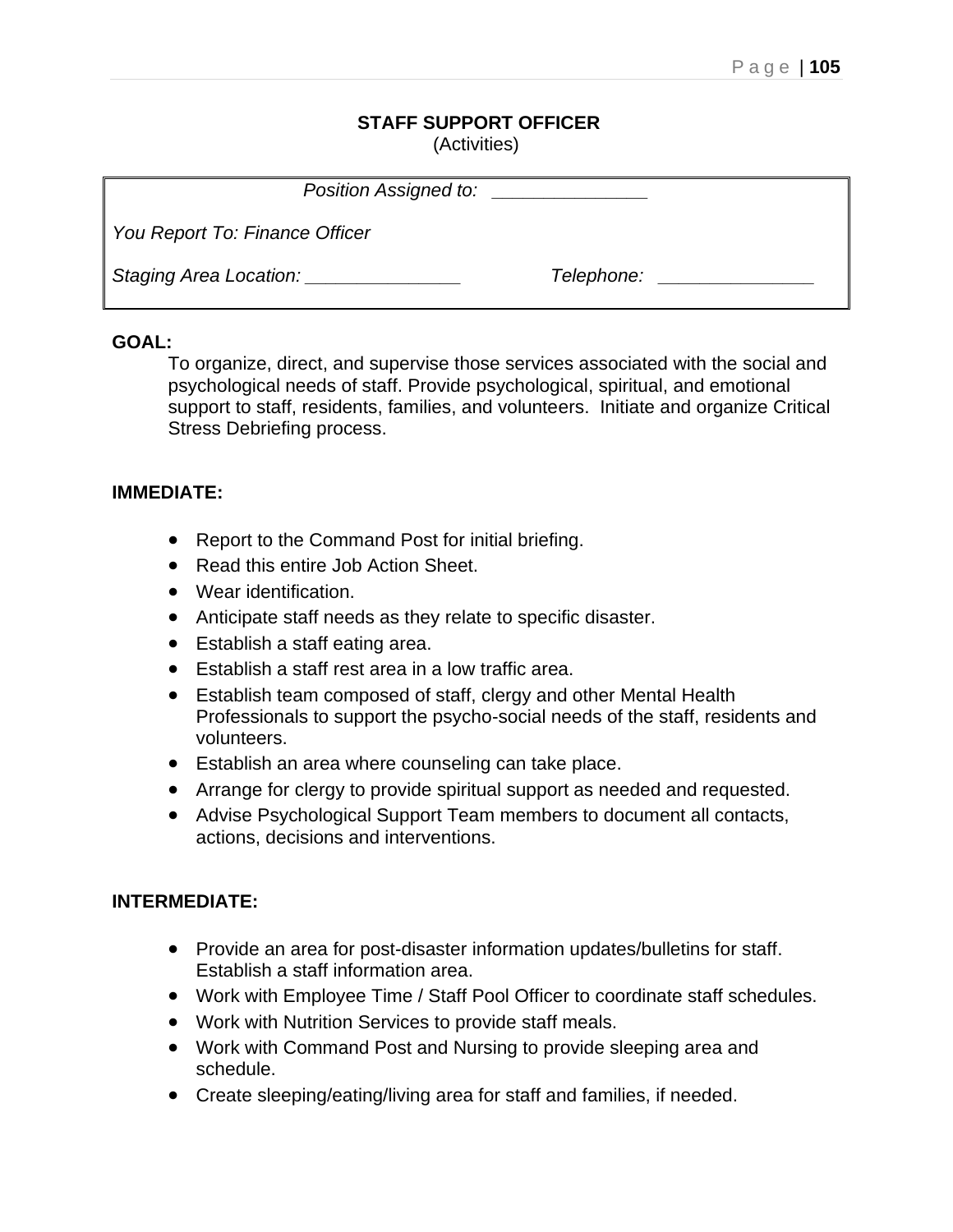- Assist with any family members of staff who are on-site.
- Assist staff with logistical and personal concerns.

Continued: Staff Support Officer

- Document all actions, decisions, and interventions. Give a copy to the Command Post Documentation Recorder.
- Check with Employee Health Nurse to assess tetanus vaccination need for employees.
- Work closely with Social Work and Nursing to support family members of residents who may be injured or dying.

- Provide Command Post with regular updates.
- Work with Volunteer Coordinator to provide services for volunteers.
- Observe all staff, volunteers, and staff families for signs and symptoms of stress.
- Assist family members of residents with funeral assistance and grief processing.
- Schedule and post the times and dates for critical stress debriefing sessions during and after the incident.
- Other concerns:
	- $\bullet$  . The contract of the contract of the contract of the contract of the contract of the contract of the contract of the contract of the contract of the contract of the contract of the contract of the contract of the co • \_\_\_\_\_\_\_\_\_\_\_\_\_\_\_\_\_\_\_\_\_\_\_\_\_\_\_\_\_\_\_\_\_\_\_\_\_\_\_\_  $\frac{1}{2}$  , and the set of  $\frac{1}{2}$  , and the set of  $\frac{1}{2}$  , and the set of  $\frac{1}{2}$
	- \_\_\_\_\_\_\_\_\_\_\_\_\_\_\_\_\_\_\_\_\_\_\_\_\_\_\_\_\_\_\_\_\_\_\_\_\_\_\_\_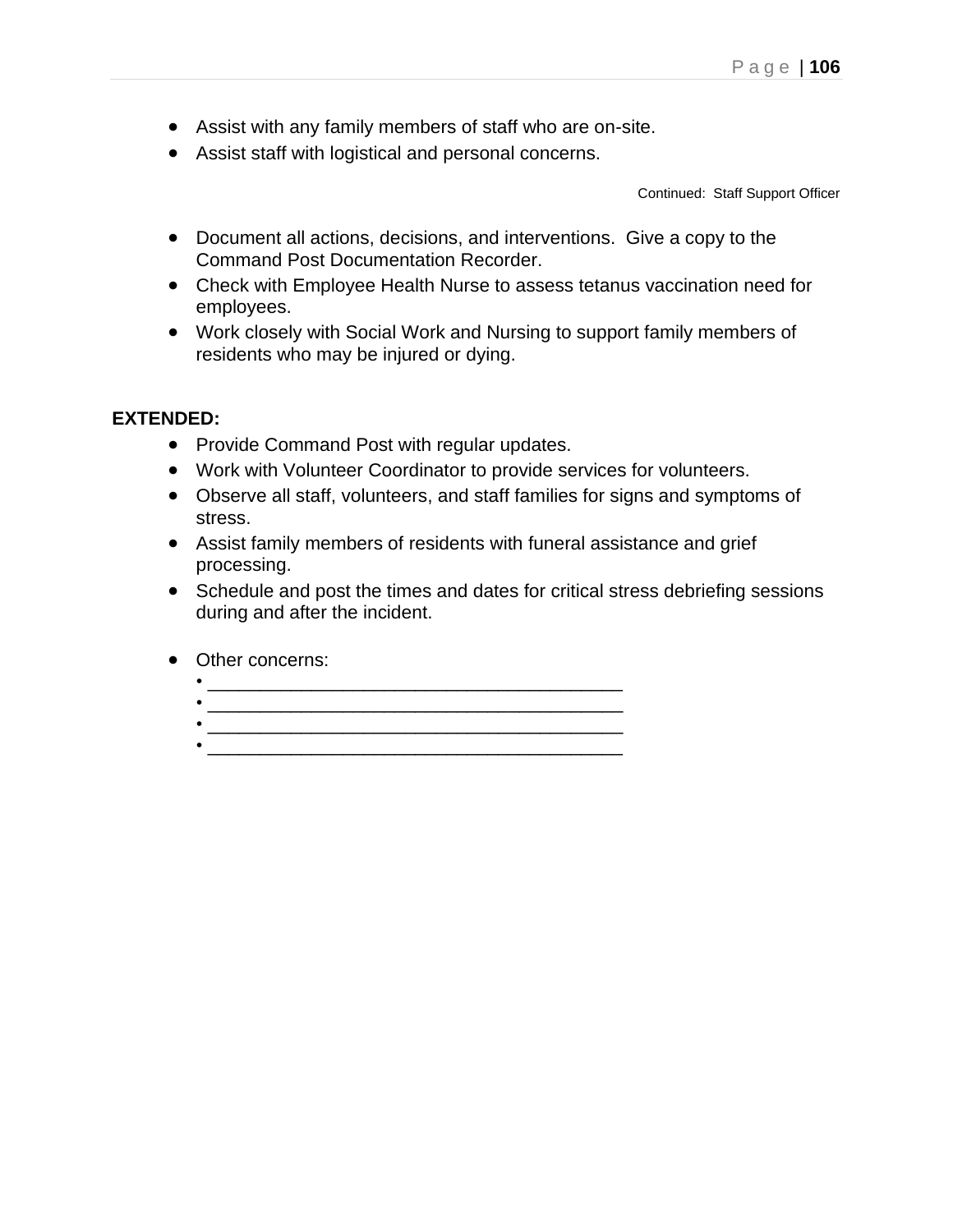## **RESIDENT TRACKING SHEET**

| <b>Disaster</b><br>Tag | <b>Resident</b><br><b>Name</b> | Sex | <b>Time</b><br>IN | <b>Mode of</b><br><b>Transport</b> | Chart<br>Sent w/<br><b>Resident</b><br>$(Y)$ $(N)$ | <b>Resident</b><br><b>Transported</b><br>To | <b>Meds/Med</b><br><b>Sheet Sent</b><br>w/ Resident<br>$(Y)$ $(N)$ | <b>Equipment</b><br>Sent w/<br><b>Resident</b> | Family<br><b>Notified</b><br>Date/Time/<br><b>Name</b> | <b>PMD</b><br><b>Notified</b><br>Date/Time/<br><b>Name</b> | Discharge<br>Completed<br>By: |
|------------------------|--------------------------------|-----|-------------------|------------------------------------|----------------------------------------------------|---------------------------------------------|--------------------------------------------------------------------|------------------------------------------------|--------------------------------------------------------|------------------------------------------------------------|-------------------------------|
|                        |                                |     |                   |                                    |                                                    |                                             |                                                                    |                                                |                                                        |                                                            |                               |
|                        |                                |     |                   |                                    |                                                    |                                             |                                                                    |                                                |                                                        |                                                            |                               |
|                        |                                |     |                   |                                    |                                                    |                                             |                                                                    |                                                |                                                        |                                                            |                               |
|                        |                                |     |                   |                                    |                                                    |                                             |                                                                    |                                                |                                                        |                                                            |                               |
|                        |                                |     |                   |                                    |                                                    |                                             |                                                                    |                                                |                                                        |                                                            |                               |
|                        |                                |     |                   |                                    |                                                    |                                             |                                                                    |                                                |                                                        |                                                            |                               |
|                        |                                |     |                   |                                    |                                                    |                                             |                                                                    |                                                |                                                        |                                                            |                               |
|                        |                                |     |                   |                                    |                                                    |                                             |                                                                    |                                                |                                                        |                                                            |                               |
|                        |                                |     |                   |                                    |                                                    |                                             |                                                                    |                                                |                                                        |                                                            |                               |
|                        |                                |     |                   |                                    |                                                    |                                             |                                                                    |                                                |                                                        |                                                            |                               |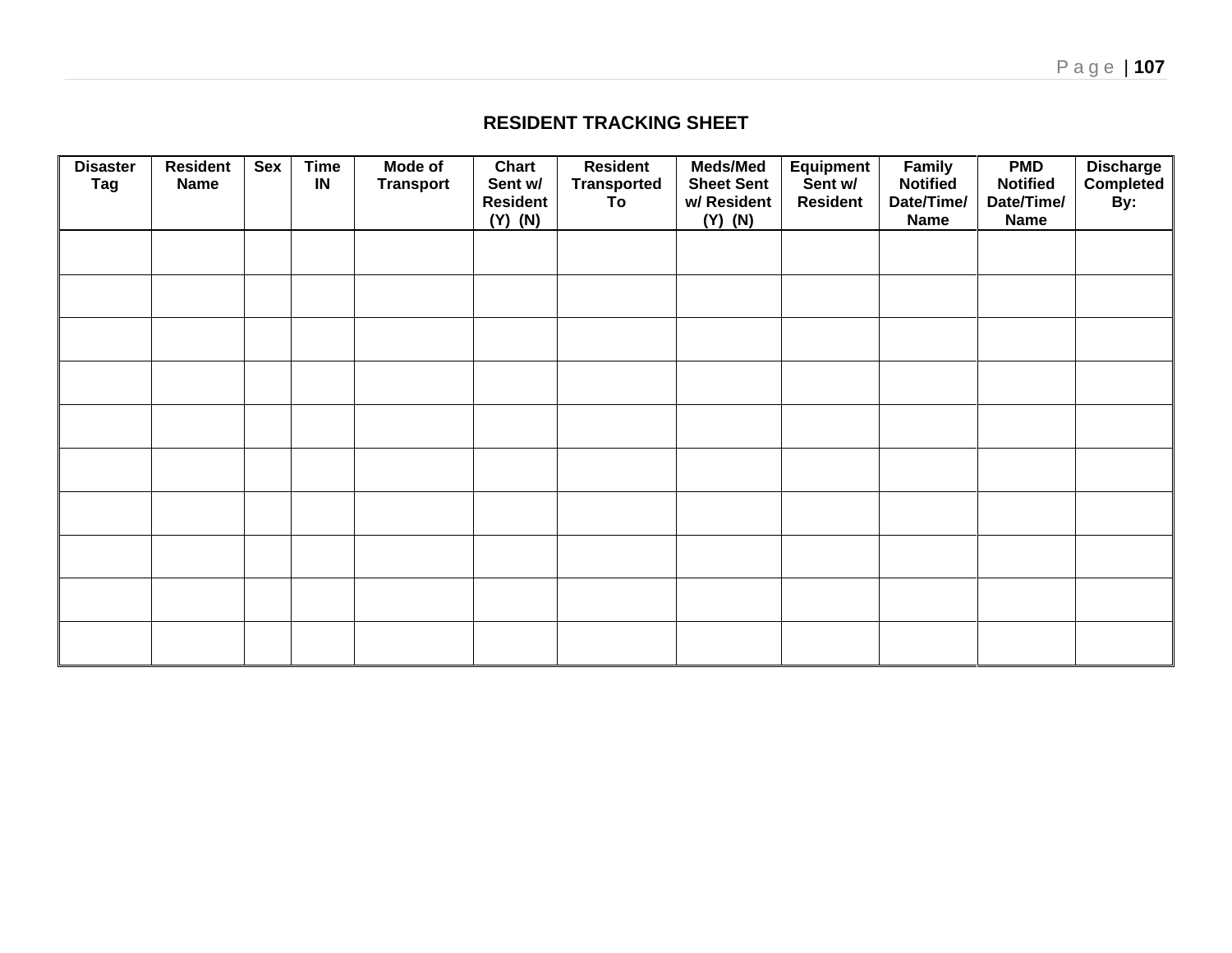#### **TRANSPORTATION OFFICER**

(Business Offices, Activities)

| Position Assigned to:                      |            |
|--------------------------------------------|------------|
| You Report To: Operations/Planning Officer |            |
| Staging Area Location:                     | Telephone: |

#### **GOAL:**

To organize and coordinate the transportation of all casualties, ambulatory and nonambulatory. Arrange for the transportation of human and material resources to and from the facility.

#### **IMMEDIATE:**

- Report to the Command Post for initial briefing.
- Read this entire Job Action Sheet.
- Wear identification.
- Assess transportation requirements and needs for residents, personnel, and materials.
- Establish ambulance loading area with assistance of nursing.
- Assemble wheelchairs to be used to transport residents throughout the building.
- Ensure two-way radios and extra batteries accompany staff to the stop-over point.

#### **INTERMEDIATE:**

- Provide for the transportation/shipment of resources in/out of facility.
- Identify transportation needs for ambulatory casualties.
- Ensure all non-emergency personnel providing resident transport have a valid drivers license. Check with institution's policy/insurance to identify properly covered drivers per insurance policy.

- Secure transport for discharged residents.
- Assist Resident Tracking / Discharge / Information Officer in tracking/recording final destinations of residents.
- Assist in transporting staff to/from facility as directed by the Command Post.
- Provide updates to Command Post on regular basis.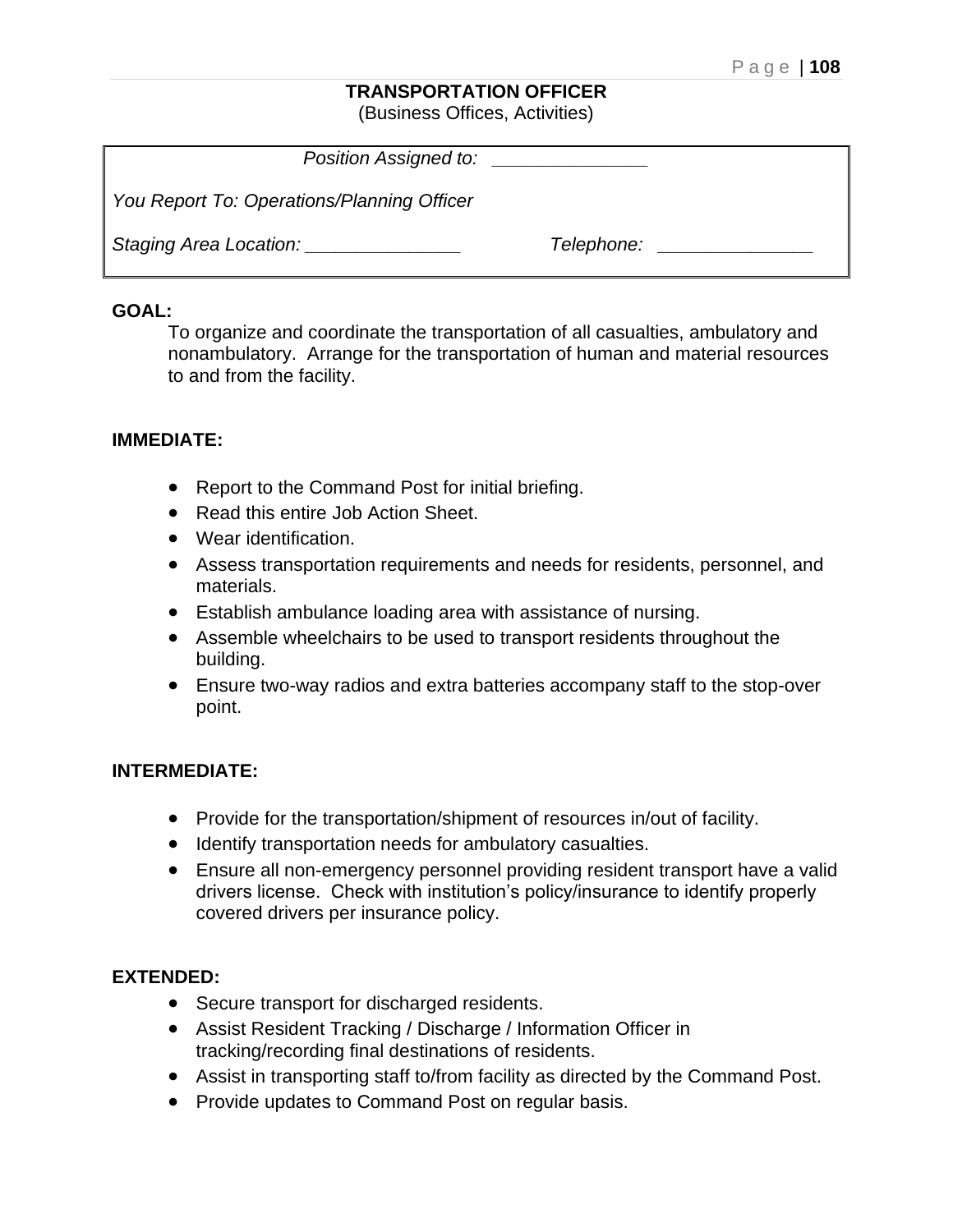Continued: Transportation Officer

- Keep track of mileage and fuel receipts. Report this to Financial Officer.
- Observe staff, volunteers and residents for signs and symptoms of stress. Report concerns to the Staff Support Officer.
- Other concerns:
	- \_\_\_\_\_\_\_\_\_\_\_\_\_\_\_\_\_\_\_\_\_\_\_\_\_\_\_\_\_\_\_\_\_\_\_\_\_\_\_\_ • \_\_\_\_\_\_\_\_\_\_\_\_\_\_\_\_\_\_\_\_\_\_\_\_\_\_\_\_\_\_\_\_\_\_\_\_\_\_\_\_
	- $\bullet$   $\overline{\phantom{a}}$   $\overline{\phantom{a}}$   $\overline{\phantom{a}}$   $\overline{\phantom{a}}$   $\overline{\phantom{a}}$   $\overline{\phantom{a}}$   $\overline{\phantom{a}}$   $\overline{\phantom{a}}$   $\overline{\phantom{a}}$   $\overline{\phantom{a}}$   $\overline{\phantom{a}}$   $\overline{\phantom{a}}$   $\overline{\phantom{a}}$   $\overline{\phantom{a}}$   $\overline{\phantom{a}}$   $\overline{\phantom{a}}$   $\overline{\phantom{a}}$   $\overline{\phantom{a}}$
	- \_\_\_\_\_\_\_\_\_\_\_\_\_\_\_\_\_\_\_\_\_\_\_\_\_\_\_\_\_\_\_\_\_\_\_\_\_\_\_\_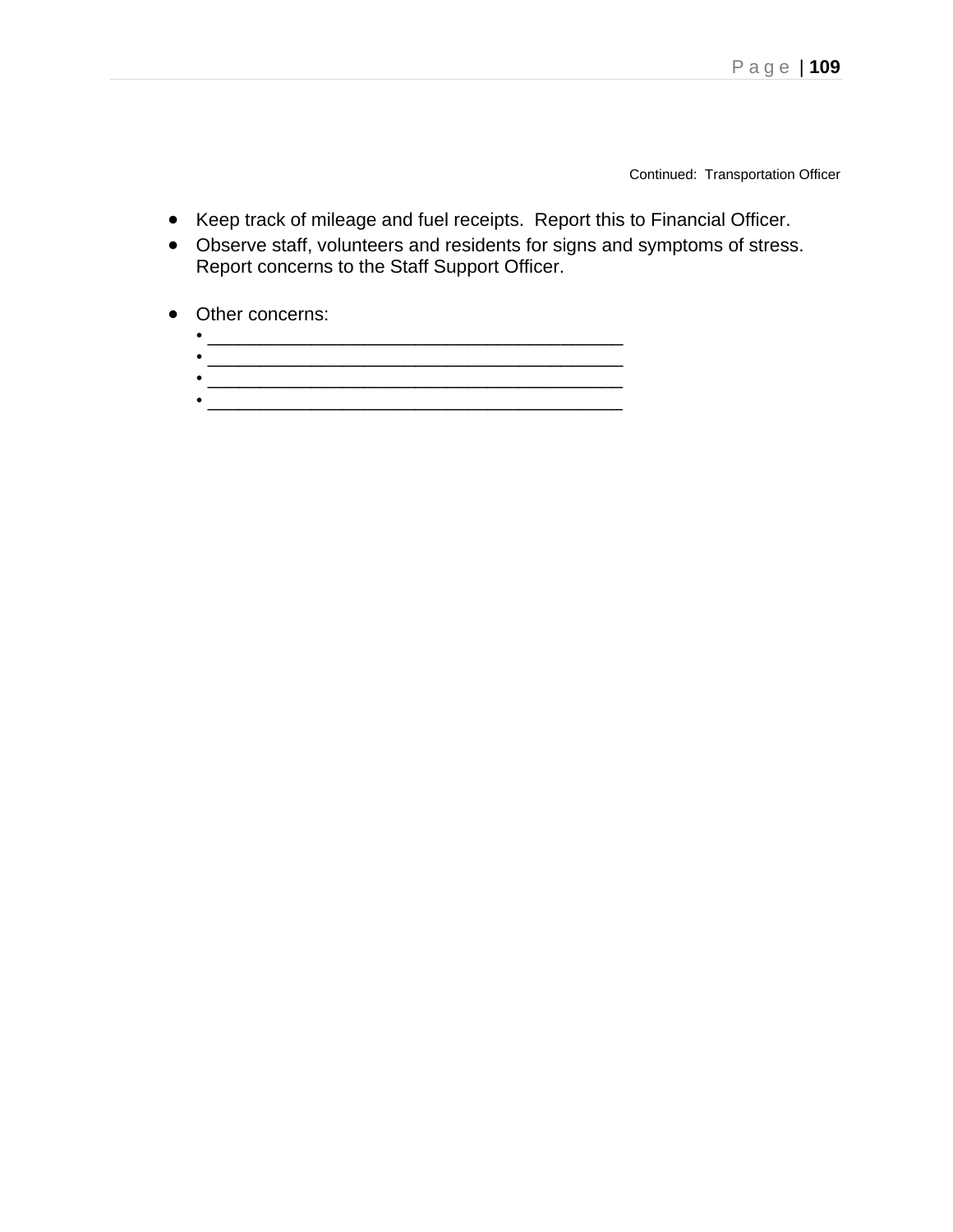#### **TRIAGE UNIT LEADER** (Nursing, Social Worker)

| Position Assigned to:                |            |  |
|--------------------------------------|------------|--|
| You Report To: Resident Care Officer |            |  |
| Staging Area Location:               | Telephone: |  |

### **GOAL:**

To sort casualties according to priority of injuries, and assure their disposition to the proper area.

## **IMMEDIATE:**

- Report to the Command Post for initial briefing.
- Read this entire Job Action Sheet.
- Wear identification.
- Establish resident triage area; consult with Transportation Officer to designate the ambulance loading area.
- Ensure sufficient transport equipment and personnel for triage area.
- Assess triage-treatment needs relative to specific incident.
- Assign triage teams.

## **INTERMEDIATE:**

- Identify locations of Morgue area.
- Inform Safety/Security Officer of security and traffic flow needs in the triage area.

## **EXTENDED:**

- Report emergency care equipment needs to Materials Supply Officer.
- Ensure that the disaster plan and admission forms are utilized. Request documentation/clerical personnel from Staff Pool if necessary.
- Keep Command Post apprized of status, number of injured in the triage area or expected to arrive there.
- Observe staff and residents for signs and symptoms of stress. Report concerns to the Staff Support Officer.
- Review and approve the area documenter's recordings of actions/decisions in the triage area. Send copy to the Command Post Documentation Recorder.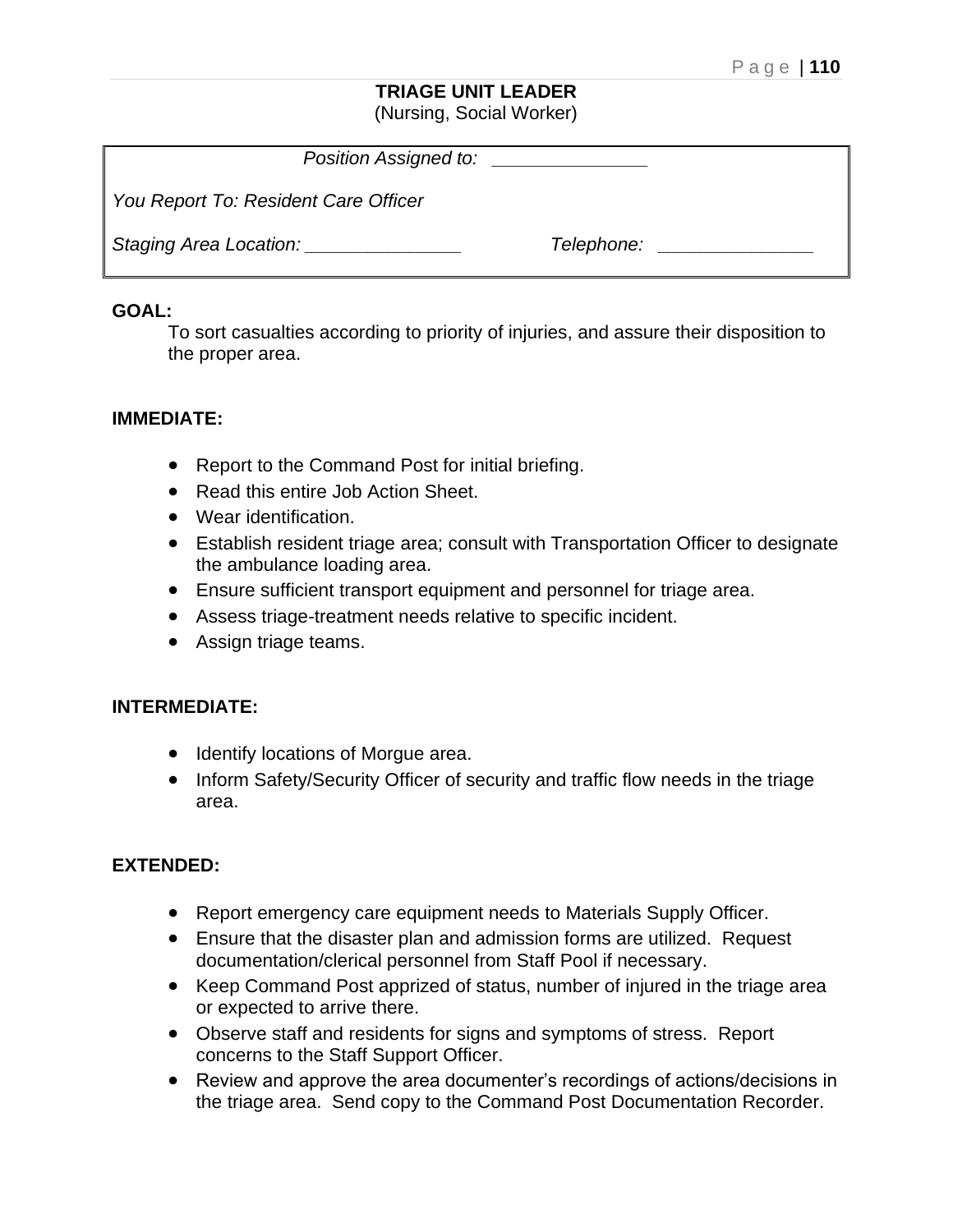Continued: Triage Unit Leader

## • Other concerns:

| ___ |
|-----|
| _   |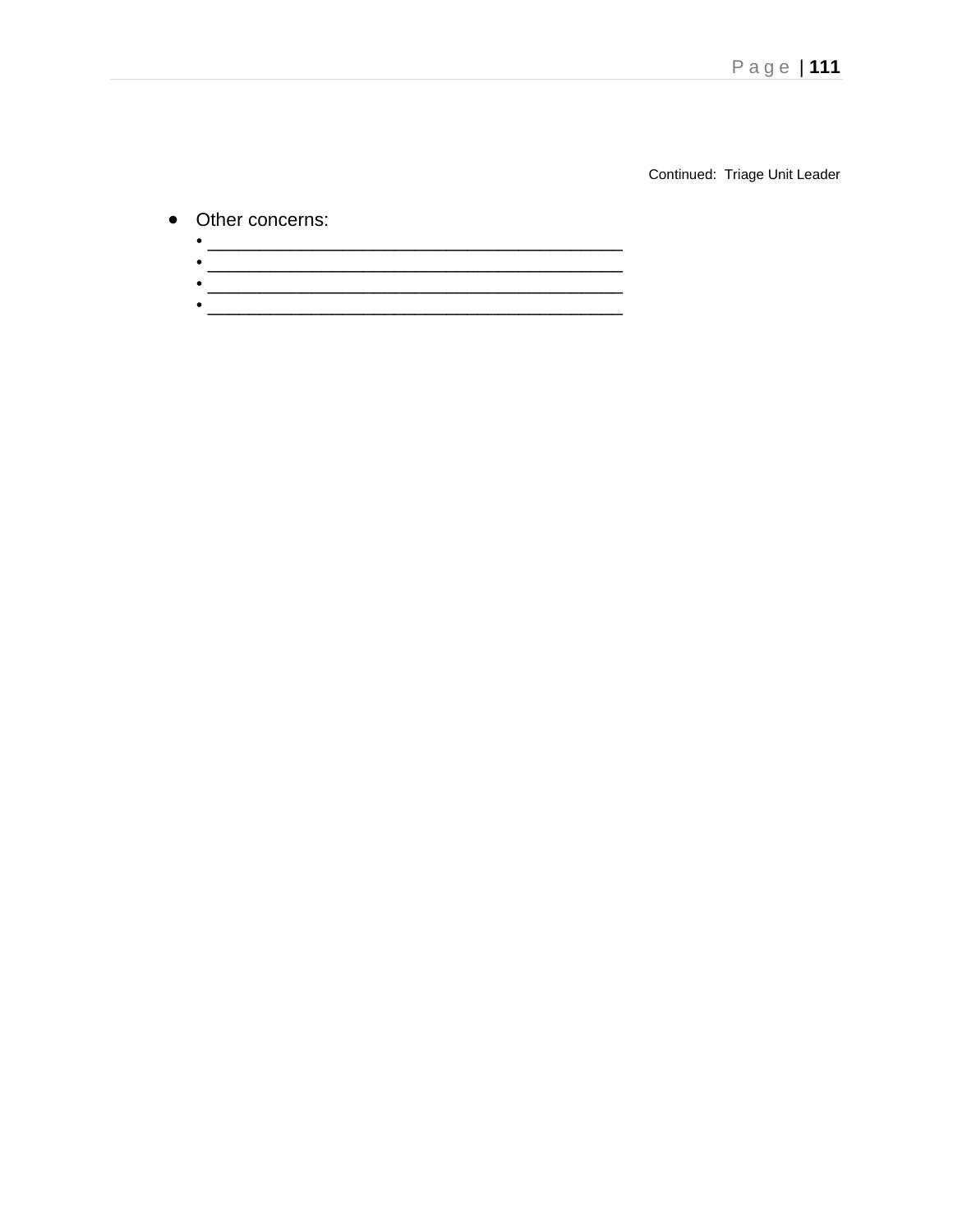#### **VOLUNTEER COORDINATOR**

(Business Office, Social Worker)

| Position Assigned to:                             |            |
|---------------------------------------------------|------------|
| You Report To: Employee Time / Staff Pool Officer |            |
| Staging Area Location:                            | Telephone: |

#### **GOAL:**

To collect and inventory available volunteers at a central point. Receive requests and assign available volunteers as needed. Assist in the maintenance of volunteer morale.

#### **IMMEDIATE:**

- Report to the Command Post for initial briefing.
- Read this entire Job Action Sheet.
- Wear identification.
- Establish Volunteer Pool area. (May be in same area as Staff Pool, if feasible).
- Work closely with Employee Time / Staff Pool Officer to determine placement of volunteers.
- Work with Security to remind volunteers to wear identification.
- Check credentials of arriving volunteers.

#### **INTERMEDIATE:**

- Maintain a log of volunteer assignments and hours. Give a copy to the Command Post Documentation Recorder.
- Work with Financial Officer to determine insurance coverage of volunteers.
- Work with Staff Support Officer to provide nutritional support and sleep/rest for volunteers.

#### **EXTENDED:**

- Provide for volunteer rest periods and relief.
- Assign volunteers to assist with care of staff and residents' families who are on-site.
- Assign volunteers to assist Activity Department to provide activities as normal as possible for residents.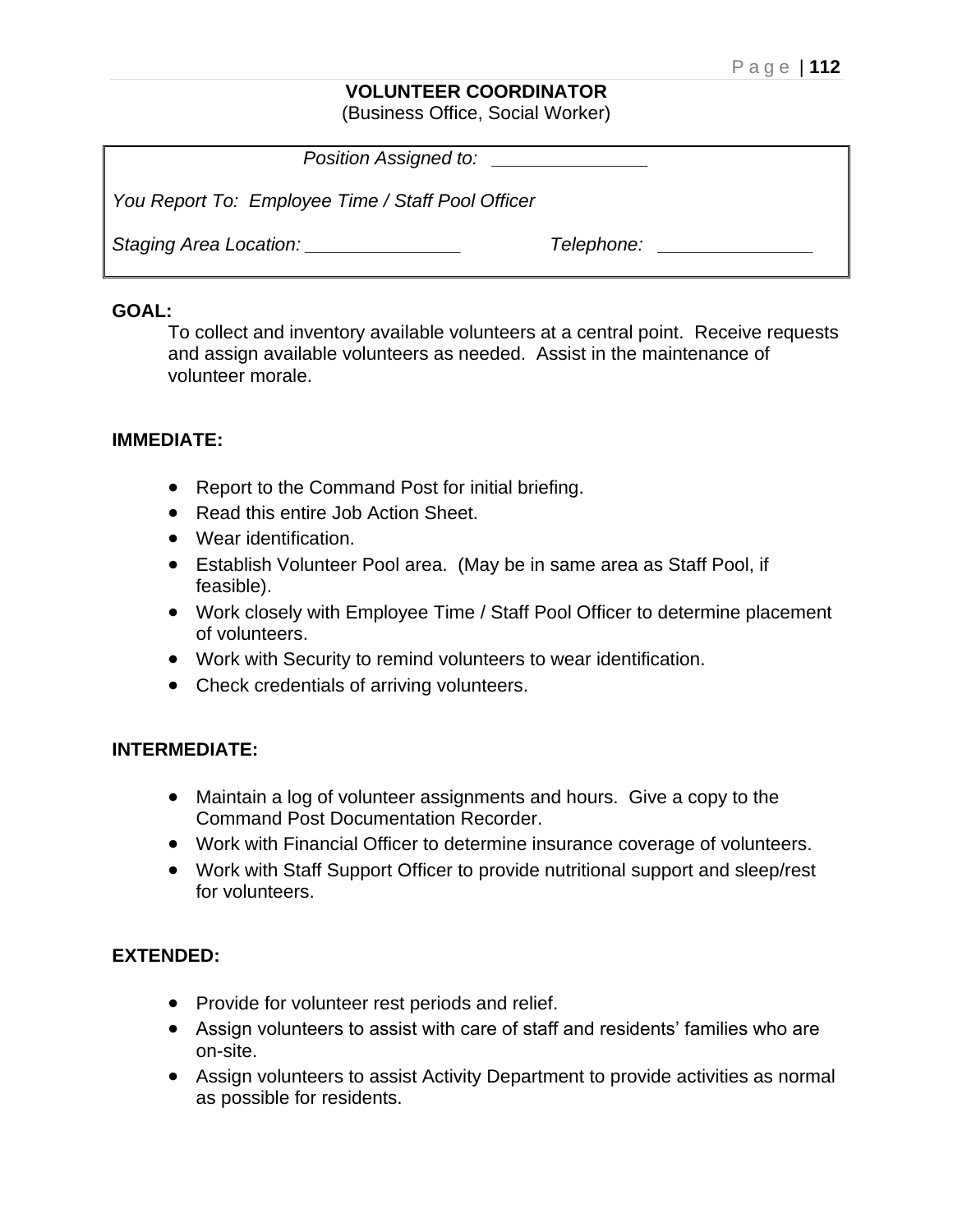Continued: Volunteer Coordinator

- Observe all volunteers for signs and symptoms of stress. Report concerns to the Staff Support Officer.
- Other concerns:
	- \_\_\_\_\_\_\_\_\_\_\_\_\_\_\_\_\_\_\_\_\_\_\_\_\_\_\_\_\_\_\_\_\_\_\_\_\_\_\_\_ • \_\_\_\_\_\_\_\_\_\_\_\_\_\_\_\_\_\_\_\_\_\_\_\_\_\_\_\_\_\_\_\_\_\_\_\_\_\_\_\_
	- $\bullet$  . The contract of the contract of the contract of the contract of the contract of the contract of the contract of the contract of the contract of the contract of the contract of the contract of the contract of the co  $\bullet$  . The contract of the contract of the contract of the contract of the contract of the contract of the contract of the contract of the contract of the contract of the contract of the contract of the contract of the co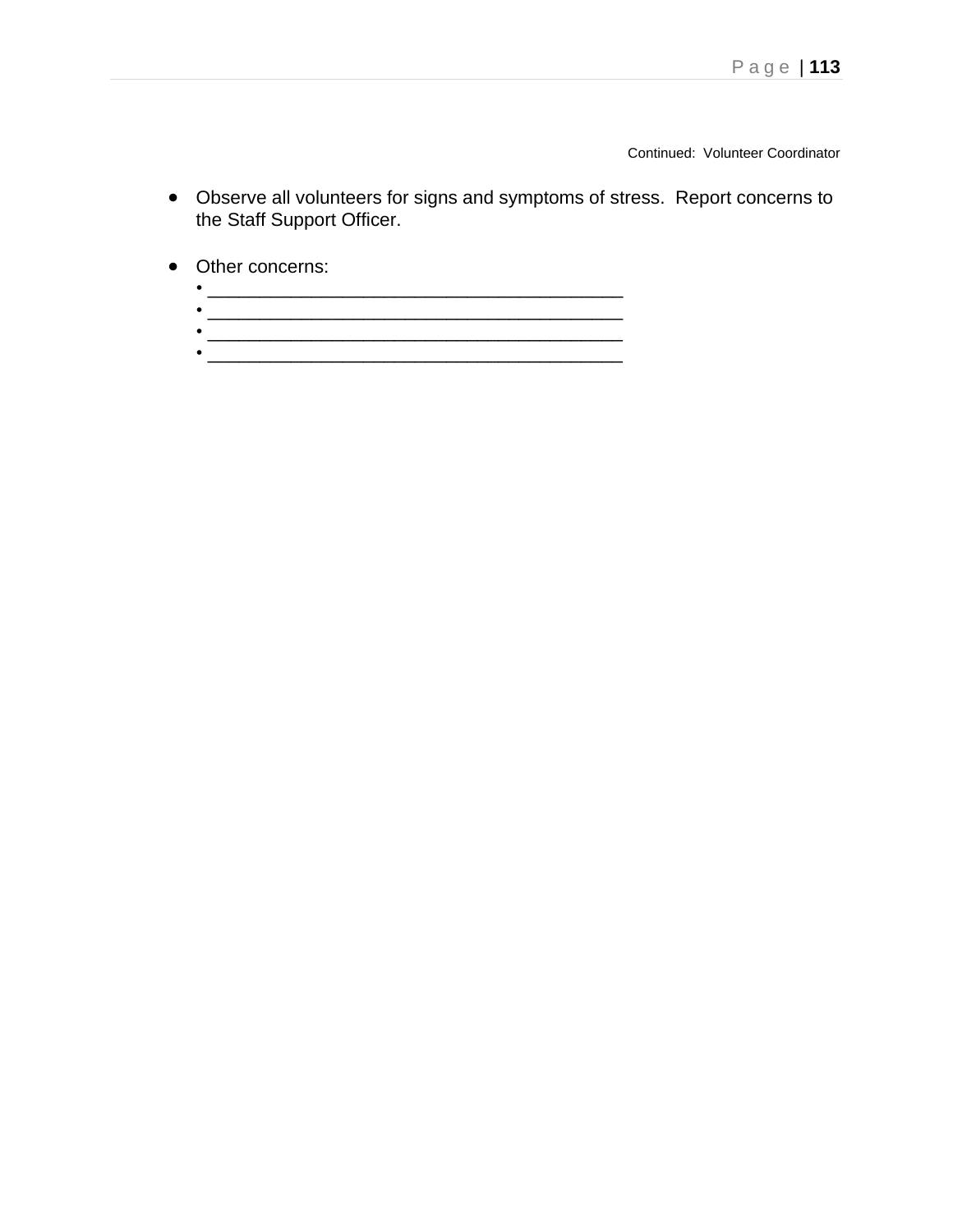| $\pmb{\#}$ | Employee/<br>Volunteer | <b>Address</b><br>(Print) | <b>Signature</b> | Driver's<br>License<br>$\#$ | PROF/<br><b>TECH</b><br>License # | <b>Specialty Skills</b> | <b>Employer</b><br><b>Address</b> | <b>Time</b><br>IN | <b>Time</b><br><b>OUT</b> | Security<br>Follow-up |
|------------|------------------------|---------------------------|------------------|-----------------------------|-----------------------------------|-------------------------|-----------------------------------|-------------------|---------------------------|-----------------------|
|            |                        |                           |                  |                             |                                   |                         |                                   |                   |                           |                       |
|            |                        |                           |                  |                             |                                   |                         |                                   |                   |                           |                       |
|            |                        |                           |                  |                             |                                   |                         |                                   |                   |                           |                       |
|            |                        |                           |                  |                             |                                   |                         |                                   |                   |                           |                       |
|            |                        |                           |                  |                             |                                   |                         |                                   |                   |                           |                       |
|            |                        |                           |                  |                             |                                   |                         |                                   |                   |                           |                       |
|            |                        |                           |                  |                             |                                   |                         |                                   |                   |                           |                       |
|            |                        |                           |                  |                             |                                   |                         |                                   |                   |                           |                       |
|            |                        |                           |                  |                             |                                   |                         |                                   |                   |                           |                       |
|            |                        |                           |                  |                             |                                   |                         |                                   |                   |                           |                       |
|            |                        |                           |                  |                             |                                   |                         |                                   |                   |                           |                       |
|            |                        |                           |                  |                             |                                   |                         |                                   |                   |                           |                       |
|            |                        |                           |                  |                             |                                   |                         |                                   |                   |                           |                       |

Certifying Officer: \_\_\_\_\_\_\_\_\_\_\_\_\_\_\_\_\_\_\_\_ Date / Time: \_\_\_\_\_\_\_\_\_\_\_\_\_\_\_\_\_\_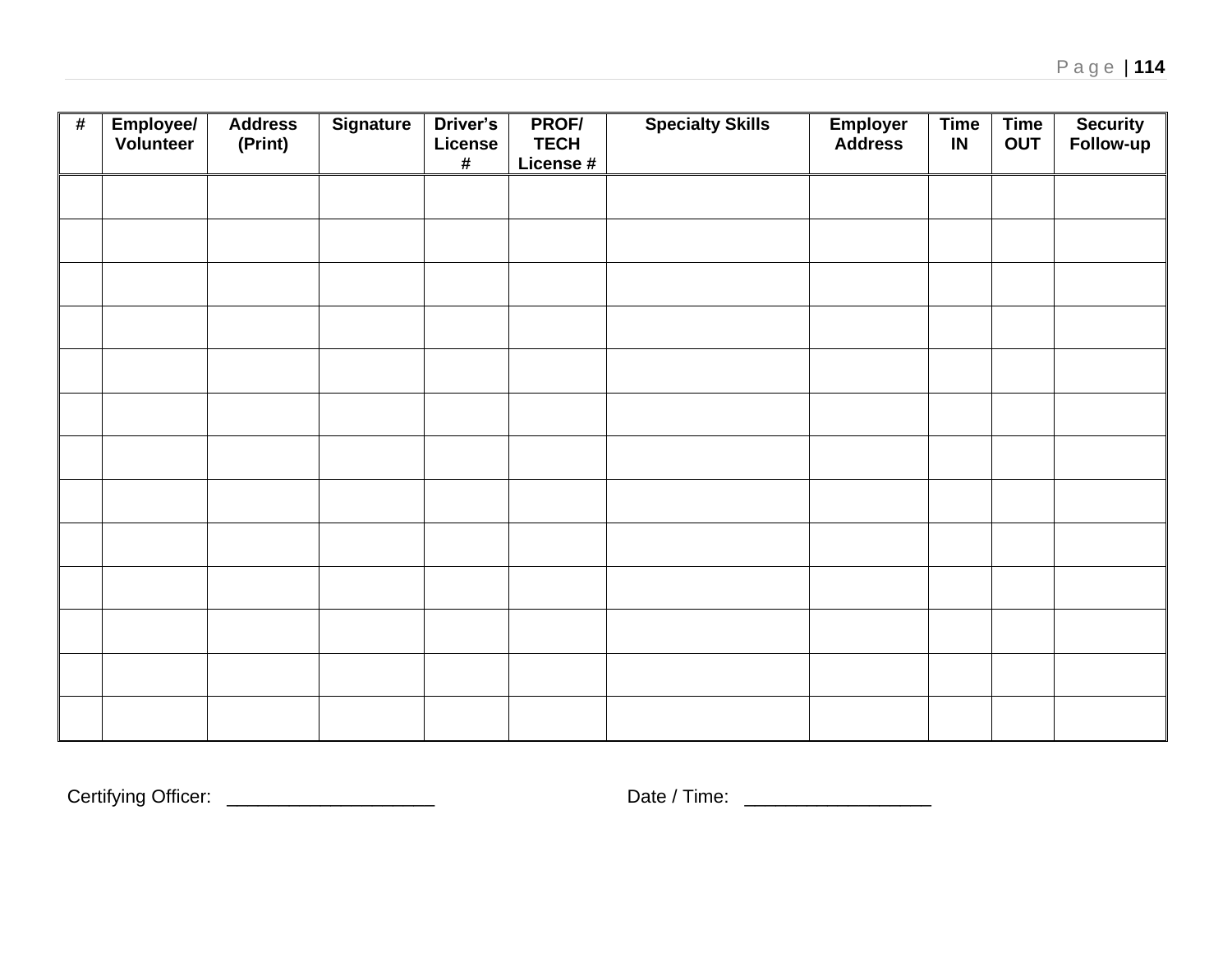Hazard Vulnerability Assessment and NFPA 99 Risk Assessment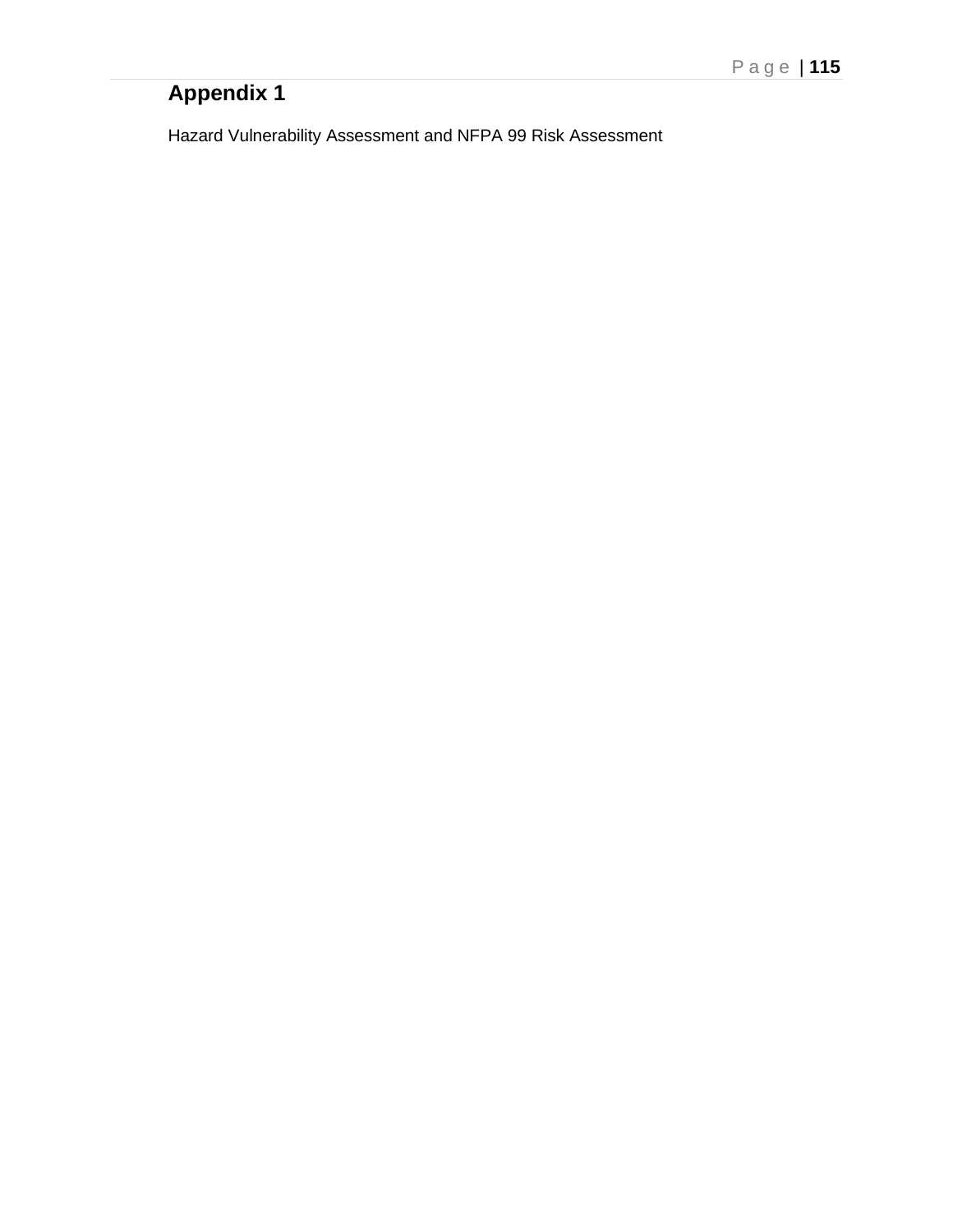Pandemic/Covid-19 Emergency Preparedness Plan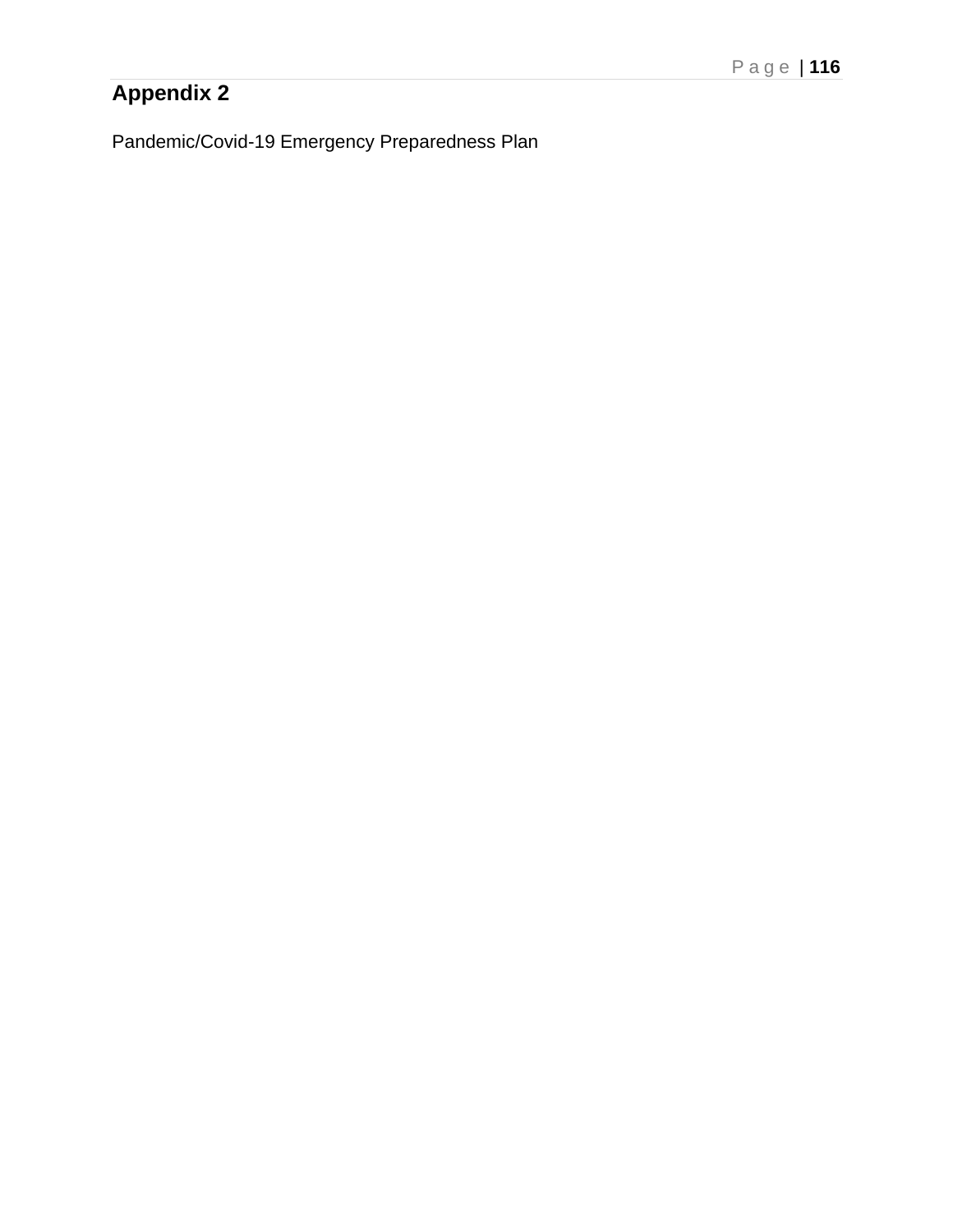# **Appendix 2a**

PPE 60 Day Supply Inventory.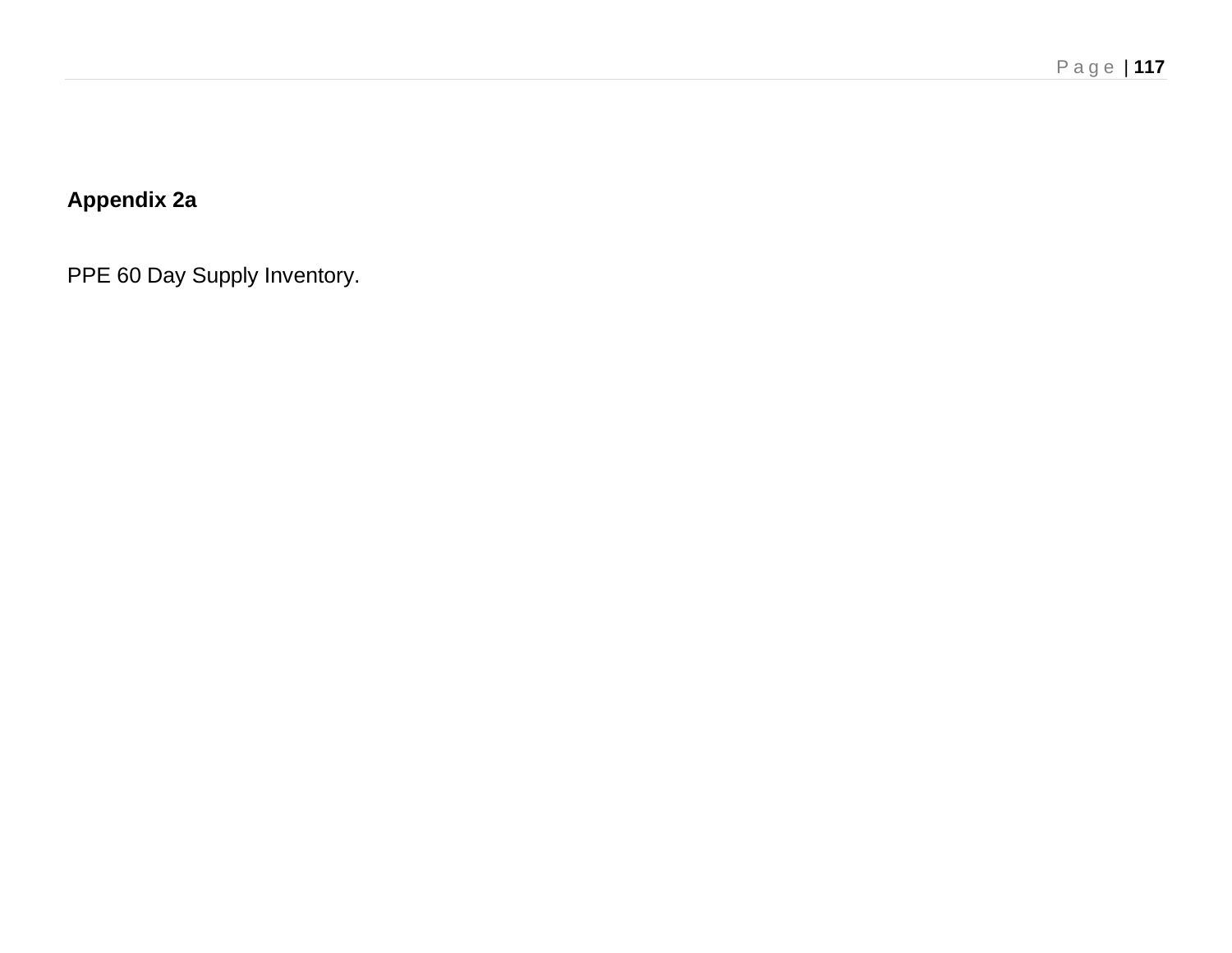Transfer Assistance Levels (TALs)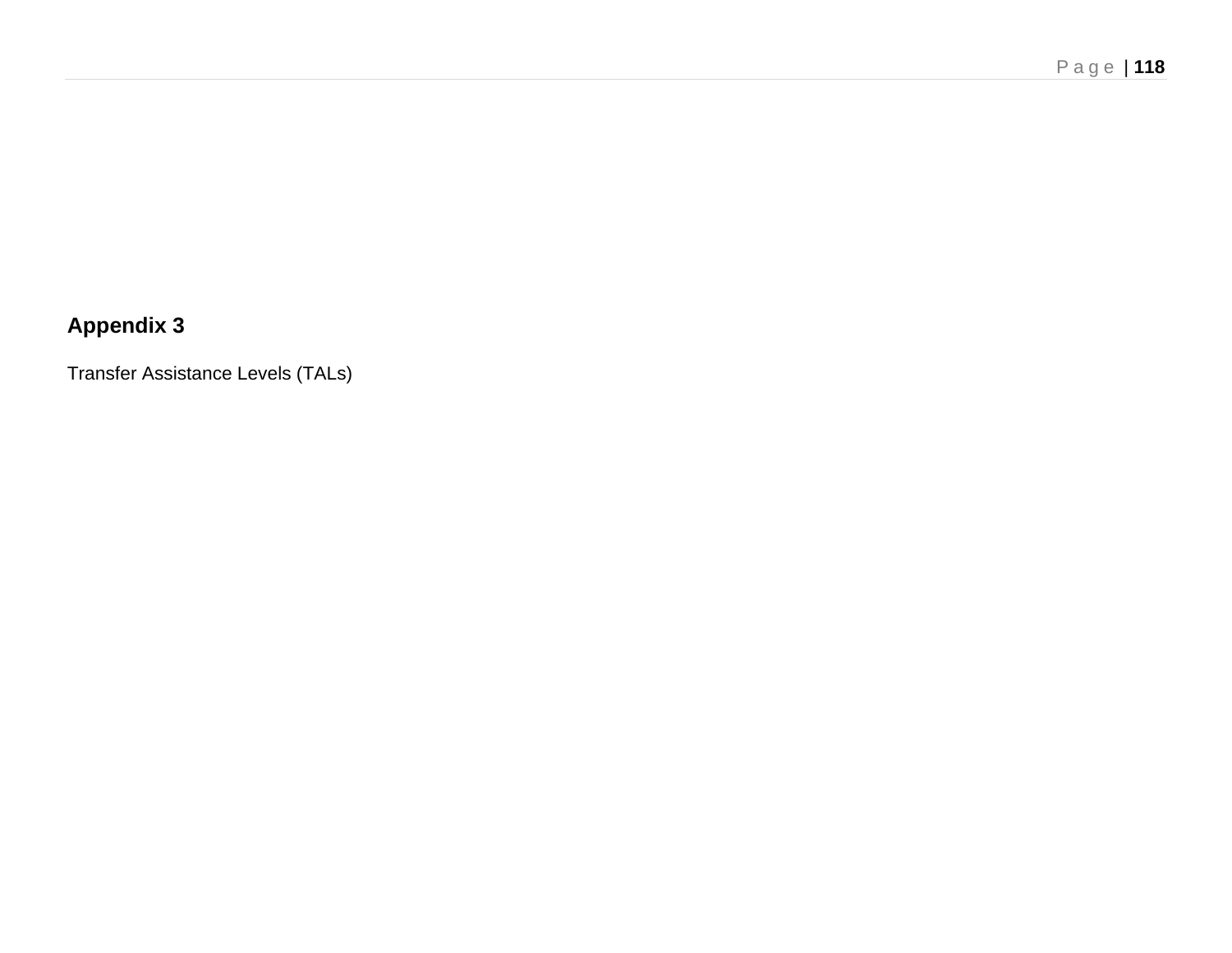Revisions

| <b>Date</b> | <b>Revision</b>                                                 | <b>Revised by</b>        |
|-------------|-----------------------------------------------------------------|--------------------------|
| 6/25/18     | Updated vendor after hour contact information                   | Sean Edick               |
| 6/25/18     | Verified St Johns Church as stop-over point                     | Sean Edick               |
| 9/5/18      | Removed Rome Catholic as stop-over point<br><b>Updated TALs</b> | Sean Edick/Mark Smith    |
| 10/21/18    | <b>Updated TALs</b>                                             | Sean Edick/Emily Delaura |
| 11/14/19    | <b>Updated TALs</b>                                             | Sean Edick/Emily Delaura |
| 12/12/19    | <b>Updated TALs</b>                                             | Sean Edick/Emily Delaura |
| 2/6/19      | <b>Updated TALs</b>                                             | Sean Edick/Emily Delaura |
| 4/17/19     | <b>Updated TALs</b>                                             | Sean Edick/Emily Delaura |
| 5/13/19     | <b>Updated Fire Procedures</b>                                  | <b>Sean Edick</b>        |